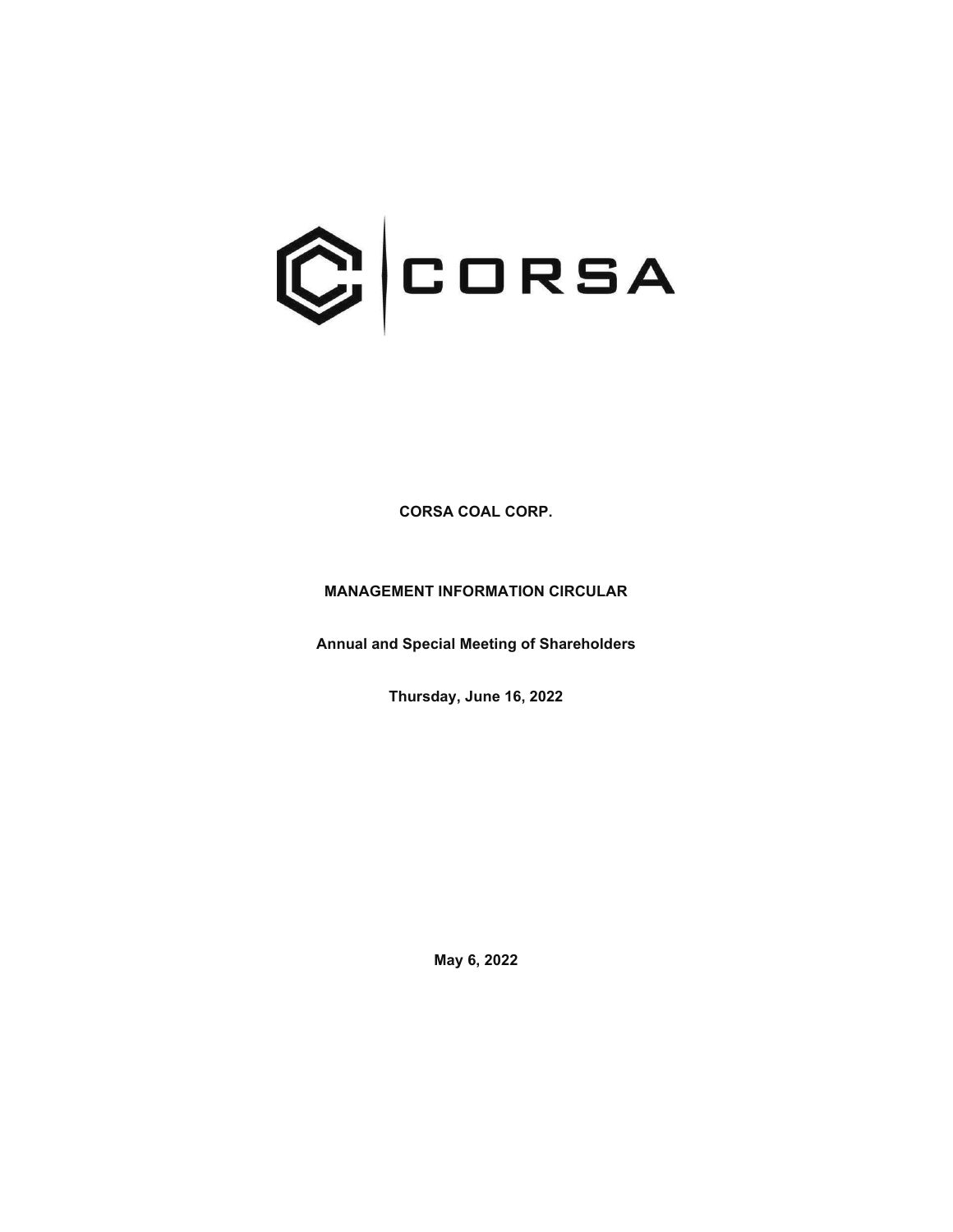

#### **NOTICE OF ANNUAL AND SPECIAL MEETING OF THE SHAREHOLDERS OF CORSA COAL CORP.**

Notice is hereby given that an Annual and Special Meeting (the "Meeting") of the shareholders of Corsa Coal Corp. (the "Company") will be held in a virtual only meeting format via live webcast online at https://meetnow.global/MURGH46 on Thursday, June 16, 2022 at 9:00 a.m. (Eastern Daylight Time) for the following purposes:

- 1. to receive the audited consolidated financial statements of the Company as at and for its fiscal year ended December 31, 2021 and the report of the auditor thereon (the "Financial Statements");
- 2. to elect the directors of the Company who will serve until the end of the next annual meeting of shareholders or until their successors are appointed;
- 3. to appoint Coulter & Justus, P.C., Certified Public Accountants, as the auditor of the Company who will serve until the end of the next annual shareholder meeting or until their successor is appointed and to authorize the directors of the Company to fix the auditor's remuneration;
- 4. to consider, and, if deemed advisable, to pass, with or without variation, an ordinary resolution ratifying and approving the third amended and restated stock option plan of the Company, as more particularly described in the management information circular (the "Circular");
- 5. to consider, and, if deemed advisable, to pass, with or without variation, an ordinary resolution ratifying and approving the shareholder rights plan of the Company, as more particularly described in the Circular; and
- 6. to consider such other business that may properly come before the Meeting or any adjournment thereof.

We have chosen to hold our Meeting in a virtual only format, which will be conducted via live audio webcast. Shareholders will have an equal opportunity to participate at the Meeting online regardless of their geographic location. Registered shareholders and duly appointed proxyholders will be able to attend, submit questions and vote at the Meeting online. Non-registered (beneficial) shareholders who have not duly appointed themselves as proxyholders will be able to attend the Meeting as guests, but will not be able to vote or ask questions at the Meeting.

The Circular and a form of proxy or voting instruction form, along with a one-page virtual meeting guide, accompany this Notice. A copy of the Financial Statements has been filed, and is available, under the Company's profile at www.sedar.com. The Circular contains details of the matters to be considered at the Meeting.

#### **Record Date for Notice and Voting**

You are entitled to receive notice of and vote at the Meeting or any adjournment of the Meeting if you were a shareholder of the Company on the record date, which the board of directors of the Company has fixed as the close of business on May 6, 2022.

#### **Notice and Access**

The Company is using "notice and access" to deliver the meeting materials. Accordingly, this Notice and the accompanying Circular, and the audited annual financial statements for the financial year ended December 31, 2021, along with the related management discussion and analysis, have been posted on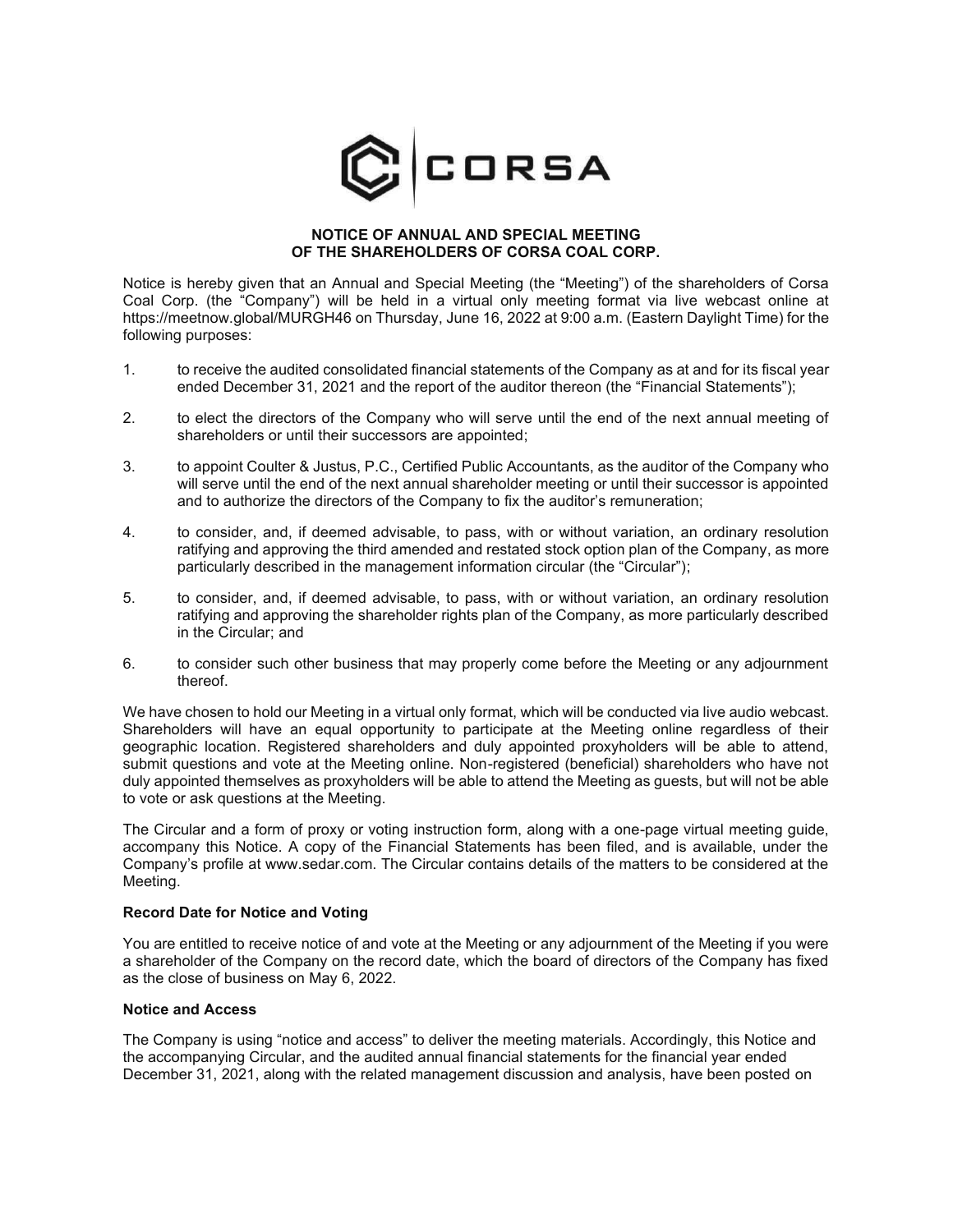the Company's website at https://corsacoal.com/investors-news/annual-shareholder-meeting/ and under its profile on SEDAR at www.sedar.com.

### **Registered Shareholders**

If you are a registered shareholder of the Company, are unable to attend the Meeting virtually and wish to ensure that your shares will be voted at the Meeting, you must complete, date and sign the enclosed form of proxy and deliver it in accordance with the instructions set out in the form of proxy and in the Circular.

#### **Non-Registered Shareholders**

If your shares are held in an account with a brokerage firm or an intermediary thereof, you are not a registered shareholder of the Company. Non-registered shareholders should follow the instructions set out in the voting instruction form or other form of proxy provided by their intermediaries to ensure that their shares will be voted at the Meeting.

Non-registered shareholders who wish to appoint a proxyholder other than the persons designated by the Company on the form of proxy (including a non-registered shareholder who wishes to appoint themselves as proxyholder) must carefully follow the instructions in the Circular and on their form of proxy. These instructions include the additional step of registering such proxyholder with our transfer agent, Computershare Investor Services Inc. at www.computershare.com/CorsaCoal, following submission of a form of proxy. Failure to register the proxyholder will result in the proxyholder not receiving an invite code from Computershare that will act as the proxyholder's log-in credentials for the Meeting and which is required for them to vote at the Meeting. Consequently, such proxyholder would only be able to attend the Meeting online as a guest. Non-registered shareholders located in the United States must also provide Computershare with a duly completed legal proxy if they wish to vote at the Meeting or appoint a third party as their proxyholder.

DATED this 6<sup>th</sup> day of May, 2022.

## **BY ORDER OF THE BOARD OF DIRECTORS**

(Signed) "*Kevin M. Harrigan*" Kevin M. Harrigan Interim President and Chief Executive Officer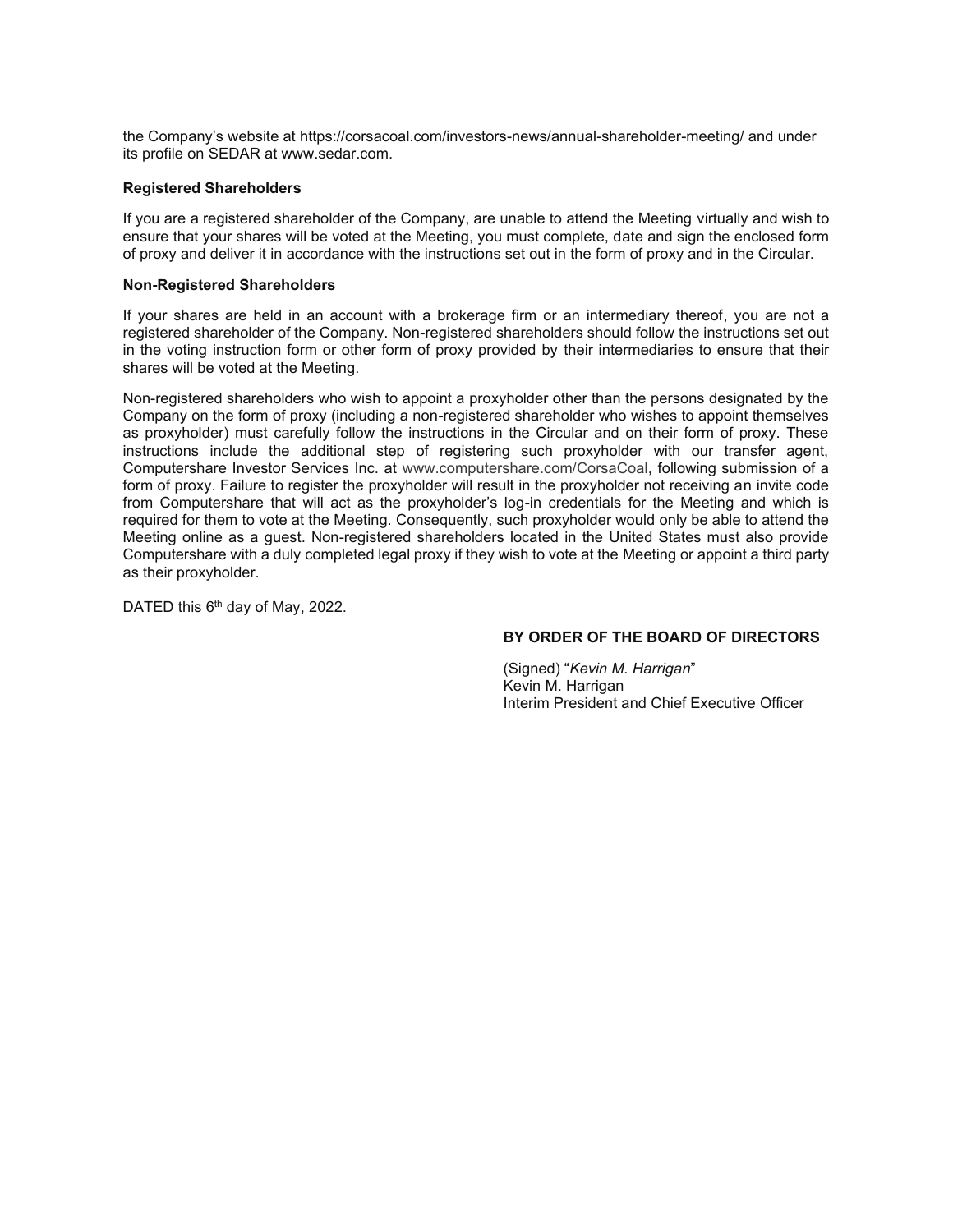

### **MANAGEMENT INFORMATION CIRCULAR May 6, 2022**

This management information circular (this "Circular") is furnished in connection with the solicitation of proxies by the management of Corsa Coal Corp. (the "Company") for use at the annual and special meeting of the holders (the "Shareholders") of common shares of the Company (the "Shares") or any postponements or adjournments thereof (the "Meeting") to be held on Thursday, June 16, 2022 at 9:00 a.m. (Eastern Daylight Time) at https://meetnow.global/MURGH46 for the purposes set forth in the accompanying notice of the Meeting (the "Notice"). We will hold our Meeting in a virtual only format, which will be conducted via live audio webcast. Shareholders will have an equal opportunity to participate at the Meeting online regardless of their geographic location.

In this Circular, (i) "Shareholder" means a Registered Shareholder and a Beneficial Shareholder (as defined below); (ii) a "Registered Shareholder" means a Shareholder of the Company who holds Shares in his/her/its own name and whose name appears on the register of the Company as the registered holder of Shares; (iii) a "Beneficial Shareholder" means a shareholder of the Company who does not hold Shares in his/her/its own name and instead holds his/her/its Shares through an intermediary; and (iv) an "intermediary" refers to a broker, investment firm, clearing house and similar entity that holds securities on behalf of a Beneficial Shareholder.

Except as otherwise stated, all dollar amounts shown herein are in United States dollars. References to "CDN\$" herein means Canadian dollars and references herein to "US\$" means United States dollars.

## **GENERAL PROXY INFORMATION**

#### **Solicitation of Proxies**

**The enclosed proxy is being solicited by or on behalf of the management of the Company.** The solicitation is primarily by mail, but regular employees of the Company may also solicit proxies by telephone, facsimile or e-mail. The costs of soliciting proxies by management will be borne by the Company.

To be valid, duly completed and executed proxies must be submitted to Computershare Investor Services Inc. ("Computershare"), the Company's transfer agent and registrar, either in person, by mail or courier, to 100 University Avenue, 8<sup>th</sup> Floor, Toronto, Ontario, M5J 2Y1, or via the internet at www.investorvote.com. The proxy must be deposited with Computershare by no later than 9:00 a.m. (Eastern Daylight Time) on June 14, 2022 or, if the Meeting is adjourned or postponed, 48 hours (excluding Saturdays, Sundays and holidays) prior to the reconvened or rescheduled Meeting, unless the Chair of the Meeting elects to exercise his discretion to accept proxies received subsequently. If a Shareholder who has submitted a proxy attends the meeting via the webcast and has accepted the terms and conditions when entering the meeting online, any votes cast by such Shareholder on a ballot will be counted and the submitted proxy will be disregarded.

### **Appointment of a Proxyholder**

**A Shareholder has the right to appoint as his or her proxyholder a person, including himself or herself, or company (who need not be a Shareholder), other than the persons designated in the form of proxy accompanying this Circular (who are directors and/or officers of the Company), to attend and to act on the Shareholder's behalf at the Meeting.** Registering a proxyholder is an additional step to be completed after a Shareholder has submitted their form of proxy. Failure to register the proxyholder will result in the proxyholder not receiving an invite code from Computershare (an "**Invite Code**") that is required for them to vote at the Meeting.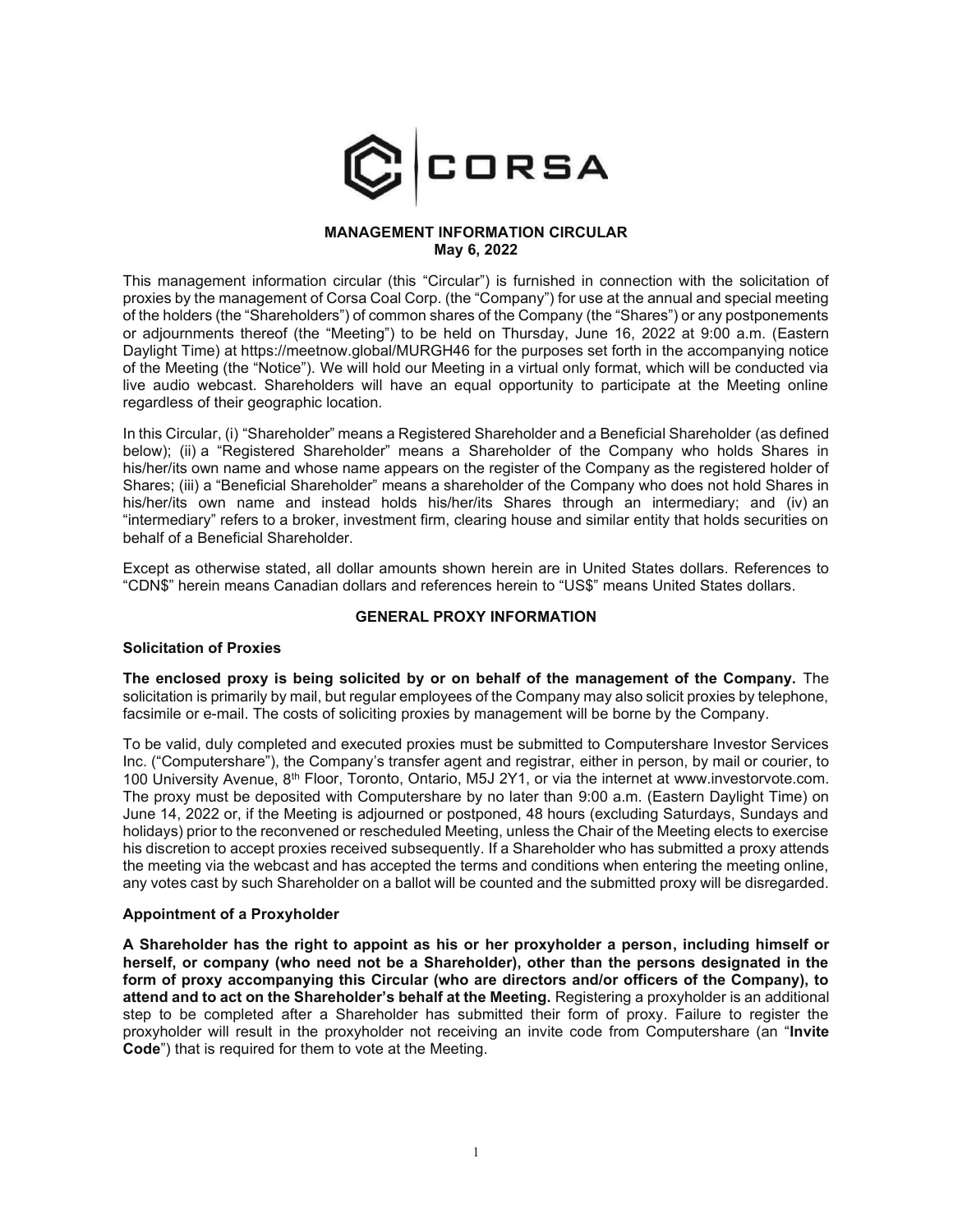**Step 1: Submit your form of proxy:** A Shareholder may do so by inserting the name of such person in the blank space provided in the proxy and striking out the other names or by completing another proper form of proxy and delivering such proxy within the specified time limits. This must be completed prior to registering such proxyholder, which is an additional step to be completed once you have submitted your form of proxy.

**Step 2: Register your proxyholder:** To register a proxyholder, Shareholders must visit www.computershare.com/CorsaCoal by June 14, 2022 at 9:00 a.m. (Eastern Daylight Time), or, if the Meeting is adjourned or postponed, not less than 48 hours (excluding Saturdays, Sundays and holidays) prior to the reconvened or rescheduled Meeting, and provide Computershare the required proxyholder contact information so that Computershare may provide the proxyholder with an Invite Code via email. Failure to register the proxyholder will result in the proxyholder not receiving an Invite Code that will act as the proxyholder's log-in credentials for the Meeting, and which is required for them to vote at the Meeting. Consequently, such proxyholder would only be able to attend the Meeting online as a guest.

# **U.S. Beneficial Shareholders**

To attend and vote at the Meeting, Beneficial Shareholders located in the United States must first obtain a valid legal proxy from their intermediary and then register with Computershare in advance of the Meeting. Such Beneficial Shareholders should follow the instructions from their intermediary that are included with their proxy materials or contact their intermediary to request a legal proxy form. After obtaining a valid proxy form, a copy of the legal proxy form must be submitted to Computershare in order to register and attend the Meeting. Requests for registration can be directed to Computershare by mail at Computershare, 100 University Avenue, 8<sup>th</sup> Floor, Toronto, Ontario, M5J 2Y1, or by email at uslegalproxy@computershare.com. Requests for registration must be labeled as "Legal Proxy" and be received no later than 9:00 a.m. (Eastern Daylight Time) on June 14, 2022. Beneficial Shareholders in the United States will receive confirmation of their registration by email after Computershare receives the registration details. Please note that you are also required to register your appointment at www.computershare.com/CorsaCoal in order to attend and vote at the Meeting.

## **Exercise of Vote by Proxy**

The Shares represented by properly executed proxies will be voted, or withheld from voting, in accordance with the instructions of the Shareholder on any ballot that may be called for at the Meeting and, if the Shareholder specifies a choice with respect to any matter to be acted upon at the Meeting, such Shares represented by properly executed proxies will be voted accordingly. **If no choice is specified with respect to any such matter, the persons designated in the accompanying form of proxy will vote in favour of the applicable matter being voted on.** 

If any amendments or variations to matters identified in the accompanying Notice are proposed at the Meeting or if any other matters properly come before the Meeting, the enclosed form of proxy confers authority to vote on such amendments or variations according to the discretion of the person voting the proxy at the Meeting. As of the date of this Circular, management of the Company is not aware of any such amendments, variations or other matters to come before the Meeting other than the matters referred to in the Notice.

## **Notice and Access**

As permitted by Canadian securities regulatory authorities and pursuant to exemptions from the sending of financial statements and proxy solicitation requirements granted by the Director of Corporations Canada, the Company is using notice and access to deliver the Meeting materials, including this Circular and the 2021 audited consolidated annual financial statements and related management's discussion and analysis, to Beneficial Shareholders and Registered Shareholders. This means that the Meeting materials are posted online for Shareholders to access, instead of being mailed to Shareholders. Notice and access reduces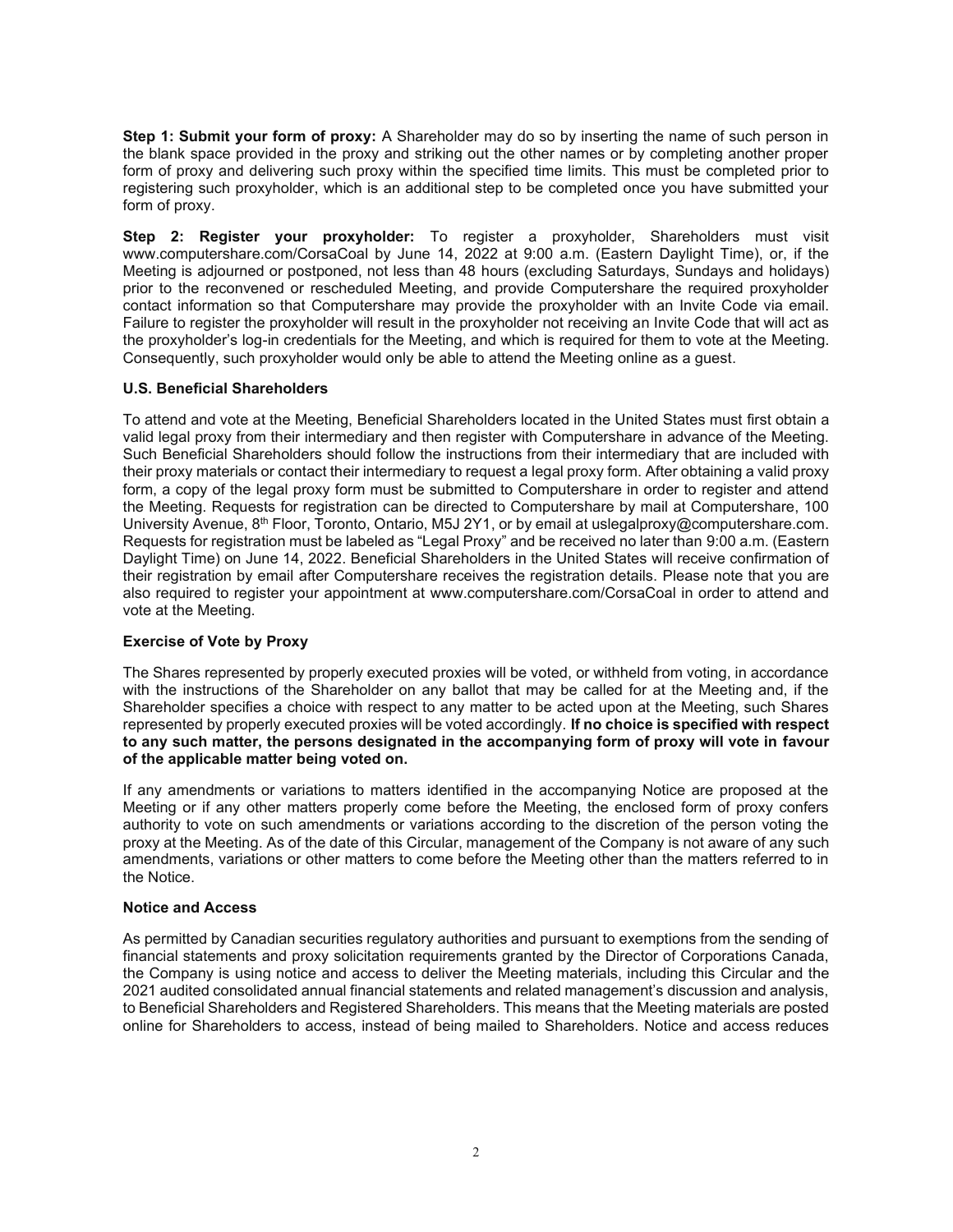printing and mailing costs and is more environmentally friendly as it uses less materials and energy consumption.

Shareholders will receive a package in the mail which will include a form of proxy or voting instruction form, with instructions on how to vote their Shares and access the Meeting materials electronically.

Shareholders may also request a paper copy of the Meeting materials at no cost at any time prior to the Meeting by contacting the Company's transfer agent, Computershare (in the case of Registered Shareholders), by phone at 1-866-962-0498 (toll-free within Canada and the U.S.) or 514-982-8716 (outside Canada and the U.S.) or Broadridge Investor Communications Solutions (in the case of Beneficial Shareholders) by going to proxyvote.com or by phone at 1-877-907-7643 (toll-free within Canada and the U.S.) or 303-562-9305 (English) or 303-562-9306 (French) (outside Canada and the U.S.).

If paper copies of the Meeting materials are requested, Shareholders will not receive a new form of proxy or voting instruction form. Therefore, Shareholders should keep the original form sent to them in order to vote their Shares.

### **Registered Shareholders**

If you are a Registered Shareholder, there are two methods by which you can vote your Shares at the Meeting, namely electronically during the Meeting or by proxy. If you wish to vote electronically during the Meeting, please do not complete or return the form of proxy included with this Circular. Your vote will be taken and counted during the Meeting. If you do not wish to virtually attend the Meeting to cast your vote, properly complete and deliver a form of proxy not later 9:00 a.m. (Eastern Daylight Time) on June 14, 2022 or, if the Meeting is adjourned or postponed, 48 hours (excluding Saturdays, Sundays and holidays) prior to the reconvened or rescheduled Meeting and the Shares represented by your proxy will be voted, or withheld from voting, in accordance with your instructions, as indicated in your form of proxy, on any ballot that may be called at the Meeting.

As a Registered Shareholder, you may vote by proxy by one of the following methods: (i) mail; (ii) telephone or; (iii) the Internet. Instructions for voting using each of these methods are detailed in the enclosed form of proxy and should be followed carefully.

A proxy must be in writing and must be executed by you as a Registered Shareholder or by your attorney authorized in writing or, if the Registered Shareholder is a company or other legal entity, by an authorized officer or attorney.

**If you complete and return a blank proxy, your Shares will be voted: (i) in favour of the persons the Company has nominated for directors; (ii) in favour of the appointment of Coulter & Justus, P.C., Certified Public Accountants, as the Company's independent auditor and the directors of the Company fixing the auditor's remuneration; (iii) in favour of the approval and adoption of the Company's third amended and restated stock option plan; and (iv) in favour of the approval and ratification of the Company's shareholder rights plan.** 

The person to whom you give your proxy will decide how to vote on amendments or variations to the matters of business described herein and on any additional or different matters that may be properly voted on at the Meeting.

For the purpose of voting by proxy, proxies marked as "WITHHOLD" will be treated as present for the purpose of determining a quorum but will not be counted as having been voted in respect of any matter to which the instruction to "WITHHOLD" is indicated.

Computershare will deal with proxies received by it in a way that preserves the confidentiality of your individual votes. However, the Company will have access to proxies as necessary to meet applicable legal requirements, including in the event of a proxy contest, or in the event a Shareholder has made a written comment or submitted a question on the proxy.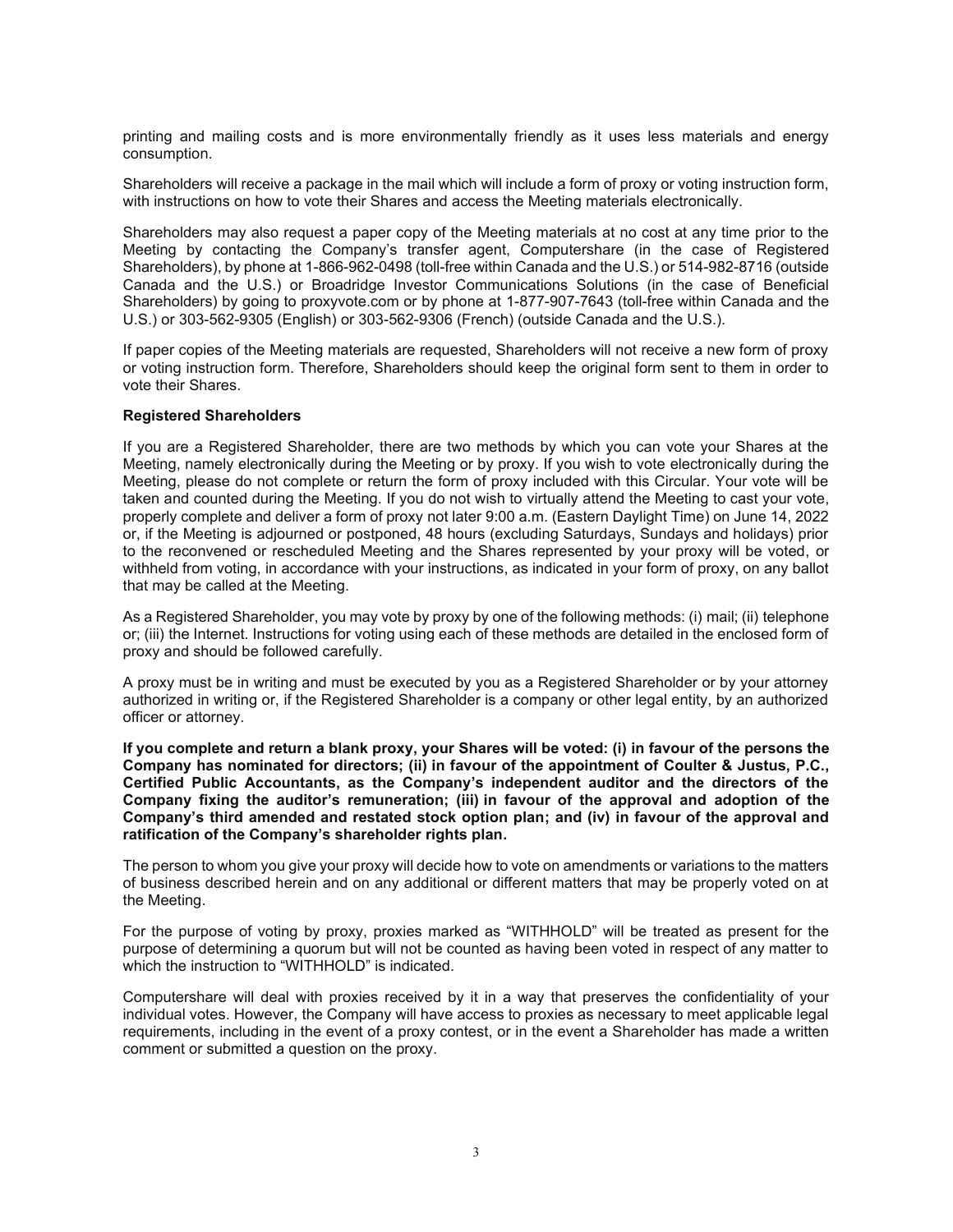#### **Beneficial Shareholders**

#### **The information set forth in this section is of significant importance to many Shareholders, as a substantial number of Shareholders do not hold Shares in their own name.**

If Shares are listed in an account statement provided to a Shareholder by a broker or financial advisor, then in almost all cases those Shares will not be registered in the Shareholder's name on the records of the Company. Such Shares will more likely be registered under the name of the Shareholder's intermediary. In Canada, the vast majority of such Shares are registered under the name of CDS & Co. (the registration name for CDS Clearing and Depository Services Inc. ("CDS"), which acts as nominee for many Canadian brokerage firms).

There are two kinds of Beneficial Shareholders, namely: (i) those who object to their name being made known to the issuers of securities which they own (called "OBOs" for Objecting Beneficial Owners); and (ii) those who do not object to their name being made known to the issuers of the securities which they own (called "NOBOs" for Non-Objecting Beneficial Owners).

The Company is relying on the notice-and-access delivery procedures set out in National Instrument 54- 101 – *Communication with Beneficial Owners of Securities of a Reporting Issuer* ("NI 54-101") to distribute copies of proxy-related materials in connection with the Meeting. Beneficial Shareholders will receive a package in the mail which will include a notice and access notification and a form of proxy or voting instruction form, with instructions on how to vote the Shares and access Meeting materials electronically.

Beneficial Shareholders will typically be given the ability to provide voting instructions in one of two ways. Usually a Beneficial Shareholder will be given a voting instruction form which must be completed and signed by the Beneficial Shareholder in accordance with the instructions provided by the intermediary. In this case, you cannot use the mechanisms described above for Registered Shareholders and must follow the instructions provided by the intermediary (which in some cases may allow the completion of the voting instruction form by telephone or the Internet). Occasionally, however, a Beneficial Shareholder may be given a proxy that has already been signed by the intermediary. This form of proxy is restricted to the number of Shares owned by the Beneficial Shareholder. In this case, you can complete the proxy and vote as described on the proxy.

The purpose of these procedures is to allow Beneficial Shareholders to direct the voting of the Shares that they own but that are not registered in their name. Should a Beneficial Shareholder who receives either a form of proxy or a voting instruction form wish to attend and vote online at the Meeting (or have another person attend and vote on his/her behalf), the Beneficial Shareholder, in the case of a form of proxy, should strike out the persons named in the form of proxy as the proxyholder and insert the name of the Beneficial Shareholder or the name of such other person in the blank space provided or, in the case of a voting instruction form, follow the corresponding instructions provided by the intermediary. **In either case, Beneficial Shareholders should carefully follow the instructions provided by the intermediary and should contact the intermediary promptly if they need assistance.** 

In addition, Beneficial Shareholders will need to register themselves or their proxyholder with Computershare in accordance with the instructions provided above under "Appointment of a Proxyholder".

Proxies returned by intermediaries as "non-votes" because the intermediary has not received instructions from the Beneficial Shareholder with respect to the voting of Shares or because, under applicable stock exchange or other rules, the intermediary does not have the discretion to vote those Shares on one or more of the matters that come before the Meeting, will be treated as not entitled to vote on any such matter and will not be counted as having been voted in respect of any such matter. Shares represented by such intermediary "non-votes" will, however, be counted in determining whether there is a quorum.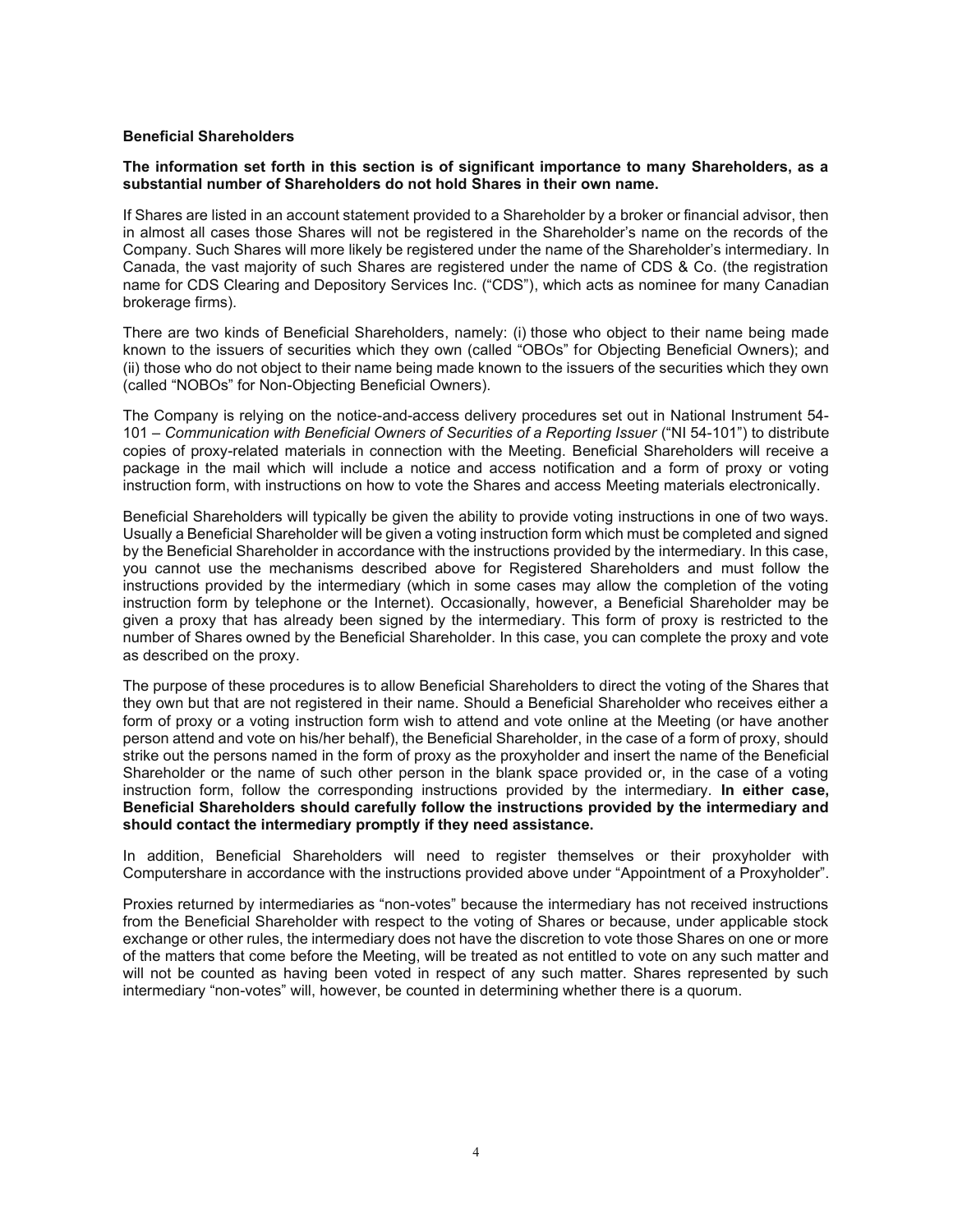## **Revocation of Proxy**

### *Registered Shareholders*

A Registered Shareholder executing the enclosed form of proxy has the right to revoke his/her/its proxy. A Registered Shareholder may revoke a proxy by depositing an instrument in writing, including another proxy bearing a later date, executed by the Registered Shareholder or by an attorney authorized in writing, at the registered office of the Company at any time up to and including the last business day preceding the day of the Meeting or in any other manner permitted by law.

### *Beneficial Shareholders*

A Beneficial Shareholder may revoke a voting instruction form, or a waiver of the right to receive materials relating to meetings of Shareholders and to vote, given to an intermediary at any time by written notice to such intermediary. Beneficial Shareholders should follow the instructions of their intermediaries who may set deadlines for receipt of instructions from the Beneficial Shareholder seven days prior to the Meeting, and possibly earlier, for the receipt of voting instruction forms or proxies. An intermediary is not required to act on a revocation of a voting instruction form or a waiver of the right to receive Meeting materials and to vote that is not received by the intermediary prior to the deadlines that such intermediary sets. As such, Beneficial Shareholders who wish to revoke their voting instruction form or proxy should contact their intermediary as soon as possible and well in advance of the Meeting.

Shareholders who log in to the Meeting using a control number, and who accept the terms and conditions displayed upon logging in, will be revoking any and all previously submitted proxies and will be provided the opportunity to vote online by ballot. Shareholders who do not wish to revoke all previously submitted proxies should log in as a guest.

# **INTEREST OF CERTAIN PERSONS OR COMPANIES IN MATTERS TO BE ACTED UPON**

No director or officer of the Company, nor any person who has held such a position since the beginning of the last completed financial year of the Company, nor any proposed nominee for election as a director of the Company, nor any associate or affiliate of the foregoing persons, has any material interest, direct or indirect, by way of beneficial ownership of securities or otherwise, in any matter to be acted on at the Meeting other than the election of directors of the Company and as may otherwise be set out herein.

## **VOTING SECURITIES AND PRINCIPAL HOLDERS OF VOTING SECURITIES**

The Company is authorized to issue an unlimited number of Shares. The Shares are the only class of securities of the Company entitled to vote at the Meeting. As of the date hereof, 103,275,076 Shares were issued and outstanding, each carrying the right to one vote per Share at the Meeting. At least two Shareholders present at the Meeting or by proxy, holding or representing by proxy not less than 5% of the outstanding Shares, will constitute a quorum.

The board of directors of the Company (the "Board") has fixed the close of business on May 6, 2022 as the record date for the purpose of determining Shareholders entitled to receive notice of and vote at the Meeting.

To the knowledge of the directors and officers of the Company, no person or company beneficially owns, or controls or directs, directly or indirectly, more than 10% of the outstanding Shares except as follows:

| Name of Holder                                                                       | <b>Number of Shares Beneficially</b><br><b>Owned, Controlled or Directed,</b><br>Directly or Indirectly as at<br>May 6, 2022 | Approximate<br>Percentage of<br><b>Outstanding</b><br>$Shares^{(1)}$ |
|--------------------------------------------------------------------------------------|------------------------------------------------------------------------------------------------------------------------------|----------------------------------------------------------------------|
| Lorito Holdings S.à r.l. and Zebra<br>Holdings & Investments S.à r.l. <sup>(2)</sup> | 15.302.566                                                                                                                   | 14.8%                                                                |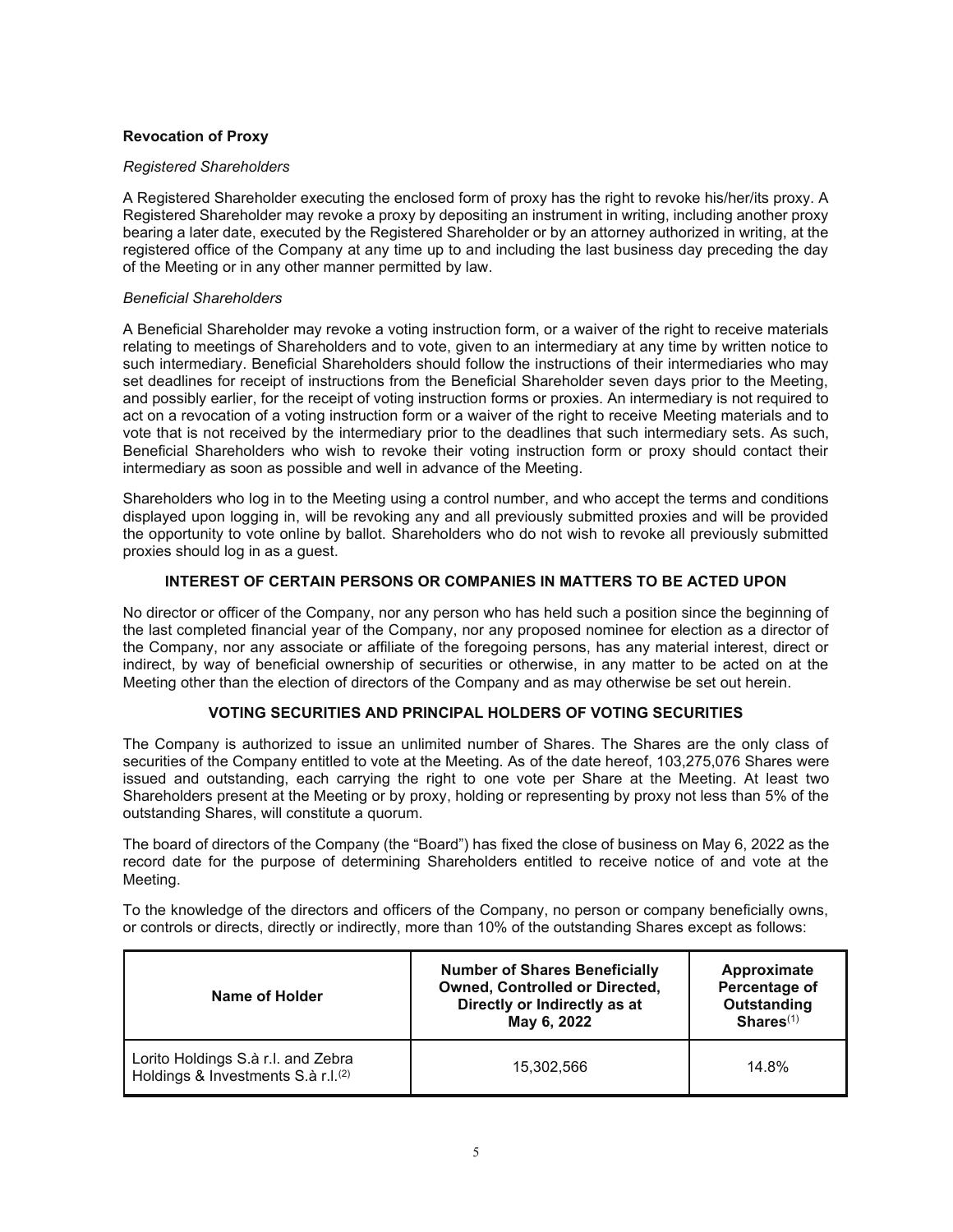#### **Notes**:

- (1) Calculated on the basis of 103,275,076 Shares outstanding as of May 6, 2022.
- (2) Information concerning the holdings of Lorito Holdings S.à r.l. and Zebra Holdings & Investments S.à r.l. has been based solely upon reports filed on SEDAR and SEDI.

As at May 6, 2022 CDS & Co., the nominee of CDS, is the registered owner of 83,585,957 Shares which represents approximately 80.9% of the issued and outstanding Shares. Certain principal shareholders disclosed in the previous table may hold certain of their Shares indirectly through CDS. The directors and officers of the Company understand that CDS holds these Shares as a nominee on behalf of various intermediaries and other parties but are not aware whether any person on whose behalf such Shares are held beneficially owns, or controls or directs, directly or indirectly, more than 10% of the outstanding Shares, other than as disclosed in the previous table. The names of the Beneficial Shareholders holding their Shares through CDS are not known to the Company and its directors and officers.

## **VOTES NECESSARY TO PASS RESOLUTIONS**

Pursuant to the *Canada Business Corporations Act* (the "CBCA"), a simple majority of the votes cast is required to pass an ordinary resolution and two-thirds of the votes cast is required to pass a special resolution. At the Meeting, Shareholders will be asked to consider, and if thought fit, to pass an ordinary resolution to approve and ratify the Company's third amended and restated stock option plan, as more particularly described in this Circular, and to pass an ordinary resolution to approve and ratify the Company's shareholder rights plan, as more particularly described in this Circular. In addition, Shareholders will also be asked to elect directors of the Company and appoint an auditor of the Company for the ensuing year while authorizing the directors of the Company to fix the auditor's remuneration. If there are more nominees for election as directors of the Company or appointment of the auditor of the Company than there are vacancies to fill, those nominees receiving the greatest number of votes will be elected or appointed, as the case may be, until all such vacancies have been filled. If the number of nominees for election or appointment is equal to the number of vacancies to be filled, all such nominees will be declared elected or appointed.

# **MATTERS TO BE ACTED UPON AT THE MEETING**

# **1. Financial Statements**

The audited consolidated financial statements of the Company for the fiscal year ended December 31, 2021 and the report of the auditor of the Company thereon will be placed before the Meeting (the "Annual Financials"). Receipt at the Meeting of the Annual Financials will not constitute approval or disapproval of any matters referred to therein.

We are using notice and access. As such, instead of receiving a paper copy of the Annual Financials along with the related Management Discussion & Analysis for the year ended December 31, 2021 (the "MD&A"), Shareholders can access such materials electronically via our website at https://corsacoal.com/investorsnews/annual-shareholder-meeting/ or under the Company's profile on SEDAR at www.sedar.com. Paper copies of the Annual Financials and the MD&A are available to Shareholders at no charge upon request to the Company or by following the instructions in the notice and access notification.

Pursuant to National Instrument 51-102 – *Continuous Disclosure Obligations* ("NI 51-102") and NI 54-101, a person who in the future wishes to receive annual and interim financial statements from the Company must deliver a written request for such material to the Company. Shareholders who wish to receive annual and interim financial statements should send a supplemental mailing list request form to Computershare, at 100 University Avenue, 8<sup>th</sup> Floor, Toronto, Ontario, M5J 2Y1.

## **2. Election of Directors**

The Company's articles provide for a minimum of three and a maximum of fifteen directors. The Board currently consists of five directors who are elected annually. Each director is appointed to hold such office until the next annual meeting of Shareholders or until his or her successor is duly elected unless his or her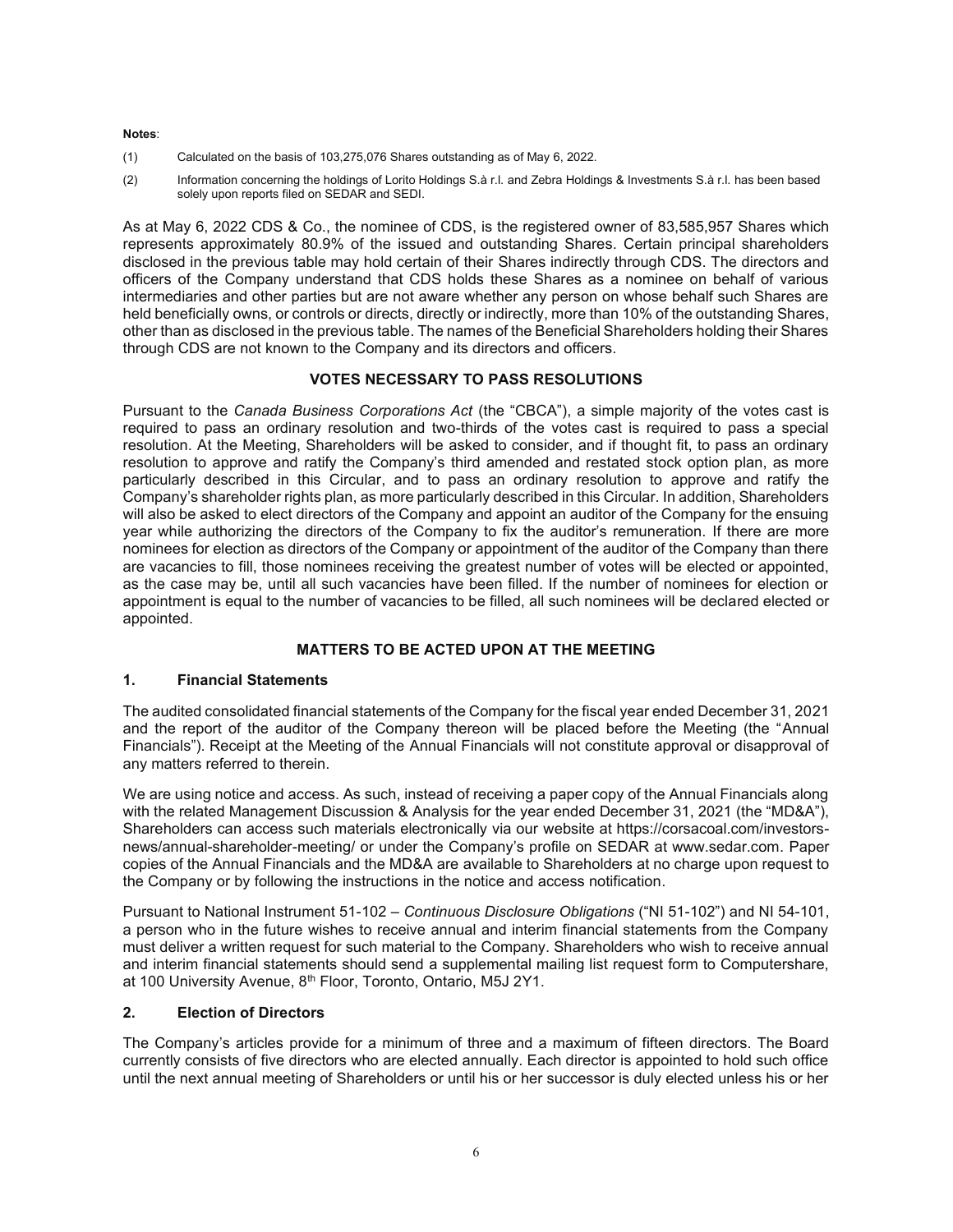office is earlier vacated in accordance with the by-laws of the Company. The Board has set its size at five directors.

The five persons listed on the following pages are nominated for election as directors of the Company. The proposed nominees listed below are now directors of the Company and have been since the dates indicated. **Unless authority to do so is withheld, proxies given pursuant to this solicitation by the management of the Company will be voted for the election of the proposed nominees listed below.**  If any of the proposed nominees should for any reason be unable to serve as a director of the Company, the persons named in the enclosed form of proxy reserve the right to nominate and vote for another nominee in their discretion. A statement of the current principal occupation, a short biography, the record of attendance at meetings of the Board and its committees during the year ended December 31, 2021 and director election voting results at the Company's 2021 annual and special meeting of Shareholders for each person nominated for election as a director of the Company is set forth below.

Other than as set out below, there are no contracts, arrangements or understandings between any director, any executive officer or any other person pursuant to which any of the nominees has been nominated.

| Name,<br><b>Place of</b><br>Residence,<br>Office and<br><b>Year First Became</b><br><b>Director</b> | <b>Current Principal Occupation(1).</b><br>Biography,<br>Directorships,<br>Meetings Attended in 2021 and<br>2021 Annual and Special Meeting Results                                                                                                                                                                                                                                                                                                                                                                                                                                                                                                                                                                                                                                                                         | <b>Shares</b><br><b>Beneficially</b><br>Owned or<br><b>Controlled or</b><br>Directed.<br>Directly or<br>Indirectly, as<br>at<br>May 6, 2022 <sup>(1)</sup> |
|-----------------------------------------------------------------------------------------------------|-----------------------------------------------------------------------------------------------------------------------------------------------------------------------------------------------------------------------------------------------------------------------------------------------------------------------------------------------------------------------------------------------------------------------------------------------------------------------------------------------------------------------------------------------------------------------------------------------------------------------------------------------------------------------------------------------------------------------------------------------------------------------------------------------------------------------------|------------------------------------------------------------------------------------------------------------------------------------------------------------|
| Robert C.<br>Sturdivant                                                                             | Chief Financial Officer of certain affiliates of Quintana Energy<br>Partners L.P. ("Quintana") and Vice President - Quintana<br>Minerals Corporation since 1974.                                                                                                                                                                                                                                                                                                                                                                                                                                                                                                                                                                                                                                                            | Nil                                                                                                                                                        |
| Houston, Texas<br><b>United States</b><br>Director and Chair<br>2017                                | Mr. Sturdivant is currently the Chief Financial Officer of certain<br>Quintana affiliates and has served in various roles including Vice<br>President of Finance and Managing Director of Risk Management<br>with Quintana and its affiliates since 1974. Previously, Mr.<br>Sturdivant worked for Arthur Andersen & Co. from 1972 until 1974.<br>Mr. Sturdivant serves as a director on the boards of several private<br>entities and served as Chairman of the Board for Genesis Energy,<br>LLC, a publicly held Master Limited Partnership listed on the New<br>York Stock Exchange. Mr. Sturdivant attended The University of<br>Texas where he earned an MBA in finance and accounting and a<br>Bachelor of Arts in history. Mr. Sturdivant is a Certified Public<br>Accountant and holds a Series 7 Security License. |                                                                                                                                                            |
|                                                                                                     | Mr. Sturdivant is not a director of any other reporting issuers.<br>Meetings attended in 2021:<br>Board $-11$ of 11                                                                                                                                                                                                                                                                                                                                                                                                                                                                                                                                                                                                                                                                                                         |                                                                                                                                                            |
|                                                                                                     | 2021 Annual and Special Meeting Results (Percentage of Votes<br>Cast For): 98.84%                                                                                                                                                                                                                                                                                                                                                                                                                                                                                                                                                                                                                                                                                                                                           |                                                                                                                                                            |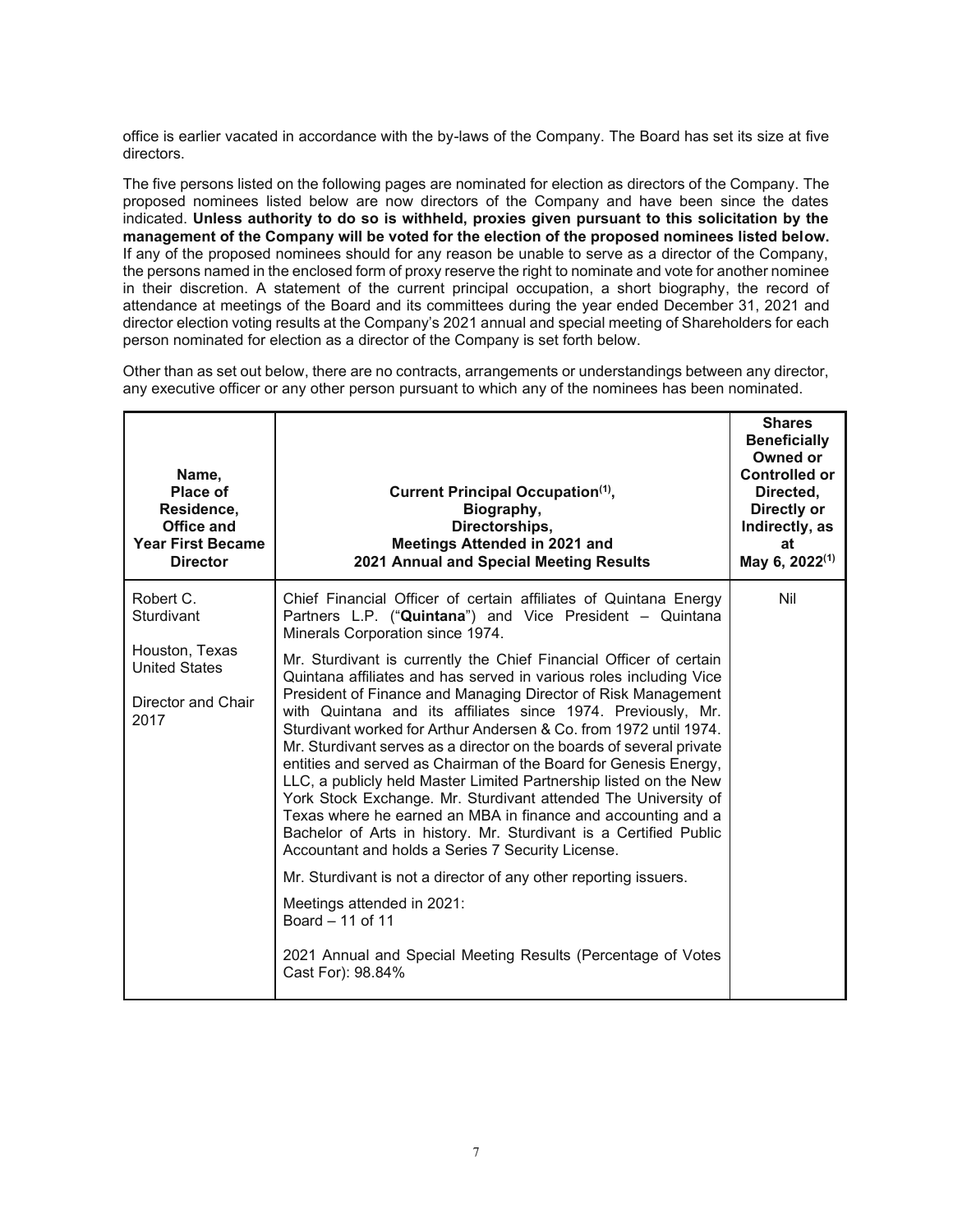| Name,<br><b>Place of</b><br>Residence,<br><b>Office and</b><br><b>Year First Became</b><br><b>Director</b> | Current Principal Occupation <sup>(1)</sup> ,<br>Biography,<br>Directorships,<br>Meetings Attended in 2021 and<br>2021 Annual and Special Meeting Results                                                                                                                                                                                                                                                                                                                                                                                                                                                                                                                                                                                                                                                                                                                                                                                                                                                                                                                                                                                                                                                                                                                                                                           | <b>Shares</b><br><b>Beneficially</b><br>Owned or<br><b>Controlled or</b><br>Directed,<br>Directly or<br>Indirectly, as<br>at<br>May 6, 2022 <sup>(1)</sup> |
|------------------------------------------------------------------------------------------------------------|-------------------------------------------------------------------------------------------------------------------------------------------------------------------------------------------------------------------------------------------------------------------------------------------------------------------------------------------------------------------------------------------------------------------------------------------------------------------------------------------------------------------------------------------------------------------------------------------------------------------------------------------------------------------------------------------------------------------------------------------------------------------------------------------------------------------------------------------------------------------------------------------------------------------------------------------------------------------------------------------------------------------------------------------------------------------------------------------------------------------------------------------------------------------------------------------------------------------------------------------------------------------------------------------------------------------------------------|------------------------------------------------------------------------------------------------------------------------------------------------------------|
| John H. Craig<br>Toronto, Ontario<br>Canada<br><b>Director</b><br>2010                                     | Senior Counsel at Cassels Brock and Blackwell LLP since January<br>2016.<br>Mr. Craig is a senior counsel at Cassels Brock and Blackwell LLP,<br>specializing in securities law for over 35 years acting primarily for<br>public mining companies. Previously, Mr. Craig was a partner at<br>Cassels Brock and Blackwell LLP since 1994.<br>Mr. Craig is currently a director of Africa Oil Corp. (TSXV:AOI) and<br>has previously served as a director of Lundin Mining Corporation<br>(TSX:LUN) from 2003 to 2021 and Consolidated HCI Holdings<br>Corporation (TSX:CXA.B) from 1985 to 2020.<br>Meetings attended in 2021:<br>Board - 11 of 11<br>2021 Annual and Special Meeting Results (Percentage of Votes<br>Cast For): 98.84%                                                                                                                                                                                                                                                                                                                                                                                                                                                                                                                                                                                              | 19,500                                                                                                                                                     |
| Alan M. De'Ath <sup>(2)(3)</sup><br>Oakville, Ontario<br>Canada<br><b>Director</b><br>2013                 | Director and President of AMDresources since January 2013.<br>Mr. De'Ath has over 40 years international financial, offtake sales<br>and marketing, corporate and operational experience as a senior<br>executive in the mining industry in a range of commodities. He is<br>currently a strategic advisor to several mining companies around<br>the world. Mr. De'Ath had a 20-year career with Rio Tinto PLC<br>where he was Finance Director and Commercial Director, as well<br>as executive board member, of Rio Tinto subsidiaries in the UK,<br>Portugal and Namibia. Following his Rio Tinto career, Mr. De'Ath<br>has had worldwide mining industry experience across a range of<br>commodities as CFO of TVX Gold, CFO then CEO of Ivernia, CEO<br>and then Deputy Chairman of the Enirgi Group, and Strategic<br>Advisor to the Avanco Resources board on offtake and financial<br>risk management. He is a Fellow of the Chartered Institute of<br>Management Accountants (UK) and a Chartered Global<br>Management Accountant.<br>Mr. De'Ath is not a director of any other reporting issuers.<br>Meetings attended in 2021:<br>Board - 11 of 11<br>Audit Committee - 5 of 5<br>Health, Safety and Environment Committee - 3 of 3<br>2021 Annual and Special Meeting Results (Percentage of Votes<br>Cast For): 98.84% | Nil                                                                                                                                                        |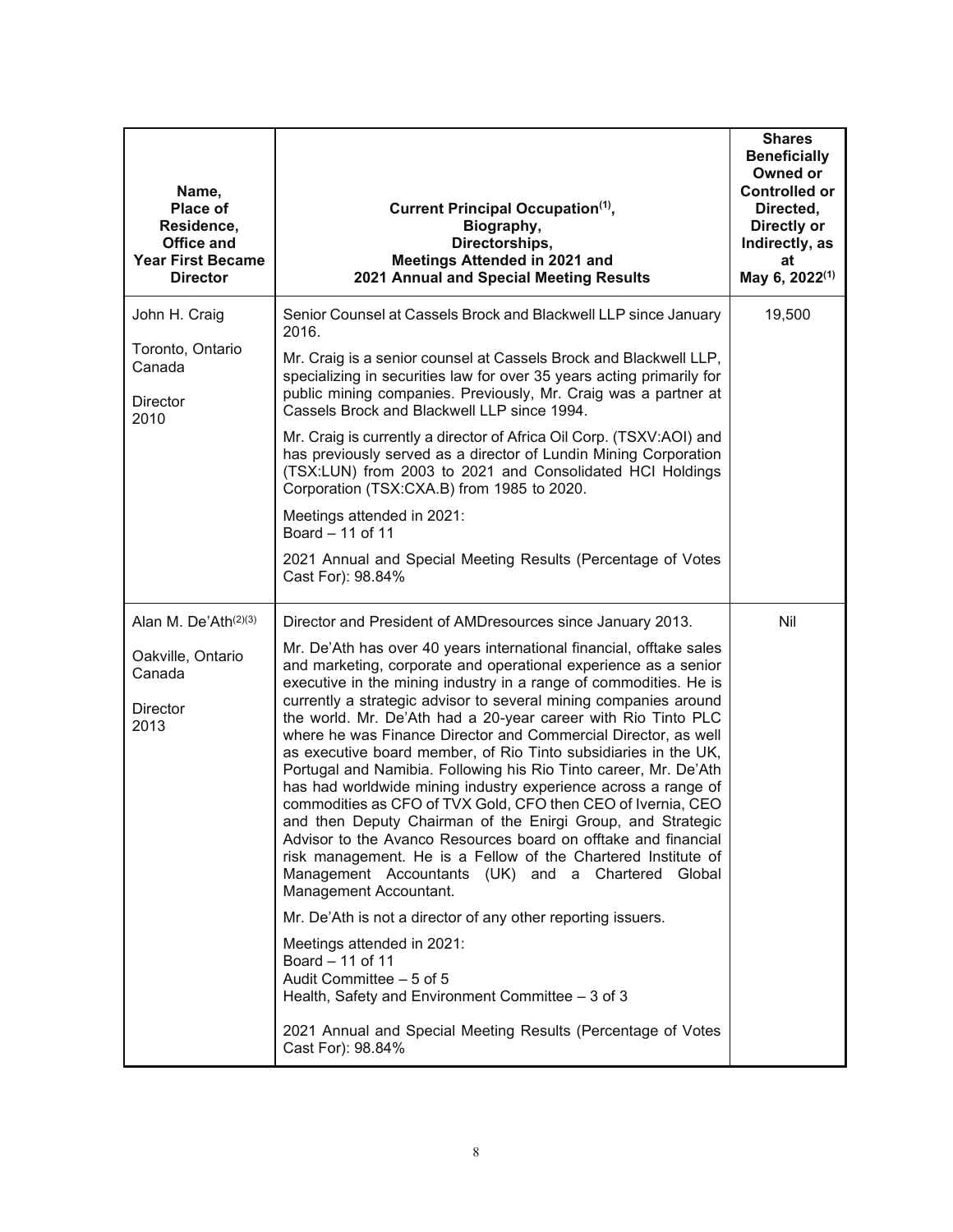| Ronald G.                                                                                   | Chairman of the Board, Mon Health System.                                                                                                                                                                                                                                                                                                                                                                                                                                                                                                                                                                                                                                                                                                                                                                                                                                                                                                                                                                                                                                                                                                                                                                                                                                                                                                                                                                                                                                                                                                                                                                                                                                                                                                                                                                                                                                                                                                                                                                                                                                                                                                                                                                                                                                                                                                                                    | Nil |
|---------------------------------------------------------------------------------------------|------------------------------------------------------------------------------------------------------------------------------------------------------------------------------------------------------------------------------------------------------------------------------------------------------------------------------------------------------------------------------------------------------------------------------------------------------------------------------------------------------------------------------------------------------------------------------------------------------------------------------------------------------------------------------------------------------------------------------------------------------------------------------------------------------------------------------------------------------------------------------------------------------------------------------------------------------------------------------------------------------------------------------------------------------------------------------------------------------------------------------------------------------------------------------------------------------------------------------------------------------------------------------------------------------------------------------------------------------------------------------------------------------------------------------------------------------------------------------------------------------------------------------------------------------------------------------------------------------------------------------------------------------------------------------------------------------------------------------------------------------------------------------------------------------------------------------------------------------------------------------------------------------------------------------------------------------------------------------------------------------------------------------------------------------------------------------------------------------------------------------------------------------------------------------------------------------------------------------------------------------------------------------------------------------------------------------------------------------------------------------|-----|
| Stovash <sup>(2)(3)(4)</sup><br>Naples, Florida<br><b>United States</b><br>Director<br>2013 | Mr. Stovash is currently the Chairman of the Board of Mon Health<br>System located in Morgantown, West Virginia, which consists of<br>three hospitals, county-wide emergency medical services, a<br>retirement community and a medical supply company. He has<br>served on the Board of Directors since 2008 and is also Chair of<br>the Governance, Nominating, and Compensation Committee while<br>serving on the Quality and Compliance Oversight, Finance and<br>Audit and Strategic Planning Committees, respectively.                                                                                                                                                                                                                                                                                                                                                                                                                                                                                                                                                                                                                                                                                                                                                                                                                                                                                                                                                                                                                                                                                                                                                                                                                                                                                                                                                                                                                                                                                                                                                                                                                                                                                                                                                                                                                                                  |     |
|                                                                                             | Previously, Mr. Stovash served as President and Chief Executive<br>Officer, and a Director, of Colombia Energy Resources Inc. from<br>August 2011 to November 2012. Mr. Stovash has spent over 45<br>years in the coal industry as a senior industry executive with<br>experience in operations, engineering, marketing, transportation<br>and corporate administration. Previously, he was a consultant from<br>2008 to 2011 and, from 2007 to 2008, the President and Chief<br>Executive Officer of PinnOak Resources, LLC, a metallurgical coal<br>mining company sold to Cliffs Natural Resources, Inc. Mr. Stovash<br>spent virtually his entire career at CONSOL Energy and its<br>predecessor companies, having joined the company's Pittsburgh<br>Coal Division in 1967 as an hourly employee while attending<br>college and retiring as Senior Vice President of Coal Operations in<br>2007. He held several senior management positions at CONSOL,<br>including Senior Vice President of Coal Operations, Senior Vice<br>President of Planning and Administration, Senior Vice President of<br>Operations Development, Senior Vice President of Central<br>Appalachia Operations and Marketing, Vice President Sales and<br>Marketing, Vice President of Marketing Services, and Vice<br>President of Operations. Mr. Stovash served as a member of the<br>Board of the National Coal Transportation Association, National<br>Mining Association Transportation Steering Committee, United<br>States Marine Transportation System National Advisory Council,<br>United States Inland Waterway Users Board, and various State<br>coal associations. He was a representative on the World Coal<br>Institute (WCI) in Brussels, Belgium and the International Energy<br>Agency (IEB-CIAB) in Paris, France. He received a Bachelor of<br>Science degree in Electrical Engineering from the University of<br>Pittsburgh in 1970, a degree in Economic Evaluation and Decision<br>Methods from the Colorado School of Mines in 1974, and a degree<br>in Executive Management Program from the University of Illinois<br>in 1984.<br>Mr. Stovash is not a director of any other reporting issuers.<br>Meetings attended in 2021:<br>Board - 11 of 11<br>Audit Committee - 5 of 5<br>Health, Safety and Environment Committee - 3 of 3<br>Compensation Committee - 9 of 9 |     |
|                                                                                             | 2021 Annual and Special Meeting Results (Percentage of Votes<br>Cast For): 98.84%                                                                                                                                                                                                                                                                                                                                                                                                                                                                                                                                                                                                                                                                                                                                                                                                                                                                                                                                                                                                                                                                                                                                                                                                                                                                                                                                                                                                                                                                                                                                                                                                                                                                                                                                                                                                                                                                                                                                                                                                                                                                                                                                                                                                                                                                                            |     |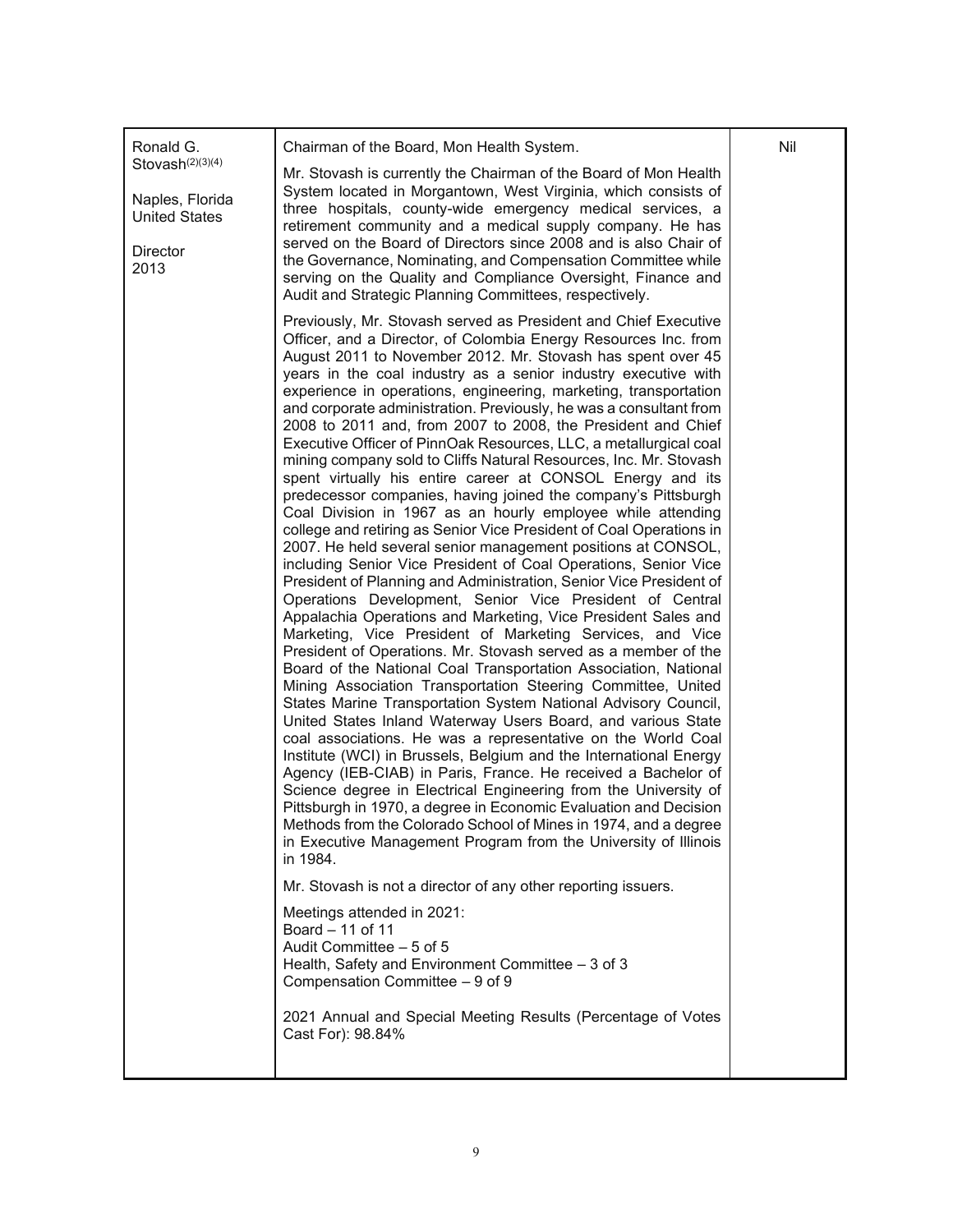| Name,<br>Place of<br>Residence,<br>Office and<br><b>Year First Became</b><br><b>Director</b> | Current Principal Occupation <sup>(1)</sup> ,<br>Biography,<br>Directorships,<br>Meetings Attended in 2021 and<br>2021 Annual and Special Meeting Results                                                                                                                                                                                                                                          | <b>Shares</b><br><b>Beneficially</b><br>Owned or<br><b>Controlled or</b><br>Directed.<br>Directly or<br>Indirectly, as<br>at<br>May 6, 2022 <sup>(1)</sup> |
|----------------------------------------------------------------------------------------------|----------------------------------------------------------------------------------------------------------------------------------------------------------------------------------------------------------------------------------------------------------------------------------------------------------------------------------------------------------------------------------------------------|------------------------------------------------------------------------------------------------------------------------------------------------------------|
| Robert Scott $(2)(3)(4)$                                                                     | Retired.                                                                                                                                                                                                                                                                                                                                                                                           | Nil                                                                                                                                                        |
| Bonita Springs,<br>Florida<br><b>United States</b><br><b>Director</b><br>2009                | Mr. Scott has over 40 years of experience in the coal industry, most<br>recently as President and Chief Executive Officer of PBS Coals<br>Inc. Mr. Scott is a fellow of the Chartered Institute of Management<br>Accountants (UK) and a Chartered Accountant (Scotland).<br>Previously Mr. Scott served as CFO and director of Derek Crouch<br>PLC (formerly listed on the LSE) from 1972 to 1983. |                                                                                                                                                            |
|                                                                                              | Mr. Scott is not a director of any other reporting issuers.<br>Meetings attended in 2021:<br>Board $-11$ of 11<br>Audit Committee - 5 of 5<br>Health, Safety and Environment Committee - 3 of 3<br>Compensation Committee - 9 of 9<br>2021 Annual and Special Meeting Results (Percentage of Votes<br>Cast For): 98.84%                                                                            |                                                                                                                                                            |

#### **Notes**:

- (1) The information as to principal occupation, business or employment and Shares beneficially owned or controlled has been provided by the respective nominees. Certain nominees for director of the Company also hold options to purchase Shares. See "Compensation Information – Director Compensation" for additional information.
- (2) Current member of the Audit Committee of the Board (the "Audit Committee"). The Board will appoint the members of the Audit Committee for the ensuing year following the Meeting.
- (3) Current member of the Health, Safety and Environment Committee of the Board (the "Health, Safety and Environment Committee"). The Board will appoint the members of the Health, Safety and Environment Committee for the ensuing year following the Meeting.
- (4) Current member of the Compensation, Nominating and Governance Committee of the Board (the "Compensation Committee"). The Board will appoint the members of the Compensation Committee for the ensuing year following the Meeting.

#### **Unless such authority is withheld, the persons named in the enclosed proxy intend to vote FOR the election of said persons as directors of the Company.**

#### *Penalties or Sanctions*

To the knowledge of management of the Company, no proposed director or executive officer of the Company has: (i) been subject to any penalties or sanctions imposed by a court relating to securities legislation or by a securities regulatory authority or has entered into a settlement agreement with a securities regulatory authority; or (ii) been subject to any other penalties or sanctions imposed by a court or regulatory body that would be likely to be considered important to a reasonable security holder in deciding whether to vote for a proposed director.

#### *Individual Bankruptcies*

To the knowledge of management of the Company, no director of the Company is or has, within the 10 years prior to the date hereof, become bankrupt, made a proposal under any legislation relating to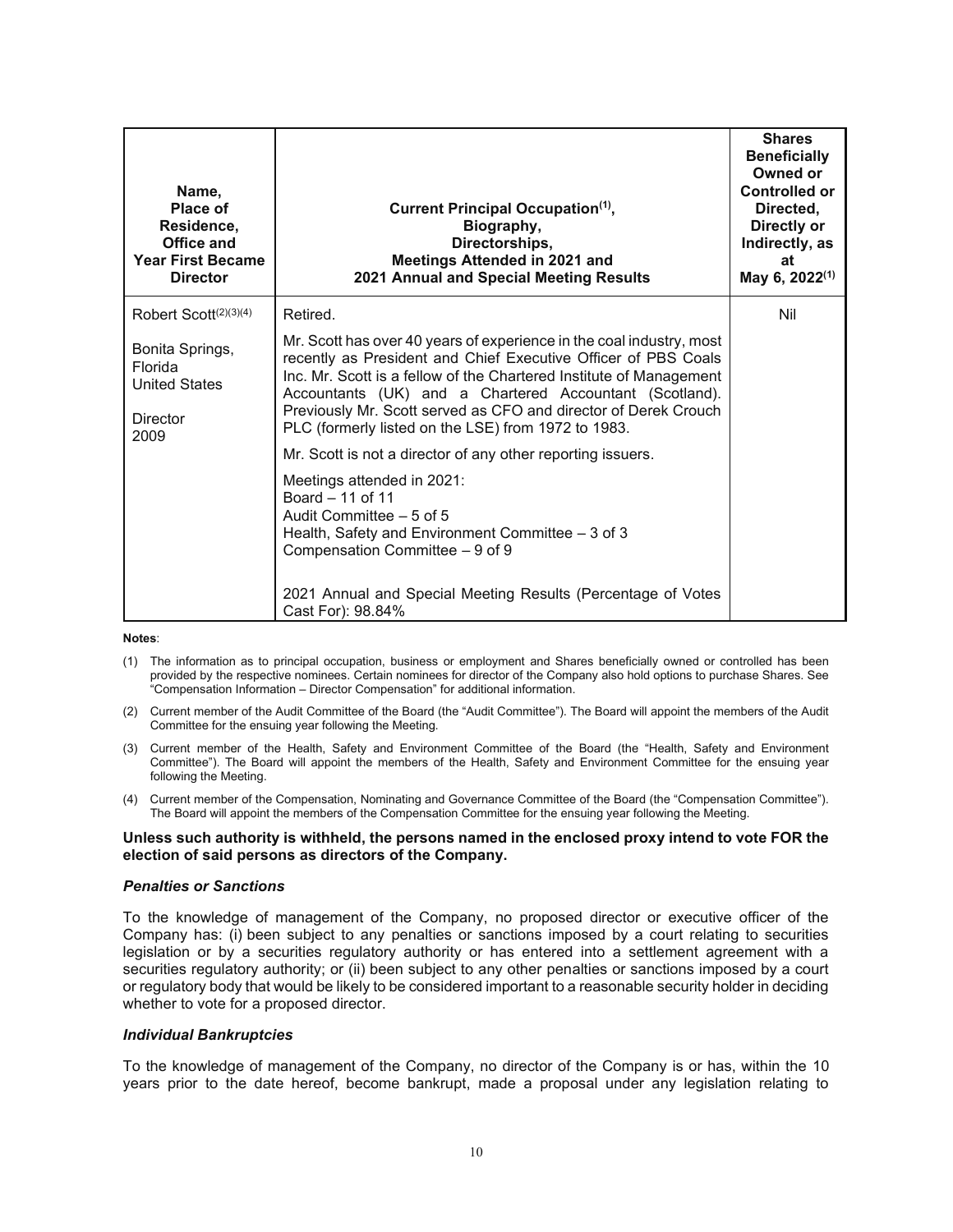bankruptcy or insolvency, or become subject to or instituted any proceedings, arrangement or compromise with creditors or had a receiver, receiver manager or trustee appointed to hold the assets of that individual.

### *Corporate Cease Trade Orders or Bankruptcies*

To the knowledge of management of the Company and except as set out below, no proposed director of the Company is, or has been within the past ten years, a director or executive officer of any company that, while such person was acting in that capacity:

- (i) was the subject of a cease trade or similar order or an order that denied the relevant company access to any exemptions under securities legislation that was in effect for a period of more than 30 consecutive days;
- (ii) was subject to an event that resulted, after that individual ceased to be a director or executive officer, in the company being the subject of a cease trade or similar order or an order that denied the company access to any exemptions under securities legislation that was in effect for a period of more than 30 consecutive days; or
- (iii) within a year of that individual ceasing to act in that capacity, became bankrupt, made a proposal under any legislation relating to bankruptcy or insolvency or was subject to or instituted any proceedings, arrangement or compromise with creditors or had a receiver, receiver manager or trustee appointed to hold its assets.

John Craig was a director of Sirocco Mining Inc. ("Sirocco") until November 8, 2013. On October 13, 2014, RB Energy Inc. ("RB Energy"), a successor company to Sirocco, filed for protection under the *Companies' Creditors Arrangement Act* (Canada) ("CCAA"). Although Mr. Craig was never a director, officer or insider of RB Energy, he was a director of Sirocco within the 12-month period prior to RB Energy filing under the CCAA.

### *Advance Notice Policy*

Effective May 29, 2020, the Board adopted Amendment No. 1 (the "By-Law Amendment") to General By-Law No. 1 of the Company ("By-Law No. 1") which contains certain advance notice requirements in connection with the nomination of directors (the "Advance Notice Requirements"). The By-Law Amendment, including the Advance Notice Requirements, was approved and ratified by Shareholders on June 30, 2020.

The Advance Notice Requirements, among other things, fix a deadline by which Shareholders must submit a notice of director nominations to the Company prior to any annual or special meeting of Shareholders where directors are to be elected and set forth the information that a Shareholder must include in the notice for it to be valid. In the case of: (i) an annual meeting (or an annual and special meeting) of Shareholders, notice must be provided not later than the close of business on the 30th day before the date of the meeting; provided, however, if the date (the "Notice Date") on which the first public announcement made by the Company of the date of such meeting is less than 50 days prior to the meeting date, not later than the close of business on the 10th day following the Notice Date; and (ii) a special meeting (which is not also an annual meeting) of Shareholders, not later than the close of business on the 15th day following the day on which the first public announcement of the date of the special meeting is made by the Company. However, with respect to the first annual meeting of Shareholders or any adjournment or postponement thereof held after the adoption of the Advance Notice Requirements by the Board, the timely notice requirements set out above shall be varied such that a nominating Shareholder's notice to the Company must be given no later than the close of business on the tenth (10th) day following the first public announcement of the Advance Notice Requirements. In addition, if "notice and access" (as defined in NI 54-101) is used for delivery of proxy related materials in respect of a meeting described in clause (i) or (ii) above, and the Notice Date in respect of the meeting is not less than 50 days prior to the date of the applicable meeting, the notice must be received not later than the close of business on the 40th day before the applicable meeting (but in any event, not prior to the Notice Date); provided, however, that in the event that the meeting is to be held on a date that is less than 50 days after the Notice Date, notice by the nominating Shareholder shall be made, in the case of an annual meeting (or an annual and special meeting) of Shareholders, not later than the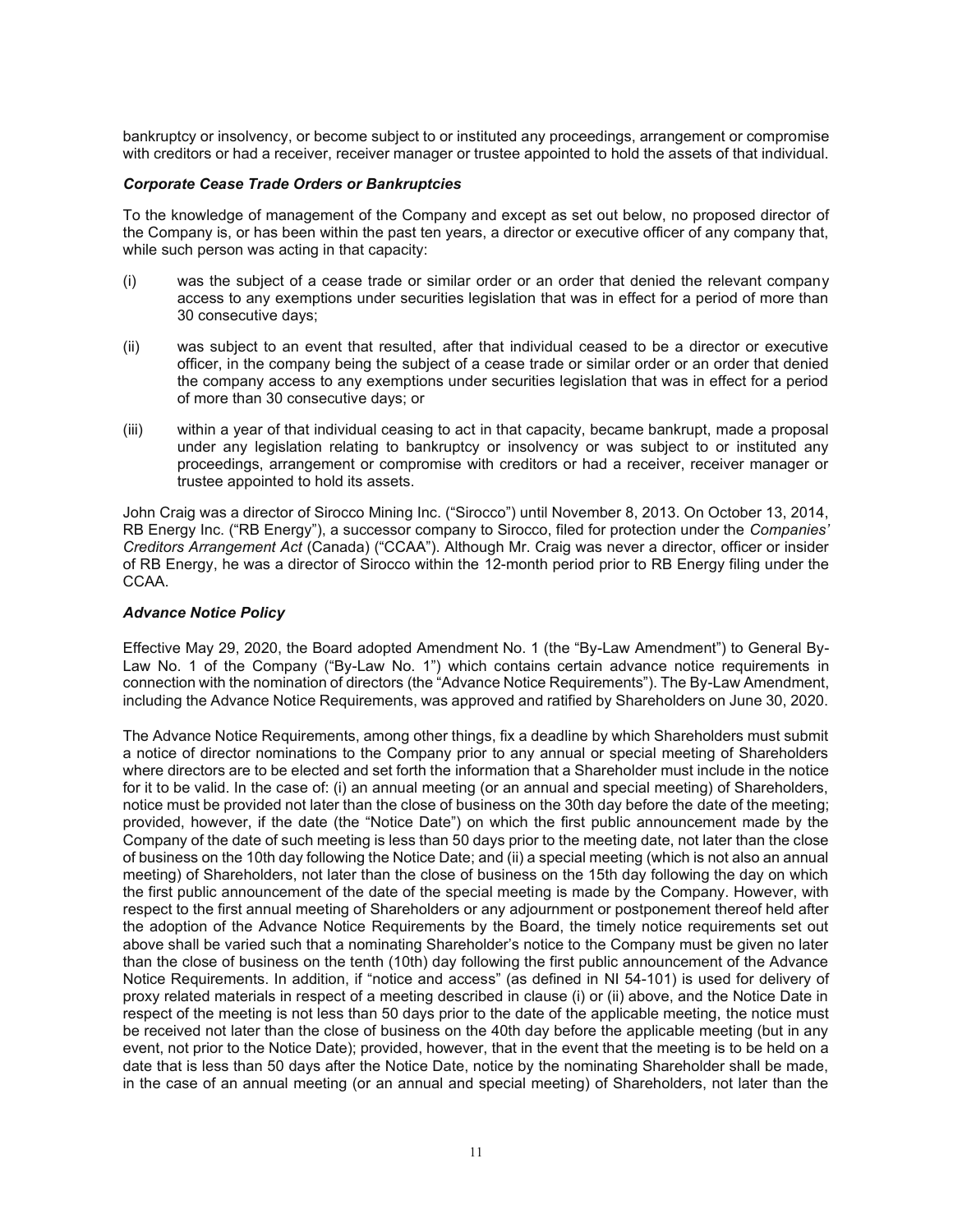close of business on the 10th day following the Notice Date and, in the case of a special meeting (which is not also an annual meeting) of Shareholders, not later than the close of business on the 15th day following the Notice Date. In the event that the number of directors to be elected at a meeting is increased effective after the time period for which the nominating Shareholder's notice would otherwise be due under the Advance Notice Requirements, a notice with respect to nominees for the additional directorships required by the Advance Notice Requirements will be considered timely if given not later than the close of business on the 10th day following the day on which the first public announcement of such increase was made by the Company.

The Board may, in its sole discretion, waive any requirement of the Advance Notice Requirement.

### **3. Appointment and Remuneration of the Auditor**

Coulter & Justus, P.C. ("Coulter & Justus"), located at 9717 Cogdill Road #201, Knoxville, Tennessee 37932, United States, has been the auditor of the Company since August 31, 2020. At the Company's 2021 annual and special meeting of Shareholders, Coulter & Justus' appointment was approved by 98.84% of the votes cast.

Shareholders will be asked to consider, and if thought advisable, to pass an ordinary resolution to appoint Coulter & Justus to serve as auditors of the Company until the next annual meeting of Shareholders or until their successor is appointed and to authorize the directors of the Company to fix their remuneration as such.

**Unless such authority is withheld, the persons named in the enclosed proxy intend to vote FOR the appointment of Coulter & Justus as the auditor of the Company to hold office until the next annual meeting of the Shareholders or until their successor is appointed and authorize the directors of the Company to fix Coulter & Justus' remuneration.** 

### **4. Approval of the Third Amended and Restated Stock Option Plan**

At the Meeting, the Shareholders will be asked to consider and, if deemed advisable, approve and ratify the Company's third amended and restated stock option plan (the "Option Plan"). A summary of the Option Plan is set out below, but is qualified in its entirety by the full text of the Option Plan, attached as Schedule A to this Circular.

The Company's second amended and restated stock option plan (the "2017 Plan") was most recently approved and ratified by the Shareholders at the last annual and special meeting of the Shareholders held on June 30 2021, by 98.82% of the votes cast. The Board subsequently approved the Option Plan on May 6, 2022, to (i) amend the net exercise procedures such that the volume weighted average trading price of Shares (or "VWAP" as defined in the Option Plan) is used to calculate Shares to be issued to holders of stock options ("Options"), instead of Fair Market Value (as defined below); and (ii) remove the Board's ability to make amendments to the Option Plan relating to (A) the expiry of outstanding Options; and (B) the assignability or transferability of Options. These changes were made to align the Option Plan with the current policies of the TSX Venture Exchange ("TSXV"), which were amended effective November 24, 2021. There are no further substantive changes between the Option Plan and the 2017 Plan. There are currently 4,100,500 Options outstanding under the Option Plan representing approximately 4.01% of the total number of Shares outstanding on May 6, 2022.

Employees, executive officers, directors and consultants of the Company or an affiliate of the Company (the "Eligible Persons") are eligible to participate in the Option Plan. The purpose of the Option Plan is to advance the interests of the Company by (i) providing Eligible Persons with additional incentives; (ii) encouraging equity ownership by Eligible Persons; (iii) increasing the proprietary interest of Eligible Persons in the Company's success; (iv) encouraging Eligible Persons to remain with the Company or its affiliates; and (v) attracting new employees, directors and officers. Options may not be assigned or transferred, with the exception of (i) an assignment made to a personal representative of a deceased participant, or (ii) an assignment by a participant, with the prior approval of the Board, to a corporation of which that participant is the sole beneficial owner.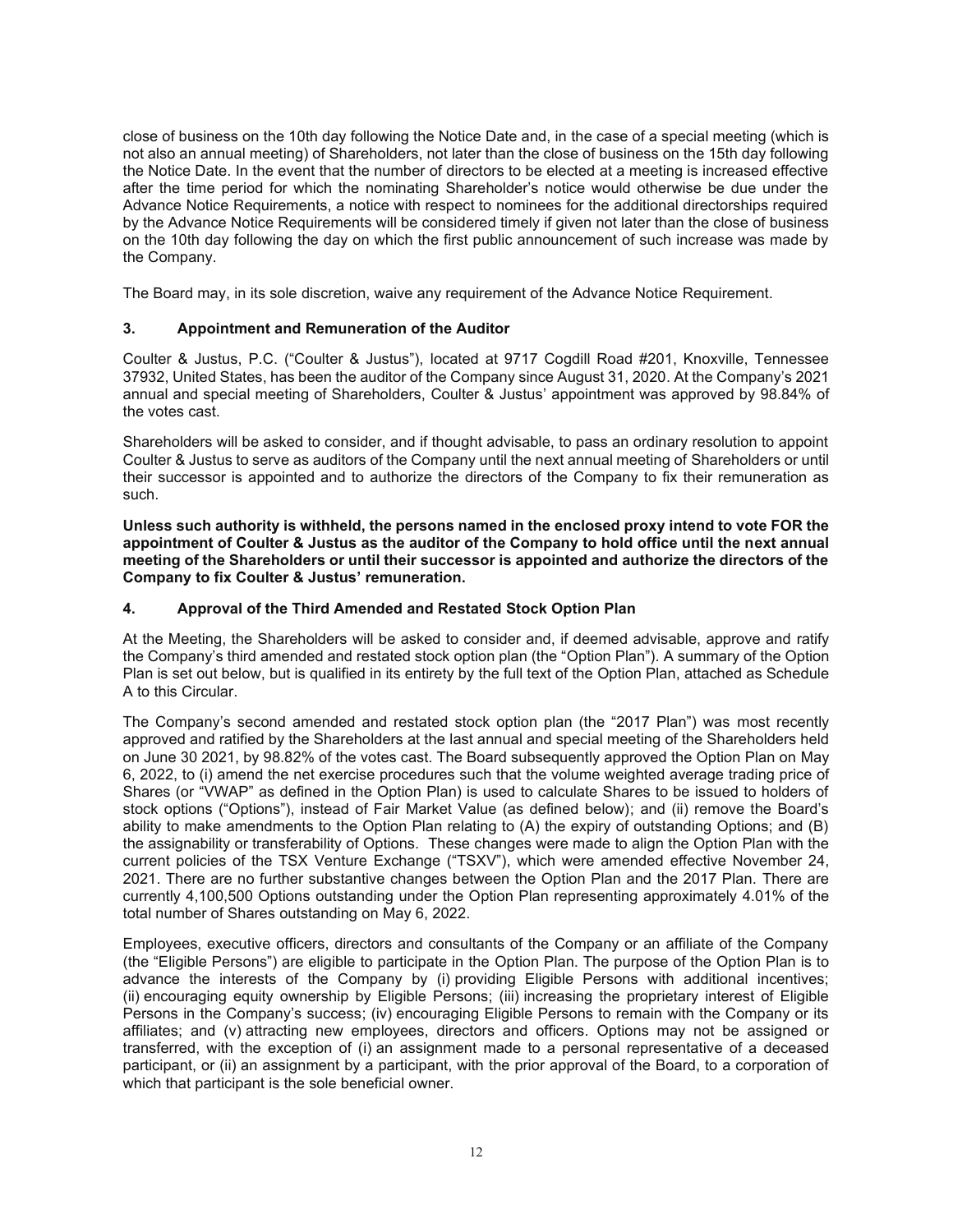The number of Shares reserved for issuance under the Option Plan and all of the Company's previously established share compensation arrangements in the aggregate will not exceed 10% of the total number of issued and outstanding Shares on a non-diluted basis. In addition, the number of Shares reserved for issuance to the insiders of the Company will not exceed 10% of the total number of issued and outstanding Shares on a non-diluted basis.

Within a 12-month period, the Option Plan provides that the maximum number of Shares issuable upon the exercise of Options will not exceed: (i) to any one participant, 5% of the total number of issued and outstanding Shares on the date of grant; (ii) to insiders as a group, 10% of the total number of issued and outstanding Shares on the date of grant; (iii) to any one consultant, 2% in the aggregate of the total number of issued and outstanding Shares on the date of grant; and (iv) to all Eligible Persons who undertake Investor Relations Activities (as defined in the Option Plan), 2% in the aggregate of the total number of issued and outstanding Shares on the date of grant.

The Board will determine the exercise price of each Option, provided that the exercise price will not be less than the closing price of the Shares on the last trading day immediately prior to the date of grant ("Fair Market Value").

The Board, in its sole and absolute discretion, may permit an Option holder to elect to exercise Option(s) on a "net" cashless basis ("Net Cashless Exercise"), whereby an Option holder is entitled to receive, without any payment of the exercise price of the Shares to be purchased pursuant to the exercise of the Option(s), the number of Shares obtained pursuant to the following formula, after deduction of any withholding obligations:

 $X = [Y(A-B)]/A$ 

Where:

X = the aggregate number of Shares to be issued to the Option holder upon such Net Cashless Exercise

- $Y =$  the aggregate number of Shares underlying the Option(s) being exercised
- $A =$  the VWAP of the underlying Shares, if greater than the exercise price
- B = the exercise price of the Option(s) being exercised

The Board, in its sole and absolute discretion, may permit an Option holder to elect to exercise Option(s) on a "broker-assisted" cashless basis ("Broker-Assisted Cashless Exercise"), whereby an Option holder is entitled to pay the aggregate exercise price of the Option(s) being exercised by providing (i) irrevocable instructions to the Company to deliver the Shares issuable upon such Broker-Assisted Cashless Exercise promptly to a broker (acceptable to the Company) for the Option holder's account, and (ii) irrevocable instructions to the broker to sell the Shares sufficient to pay the aggregate exercise price of the Option(s) being exercised (plus any amount required for any withholding obligations) and upon such sale to deliver the aggregate exercise price (plus any amount required for any withholding obligations) to the Company.

The expiry date for each Option is set by the Board at the time of the grant of the Option under the Option Plan and will not be more than ten years after the grant of the Option. If the Board does not set an expiry date at the time of the grant of the Option, such Option will have an expiry date which is five years from the date of grant of the Option.

Options granted under the Option Plan expire at the earlier of the expiry date set at the time of the grant of the Option, and: (i) 365 days after the death or disability of a participant; (ii) at the date of termination in the event of the participant's termination for cause; and (iii) 90 days (30 days if the participant was engaged in Investor Relations Activities) following the participant ceasing to be eligible as a participant for any other reason.

The Board, subject to the policies of the TSXV, fixes vesting terms it deems appropriate when granting Options. If the Board does not specify otherwise, Options granted under the Option Plan will vest and become exercisable as to one-third on each of the first, second and third anniversaries of the date of grant. Options granted to consultants performing Investor Relations Activities must vest, at minimum, in stages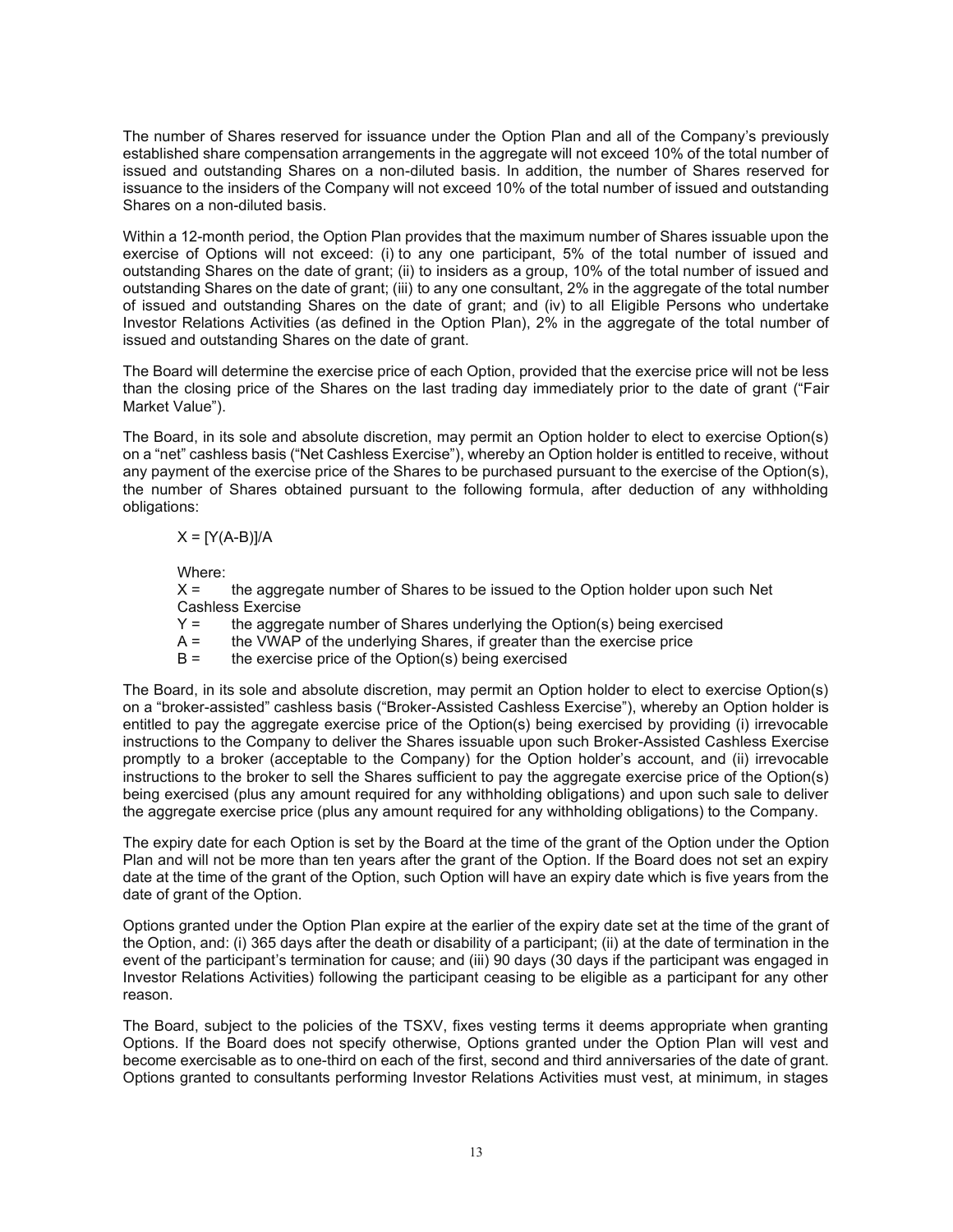over 12 months with no more than one-quarter of the Options vesting in any three month period but may have longer vesting provisions as set by the Board on the date of grant.

In the event of a proposed Change of Control (as defined in the Option Plan), the Board has the discretion to accelerate the vesting of all unvested Options. In such event, all Options so vested will be exercisable, conditionally or otherwise, from such date until their respective expiry dates to permit the participant to participate in the Change of Control. The Board also has the discretion to: (i) terminate Options not exercised prior to the effective time of such Change of Control; and/or (ii) modify the terms of the Options, so as to assist participants to participate in the Change of Control.

The Board has the discretion to make certain amendments to the Option Plan or any Option, without having to obtain Shareholder approval, such as amendments relating to: (i) the exercise of Options, including by the inclusion of a cashless exercise feature whereby payment is in cash or Shares or otherwise; (ii) when deemed by the Board to be necessary or advisable because of any change in applicable securities laws or other laws; (iii) the definitions and Change of Control provisions; (iv) the administration of the Option Plan; (v) the vesting provisions of any outstanding Options; (vi) the class of participants eligible to participate under the Plan; and (vii) of a clerical or housekeeping nature.

The Option Plan also provides that Shareholder approval will be required in the case of amendments to the Plan relating to: (i) an increase in the maximum number of Shares issuable under the Option Plan or increasing or removing the insider participation limits; (ii) an amendment to the provisions of the Option Plan; (iii) a change of the exercise price of any Option issued to an insider where such amendment reduces the exercise price of such Option; or (iv) the term of any Option issued under the Option Plan to an insider where the amendment extends the term.

Shareholders will be asked at the Meeting to consider, and if thought fit, to approve the following ordinary resolution approving and ratifying the Option Plan:

### "NOW THEREFORE BE IT RESOLVED THAT:

- 1. the Company's third amended and restated stock option plan attached as Schedule A to the Company's Management Information Circular dated May 6, 2022 (the "Option Plan"), including the reservation for issuance under the Option Plan at any time of a maximum of 10% of the total number of issued and outstanding common shares of the Company on a non-diluted basis, be and is hereby ratified, confirmed and approved;
- 2. the board of directors of the Company be authorized to administer the Option Plan and amend or modify the Option Plan in accordance with its terms and conditions and with the policies of the TSX Venture Exchange; and
- 3. any director or officer of the Company be and is hereby authorized to do such things and to sign, execute and deliver all documents that such director and officer may, in their discretion, determine to be necessary in order to give full effect to the intent and purpose of this resolution."

The Board recommends that Shareholders vote to re-approve the Option Plan. To be effective, the resolution must be approved by a simple majority of the votes cast by Shareholders who vote in person or by proxy at the Meeting. **Unless a proxy contains instructions to vote against the re-approval of the Option Plan, the persons named in the enclosed proxy intend to vote FOR the re-approval and ratification of the Option Plan.** 

#### **Approval of the Shareholder Rights Plan**

At the Meeting, the Shareholders will be asked to consider and, if deemed advisable, approve and ratify a shareholder rights plan (the "Rights Plan") which was adopted by the Board on December 17, 2021. The Rights Plan took effect on December 17, 2021 but remains subject to ratification by Shareholders at the Meeting. Pursuant to the rules of the TSXV, if the Rights Plan is not ratified by Shareholders prior to June 17, 2022, the Rights Plan will terminate and all rights issued thereunder will be cancelled.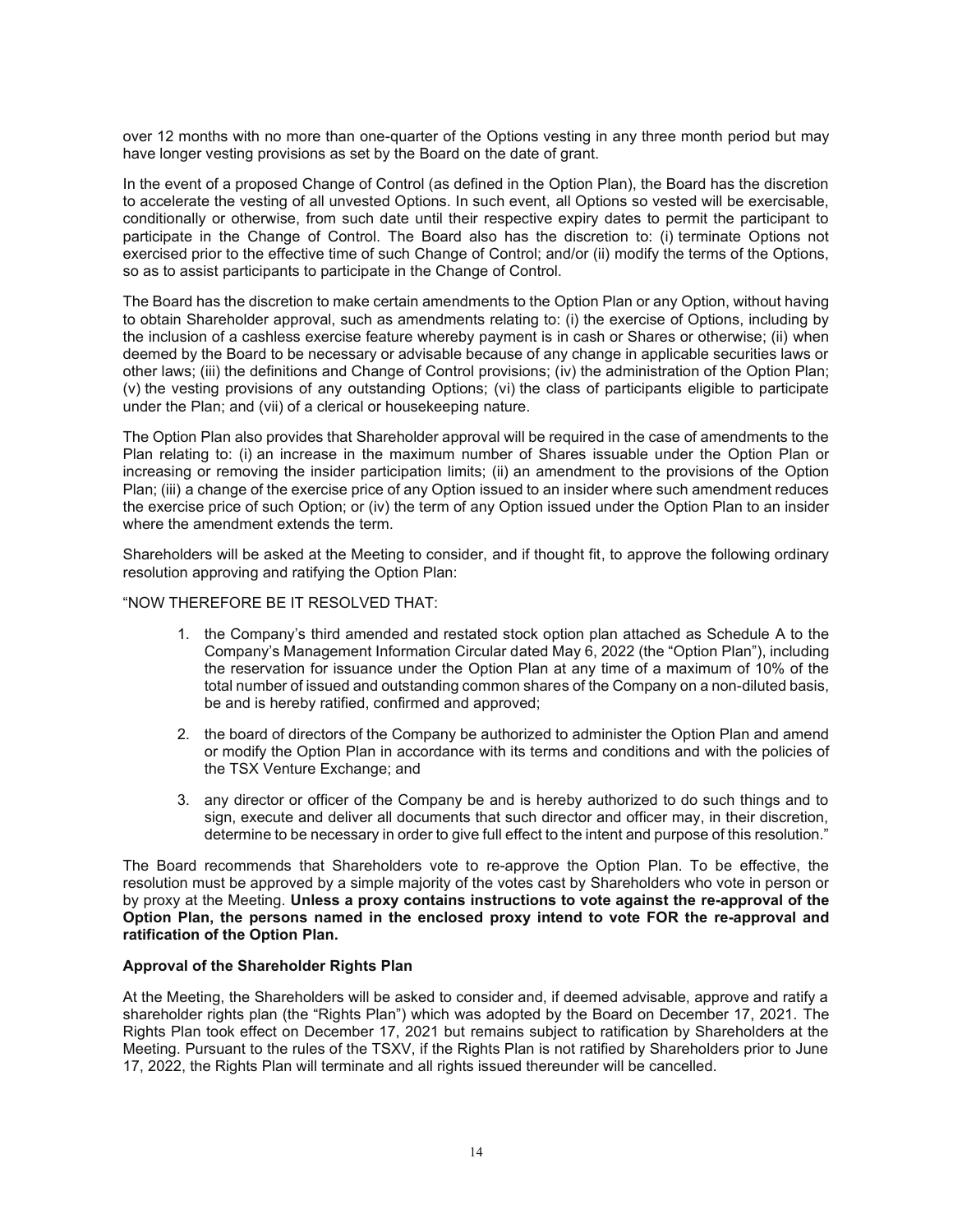The purpose of the Rights Plan is to:

- x provide Shareholders and the Board with adequate time to consider and evaluate any unsolicited bid and to provide the Board with adequate time to identify, develop and negotiate value enhancing alternatives, if considered appropriate, to any such unsolicited bid;
- protect against acquisitions of control of the Company through purchases of Shares that are exempt from applicable Canadian take-over bid rules, also referred to as "creeping" take-over bids; and
- encourage a potential acquirer who makes a take-over bid to proceed either by way of a "Permitted Bid" or "Competing Permitted Bid" (both as defined below), which generally requires a take-over bid to be made by way of a take-over bid circular in compliance with National Instrument 62-104 - *Take-Over Bids and Issuer Bids* ("NI 62-104") or with the concurrence of shareholders and the Board. If a take-over bid fails to meet these requirements, the Rights Plan provides that holders of Shares, other than the Acquiring Person (as defined below), will be able to purchase additional Shares at a significant discount to market, thus exposing the Acquiring Person to substantial dilution of its holdings.

The Rights Plan is initially not dilutive. However, if a "Flip-in Event" (as defined below) occurs, holders of rights to purchase Shares after the Separation Time (as defined below) ("Rights") who do not exercise such Rights after the Flip-in Event may suffer substantial dilution. By applying to all acquisitions of 20% or more of the Shares, except in limited circumstances including Permitted Bids and Competing Permitted Bids, the Rights Plan is designed to ensure that all Shareholders receive equal treatment. Shareholders may also feel compelled to tender their shares to a take-over bid, even if they consider such bid to be inadequate, out of a concern that failing to do so may result in a shareholder being left with illiquid or minority discounted shares in the Company. This is particularly so in the case of a partial bid for less than all the Shares. As a result, the Board has determined that it is advisable and in the best interests of the Company and its Shareholders that the Company has in place a shareholder rights plan in the form of the Rights Plan.

It is not the intention of the Board, in recommending the ratification of the Rights Plan to either secure the continuance of the Board or management of the Company or to preclude a take-over bid for control of the Company. The Rights Plan provides that Shareholders may tender to take-over bids which meet the Permitted Bid criteria. Furthermore, even in the context of a take-over bid that does not meet the Permitted Bid criteria, the Board is always bound to consider any take-over bid for the Company and consider whether or not it should waive the application of the Rights Plan in respect of such bid. In discharging such responsibility, the Board will be obligated to act honestly and in good faith with a view to the best interests of the Company.

As at the date hereof, the Board is not aware of any pending or threatened take-over bid for the Company and the Rights Plan has not been adopted in response to any proposal to acquire control of the Company.

## *Summary of the Rights Plan*

A summary of the Rights Plan is set out below, but is qualified in its entirety by the full text of the Rights Plan, attached as Schedule C to this Circular.

#### *Effective Date*

The effective date of the Rights Plan is December 17, 2021.

*Term* 

If the Shareholders do not approve the Rights Plan within six months of its adoption, it must be cancelled. If Shareholders approve the Rights Plan, it must be subsequently re-approved at the annual meeting of Shareholders held in 2025.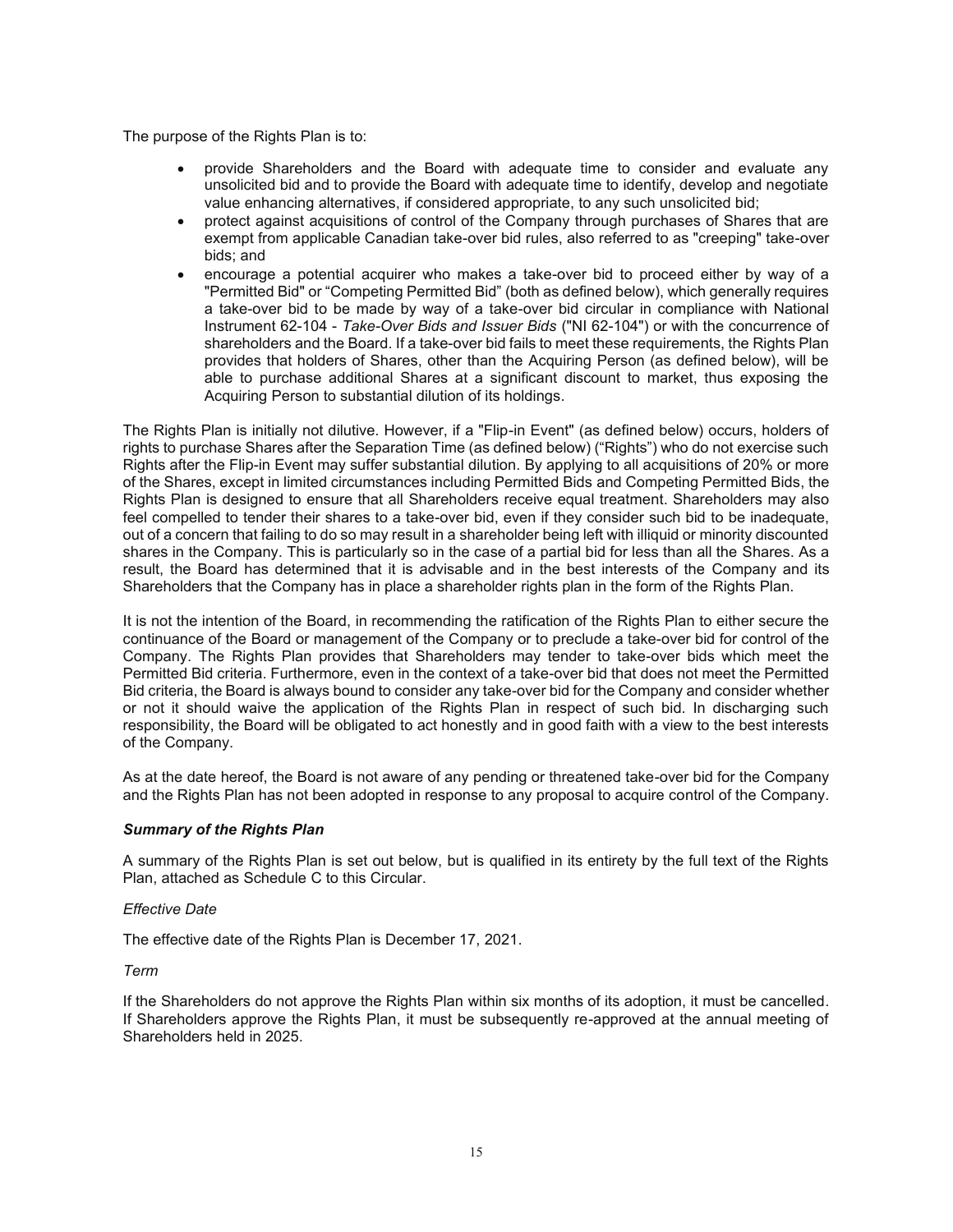#### *Issuance of Rights*

Certificates representing the Shares that were issued and outstanding at the close of business on the Effective Date (the "Record Time") shall also evidence one Right for each Share represented by such certificates. Certificates representing the Shares, including without limitation, Shares issued upon the conversion of convertible securities, that were issued and outstanding after the Record Time but prior to the close of business on the earlier of the Separation Time and the expiration of the Rights Plan (the "Expiration Time"), will also evidence one Right for each Share represented by such certificates.

A legend referring to the Rights Plan has been and will be placed on all new share certificates for Shares following the Record Time and prior to the earlier of the Separation Time and the Expiration Time. Currently outstanding share certificates do not need to be exchanged to entitle a shareholder to these Rights.

Until the Separation Time, the Rights will be transferable only together with, and will be transferred by a transfer of, the associated Share. From and after the Separation Time and prior to the Expiration Time, the Rights will be evidenced by Rights certificates separate from and independent of the certificates representing the Shares.

#### *Rights Exercise Privilege*

The Rights will become exercisable and will be separate and independent from the Shares at the close of the business on the 10th trading day after the earlier of:

- (a) the first date of a public announcement or disclosure by the Company or an Acquiring Person of facts indicating that a person has become an Acquiring Person (the "Stock Acquisition Date");
- (b) the date on which a Permitted Bid or Competing Permitted Bid ceases to qualify as such; and
- (c) the date of the commencement of, or first public announcement or disclosure of the intent of any person (other than the Company or any subsidiary of the Company) to commence, a take-over bid (other than a Permitted Bid, so long as such take-over bid continues to satisfy the requirements of a Permitted Bid) (the "Separation Time"),

or such later business day as may be determined at any time or from time to time by the Board provided, however, that if any such take-over bid expires, is cancelled, is terminated or is otherwise withdrawn prior to the Separation Time, without securities deposited thereunder being taken up and paid for, such take-over Bid shall be deemed, for purposes of this provision, never to have been made, and, provided further, that if the Board determines to waive the provisions of Section 3.1 of the Right Plan to a Flip-in Event, the Separation Time in respect of such Flip-in Event shall be deemed never to have occurred.

Until a Right is exercised, the holder of the Right has no rights as a Shareholder.

#### *Acquiring Person*

Subject to certain exceptions set out in the Rights Plan, an "Acquiring Person" is any person who is or becomes the beneficial owner of 20% or more of the outstanding Shares and any other securities which entitle such holder to vote generally on the election of the Board.

#### *Flip-in Event*

Upon the occurrence of a transaction in or pursuant to which any person becomes an Acquiring Person (a "Flip-in Event"), each Right shall constitute the right to purchase from the Company, upon exercise thereof in accordance with the terms of the Rights Plan, that number of Shares having an aggregate Market Price (as defined below) on the date of consummation or occurrence of such Flip-in Event equal to twice the Exercise Price (as defined below) for an amount in cash equal to the Exercise Price, subject to adjustment as provided in the Rights Plan. The "Market Price" will be the average of the daily closing prices per Share of such Shares on each of the 20 consecutive trading days preceding such date. The "Exercise Price" shall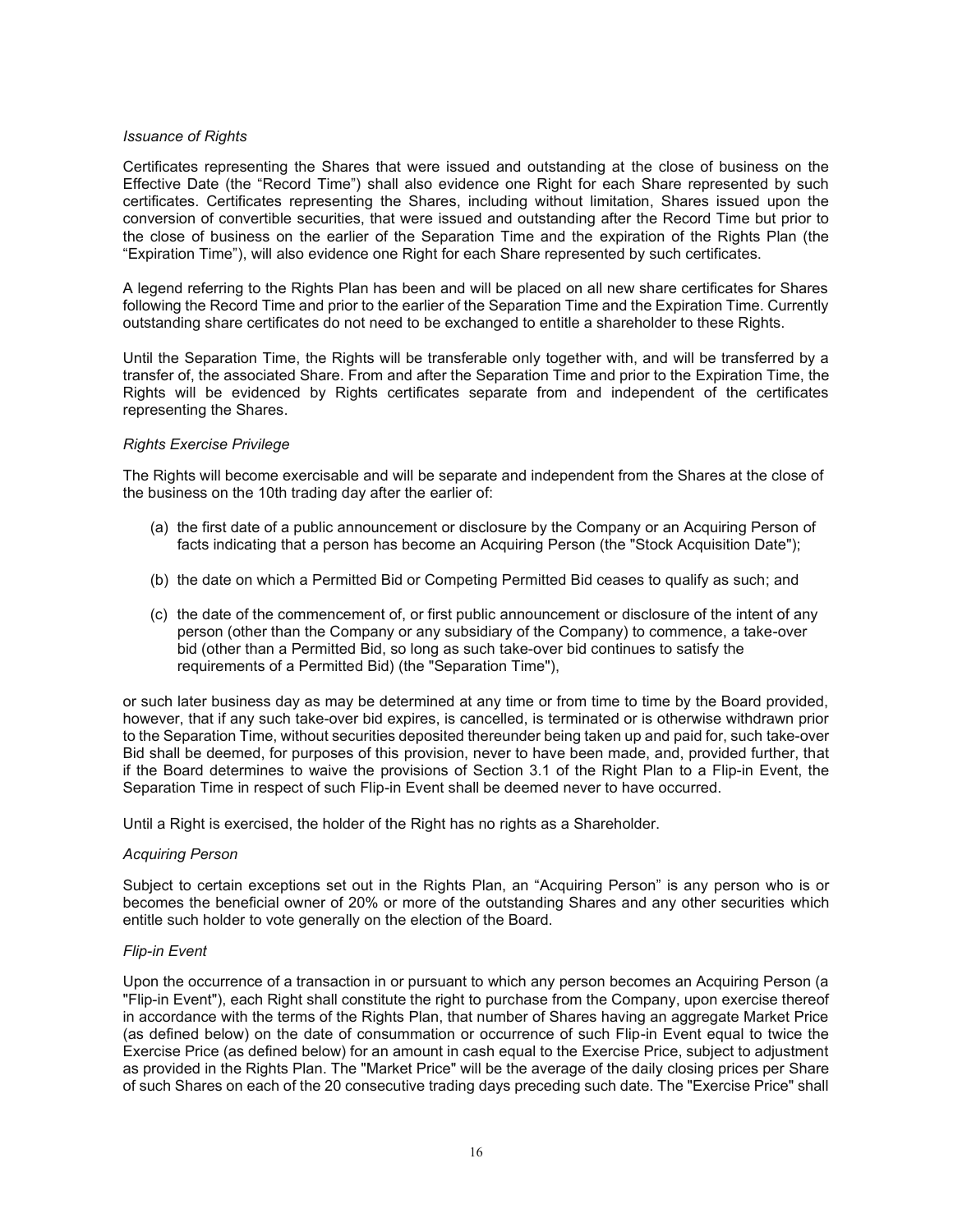be the price at which a holder of a Right may purchase the securities issuable upon exercise of one whole Right which, subject to adjustment in accordance with the Rights Plan, shall be \$5.00. The Rights Plan provides that, upon the occurrence of a Flip-in Event, any Rights that are or were beneficially owned on or after the earlier of the Separation Time or the Stock Acquisition Date by:

- (a) an Acquiring Person (or any affiliate or associate of an Acquiring Person or any other person acting jointly or in concert with an Acquiring Person or any affiliate or associate of such other person); or
- (b) a transferee or other successor in title, directly or indirectly, of Rights from an Acquiring Person (or any affiliate or associate of an Acquiring Person or any other person acting jointly or in concert with an Acquiring Person or any affiliate or associate of such other person), whether or not for consideration, where such transferee or other successor in title becomes a transferee concurrently with or subsequent to the Acquiring Person becoming an Acquiring Person in a transfer that the Board, acting in good faith, has determined is part of a plan, arrangement, understanding or scheme of an Acquiring Person (or of any person acting jointly or in concert with an Acquiring Person or any associates or affiliate of an acquiring person), that has the purpose of avoiding or effect of avoiding section (A) above;

shall become null and void without any further action and any holder of such Rights (including any transferee of, or other successor entitled to, such Rights, whether directly or indirectly) shall thereafter have no right to exercise such Rights under any provisions of the Rights Plan and further shall thereafter not have any rights whatsoever with respect to such Rights, whether under any provision of the Rights Plan or otherwise.

#### *Permitted Bid Requirements*

The requirements for a Permitted Bid include the following:

- (a) the take-over bid is made to all holders of Shares of record (other than the bidder); and
- (b) the take-over bid contains, and the provisions for take-up and payment for securities tendered or deposited thereunder is subject to, irrevocable and unqualified conditions that:
	- (i) no Shares shall be taken up or paid for pursuant to the take-over bid:
		- (A) prior to the close of business on a date that is not less than 105 days following the date of the take-over bid or such shorter minimum period that a take-over bid (that is not exempt from any of the requirements of Division 5 (Bid Mechanics) of NI 62- 104 must remain open for deposits of securities thereunder, in the applicable circumstances at such time, pursuant to NI 62-104; and
		- (B) then only if, at the close of business on the date Shares are first taken up or paid for under such take-over bid, more than 50% of the outstanding Shares held by Shareholders other than the bidder, its affiliates, associates, and persons acting jointly or in concert with other persons (the "Independent Shareholders") shall have been tendered or deposited pursuant to the take-over Bid and not withdrawn;
	- (ii) the take-over bid contains an irrevocable and unqualified provision that, unless the takeover bid is withdrawn, Shares may be tendered or deposited pursuant to such take-over bid, unless such take-over bid is withdrawn, at any time prior to the close of business on the date Shares are first taken up or paid for under the take-over bid;
	- (iii) any Shares tendered or deposited pursuant to the take-over bid may be withdrawn until taken up and paid for; and
	- (iv) the take-over bid contains an irrevocable and unqualified provision that, in the event that the requirement set forth in clause  $(a)(i)(B)$  above is satisfied, the person making the take-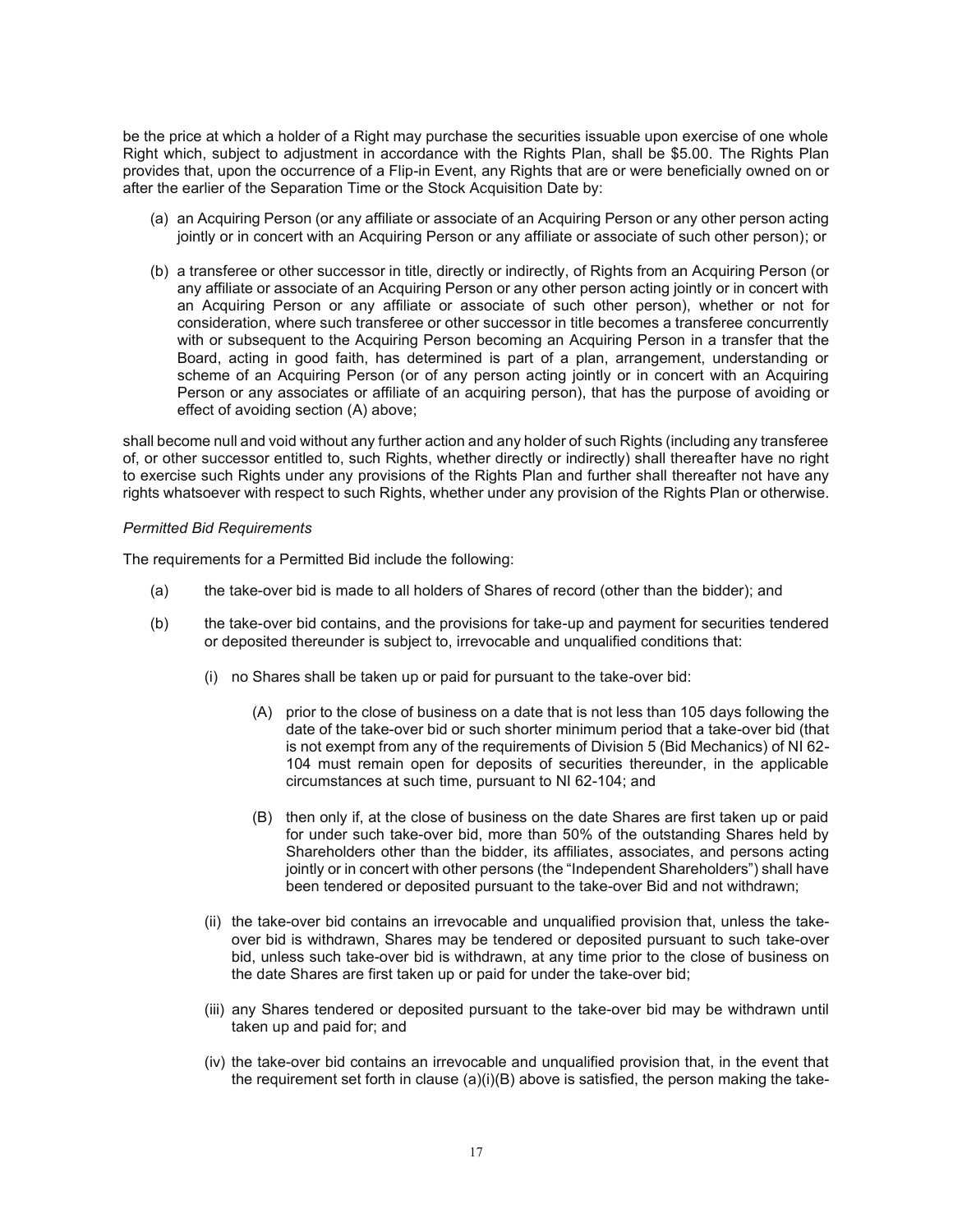over bid will make a public announcement of that fact and the take-over bid will remain open for deposits and tenders of Shares for not less than 10 days from the date of such public announcement,

provided, however, that a take-over bid that qualified as a Permitted Bid shall cease to be a Permitted Bid at any time and as soon as much time as when such take-over bid ceases to meet any or all of the provisions of this definition.

The Rights Plan also allows for a competing Permitted Bid (a "Competing Permitted Bid") to be made while a Permitted Bid is in existence. A Competing Permitted Bid must satisfy all the requirements of a Permitted Bid except for those set out in (b)(i) above and must contain and irrevocable and unqualified condition that no Shares be taken up or paid for pursuant to the take-over bid prior to the close of business on the last day of the minimum initial deposit period that such take-over bid must remain open for deposits of securities thereunder pursuant to NI 62-104 after the date of the take-over bid constituting the Competing Permitted Bid. A take-over bid that qualified as a Competing Permitted Bid shall cease to be a Competing Permitted Bid at any time and as soon as much time as when such take-over bid ceases to meet any or all of the provisions of this definition.

### *Redemption and Waiver*

Until the occurrence of a Flip-in Event, the Board, subject to receipt of Shareholder approval or approval of holders of Rights, may at any time elect to redeem all but not less than all of the then outstanding Rights at a redemption price of \$0.00001 per Right (the "Redemption Price"), subject to adjustment as provided in the Rights Plan. The Board will be deemed to have elected to redeem all of the outstanding Rights at the Redemption Price where a person acquires Shares and/or convertible securities pursuant to a Permitted Bid, a Competing Permitted Bid or an Exempt Acquisition (as defined in the Rights Plan).

Under the Rights Plan, the Board may waive application of the Rights Plan if the Board has determined that prior to the Separation Time, a person became an Acquiring Person by inadvertence and without any intention to become, or knowledge that it would become, an Acquiring Person. Such waiver is conditional if such person, without 10 days of the Board's determination (or such later date as the Board determines), reduces their beneficial ownership of Shares such that the person is no longer an Acquiring Person. Additionally, the Board may, subject to Shareholder approval, at any time prior to the occurrence of a Flipin Event that would occur by reason of an acquisition of Shares and/or convertible securities, and other than (i) pursuant to a take-over bid made by means of a take-over bid circular to all Shareholders; or (ii) through inadvertence, waive application of the Rights Plan. In the event that the Board proposes such a waiver, the Board shall extend the Separation Time to a date subsequent to and not more than 10 business days following the meeting of Shareholders called to approve such waiver.

#### *Amendment*

The Company may make any amendment to the Rights Plan to correct any clerical or typographical errors or any other amendments which are required to maintain the validity of the Rights Plan as a result of a change in any applicable legislation or regulations or rules.

If made prior to the Separation Time, such amendments shall be submitted to Shareholders at the next meeting of Shareholders and such Shareholders may, by resolution passed by a majority of the votes cast by Independent Shareholders, confirm or reject such amendments.

If made after the Separation Time, such amendments shall be submitted to the holders of Rights at a meeting to be held on a date not later than the date of the next meeting of Shareholders and the holders of Rights may, by resolution passed by a majority of the votes cast by holders of Rights, confirm or reject such amendments.

#### *Board of Directors*

The Shareholder Rights Plan will not detract from or lessen the duty of the to act honestly and in good faith with a view to the best interests of the Company. The Board, when a Permitted Bid is made, will continue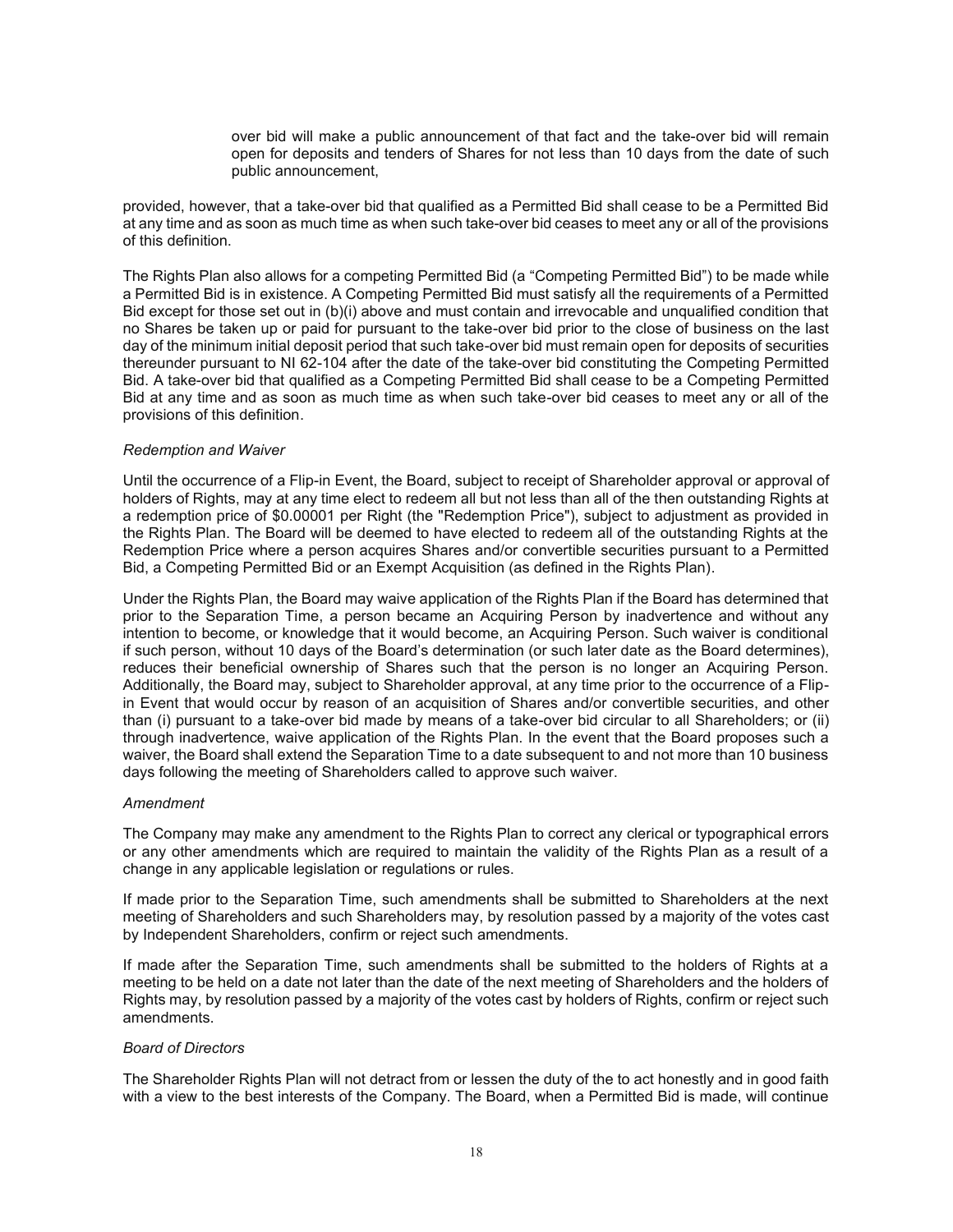to have the duty and power to take such actions and make such recommendations to Shareholders as are considered appropriate.

### *Shareholder Approval*

Shareholders will be asked at the Meeting to consider, and if thought fit, to approve the following ordinary resolution approving and ratifying the Rights Plan:

#### "NOW THEREFORE BE IT RESOLVED THAT:

- 1. the Company's shareholder rights plan attached as Schedule C to the Company's Management Information Circular dated May 6, 2022 (the "Rights Plan") be and is hereby ratified, confirmed and approved;
- 2. the board of directors of the Company be authorized to administer the Rights Plan and amend or modify the Rights Plan in accordance with its terms and conditions and with the policies of the TSX Venture Exchange; and
- 3. any director or officer of the Company be and is hereby authorized to do such things and to sign, execute and deliver all documents that such director and officer may, in their discretion, determine to be necessary in order to give full effect to the intent and purpose of this resolution."

The Board recommends that Shareholders vote to approve the Rights Plan. To be effective, the resolution must be approved by a simple majority of the votes cast by Shareholders who vote in person or by proxy at the Meeting. **Unless a proxy contains instructions to vote against the re-approval of the Rights Plan, the persons named in the enclosed proxy intend to vote FOR the re-approval and ratification of the Rights Plan.**

## **REPORT OF VOTING RESULTS**

If required by applicable law, the Company will report the voting results from the Meeting under its profile on SEDAR at www.sedar.com.

## **AUDIT COMMITTEE DISCLOSURE**

The Audit Committee adopted a charter of the Audit Committee on September 30, 2009, which was amended and reconfirmed on March 6, 2017 (the "Audit Committee Charter"). The Audit Committee Charter is set out in full in Schedule B to this Circular.

#### *Composition*

As of the date hereof, the Audit Committee is comprised of Messrs. Alan M. De'Ath, Robert Scott and Ronald G. Stovash. All members of the Audit Committee are "independent" and "financially literate" as such terms are defined in National Instrument 52-110 – *Audit Committees* ("NI 52-110"). Mr. De'Ath is the Chair of the Audit Committee.

#### *Relevant Education and Experience*

The following provides a summary of the relevant education and experience of the members of the Audit Committee.

| <b>Member</b>           | <b>Relevant Education and/or Experience</b>                                                                                                                                                                                                                                                                                                                                                                                                                        |
|-------------------------|--------------------------------------------------------------------------------------------------------------------------------------------------------------------------------------------------------------------------------------------------------------------------------------------------------------------------------------------------------------------------------------------------------------------------------------------------------------------|
| Alan M. De'Ath<br>Chair | Mr. De'Ath has over 40 years of international financial, offtake sales and<br>marketing, corporate and operational experience as a senior executive in the<br>mining industry in a range of commodities. Mr. De'Ath has been both the CEO<br>and the CFO of public companies responsible for the oversight of financial<br>reporting and he is a Fellow of the Chartered Institute of Management<br>Accountants (UK) and a Chartered Global Management Accountant. |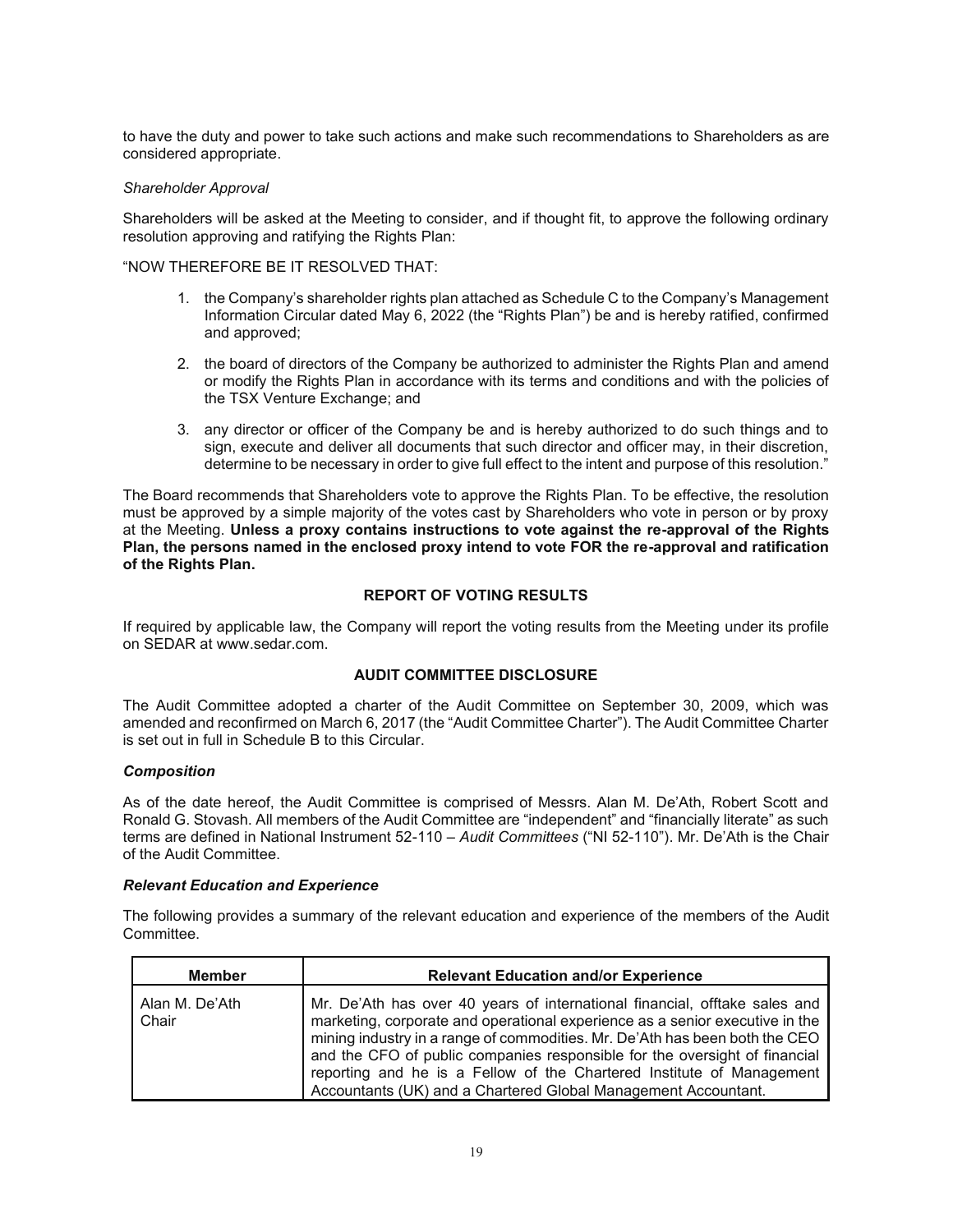| <b>Member</b>       | <b>Relevant Education and/or Experience</b>                                                                                                                                                                                                                                                                                                                                                                                      |
|---------------------|----------------------------------------------------------------------------------------------------------------------------------------------------------------------------------------------------------------------------------------------------------------------------------------------------------------------------------------------------------------------------------------------------------------------------------|
| <b>Robert Scott</b> | Mr. Scott has over 40 years of experience in the coal industry, most recently<br>as President and CEO of PBS Coals Ltd. Mr. Scott is a Scottish Chartered<br>Accountant and a Chartered Management Accountant.                                                                                                                                                                                                                   |
| Ronald G. Stovash   | Mr. Stovash has been president and CEO of public and private companies<br>and has spent over 45 years in the coal industry as a senior industry executive<br>with experience in operations, engineering, marketing, transportation and<br>corporate administration. He currently serves as Chairman of the Board of<br>Mon Health System and, among other positions he holds, is a member of its<br>Finance and Audit Committee. |

### *Pre-Approval Policies and Procedures*

In accordance with NI 52-110 and with the Audit Committee Charter, the Audit Committee has the sole authority to pre-approve: (i) all auditing services, including all engagement fees and terms; and (ii) all nonaudit services, including certain tax services to be performed by the Company's independent auditor. The Audit Committee currently approves any such proposed audit and non-audit matters prior to the services being performed.

### *External Auditor Service Fees (By Category)*

The following table presents, by category, the fees paid by the Company to Coulter & Justus, P.C., the external auditors of the Company, for services provided to the Company during the financial year ended December 31, 2021 ("2021FY") and during the financial year ended December 31, 2020 ("2020FY"). In 2020FY, tax fees were paid to the Company's previous audit firm, Urish Popeck & Co., LLC.

| <b>Category of Fee</b> | <b>Description</b>                                                                                                                                                                                  | 2021FY    | 2020FY    |
|------------------------|-----------------------------------------------------------------------------------------------------------------------------------------------------------------------------------------------------|-----------|-----------|
| <b>Audit Fees</b>      | Fees billed by the Company's external auditor in<br>connection with the audit of the Company's annual<br>financial statements and with the review of the<br>Company's interim financial statements. | \$196,341 | \$214,679 |
| Tax Fees               | Tax compliance and the preparation of tax returns.                                                                                                                                                  |           | \$109,073 |
| <b>Total Fees</b>      |                                                                                                                                                                                                     | \$196,341 | \$323,752 |

## **STATEMENT OF CORPORATE GOVERNANCE PRACTICES**

The Board has adopted certain corporate governance policies to reflect the Company's commitment to good corporate governance and to comply with the corporate governance guidelines and requirements of the TSXV and provincial securities commissions. The Compensation Committee periodically reviews these policies and proposes modifications to the Board for consideration as appropriate. The Company considers good corporate governance to be central to the effective and efficient management and operation of the Company and the Compensation Committee is directly responsible for developing the Company's approach to corporate governance.

Under the rules of National Instrument 58-101 *– Corporate Governance Practices* ("NI 58-101"), the Company is required to disclose information relating to its system of corporate governance with reference to Form 58-101F2 - *Corporate Governance Disclosure (Venture Issuers)*. The Company has reviewed its own corporate governance practices in light of these guidelines. In certain cases, the Company's practices comply with the guidelines, however, the Board considers that some of the guidelines are not suitable for the Company at its current stage of development and therefore these guidelines have not been adopted. NI 58-101 mandates disclosure of corporate governance practices which disclosure is set out below.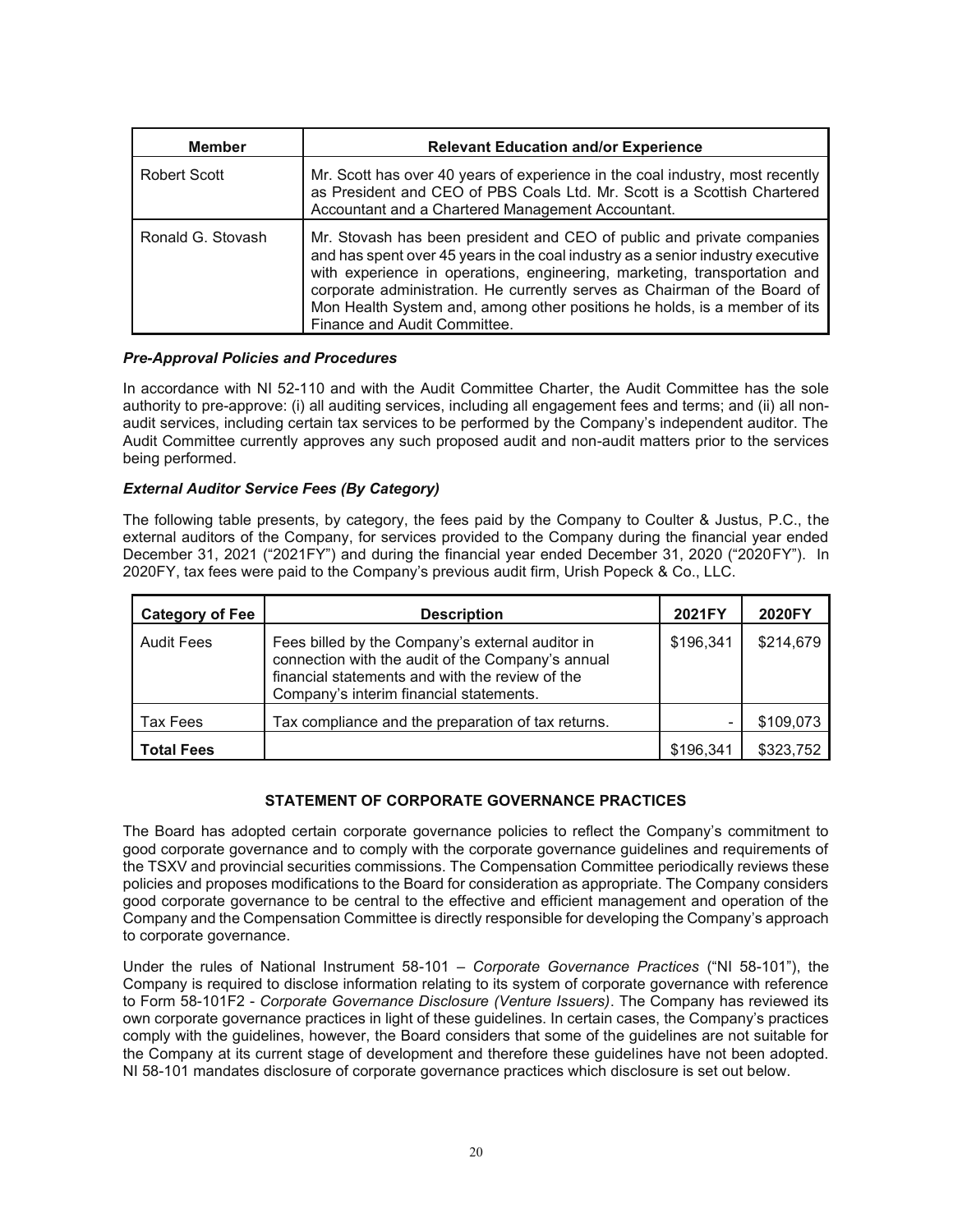The Company has separate management and Board functions in place. A summary of the responsibilities, activities and membership of each of the Committees are set out below.

### *Independence of Members of Board*

The Board currently consists of five directors, all of whom are currently independent based upon the tests for independence set forth in NI 52-110. Prior to the distribution by Quintana of all of the Shares held by it to its limited partners on December 15, 2021, Mr. Robert C. Sturdivant was not considered to be independent due to his relationship with Quintana. The Board operates with three committees of the Board, namely, the Audit Committee, the Health, Safety and Environment Committee and the Compensation Committee. All of the members of each of these committees of the Board are independent. The committees of the Board operate pursuant to written mandates which are reviewed, updated as appropriate and reconfirmed periodically by each of the respective committees of the Board and the Board.

### *Management Supervision by Board*

The Board is comprised of a majority of independent directors. The independent judgment of the Board in carrying out its responsibilities is the responsibility of all directors of the Company. The Board facilitates its independent supervision over management of the Company by holding periodic meetings of the Board to approve various appropriate matters and discuss the business and operations of the Company. The Board has free access to the Company's external auditor, legal counsel and to any of the Company's officers. Directors are expected to attend Board meetings and meetings of committees on which they serve and to spend the time needed and meet as frequently as necessary to properly discharge their responsibilities.

### *Participation of Directors in Other Reporting Issuers*

The Board has not adopted a formal policy limiting the number of directors who sit on a board of another public company but believes disclosure of other board memberships is important. Given that many of the directors have a variety of business interests, directors are required to disclose to the Board or any applicable committee thereof, any real or perceived conflict in relation to any matter or proposed matter to be considered and in such circumstances it is the Board's policy that such directors excuse themselves from all deliberations on such matters. The participation of the directors in other reporting issuers is described in the table provided under "Election of Directors" in this Circular.

#### *Orientation and Continuing Education*

While the Company does not have formal orientation and training programs, new Board members are provided with:

- 1. information respecting the functioning of the Board, committees and copies of the Company's corporate governance policies;
- 2. access to recent and historical publicly filed documents of the Company, technical reports and the Company's internal financial information; and
- 3. access to management, technical experts and consultants.

Board members are encouraged to communicate with management, auditors and technical consultants; to keep themselves current with industry trends and developments and changes in legislation with management's assistance; and to attend related industry seminars and visit the Company's operations. Board members have full access to the Company's records.

#### *Ethical Business Conduct*

The Board views good corporate governance as an integral component to the success of the Company and to meet responsibilities to shareholders. The Board has adopted a recently updated Code of Conduct, which is posted under its profile at www.sedar.com.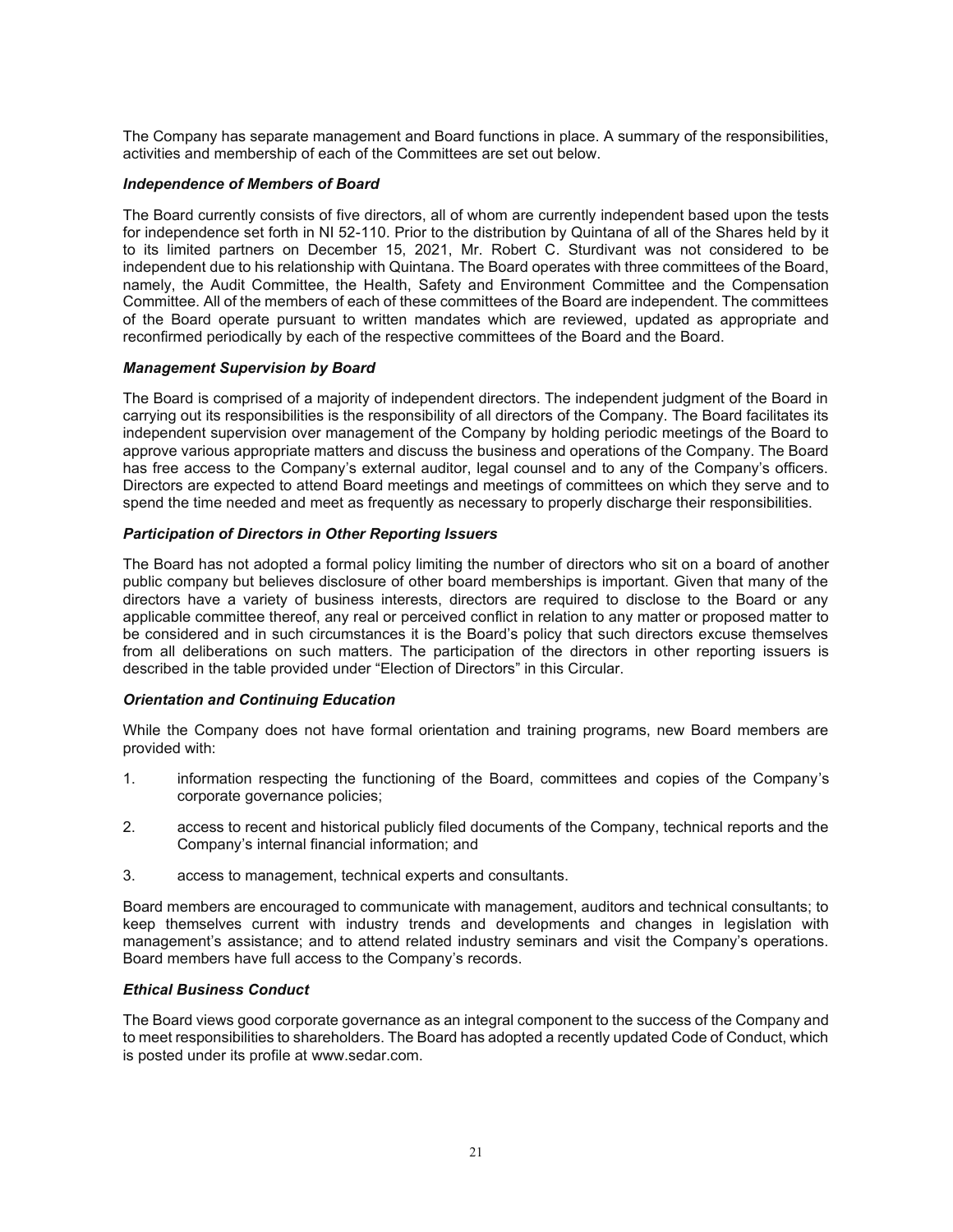### *Nomination of Directors*

The Board has responsibility for identifying potential Board candidates. The Board assesses potential Board candidates to fill perceived needs on the Board for required skills, expertise, independence and other factors. Members of the Board and representatives of the mining industry are consulted for possible candidates.

The Board, taking into consideration recommendations from the Compensation Committee, considers its size each year when it considers the number of directors to recommend to the Shareholders for election at the annual meeting of Shareholders, taking into account the number required to carry out the Board's duties effectively and to maintain a diversity of views and experiences. All of the members of the Compensation Committee are independent directors of the Company. The Compensation Committee is responsible for reviewing with the Board on an annual basis, the size and composition of the Board with a view to ensuring that the members of the Board have the independence, expertise, experience, personal qualities and ability to make the necessary time commitment to the Company. The Compensation Committee has the responsibility to identify and propose to the Board nominees for election as directors.

The nomination of the five incumbent directors who are standing for re-election and the composition of the Board, are appropriate for the Company at this time.

### *Compensation of Directors and CEO*

The members of the Compensation Committee are Messrs. Robert Scott and Ronald G. Stovash, each an independent director of the Company. Mr. Stovash is the Chair of the Compensation Committee. The Compensation Committee has responsibility for determining compensation for the directors and senior management. To determine compensation payable, the Compensation Committee reviews compensation paid to directors and Presidents/CEOs of companies of similar size and stage of development in the mineral exploration industry and determines an appropriate compensation package reflecting the need to provide incentive and compensation for the time and effort expended by the directors and senior management while taking into account the financial and other resources of the Company. In setting compensation, the Compensation Committee annually reviews the performance of the Chief Executive Officer in light of the Company's objectives and considers other factors that may have impacted the success of the Company in achieving its objectives. See "Compensation Information" for further information.

#### *Board Committees*

Each committee of the Board operates pursuant to a written mandate which is reviewed and reconfirmed by such committee and the Board. The Board has established an Audit Committee whose mandate and composition are discussed in this Circular. The mandate of the Compensation Committee is described in this Statement of Corporate Governance Practices and in the Compensation Discussion and Analysis set out below while the Health, Safety and Environment Committee functions to ensure the Company's compliance with applicable health, safety and environmental laws while developing, implementing and monitoring programs to maximize the Company's performance in these areas. As the directors are actively involved in the operations of the Company, the Board has determined that additional committees (other than the Audit, Health, Safety and Environment and Compensation Committees) are not necessary at this stage of the Company's development.

#### *Nomination and Assessment*

The Board determines new nominees to the Board, although a formal process has not been adopted. The nominees are generally the result of recruitment efforts by the Board members, including both formal and informal discussions among Board members of the Company.

The Board monitors but does not formally assess the performance of individual Board members or committee members or their contributions.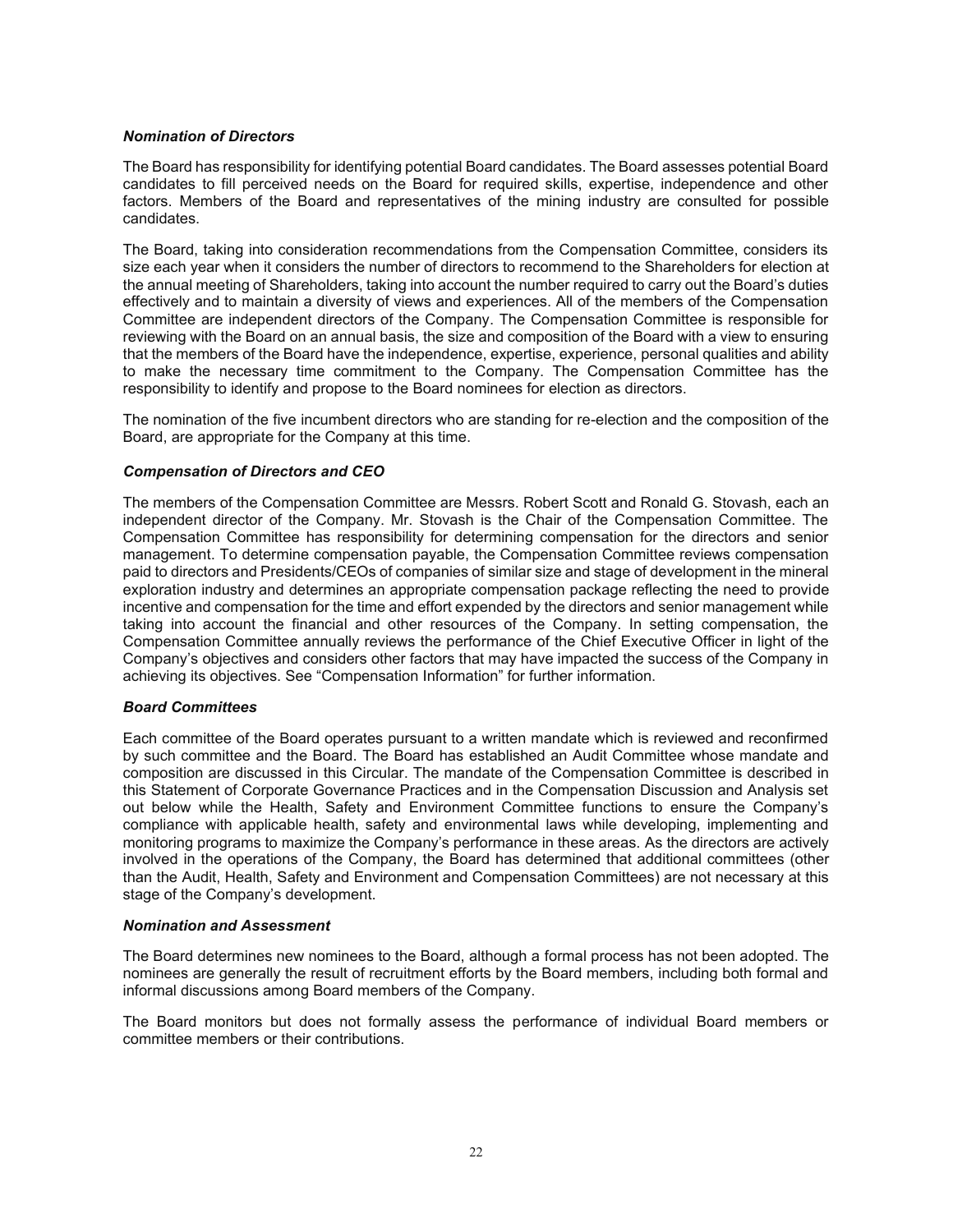### *Director Term Limits*

The Company currently has not adopted a policy with respect to term limits for directors. While term limits can help ensure the Board gains fresh perspective, imposing this restriction means the Board would lose the contributions of longer serving directors who have developed a deeper knowledge and understanding of the Company over time. The Board does not believe that long tenure impairs a director's ability to act independently of management.

### *Expectations of Management*

The Board expects management to operate the business of the Company in a manner that enhances Shareholder value and is consistent with the highest level of integrity. Management is expected to execute the Company's business plan and to meet performance goals and objectives.

### *Diversity and Inclusion*

Effective January 1, 2020, the CBCA was amended to require additional disclosure regarding diversity. The Company has not adopted a written policy relating to the identification and nomination of women, Aboriginal peoples, persons with disabilities and members of visible minorities (collectively, "Designated Groups") as directors to the Company's Board. The Company has not adopted such a policy, written or otherwise, because the Board generally considers diversity of race, ethnicity, gender, age, national origin, Aboriginal status, disability, sexual orientation, visible minority status, cultural background, professional experience and other factors in evaluating candidates for membership to the Board. While the Company does not have a specific policy, it does consider diversity of race, ethnicity, gender, age, national origin, Aboriginal status, disability, sexual orientation, visible minority status, cultural background, professional experience and other factors in evaluating candidates for membership to the Board.

The Company does not consider the level of representation of members of Designated Groups on the Board or in positions of senior management because in considering individuals as potential directors or members of senior management, the Company at all times seeks the most qualified persons. The Company believes that this approach enables it to make decisions regarding the composition of the Board and senior management team based on what is in the best interests of the Company and its Shareholders**.** In addition, the Company has not adopted a target for Designated Groups on the Board or in senior management positions because the Company does not believe that any candidate should be chosen nor excluded solely or largely due to self-identification as a member of a Designated Group. In selecting a candidate, the Company considers the skills, expertise and background that would complement the existing senior management team or Board.

As of the date hereof, no member (0%) of the Company's senior management team self-identifies as a woman, a person with a disability, a visible minority or an Aboriginal person. No member (0%) of the Board identifies as a woman, a person with a disability, a visible minority or an Aboriginal person.

#### **COMPENSATION INFORMATION**

#### **Compensation Discussion and Analysis**

#### *Introduction*

As of the date hereof, the Compensation Committee, is comprised of Messrs. Robert Scott and Ronald G. Stovash. All of the members of the Compensation Committee are and were considered independent directors of the Company pursuant to NI 58-101 and NI 52-110. Mr. Stovash is the Chair of the Compensation Committee.

This compensation discussion and analysis describes and explains the Company's policies and practices with respect to the compensation of its Named Executive Officers ("NEOs") comprised of the Chief Executive Officer ("CEO"), the Chief Financial Officer ("CFO") and, if applicable, the three most highly compensated executive officers other than the CEO and the CFO whose total compensation was, individually, more than \$150,000 for the financial year. The Company's NEOs for the year ended December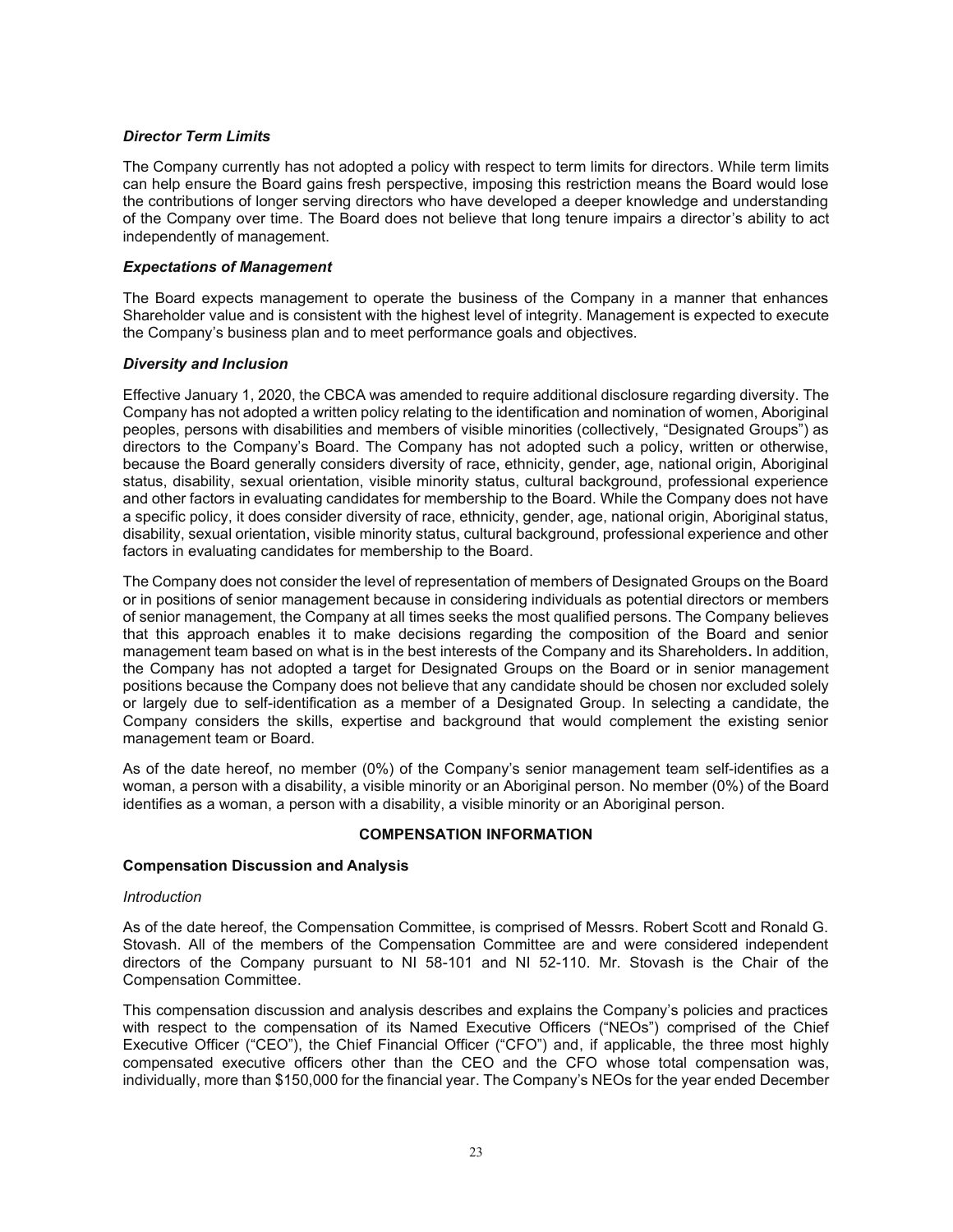31, 2021 were as follows: Robert (Bob) J. Schneid, President and CEO, Mr. Kevin M. Harrigan, CFO and Corporate Secretary, and Peter V. Merritts, Chief Operating Officer. Mr. Schneid stepped down as the President and CEO of the Company on February 21, 2022 with Mr. Harrigan being appointed as Interim President and Chief Executive Officer as of February 21, 2022. Mr. Merritts stepped down as the Chief Operating Officer of the Company on February 1, 2022.

The Compensation Committee determines the compensation of the Company's CEO and the directors of the Company with a view to ensuring that the remuneration appropriately reflects the responsibilities and risks involved in being an effective executive officer and/or director of the Company. The Compensation Committee periodically reviews the Company's compensation philosophy and objectives taking into consideration various factors discussed below.

A summary of the compensation received by the NEOs for the 2021FY is provided under the heading "Summary Compensation Table" below. A summary of the compensation received by the directors of the Company for the 2021FY is provided under the heading "Director Compensation" below.

# *Objectives of the Compensation Program*

The objectives of the Company's compensation programs are as follows:

- to attract and retain talented, high-achieving executives that have a demonstrated track record of achieving results, which is critical to the success of the Company, and the creation and protection of long-term shareholder value; and
- to align the interests of such executives with those of the Shareholders to achieve goals consistent with the Company's business strategy, which helps create long-term shareholder value.

## *Elements of Compensation*

During 2021FY, the key elements used to compensate the NEOs were base salary, non-equity annual incentive plan compensation and long-term incentives in the form of stock options.

## *Determination of Compensation*

The Compensation Committee is, among other things, responsible for determining all forms of the CEO's compensation and for evaluating the CEO's performance and that of the other NEOs. The general corporate goals and objectives of the NEOs for 2021FY related to safety, individual and Company performance and compliance with environmental laws and regulations.

The following table describes the different compensation components that make up total executive pay to meet the objectives of the Company's compensation philosophy. The table provides a description of each component's key features and objectives:

| <b>Compensation Elements</b> | <b>Key Features</b>                                                                                                                  | <b>Objectives</b>                                                                                                                                                   |
|------------------------------|--------------------------------------------------------------------------------------------------------------------------------------|---------------------------------------------------------------------------------------------------------------------------------------------------------------------|
| <b>Base Salary</b>           | • In effect for 12-month period                                                                                                      | • Attract and retain talented<br>executives                                                                                                                         |
|                              |                                                                                                                                      | • Recognize individual experience,<br>level of responsibility and<br>performance                                                                                    |
| <b>Annual Bonus Program</b>  | • Based on the achievement of<br>corporate, team and individual goals<br>in the context of the overall<br>performance of the Company | • Motivate and reward NEOs to<br>meet the Company's near-term<br>objectives using a performance-<br>based compensation program with<br>objectively determined goals |

## **Compensation Elements, Key Features and Objectives**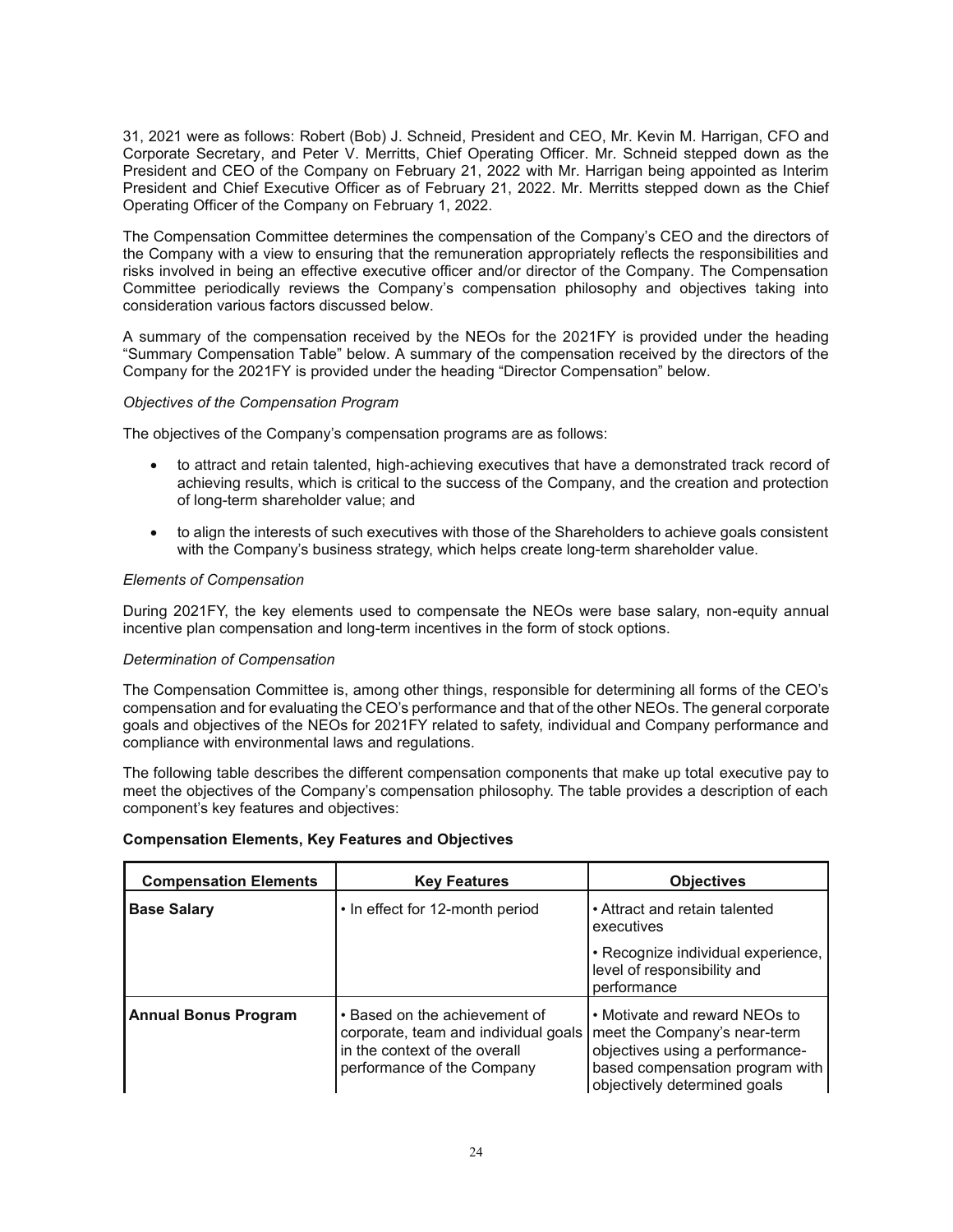| <b>Compensation Elements</b> | <b>Key Features</b>                                                                                  | <b>Objectives</b>                     |
|------------------------------|------------------------------------------------------------------------------------------------------|---------------------------------------|
|                              | • Payments can be above (up to<br>125%) or below target (to zero)<br>depending on performance        | • Reward achievement of team<br>qoals |
|                              | • NEO weightings of corporate, team   • Recognize individual<br>and individual ratings vary by level | contributions                         |

## **Long Term Incentive Plan**

| <b>Stock Options</b>        | • Time vesting; generally, 1/3 on<br>first, second and third anniversaries<br>of grant | • Encourage participants to pursue<br>opportunities that increase<br>shareholder value over the long-<br>term |
|-----------------------------|----------------------------------------------------------------------------------------|---------------------------------------------------------------------------------------------------------------|
|                             | • Expire after 5 years                                                                 | • Promote retention                                                                                           |
| <b>Restricted Unit Plan</b> | • Time vesting; 1/3 on first, second<br>and third anniversaries of grant               | • Promote retention                                                                                           |
|                             |                                                                                        | • Provide immediate sense of<br>ownership                                                                     |
|                             |                                                                                        | • Allow greater resiliency under all<br>market conditions                                                     |

## **Other Benefits**

| 401(k) Matching                  | • Annual funding of 3% of salary into<br>$401(k)$ plan<br>• 100% company match on the first<br>3% contributed into 401(k) plan<br>(suspended in August 2020 and<br>reinstated on January 1, 2022) | • Provide competitive benefits to<br>increase income security in<br>retirement         |
|----------------------------------|---------------------------------------------------------------------------------------------------------------------------------------------------------------------------------------------------|----------------------------------------------------------------------------------------|
| <b>Health and Other Benefits</b> | • Health, dental, vision, life insurance • Provide market competitive<br>and disability plans                                                                                                     | benefits                                                                               |
| <b>Vehicle Allowances</b>        | • Monthly vehicle allowance to cover<br>all vehicle expenses except fuel                                                                                                                          | • Compensate individuals who<br>require significant driving to<br>perform their duties |

*Base Salaries* – Base salaries for the NEOs are generally fixed by the Board with the recommendations from the Compensation Committee. Increases or decreases on a year over year basis are dependent on the Compensation Committee's assessment of the performance of the Company overall, the Company's projects and the individual's overall performance and skills. In determining such amounts, the Compensation Committee generally balances the compensation objectives set out herein including the experience, skill and scope of responsibility of the executive with the goal of keeping cash compensation for its executive officers within the range of cash compensation paid by companies of similar size and industry. Such companies will typically include public mining sector companies listed in the United States and Canada with operations or development activity in similar nature to the Company and market capitalization in the range of approximately 0.5 to 2.0 times that of the Company. The base salaries for the NEOs are set out below.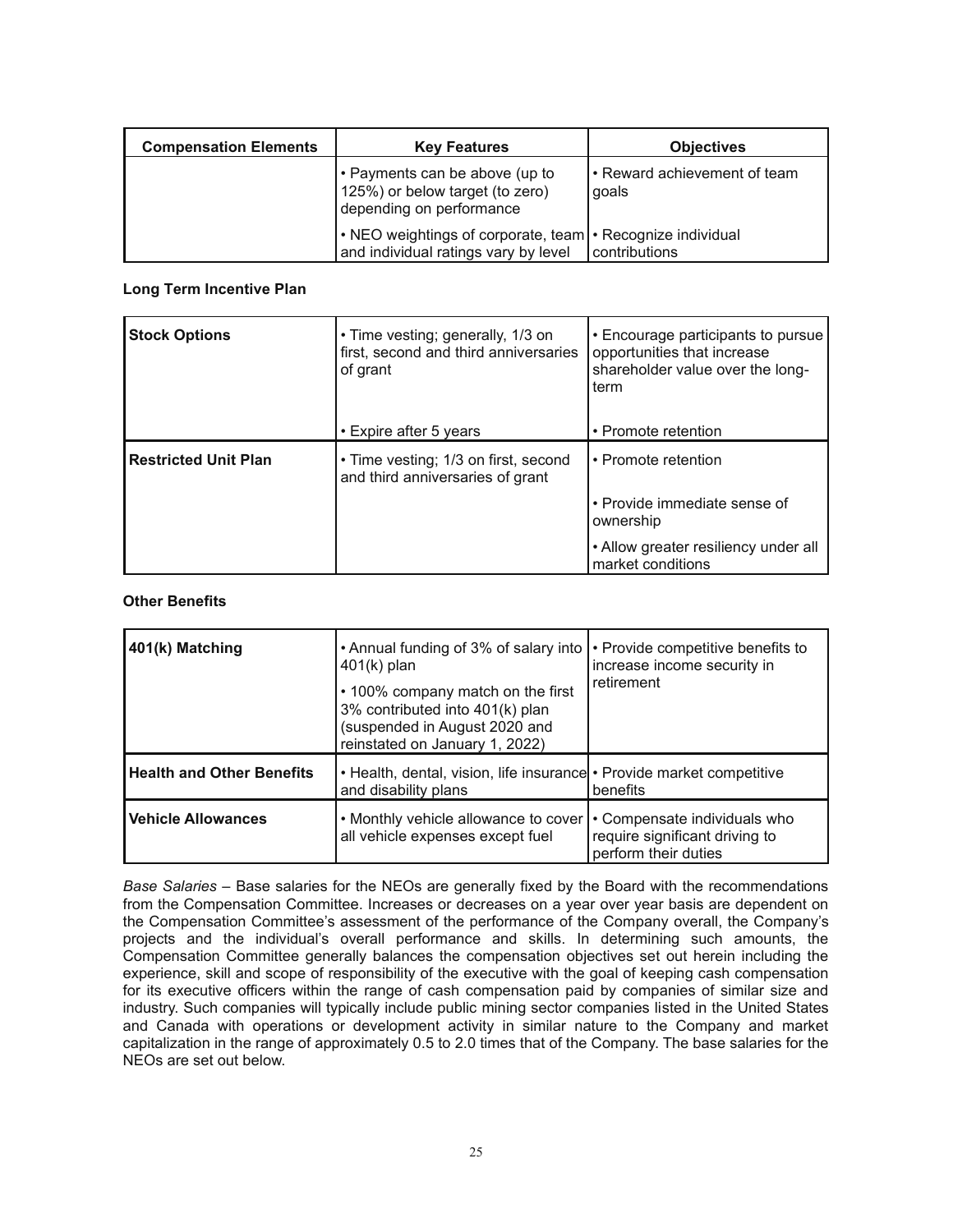*Annual Bonus Program* – The granting of cash or non-cash bonuses is reviewed annually, and awards are made at the discretion of the Compensation Committee, which exercises its judgment in making recommendations to that effect to the Board. Each year, the Compensation Committee considers several individual and corporate performance criteria in determining whether to allocate an annual bonus as well as the amount to be granted, if any. The objective of the annual bonus is to reward an executive officer or employee for individual and/or corporate performance, within the context of predetermined performance objectives, which can include both qualitative and quantitative objectives. Performance objectives may include, but are not limited to, safety and regulatory performance, cash mining costs versus budget, progress on cost reduction initiatives, achieving financial, sales and strategic objectives, reporting and audit related objectives, performance versus the capital budget and special projects and initiatives. The Compensation Committee may at its discretion, elect to pay cash bonuses in the form of stock options. The Board reviews and approves recommendations for annual bonuses from the Compensation Committee.

*Option-Based Awards* – Equity incentive compensation in the form of stock options comprises a significant portion of overall compensation for the NEOs and the Board. The Compensation Committee believes that this is appropriate because it creates a strong correlation between variations in the Company's share price and the compensation of its executives, thereby aligning the interests of the Company's executives and Shareholders.

The Option Plan provides that Options will be issued pursuant to option agreements to directors, officers, employees or consultants of the Company or a subsidiary of the Company. The grant of Options to the Company's executive officers is determined by the Board as recommended by the Compensation Committee. Options assist the Company in attracting, motivating and retaining top talent. The Company has used initial larger one-time grants to recruit new executives and directors to ensure that the NEOs have a significant stake in the performance of the Company. The Compensation Committee reviews the Option schedule periodically during each financial year and the contributions made to the Company by executive officers to determine whether additional Option grants should be made, and previous grants of Options are taken into account when considering new grants. Options issued to date have a term of five years which encourages the long-term retention of the Company's officers, employees and consultants.

*Share-Based Awards* – Equity incentive compensation in the form of restricted stock units ("RSU") have not yet been issued but in the future may comprise a portion of overall compensation for the NEOs and the Board. The Compensation Committee believes that the Company's restricted share unit plan (the "RSU Plan") dated May 25, 2015 and approved by the Shareholders on June 23, 2015 will encourage eligible participants to acquire a proprietary interest in the Company through ownership of the Shares and provide eligible participants with additional incentive to further the growth and development of the Company and to encourage them to remain in the employment or service of the Company.

The grant of an RSU to an eligible participant under the RSU Plan (the "RSU Participant") entitles such RSU Participant, subject to the RSU Participant's satisfaction of any conditions, restrictions or limitations imposed under the RSU Plan or the applicable grant agreement, to receive from the Company (or an affiliate) payment in cash or, at the option of the Company (or such affiliate), payment in fully paid Shares. The grant of an RSU does not entitle the RSU Participant to exercise any voting rights, receive any dividends or exercise any other right which attaches to ownership of Shares of the Company. Additionally, the rights or interests of an RSU Participant under the RSU Plan shall be exercisable during the lifetime of an RSU Participant only by such RSU Participant and after death only by the RSU Participant's legal representatives, provided that grants can only be redeemed if the performance or other criteria that must be achieved during the grant period have been satisfied.

The number of RSU Securities issuable pursuant to the RSU Plan shall not exceed 5,953,852, provided that, notwithstanding the foregoing, the number of RSUs that may be issued pursuant to the RSU Plan, together with the aggregate number of Shares issuable under any other previously established share compensation arrangement of the Company:

(i) in aggregate shall not exceed 20% of the total number of issued and outstanding Shares (calculated on a non-diluted basis) on the date of grant; and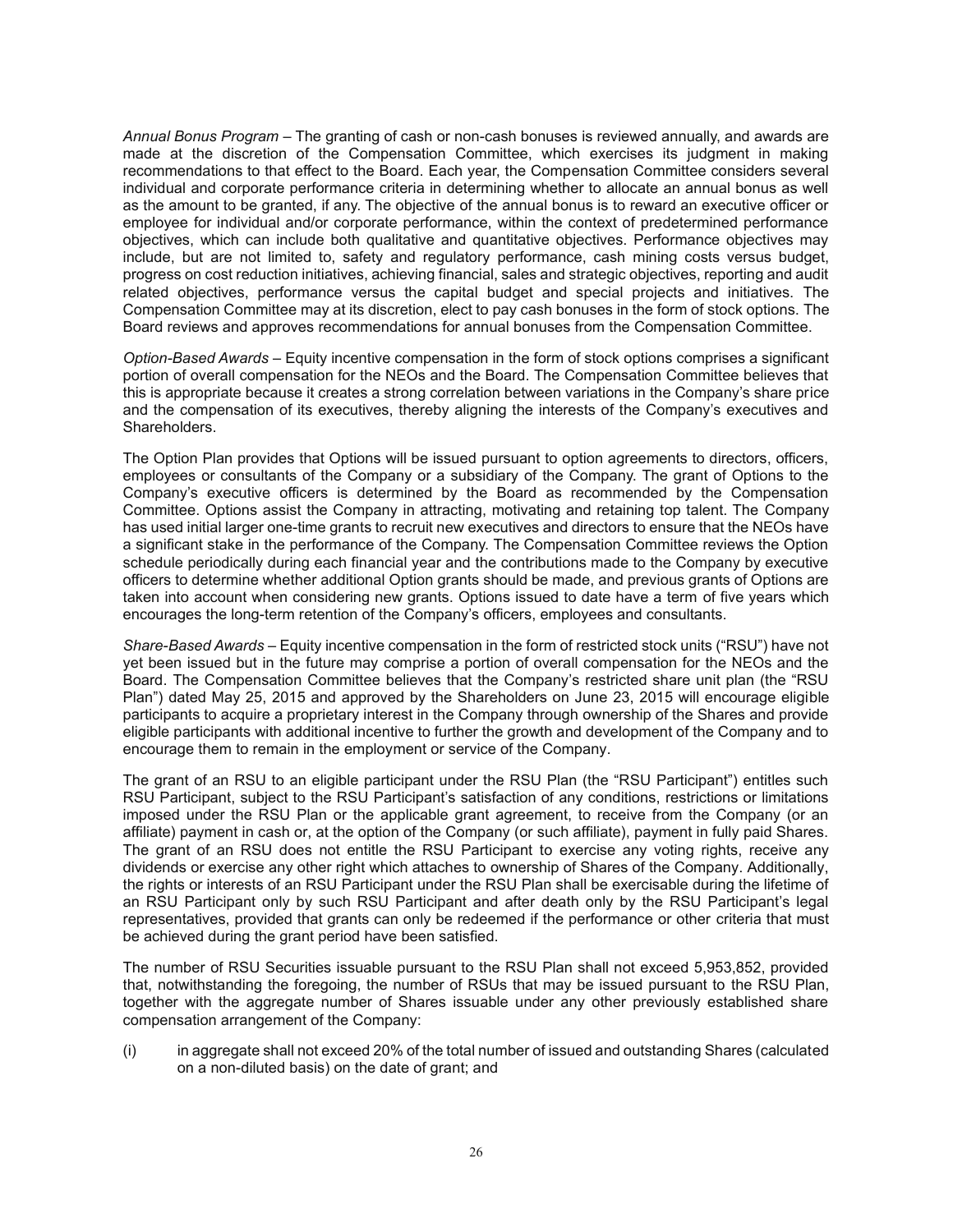(ii) to "insiders" (as such term is defined under the policies of the TSXV) as a group shall not exceed 10% of the total number of issued and outstanding Shares (calculated on a non-diluted basis) on the date of grant.

The Company does not permit an NEO or director to purchase financial instruments for hedging purposes relative to securities granted as compensation.

### **Risk Implications Associated with Compensation Policies and Practices**

The Compensation Committee and the Board have considered the implications of the risks associated with the Company's compensation policies and practices and have determined that there are no significant areas of risk due to the discretionary nature of such policies and practices. The determination was based on a number of factors, including, without limitation, that there are no compensation policies and practices that are structured significantly different for any NEO and that the Company attempts to achieve a balance between cash and equity compensation which are based on both corporate and individual performance. The ability of the Compensation Committee and the Board to consider factors such as personal contributions to corporate performance and non-financial, non-production or non-reserves based elements of performance allows the Compensation Committee and the Board to consider whether executive officers have attempted to bolster short-term results at the expense of the long-term success of the Company in determining executive compensation. In addition, as the compensation program consists of fixed (base salary) and variable (annual cash bonuses and Option grants) components, the incentive for short-term risk taking is balanced with the incentive to focus on generating long-term sustainable value for Shareholders.

### **Summary Compensation Table**

The following table sets forth compensation information for the 2021FY, 2020FY and the financial year ended December 31, 2019 ("2019FY") for the following NEOs: the CEO; the CFO; and other NEOs. During 2021FY, 2020FY and 2019FY, the Company did not have a pension plan.

| Name and<br><b>Principal Position</b>   | <b>Financial</b><br>Year | <b>Salary</b><br>$($ \$) | Option-<br><b>Based</b><br>Awards <sup>(1)</sup><br>$($ \$) | <b>Non-Equity</b><br>Annual<br><b>Incentive Plan</b><br><b>Compensation</b><br>(\$) | <b>All Other</b><br>Compensation <sup>(2)</sup><br>(\$) | <b>Total</b><br>Compensation<br>(\$) |
|-----------------------------------------|--------------------------|--------------------------|-------------------------------------------------------------|-------------------------------------------------------------------------------------|---------------------------------------------------------|--------------------------------------|
| Robert J. Schneid <sup>(3)</sup>        | 2021                     | 204,923                  | $25,712^{(4)}$                                              | 50.000                                                                              | $6,148^{(5)}$                                           | 286,783                              |
| <b>President and Chief</b><br>Executive | 2020                     |                          |                                                             |                                                                                     |                                                         |                                      |
| Officer                                 | 2019                     |                          |                                                             |                                                                                     |                                                         |                                      |
| Kevin M. Harrigan                       | 2021                     | 335,000                  |                                                             | 145.000                                                                             | $8,700^{(5)}$                                           | 488.700                              |
| Chief Financial Officer and             | 2020                     | 338.866                  |                                                             | 120,000                                                                             | $14,851^{(5)}$                                          | 473.717                              |
| Corporate Secretary                     | 2019                     | 311,916                  | $28,533^{(6)}$                                              | 131.000                                                                             | $16,800^{(5)}$                                          | 488,249                              |
| Peter V. Merritts <sup>(7)</sup>        | 2021                     | 360,000                  |                                                             |                                                                                     | $8,700^{(5)}$                                           | 368,700                              |
| <b>Chief Operating Officer</b>          | 2020                     | 364.154                  |                                                             | 80,000                                                                              | $15,321^{(5)}$                                          | 459.475                              |
|                                         | 2019                     | 326,387                  | $34.240^{(8)}$                                              | 105.188                                                                             | $16,800^{(5)}$                                          | 482.615                              |

**Notes:**

- (1) The value of the Options is an accounting fair value calculated using the Black-Scholes fair value option-pricing model ("Black-Scholes") in accordance with International Financial Reporting Standards ("IFRS"). The key assumptions used are determined at each grant date. For each grant, the Company has assumed no dividend yield and utilized a historical forfeiture rate which is updated at each grant date. The Company used the Black-Scholes valuation methodology for calculating the value of Options because Black-Scholes is a recognized tool for valuation methodology and is appropriate for the Company.
- (2) Perquisites and other benefits are less than \$50,000, or 10% of total salary, per annum for any NEO, unless otherwise noted.
- (3) Mr. Schneid's employment with the Company commenced on June 9, 2021. His 2021FY salary is prorated to reflect his commencement date.
- (4) Options to purchase 150,000 Shares at an exercise price of CDN\$0.45 per share were granted on August 11, 2021. Each of the Options granted have an estimated grant date fair value of CDN\$0.28 per Option calculated using Black-Scholes based on the additional following grant date assumptions: expected life - 2 to 4 years, risk free interest rate – 0.23% to 0.63%,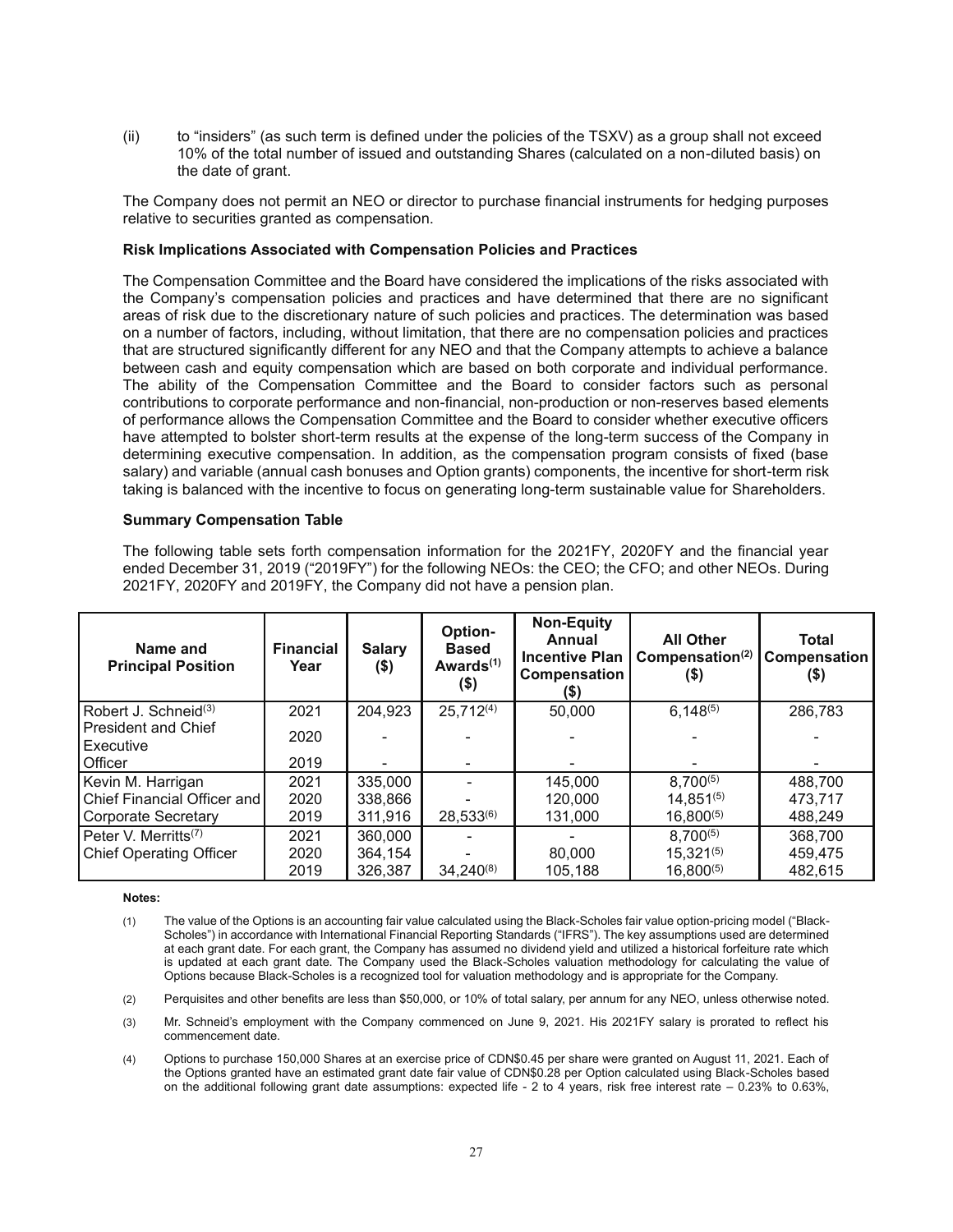expected volatility - 93% to 114% and forfeiture rate – 14.85%. The total value in CDN\$ was translated to US\$ using an exchange rate of 0.7978, which was calculated using the monthly average of the Bank of Canada closing CDN\$ to US\$ exchange rates for the period from January 1 to December 31, 2021.

- (5) Company contribution to the NAPP Division 401(k) plan, which is a personal retirement savings plan, of 3% of salary and a Company match of 100% of the first 3% contributed to the 401(k) plan for FY 2020 (through August 2020 at which point the match was suspended) and FY 2019. The NAPP Division 401(k) plan was implemented and became effective as of December 8, 2010.
- (6) Options to purchase 250,000 Shares at an exercise price of CDN\$0.38 per share were granted on November 6, 2019. Each of the Options granted have an estimated grant date fair value of CDN\$0.20 per Option calculated using Black-Scholes based on the additional following grant date assumptions: expected life - 2 to 4 years, risk free interest rate – 1.59% to 1.61%, expected volatility - 65% to 102% and forfeiture rate – 12.43%. The total value in CDN\$ was translated to US\$ using an exchange rate of 0.7556, which was calculated using the monthly average of the Bank of Canada closing CDN\$ to US\$ exchange rates for the period from January 1 to December 31, 2019.
- (7) Mr. Merritts was the Company's Chief Executive Officer from July 12, 2019 until June 9, 2021 at which time he then became the Company's Chief Operating Officer.
- (8) Options to purchase 300,000 Shares at an exercise price of CDN\$0.38 per share were granted on November 6, 2019. Each of the Options granted have an estimated grant date fair value of CDN\$0.20 per Option calculated using Black-Scholes based on the additional following grant date assumptions: expected life - 2 to 4 years, risk free interest rate – 1.59% to 1.61%, expected volatility - 65% to 102% and forfeiture rate – 12.43%. The total value in CDN\$ was translated to US\$ using an exchange rate of 0.7556, which was calculated using the monthly average of the Bank of Canada closing CDN\$ to US\$ exchange rates for the period from January 1 to December 31, 2019

#### **Employment Agreements, Termination and Change of Control**

#### *Employment Agreements*

Kevin M. Harrigan, current interim President and Chief Executive Officer of the Company (and previously, the Chief Financial Officer), has an employment agreement with the Company and Wilson Creek Holdings Inc., a wholly owned subsidiary of the Company, dated June 2, 2015 as amended on December 20, 2018 and further amended on December 22, 2020. Under his employment agreement, Mr. Harrigan is entitled to an annual salary of \$335,000. Depending on the achievement of personal and business goals and overall company performance, including completion of corporate transactions, acquisitions, financings, operational and performance criteria, Mr. Harrigan is eligible to receive an annual discretionary short-term cash bonus. He will be reimbursed for certain expenses and fees and is entitled to participate in the Company's group health benefits as well as the Option Plan and any other equity or share ownership plans adopted by the Company from time to time. Option grants are at the discretion of the Board. The Company may terminate Mr. Harrigan's employment agreement without cause in which case the Company shall pay Mr. Harrigan a monthly compensation (the "Harrigan Monthly Compensation") for up to 12 months following the date of termination calculated as follows: (a) the aggregate of (i) his annual salary at the date of termination and (ii) an amount equal to the average of the annual bonus paid to Mr. Harrigan in the two years prior to the year in which such termination takes place; divided by (b) 12. On a change of control of the Company and Mr. Harrigan's employment is terminated in the 12 months following such change of control, as defined in Mr. Harrigan's employment agreement, the Company shall pay Mr. Harrigan a lump sum amount equal to 24 times the Harrigan Monthly Compensation. Mr. Harrigan is subject to a 12-month non-compete covenant and a 24-month non-solicitation covenant following the termination of employment. For a termination without cause at December 31, 2021, Mr. Harrigan would have been entitled to a payment of \$467,500. For a termination after a change of control at December 31, 2021, Mr. Harrigan would have been entitled to a payment of \$935,000. In addition, Mr. Harrigan may be entitled to a discretionary severance payment of \$150,000 upon separation from the Company to be determined at the sole discretion of the Compensation Committee.

Robert J. Schneid, former President and Chief Executive Officer of the Company, was party to an employment agreement with the Company and Wilson Creek Holdings Inc., a wholly owned subsidiary of the Company, dated June 9, 2021. Under his employment agreement, Mr. Schneid was entitled to an annual salary of \$360,000. Depending on the achievement of personal and business goals and overall company performance, including completion of corporate transactions, acquisitions, financings, operational and performance criteria, Mr. Schneid was eligible to receive an annual discretionary short-term cash bonus. He was to be reimbursed for certain expenses and fees and was entitled to participate in the Company's group health benefits as well as the Option Plan and any other equity or share ownership plans adopted by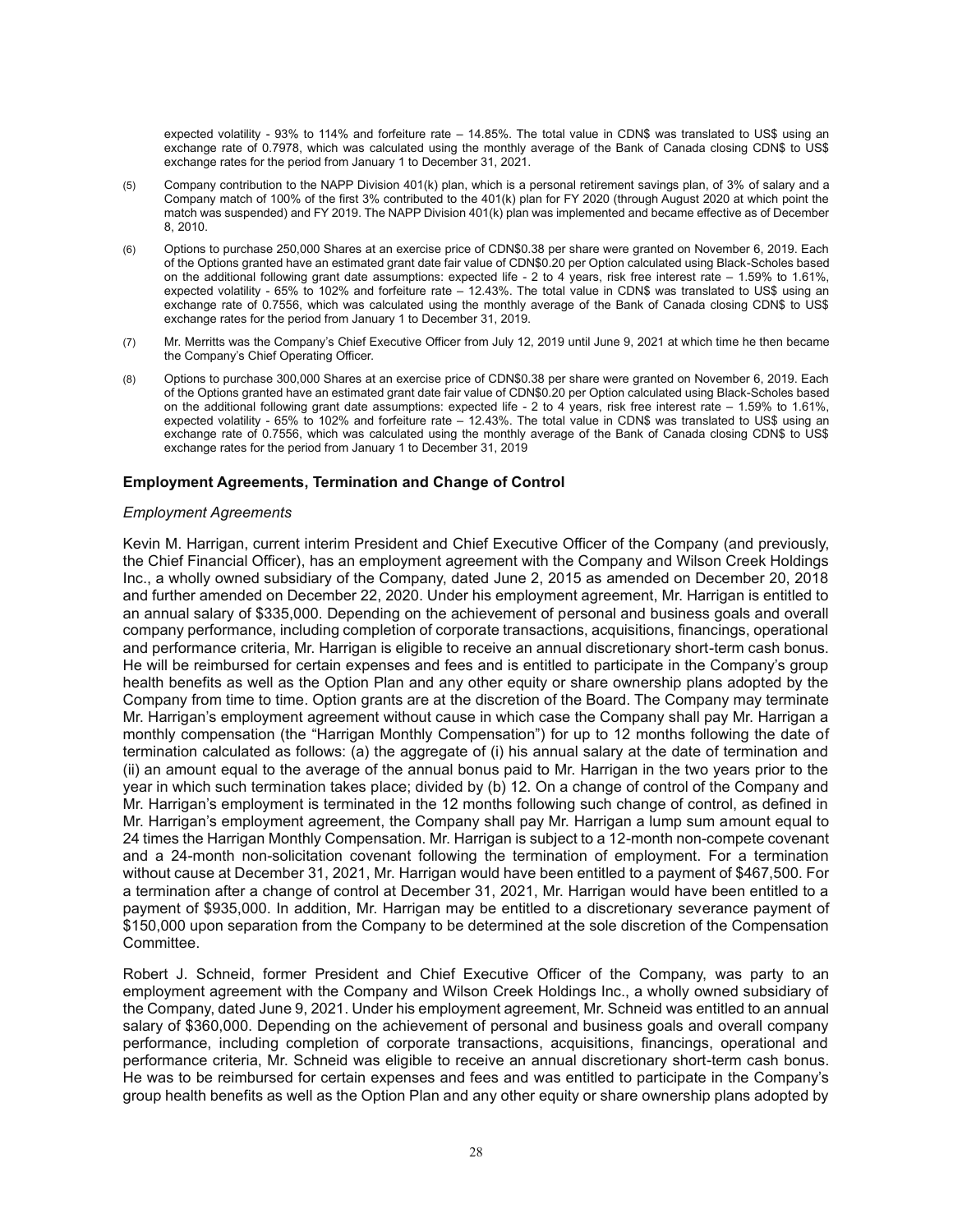the Company from time to time. Stock option grants were at the discretion of the Board. The Company had the power to terminate Mr. Schneid's employment agreement without cause in which case the Company was obliged to pay Mr. Schneid a monthly compensation (the "Schneid Monthly Compensation") for up to 12 months following the date of termination, calculated as follows: (a) the aggregate of (i) his annual salary at the date of termination and (ii) an amount equal to the average of the annual bonus paid to Mr. Schneid in the two years prior to the year in which such termination takes place; divided by (b) 12. On a change of control of the Company and Mr. Schneid's employment is terminated in the 12 months following such change of control, as defined in Mr. Schneid's employment agreement, the Company would have paid Mr. Schneid a lump sum amount equal to 18 times the Schneid Monthly Compensation. For a termination without cause at December 31, 2021, Mr. Schneid would have been entitled to an aggregate payment of \$410,000. Mr. Schneid's employment with the Company terminated on February 21, 2022. As such, for the duration of the 9-month period following his termination, Mr. Schneid is entitled to monthly payments in the amount of \$31,510 from the Company. In addition, Mr. Schneid is subject to a 12-month non-compete covenant and a 24-month non-solicitation covenant following the termination of his employment agreement.

Peter V. Merritts, former Chief Operating Officer of the Company, had an employment agreement with the Company and Wilson Creek Holdings Inc., a wholly owned subsidiary of the Company, dated January 23, 2020 with an effective commencement date of July 12, 2019, as amended on December 22, 2020 and as further amended on June 9, 2021. Under his employment agreement, Mr. Merritts was entitled to an annual salary of \$360,000. Depending on the achievement of personal and business goals and overall company performance, including completion of corporate transactions, acquisitions, financings, operational and performance criteria, Mr. Merritts was eligible to receive an annual discretionary short-term cash bonus. He was to be reimbursed for certain expenses and fees and was entitled to participate in the Company's group health benefits as well as the Option Plan and any other equity or share ownership plans adopted by the Company from time to time. Stock option grants were at the discretion of the Board. The Company had the power to terminate Mr. Merritts' employment agreement without cause in which case the Company was obliged to pay Mr. Merritts a monthly compensation (the "Merritts Monthly Compensation") for up to 12 months following the date of termination, calculated as follows: (a) the aggregate of (i) his annual salary at the date of termination and (ii) an amount equal to the average of the annual bonus paid to Mr. Merritts in the two years prior to the year in which such termination takes place; divided by (b) 12. On a change of control of the Company and Mr. Merritts' employment is terminated in the 12 months following such change of control, as defined in Mr. Merritts' employment agreement, the Company would have paid Mr. Merritts a lump sum amount equal to 24 times the Merritts Monthly Compensation. For a termination without cause at December 31, 2021, Mr. Merritts would have been entitled to a payment of \$452,594. Mr. Merritts' employment with the Company terminated on February 1, 2022. As such, for the duration of the 12-month period following his termination, Mr. Merritts is entitled to monthly payments in the amount of \$37,716 from the Company. In addition, Mr. Merritts received a separate one-time severance payment in the amount of \$150,000 which was made at the sole discretion of the Compensation Committee. Mr. Merritts is subject to a 12-month non-compete covenant and a 24-month non-solicitation covenant following the termination of his employment agreement.

## **Incentive Plan Awards**

## *Long-Term Incentive Plan Awards*

Long term incentive plan ("LTIP") means a plan providing compensation intended to motivate performance over a period greater than one financial year. LTIPs do not include option or stock appreciation rights plans or plans for compensation through shares or units that are subject to restrictions on resale. The Company has not adopted and did not award any LTIPs to any NEO during 2021FY.

#### *Share-Based Awards*

Share-based awards means awards under an equity incentive plan of equity-based instruments that do not have option-like features, including common shares, restricted shares, restricted stock units, deferred share units, phantom shares, phantom share units, common share equivalent units and stock. Other than the RSU Plan under which no RSUs have been issued, the Company has not adopted any plans with respect to share-based awards and did not award any share-based awards to any NEO during 2021FY.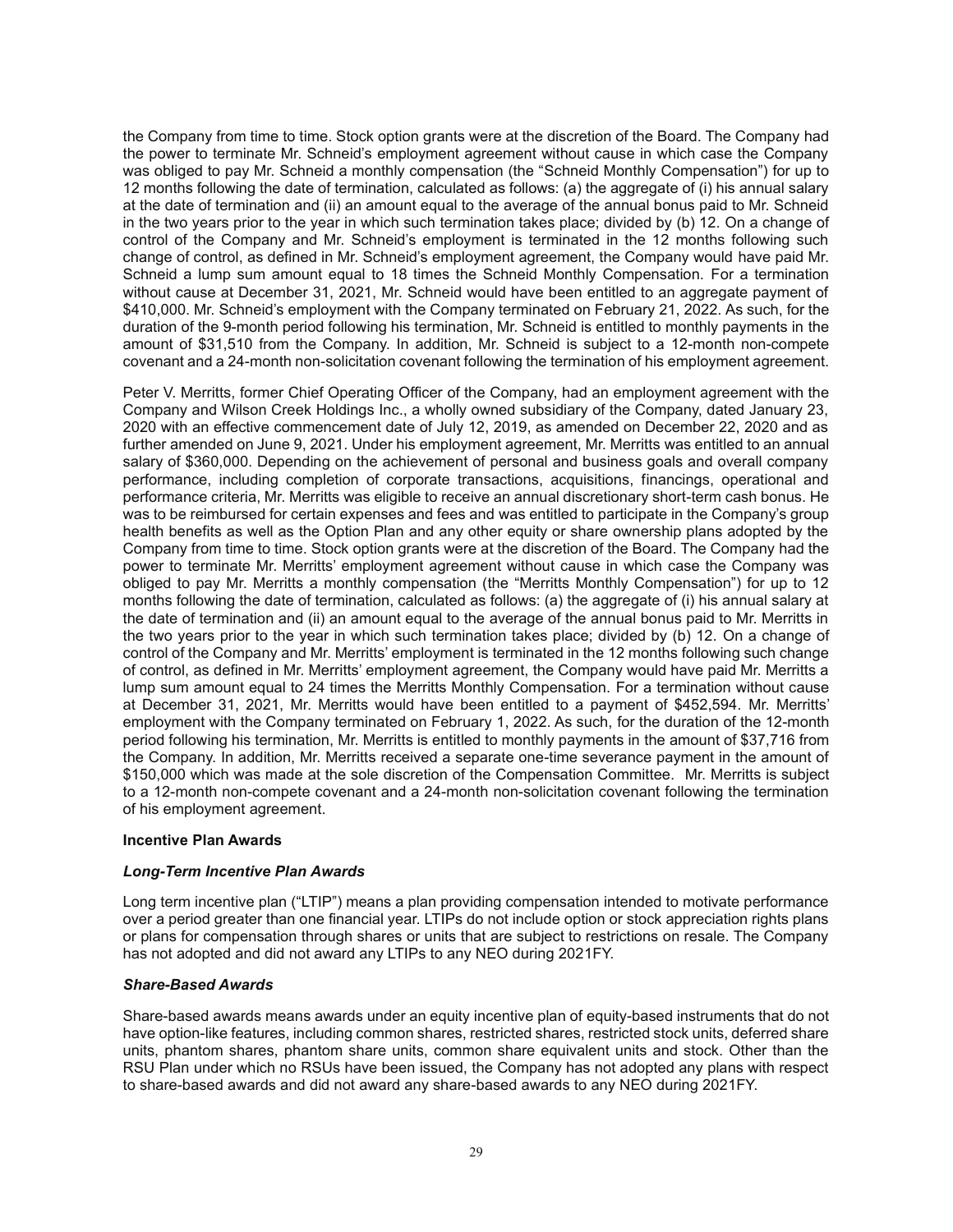## *Option-Based Awards – Outstanding at Year End*

The following table sets forth for each NEO the number of unexercised Options held by such NEO that were outstanding at December 31, 2021 and their value on December 31, 2021 based on CDN\$0.65, which was the closing trading price of the Shares on the TSXV on December 31, 2021, the last trading day of the Shares in 2021FY, and includes the exercise price, expiration date and the value of such Options at December 31, 2021:

| <b>Name</b>       | <b>Number of Securities</b><br><b>Underlying</b><br><b>Unexercised Options</b><br>(#) | <b>Option</b><br><b>Exercise Price</b><br>(CDN\$) | <b>Option Expiration</b><br><b>Date</b> | Value of<br><b>Unexercised In-</b><br>the-Money<br><b>Options</b><br>$(CDN$)^{(1)}$ |
|-------------------|---------------------------------------------------------------------------------------|---------------------------------------------------|-----------------------------------------|-------------------------------------------------------------------------------------|
| Robert J. Schneid | 150,000                                                                               | \$0.45                                            | August 10, 2026                         | \$30,000                                                                            |
| Kevin M. Harrigan | 215,000                                                                               | \$1.53                                            | November 15, 2022                       |                                                                                     |
|                   | 215,000                                                                               | \$0.90                                            | November. 6, 2023                       |                                                                                     |
|                   | 250,000                                                                               | \$0.38                                            | November 5, 2024                        | \$67,500                                                                            |
| Peter V. Merritts | 175,000                                                                               | \$1.53                                            | November 15, 2022                       |                                                                                     |
|                   | 175,000                                                                               | \$0.90                                            | November 6, 2023                        |                                                                                     |
|                   | 300,000                                                                               | \$0.38                                            | November 5, 2024                        | \$81,000                                                                            |

**Note:**

 (1) Value of unexercised in-the-money options is calculated based on the difference between the market value of the Company's common share price at the end of the year and the exercise price of the option multiplied by the number of unexercised options regardless of vesting status.

## *Incentive Plan Awards – Value Vested or Earned during the Year*

The following table sets forth for each NEO the aggregate dollar value that such NEO would have realized had he or she exercised all options to purchase Shares that vested during 2021FY on the date such options vested:

| <b>Name</b>       | <b>Option-Based Awards Value Vested</b><br>During the Year<br>(CDN\$) | <b>Non-Equity Incentive Plan</b><br><b>Compensation - Value Earned</b><br><b>During the Year</b><br>(US\$) |
|-------------------|-----------------------------------------------------------------------|------------------------------------------------------------------------------------------------------------|
| Robert J. Schneid |                                                                       | \$50,000                                                                                                   |
| Kevin M. Harrigan | \$36,250                                                              | \$145,000                                                                                                  |
| Peter V. Merritts | \$43,500                                                              |                                                                                                            |

## **Retirement Benefits**

The Company offers a 401(k) plan for its United States corporate employees under the NAPP Division 401(k) plan. The 401(k) plan is provided to assist individuals in saving for retirement. The 401(k) plans for the NEOs are identical to the plans offered to employees of the NAPP Division. The NAPP Division 401(k) plan is a defined contribution plan.

Effective December 8, 2010, the NAPP Division implemented a non-standardized 401(k) plan and a personal retirement savings plan. Messrs. Schneid, Harrigan and Merritts participate in the NAPP Division 401(k) plan. The NAPP Division 401(k) plan is a qualified retirement 401(k) plan administered by Principal Financial Group. The Company contributes an amount equal to 3.0% of an employee's salary and 100% of the first 3% contributed by the employee through August 2020 at which point the 3% match was suspended and continued to remain suspended for FY2021. Employees can make additional voluntary contributions, for total combined contributions up to the legislated government maximums. The 401(k) account is selfdirected, with employees able to choose from among the investment options offered by Principal Financial Group and any interest and earnings on the investments held in the 401(k) account vary in accordance with the terms and performance of the particular investments chosen.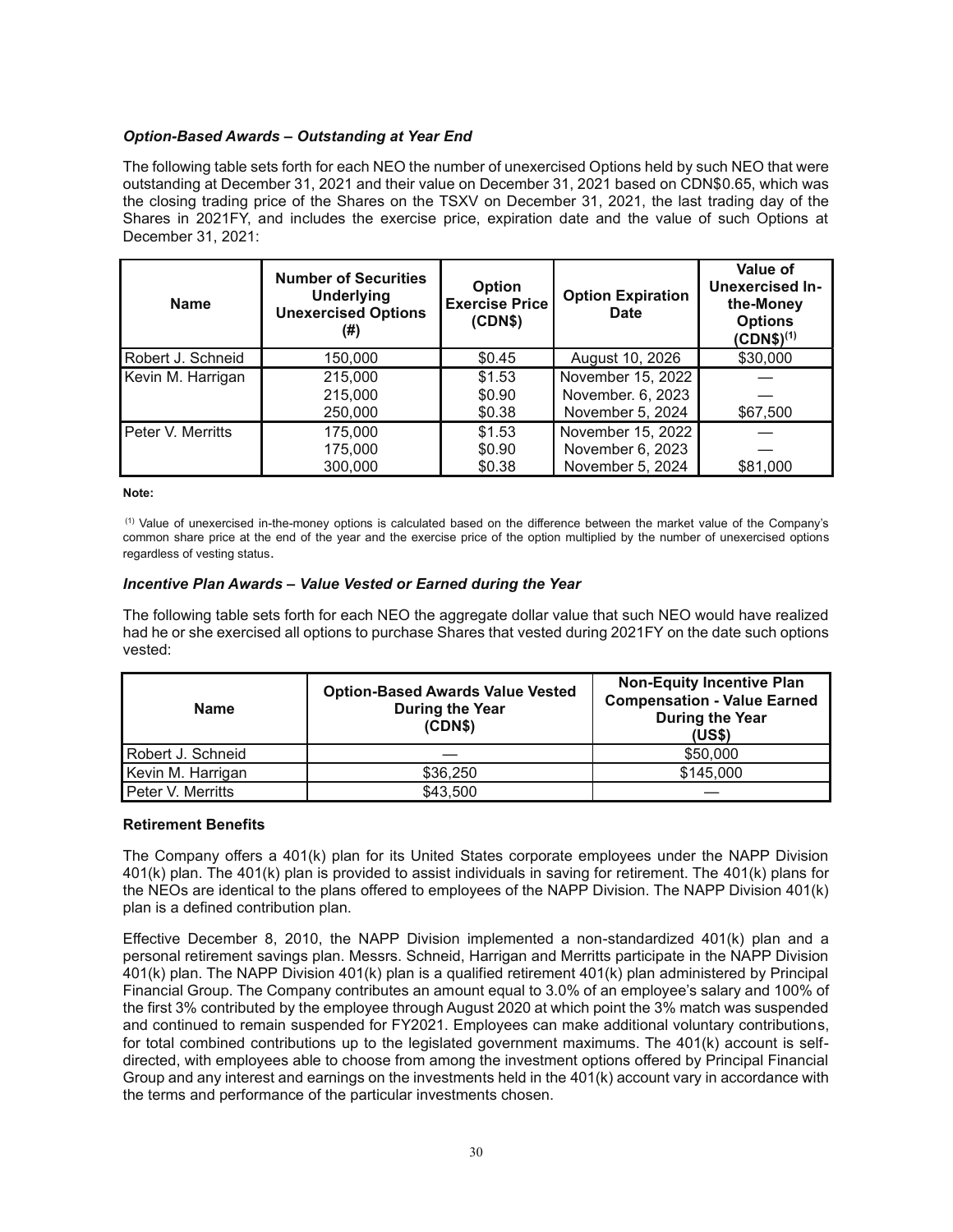The amounts contributed by the Company on behalf of the NEOs to these 401(k) plans are disclosed under the "All Other Compensation" column in the Summary Compensation Table. Other than contributions to the 401(k) plans described above, the Company does not provide retirement benefits for NEOs.

### **Termination and Change of Control Benefits**

Pursuant to employment agreements, the only NEOs entitled to severance payments are Messrs. Schneid, Harrigan and Merritts as described under "Employment Agreements, Termination and Change of Control".

### **Director Compensation**

Under the Company's director compensation policy, directors are entitled to receive annual retainers and committee chair and meeting fees, when applicable, paid in quarterly installments and are reimbursed for out-of-pocket expenses. Effective since December 6, 2018, the annual retainer fee for a director is \$15,500, the annual fee for the Chair of Audit Committee is \$18,250, the annual fee for the Chair of the Compensation Committee and the Health, Safety and Environment Committee is \$13,000, the annual fee for a director who is member of a Committee is \$7,750, all paid in quarterly installments, and the meeting attendance fee is \$1,300. During FY2021, a fee of \$95,000 was paid to each director who served as a member of the special committee of the Board (the "Special Committee") and a fee of \$105,000 was paid to the chair of the Special Committee, which was constituted in 2020 in connection with the independent investigation related to a matter involving a former sales agent of the Company. For fiscal year 2022, the annual retainer fee for directors will be increased to \$45,000 for the Chair of the Board and \$40,000 for each director, the annual fee for the Chair of Audit Committee will be \$25,000, the annual fee for the Chair of the Compensation Committee and the Health, Safety and Environment Committee will be \$18,000, and the annual fee for a director who is member of the Audit Committee will be \$12,000 and for the Compensation Committee and the Health, Safety and Environment Committee will be \$10,000, all paid in quarterly installments.

The following table sets out the amounts or value of compensation provided to each director who was not a NEO of the Company at any time during the 2021FY:

| <b>Name</b>                         | <b>Fees Earned</b><br>(\$) | <b>Option-Based</b><br><b>Awards</b><br>(\$) | <b>All Other</b><br>Compensation | <b>Total</b><br>(\$) |
|-------------------------------------|----------------------------|----------------------------------------------|----------------------------------|----------------------|
| John H. Craig                       | 15.500                     |                                              |                                  | 15,500               |
| Alan M. De'Ath <sup>(1)</sup>       | 136,500                    |                                              |                                  | 136,500              |
| Robert Scott <sup>(2)</sup>         | 139,000                    |                                              |                                  | 139,000              |
| Ronald G. Stovash <sup>(3)</sup>    | 149,000                    |                                              |                                  | 149,000              |
| Robert C. Sturdivant <sup>(4)</sup> |                            |                                              |                                  |                      |
| Kai Xia <sup>(5)</sup>              |                            |                                              |                                  |                      |

#### **Notes:**

- (1) Mr. De'Ath is Chair of the Audit Committee, a member of the Health, Safety and Environment Committee and was a member of the Special Committee. Fees payable to Mr. De'Ath are paid to a consulting firm wholly-owned by him.
- (2) Mr. Scott is Chair of the Health, Safety and Environment Committee and a member of the Audit Committee and the Compensation Committee, and was a member of the Special Committee
- (3) Mr. Stovash is Chair of the Compensation Committee and the Special Committee and a member of the Audit Committee and the Health, Safety and Environment Committee.
- (4) Mr. Sturdivant has waived any fees due to him in 2021FY as a director as he was employed by an affiliate of Quintana. Mr. Sturdivant is expected to receive fees for 2022FY.
- (5) Mr. Xia waived any fees due to him as a director as he is employed by an affiliate of Quintana. Mr. Xia resigned as a director on December 31, 2021.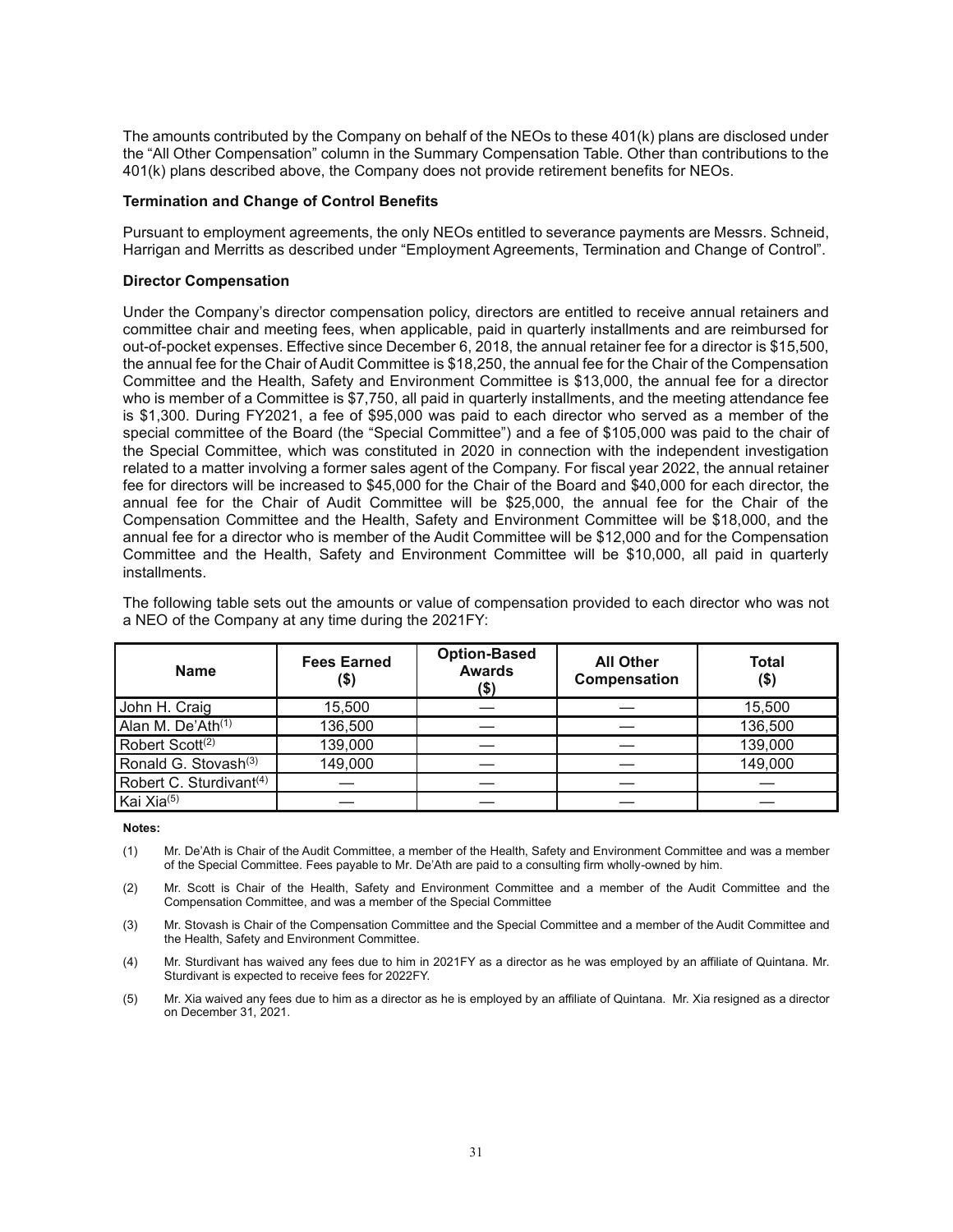# *Option-Based Awards – Outstanding at Year End*

The following table sets forth for each non-management director of Corsa the number of Options held by such director that were outstanding at December 31, 2021 and includes the exercise price, expiration date and the value thereof at December 31, 2021:

| <b>Name</b>          | <b>Number of Securities</b><br><b>Underlying</b><br><b>Unexercised Options</b><br>(#) | <b>Option Exercise</b><br><b>Price</b><br>(CDN\$) | <b>Option Expiration</b><br><b>Date</b>                   | Value of<br>Unexercised<br>In-the-Money<br><b>Options</b><br>$(CDN$)^{(1)}$ |
|----------------------|---------------------------------------------------------------------------------------|---------------------------------------------------|-----------------------------------------------------------|-----------------------------------------------------------------------------|
| John H. Craig        | 75,000<br>75,000                                                                      | \$1.53<br>\$0.90                                  | November 15, 2022<br>November 6, 2023                     |                                                                             |
|                      | 100.000                                                                               | \$0.38                                            | November 5, 2024                                          | \$27,000                                                                    |
| Alan M. De'Ath       | 75,000<br>75,000<br>100,000                                                           | \$1.53<br>\$0.90<br>\$0.38                        | November 15, 2022<br>November 6, 2023<br>November 5, 2024 | \$27,000                                                                    |
| <b>Robert Scott</b>  | 75,000<br>75,000<br>100,000                                                           | \$1.53<br>\$0.90<br>\$0.38                        | November 15, 2022<br>November 6, 2023<br>November 5, 2024 | \$27,000                                                                    |
| Ronald G. Stovash    | 75,000<br>75,000<br>100.000                                                           | \$1.53<br>\$0.90<br>\$0.38                        | November 15, 2022<br>November 6, 2023<br>November 5, 2024 | \$27,000                                                                    |
| Robert C. Sturdivant | N/A                                                                                   | N/A                                               | N/A                                                       | N/A                                                                         |
| Kai Xia              | N/A                                                                                   | N/A                                               | N/A                                                       | N/A                                                                         |

**Note:**

(1) Value of unexercised in-the-money Options is calculated based on the difference between the market value of the Share price as at December 31, 2021 and the exercise price of the Option multiplied by the number of unexercised Options regardless of vesting status.

## *Incentive Plan Awards – Value Vested or Earned during the Year*

The following table sets forth for each non-management director the aggregate dollar value that such director would have realized had he exercised all Options to purchase Shares that vested during 2021FY on the date such Options vested:

| <b>Option-Based Awards Value</b><br><b>Vested During the Year</b><br><b>Name</b><br>(CDN\$) |          | <b>Non-Equity Incentive Plan</b><br><b>Compensation - Value Earned During</b><br>the Year<br>(CDN\$) |  |
|---------------------------------------------------------------------------------------------|----------|------------------------------------------------------------------------------------------------------|--|
| John H. Craig                                                                               | \$14,500 | N/A                                                                                                  |  |
| Alan M. De'Ath                                                                              | \$14,500 | N/A                                                                                                  |  |
| <b>Robert Scott</b>                                                                         | \$14,500 | N/A                                                                                                  |  |
| Ronald G. Stovash                                                                           | \$14,500 | N/A                                                                                                  |  |
| Robert C. Sturdivant                                                                        | N/A      | N/A                                                                                                  |  |
| Kai Xia                                                                                     | N/A      | N/A                                                                                                  |  |

## **Securities Authorized for Issuance Under Equity Compensation Plans**

The following table provides information as of December 31, 2021 relating to Options to purchase Shares outstanding pursuant to the Option Plan, which is currently the only compensation plan of the Company under which equity securities of the Company are authorized for issuance: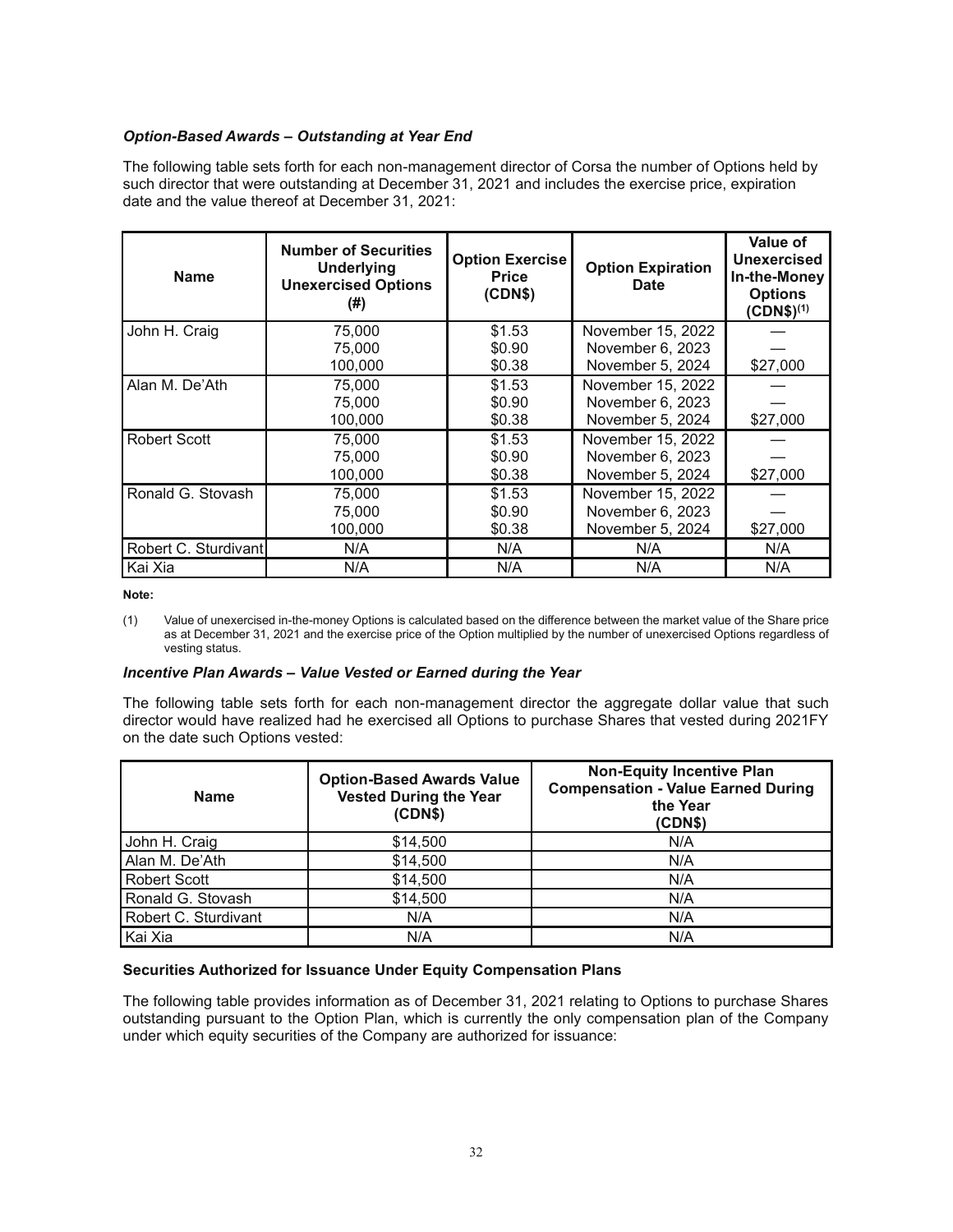| <b>Plan Category</b>                                                                             | <b>Number of Shares to</b><br>be Issued Upon<br><b>Exercise of</b><br><b>Outstanding Options</b> | <b>Weighted Average</b><br><b>Exercise Price of</b><br>Outstanding<br><b>Options</b> | <b>Number of Shares Available</b><br>for Future Issue Under<br><b>Equity Compensation Plans</b> |
|--------------------------------------------------------------------------------------------------|--------------------------------------------------------------------------------------------------|--------------------------------------------------------------------------------------|-------------------------------------------------------------------------------------------------|
| <b>Equity Compensation</b><br>Plan approved by<br>Security holders - Stock<br><b>Option Plan</b> | 4,250,500                                                                                        | CDN\$0.83                                                                            | 6,077,008                                                                                       |

## **INDEBTEDNESS OF DIRECTORS AND EXECUTIVE OFFICERS**

Other than "routine indebtedness" (as defined in Form 51-102F5 – Information Circular), no directors, proposed nominees for election as directors, executive officers or their respective associates or affiliates, or other management of the Company were indebted to the Company as at December 31, 2021 or as at the date hereof.

# **DIRECTORS AND OFFICERS INSURANCE**

The Company has purchased a policy of insurance for the benefit of its directors and officers against liability which may be incurred by them in the performance of their duties as directors and officers of the Company. The amount of the premium paid in respect of this policy for the 2021FY was CDN\$161,046. The policy does not specify that any part of the premium is paid in respect of either directors as a group or officers as a group. The entire premium is paid by the Company. The current annual policy limit is CDN\$40,000,000 per claim per policy period, subject to a corporate deductible of CDN\$100,000 per claim.

# **FINANCIAL ASSISTANCE**

The Company did not give any financial assistance to any of its employees or Shareholders during 2021FY.

## **INTEREST OF INFORMED PERSONS IN MATERIAL TRANSACTIONS**

John H. Craig, a proposed director of the Company, has a material relationship with Lorito Holdings S.à r.l. and Zebra Holdings & Investments S.à r.l.

## **ADDITIONAL INFORMATION**

Additional information relating to the Company can be found on SEDAR at www.sedar.com. The Company's financial information can be found in the Annual Financials and MD&A. Copies of the Company's Annual Financials and MD&A may be obtained, without charge, by writing to the Corporate Secretary of the Company, at 1576 Stoystown Road, P.O. Box 260, Friedens, Pennsylvania 15541. Additional copies of this Circular are also available upon request. All of the above documents can be found under the Company's profile on SEDAR at www.sedar.com.

# **OTHER MATTERS WHICH MAY COME BEFORE THE MEETING**

Management and the directors of the Company are not aware of any other matters which may come before the Meeting as of the date of mailing of this Circular other than as set forth in the Notice and as described in this Circular. However, if other matters which are not now known as of the date hereof should properly come before the Meeting, the accompanying proxy will be voted on such matters in accordance with the best judgment of the persons voting all proxies returned.

## **MATTERS TO BE RAISED AT NEXT ANNUAL MEETING**

Notice of Shareholder proposals to be considered for inclusion in the Company's proxy materials for the Company's next annual meeting of Shareholders to be held during calendar year 2023 must be sent as required by and in compliance with section 137 of the CBCA to the Company between January 17, 2023 and March 18, 2023 (the "Proposal Window"). Any such proposal should be sent to the Company at its registered office at 199 Bay Street, Suite 5300, Commerce Court West, Toronto, Ontario M5L 1B9. The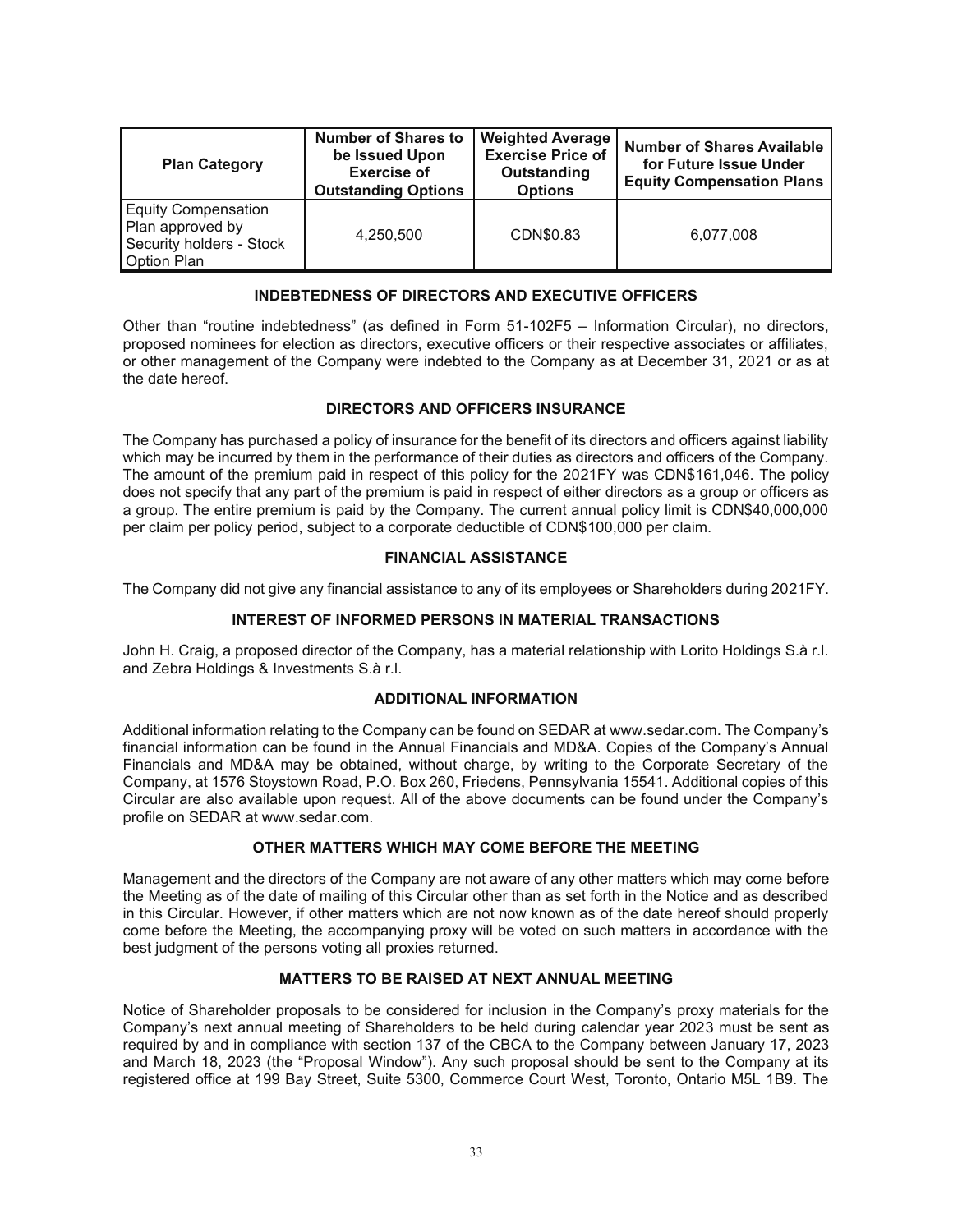Company is not obligated to include any shareholder proposal in its proxy materials for the annual meeting of Shareholders to be held during calendar year 2023 if the proposal is received outside of the Proposal Window.

\*\*\*\*\*\*\*\*\*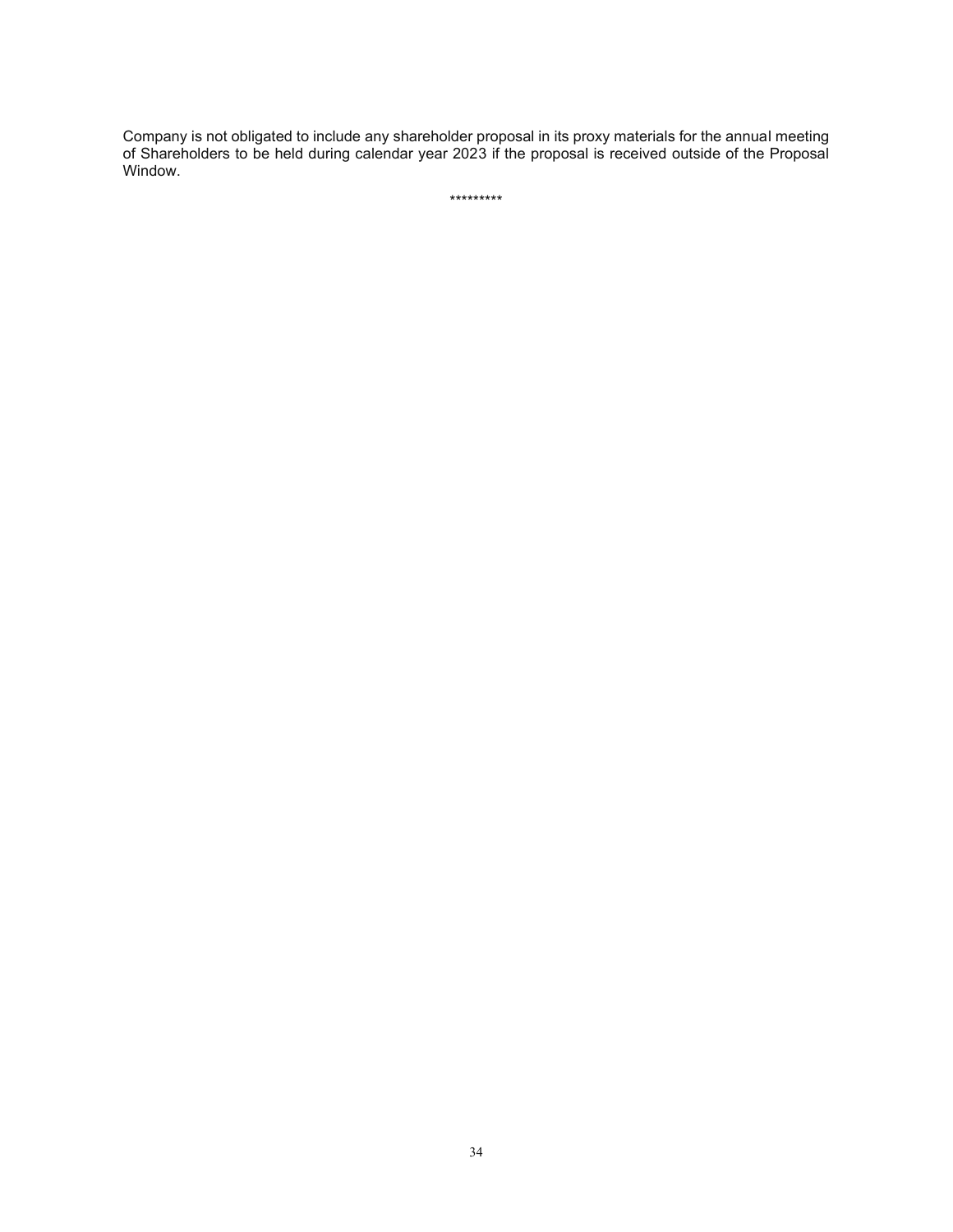The undersigned hereby certifies that the contents and the mailing of this Circular have been approved by the Board.

DATED this 6<sup>th</sup> day of May, 2022.

# **BY ORDER OF THE BOARD OF DIRECTORS**

(Signed) "*Kevin M. Harrigan*" Kevin M. Harrigan Interim President and Chief Executive Officer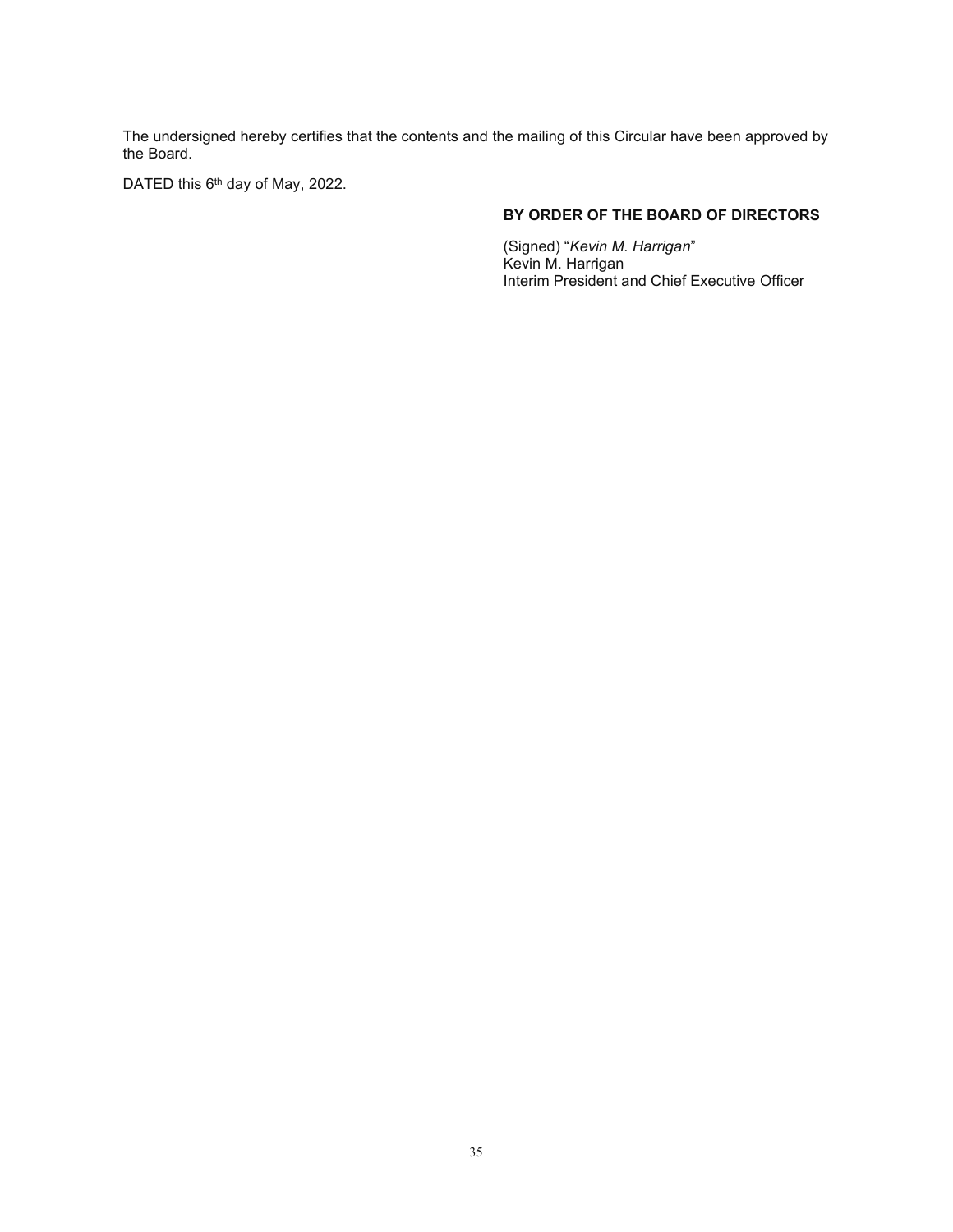## **SCHEDULE A THIRD AMENDED AND RESTATED STOCK OPTION PLAN**

*See following pages.*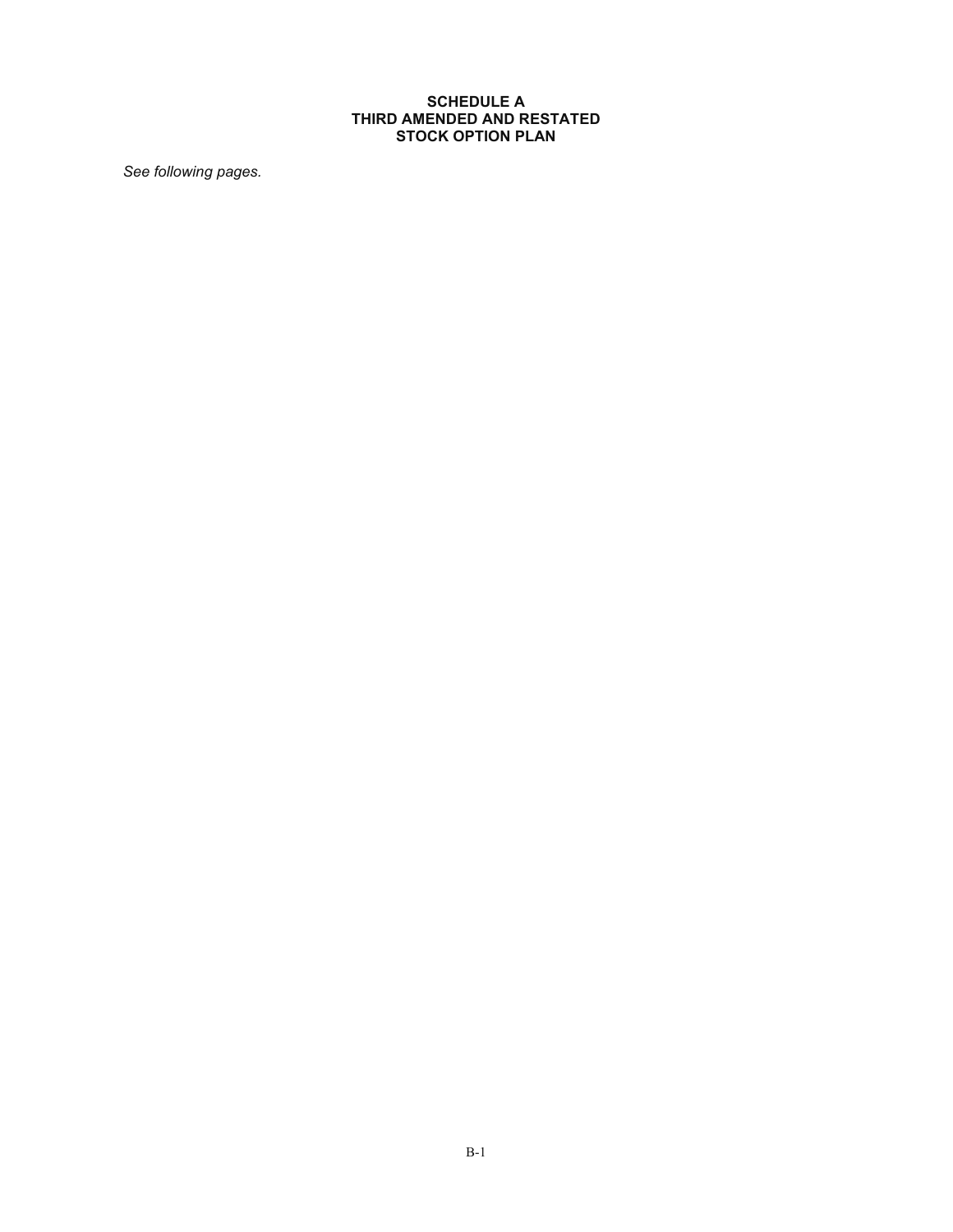#### **CORSA COAL CORP. THIRD AMENDED AND RESTATED STOCK OPTION PLAN Amended and Restated and Adopted by the Board of Directors as of May 6, 2022**

## **1. PURPOSE OF THE PLAN**

The Company hereby establishes the Plan (as defined below) for Eligible Persons (as defined below). The purpose of this Plan is to advance the interests of the Company by (i) providing Eligible Persons with additional incentives; (ii) encouraging equity ownership by such Eligible Persons; (iii) increasing the proprietary interest of Eligible Persons in the success of the Company; (iv) encouraging Eligible Persons to remain with the Company or its Affiliates; and (v) attracting new employees, directors and officers. All outstanding options issued under any prior stock option plans of the Company will be subject to the terms and conditions of the Plan.

## **2. DEFINITIONS**

In this Plan, the following terms shall have the following meanings:

- **2.1** "**Affiliate"** means an affiliate of the Company within the meaning of section 1.3 of National Instrument 45-106 – *Prospectus and Registration Exemptions*, as amended or replaced from time to time.
- **2.2** "**Associate**" has the meaning set out in section 2.22 of National Instrument 45-106 *Prospectus and Registration Exemptions*, as amended or replaced from time to time.
- **2.3** "**Board**" means the Board of Directors of the Company.
- **2.4** "**Broker-Assisted Cashless Exercise**" has the meaning ascribed thereto in section 4.2(b).
- **2.5** "**Change of Control**" means:
	- (i) a reorganization, amalgamation, merger or other business combination (or a plan of arrangement in connection with any of the foregoing), other than solely involving the Company and any one or more of its Affiliates, with respect to which all or substantially all of the persons who were the beneficial owners of the Shares and other securities of the Company immediately prior to such reorganization, amalgamation, merger, business combination or plan of arrangement do not, following the completion of such reorganization, amalgamation, merger, business combination or plan of arrangement, beneficially own, directly or indirectly, more than fifty percent (50%) of the resulting voting rights (on a fully-diluted basis) of the Company or its successor;
	- (ii) the acquisition by any "offeror" (as defined in section 89 of the *Securities Act* (Ontario) as of the date hereof) of beneficial ownership of more than 50% of the votes attached to the outstanding voting securities of the Company, by means of a take-over bid or otherwise;
	- (iii) the sale, lease, exchange or other transfer (in one transaction or a series of related transactions) to a person other than an Affiliate of the Company of all or substantially all of the Company's assets;
	- (iv) a separation of the business of the Company into two or more entities;
	- (v) the approval by the shareholders of the Company of any plan of liquidation or dissolution of the Company; or
	- (vi) a change in the composition of the Board, which occurs at a single meeting of the shareholders of the Company or upon the execution of a shareholders' resolution, such that individuals who are members of the Board immediately prior to such meeting or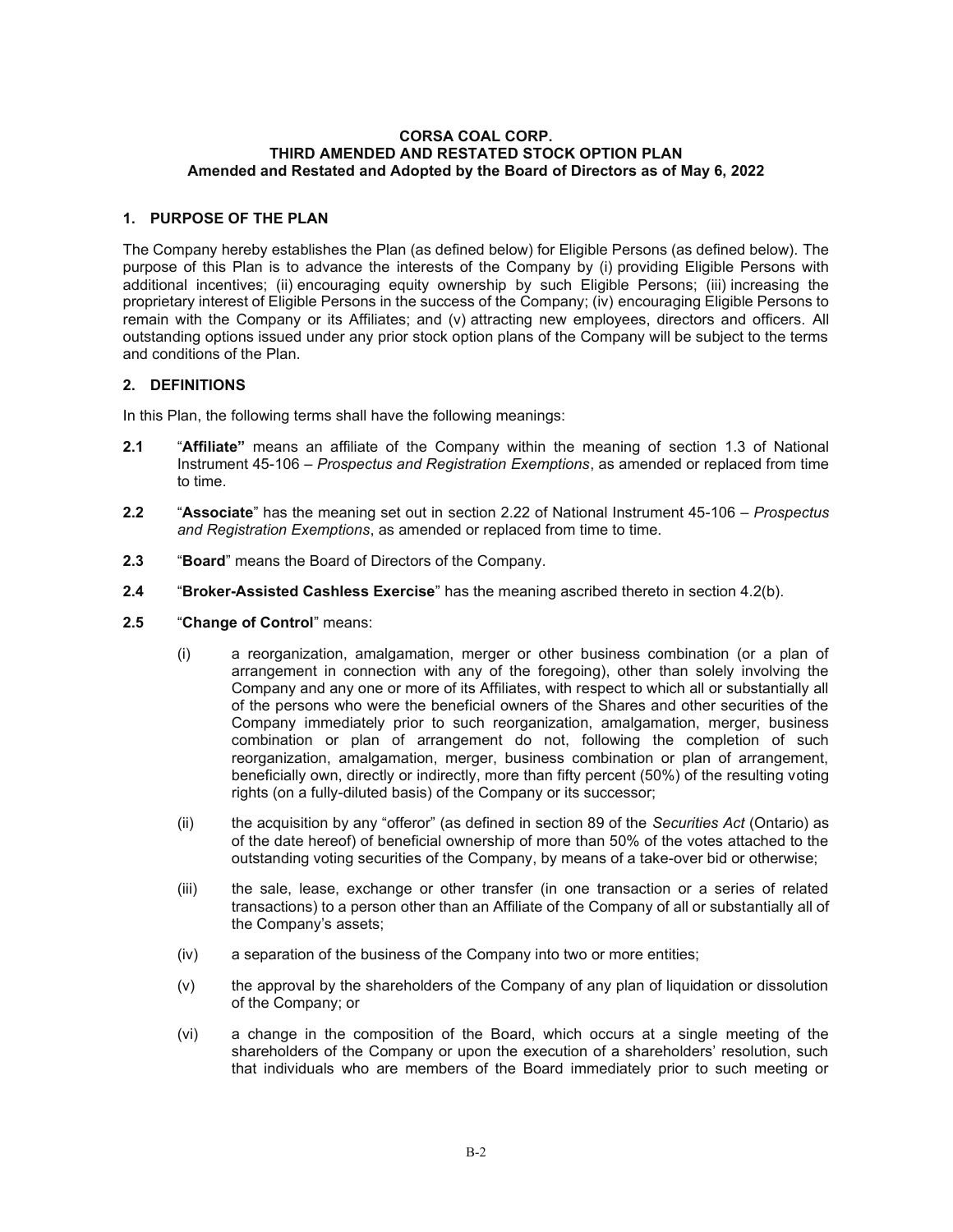resolution cease to constitute a majority of the Board, without the Board, as constituted immediately prior to such meeting or resolution, having approved of such change.

- **2.6** "**Company**" means Corsa Coal Corp. and any successor thereto.
- **2.7** "**Consultant**" means a "Consultant" as defined in the policies of the TSX Venture Exchange.
- **2.8** "**Consultant Company**" means a "Consultant Company" as defined in the policies of the TSX Venture Exchange.
- **2.9** "**Disability**" means any disability with respect to a Participant which the Board, in its sole and unfettered discretion, considers likely to prevent permanently the Participant from:
	- (i) being employed or engaged by the Company or any of its Affiliates in the same as or similar to that in which he was last employed or engaged by the Company or its Affiliates; or
	- (ii) acting as a director or officer of the Company or an Affiliate thereof.
- **2.10** "**Distribution**" means a "Distribution" as defined in the TSX Policies.
- **2.11** "**Eligible Person**" means, subject to all applicable laws, (A) any employee, executive officer, director or Consultant of (i) the Company or (ii) any Affiliate (and includes any such person who is on a leave of absence authorized by the Board or the board of directors of any Affiliate), and (B) in the event of any assignment of Options in accordance with the terms of the Plan, any Permitted Assign of such person, as the context requires.
- **2.12** "**Employee**" means an "Employee" as defined in the TSX Policies.
- **2.13** "**Exchange**" means the TSX Venture Exchange, the Toronto Stock Exchange or such other stock exchange or quotation system on which the Shares are listed or quoted from time to time.
- **2.14** "**Exercise Period**" has the meaning ascribed thereto in section 4.3(a).
- **2.15** "**Exercise Price**" shall be not less than the Fair Market Value of the Shares on the trading day immediately preceding the date on which the Option is granted, or such greater amount as the Board may determine; provided, however, that the Exercise Price of an Option shall not be less than the minimum Exercise Price required by the applicable rules of the Exchange.
- **2.16** "**Expiry Date**" means the date set by the Board under the Plan as the last date on which an Option may be exercised.
- **2.17** "**Fair Market Value**" means with respect to any Shares at a particular date, the closing price of the Shares on the Exchange on the last preceding trading day or, if there is no sale on such day, then the closing price of the Shares on the Exchange on the last previous day on which a sale is reported.
- **2.18** "**Grant Date**" means the date specified in an Option Agreement as the date on which an Option is granted.
- **2.19** "**Holding Entity**" means a holding entity within the meaning of section 2.22 of National Instrument 45-106 – *Prospectus and Registration Exemptions*, as amended or replaced from time to time.
- **2.20** "**Insider**" means an "Insider" as defined under the policies of the Exchange, as amended from time to time.
- **2.21** "**Investor Relations Activities**" means "Investor Relations Activities" as defined in the policies of the TSX Venture Exchange.
- **2.22** "**Joint Actor**" means a person acting "jointly or in concert with" another person as that phrase is interpreted in the *Securities Act* (Ontario).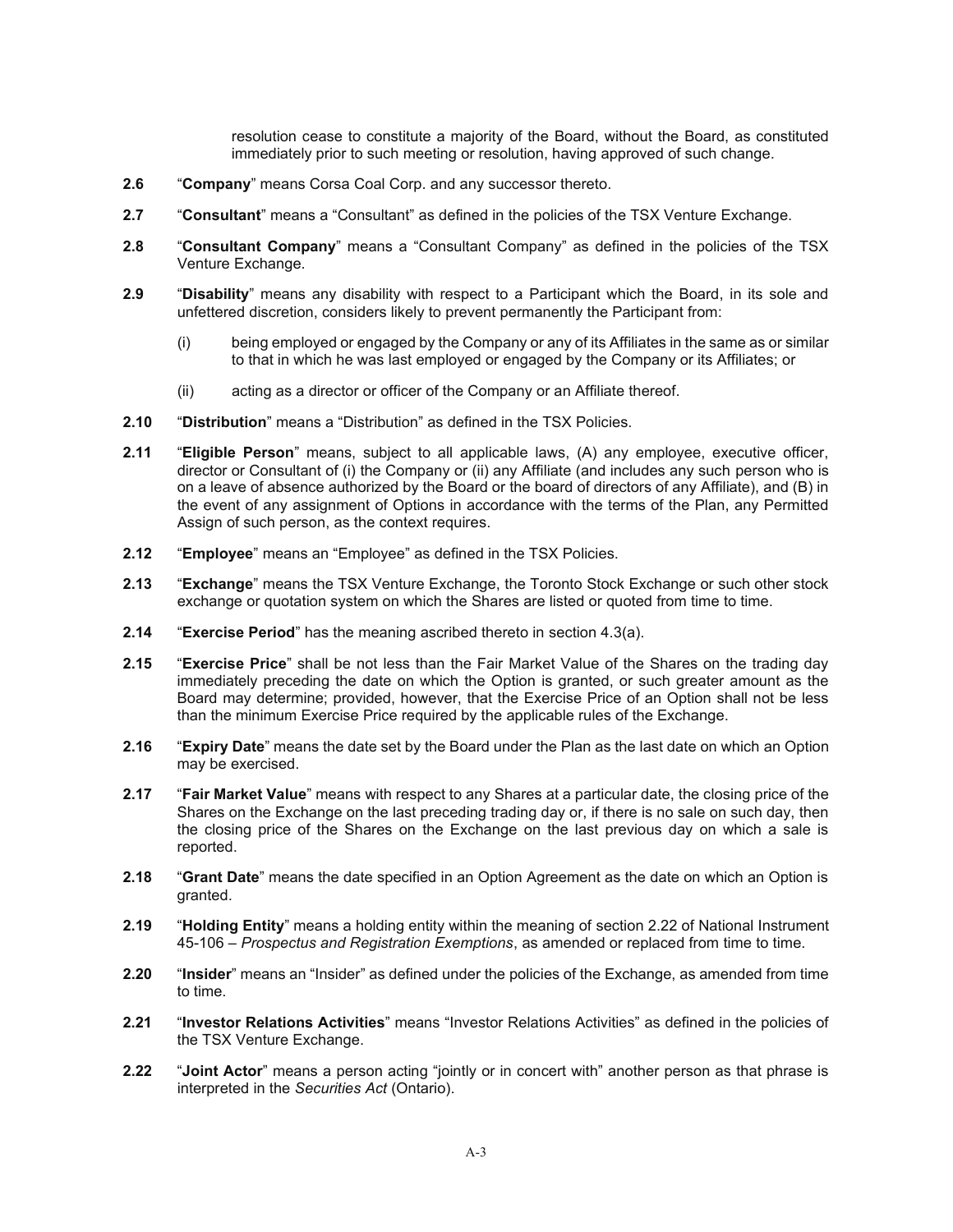- **2.23** "**Management Company Employee**" means a "Management Company Employee" as defined in the policies of the TSX Venture Exchange.
- **2.24** "**Net Cashless Exercise**" has the meaning ascribed thereto in section 4.2(b).
- **2.25** "**Net Cashless Exercise Notice**" has the meaning ascribed thereto in section 4.2(b).
- **2.26** "**Option**" means an option to purchase Shares granted to an Eligible Person pursuant to this Plan.
- **2.27** "**Option Agreement**" means an agreement, substantially in the form attached hereto as Schedule A, whereby the Company grants to a Participant an Option.
- **2.28** "**Option Price**" means the price per Share as determined by the Board on the Grant Date and specified in an Option Agreement, adjusted from time to time in accordance with the provisions of section 5.
- **2.29** "**Option Shares**" means the aggregate number of Shares which a Participant may purchase under an Option.
- **2.30** "**Participant**" means an Eligible Person to whom an Option has been granted, and for greater certainty, includes the Permitted Assign of such an Eligible Person to whom an Option has been assigned in accordance with the terms of the Plan, as the context requires.
- **2.31** "**Permitted Assign**" means, for an employee, executive officer, director or Consultant, as applicable, a corporation of which such employee, executive officer, director or Consultant is the sole beneficial owner.
- **2.32** "**Plan**" means this stock option plan of the Company, as it may be amended from time to time.
- **2.33** "**Share Reorganization**" has the meaning ascribed thereto in section 5.1.
- **2.34** "**Shares**" means the common shares in the capital of the Company as constituted on the Grant Date provided that, in the event of any adjustment pursuant to section 5, "Shares" shall thereafter mean the shares or other property resulting from the events giving rise to the adjustment.
- **2.35** "**Special Distribution**" has the meaning ascribed in section 5.2.
- **2.36** "**Termination Date**" means the date on which a Participant, or in the case of a Management Company Employee or a Consultant Company, the Participant's employer, ceases to be an Eligible Person, and for all purposes of this Plan, a Participant shall be deemed to have ceased to be an Eligible Person on the date such Participant (or the Participant's employer) receives a notice of termination from the Company or provides a notice of resignation to the Company.
- **2.37** "**TSX Policies**" means, for so long as the Shares are listed on the TSX Venture Exchange, the policies of the TSX Venture Exchange, and for so long as the shares are listed on the Toronto Stock Exchange, the policies of the Toronto Stock Exchange and "TSX Policy" means any one of them as applicable.
- **2.38** "**Unissued Option Shares**" means the number of Shares, at a particular time, which have been reserved for issuance upon the exercise of an Option but which have not been issued, as adjusted from time to time in accordance with the provisions of section 5, such adjustments to be cumulative.
- **2.39** "**Vested**" means that an Option has become exercisable in respect of a number of Option Shares by the Participant pursuant to the terms of the Option Agreement.
- **2.40** "**VWAP**" means the volume weighted average trading price of the Shares calculated by dividing the total value by the total volume of such Shares traded for five trading days immediately preceding the exercise of the Option.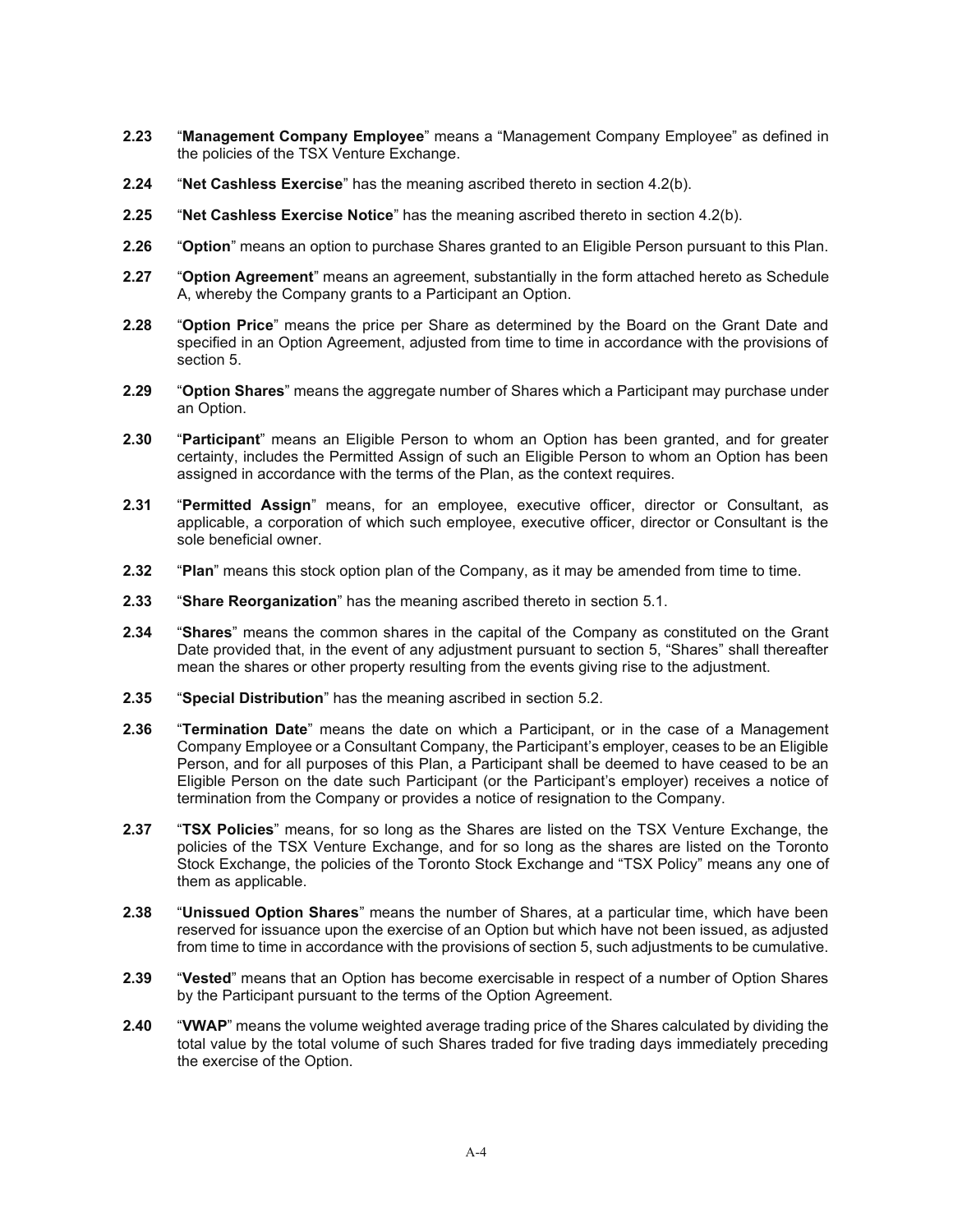In this Plan, words imparting the singular number only shall include the plural and vice versa and words imparting the masculine shall include the feminine.

## **3. GRANT OF OPTIONS**

## **3.1. Option Terms**

- (a) Participants: The Board may from time to time authorize the issue of Options to Participants who are Eligible Persons. Any Participant to whom an Option is granted under the Plan who subsequently ceases to hold the position in which he or she received such Option shall continue to be eligible to hold such Option as a Participant as long as he or she otherwise falls within the definition of "Eligible Person" in any capacity.
- (b) Option Price: The Option Price under each Option shall be determined by the Board and shall not be less than the Exercise Price on the Grant Date. Notwithstanding this section of the Plan, in the event that the Grant Date of any Option hereunder occurs during a "black-out period" imposed by the Company pursuant to its own black-out policies, then the Option Price of any such Option shall not be less than the Exercise Price on the day following the expiry of such black-out period. The Exercise Price of any Option granted hereunder shall be subject to adjustment in accordance with the provisions of the Plan.
- (c) Vesting: The Board, subject to the TSX Policies, may determine and impose terms upon which each Option shall become Vested. If the Board does not otherwise specify the vesting provisions of an Option at time of the grant of such Option, and subject to the other limits on Option grants set out in Section 3.2 hereof, Options granted under the Plan shall vest and become exercisable in full as to one-third thereof on each of the first, second and third anniversaries of the Grant Date. Options granted to Consultants performing Investor Relations Activities must vest, at minimum, in stages over twelve months with no more than one-quarter of the Options vesting in any three month period, but may have longer vesting provisions as set by the Board on the Grant Date.
- (d) Expiry Date: The Expiry Date for each Option shall be set by the Board at the time of issue of the Option and shall not be more than ten years after the Grant Date. If the Board does not set an Expiry Date for an Option granted at the time of the grant of the Option, such Option shall have an Expiry Date which is five years from the Grant Date.
- (e) Permitted Assigns: Subject to the provisions of this section, Options shall be non-assignable and non-transferable by the Participants otherwise than by will or the laws of descent and distribution, and shall be exercisable during the lifetime of a Participant only by the Participant and after death only by the Participant's legal representative (subject to the limitation that Options may be not be exercised later than the Expiry Date). Notwithstanding the above, Options may, with the prior approval of the Board, be assigned by an Eligible Person to whom an Option has been granted to a Permitted Assign of such Eligible Person, following which such Options shall be non-assignable and non-transferable by such Permitted Assign, except, with the prior approval of the Board, to another Permitted Assign, otherwise than by will or the laws of descent and distribution, and shall be exercisable during the lifetime of such Permitted Assign only by such Permitted Assign and after death only by such Permitted Assign's legal representative (subject to the limitation that Options may be not be exercised later than the Expiry Date). For greater certainty, the Board shall be only permitted to grant Options to an Eligible Person and shall not be permitted to grant Options directly to any Permitted Assign.

### **3.2. Limits on Shares Issuable on Exercise of Options**

- (a) The number of Shares reserved for issuance under the Plan and all of the Company's other previously established or proposed share compensation arrangements:
	- (i) in aggregate shall not exceed 10% of the total number of issued and outstanding Shares on a non-diluted basis on the Grant Date; and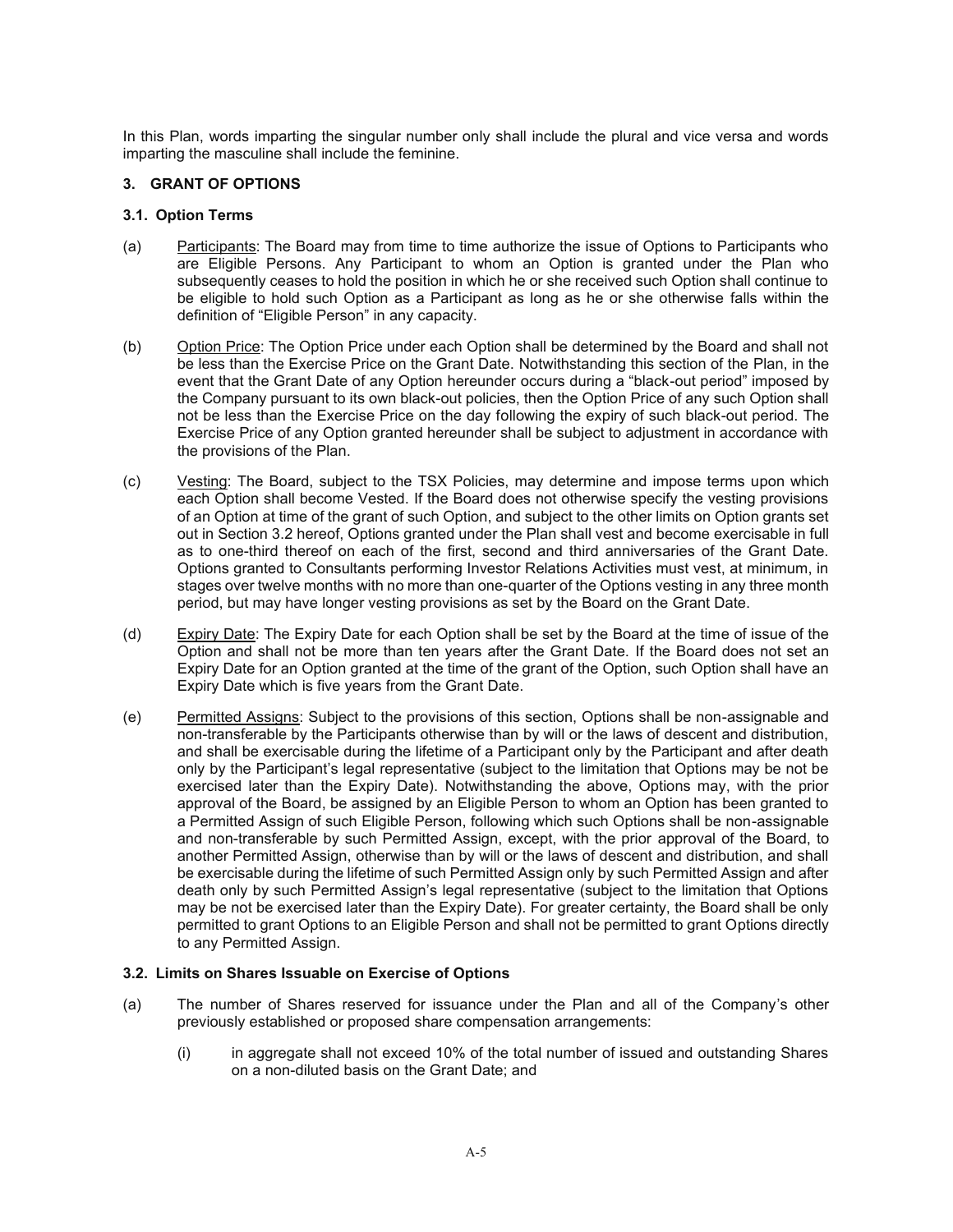- (ii) to Insiders as a group shall not exceed 10% of the total number of issued and outstanding Shares on a non-diluted basis on the Grant Date.
- (b) The number of Shares which may be issuable under the Plan and all of the Company's other previously established or proposed share compensation arrangements, within a 12 month period:
	- (i) to any one Participant, shall not exceed 5% of the total number of issued and outstanding Shares on the Grant Date on a non-diluted basis;
	- (ii) to Insiders as a group shall not exceed 10% of the total number of issued and outstanding Shares on the Grant Date on a non-diluted basis;
	- (iii) to any one Consultant shall not exceed 2% in the aggregate of the total number of issued and outstanding Shares on the Grant Date on a non-diluted basis; and
	- (iv) to all Eligible Persons who undertake Investor Relations Activities shall not exceed 2% in the aggregate of the total number of issued and outstanding Shares on the Grant Date on a non-diluted basis.

### **3.3. Option Agreements**

Each Option shall be confirmed by the execution of an Option Agreement executed by the Company and by the Participant to whom such Option is granted. Each Participant shall have the option to purchase from the Company the Option Shares at the time and in the manner set out in the Plan and in the Option Agreement applicable to that Participant. For stock options to Employees, Consultants, Consultant Companies or Management Company Employees, the Company is representing herein and in the applicable Option Agreement that the Participant is a bona fide Employee, Consultant, Consultant Company or Management Company Employee, as the case may be, of the Company or its Affiliates. The execution of an Option Agreement shall constitute conclusive evidence that it has been completed in compliance with this Plan. Subject to specific variations approved by the Board in respect of any Options, such variations not to be inconsistent with the provisions of the Plan, all terms and conditions set out in the Plan are incorporated by reference into and form part of any Option granted under the Plan.

### **4. EXERCISE OF OPTION**

#### **4.1. When Options May be Exercised**

Subject to sections 4.3 and 4.4, an Option may be exercised to purchase any number of Shares up to the number of Vested Unissued Option Shares at any time after the Grant Date up to 4:00 p.m. (Toronto time) on the Expiry Date and shall not be exercisable thereafter. Notwithstanding this section of the Plan or the term of any Option fixed by the Board hereunder, in the event that the Expiry Date of any Option granted hereunder (other than an Expiry Date arising as a result of the termination of the employment of the Participant for cause) occurs during a period when the Participant is restricted from exercising such Option as a result of a "black-out period" imposed by the Company pursuant to its own black-out policies, or within 3 days of the expiry of any such "black-out period", then the term of any such Option shall automatically, and without any further action by the Board, be extended by a period of 10 business days from the expiry of such "black-out period".

#### **4.2. Manner of Exercise**

(a) Subject to the provisions of the Plan and the related Option Agreement, an Option may be exercised from time to time by delivering to the Company a notice specifying the number of Shares in respect of which the Option is exercised together with payment in full of the Option Price for each such Share by certified cheque, or in another manner deemed acceptable to the Company at the time of such exercise. Upon notice and payment there will be a binding contract for the issue of the Shares in respect of which the Option is exercised, upon and subject to the provisions of the Plan. Delivery of the Participant's cheque payable to the Company in the amount of the Option Price shall constitute payment of the Option Price unless the cheque is not honoured upon presentation in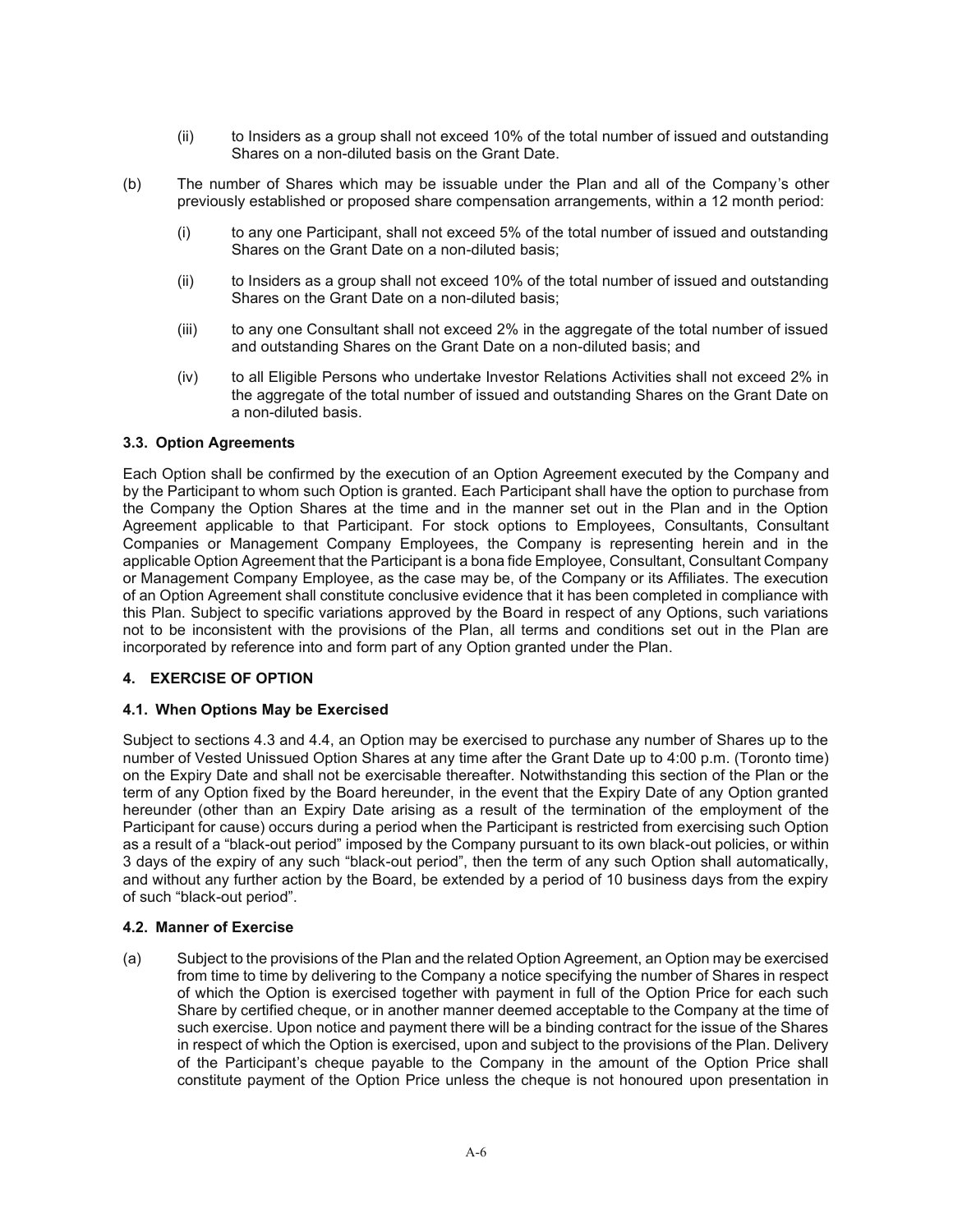which case the Option shall not have been validly exercised. Upon receipt of payment in full, but subject to the terms of the Plan and the related Option Agreement, the number of Shares in respect of which the Option is exercised shall be duly issued as fully paid and non-assessable.

(b) Notwithstanding section 4.2(a) and section 4.2(c), with the approval of the Board (which may be withheld entirely in the sole and absolute discretion of the Board), a Participant may elect to exercise Option(s), in whole or in part, without payment of the aggregate Option Price due on such exercise (any such exercise, a "**Net Cashless Exercise**") by providing written notice of such election to the Company (a "**Net Cashless Exercise Notice**"). Upon actual receipt by the Company of a Net Cashless Exercise Notice from a Participant, the Company shall calculate and issue to such Participant that number of Shares as is determined by application of the following formula, after deduction of any withholding obligations:

 $X = [Y(A-B)]/A$ 

Where:

X = the aggregate number of Shares to be issued to the Participant upon such Net Cashless Exercise

- Y = the aggregate number of Shares underlying the Option(s) being exercised
- A = the VWAP of the underlying Shares, if greater than the Option Price
- B = the Option Price of the Option(s) being exercised

If the number of Shares to be issued to the Participant in the event of a Net Cashless Exercise would otherwise include a fraction of a Share, the Company will pay a cash amount to such Participant equal to: (i) the fraction of a Share otherwise issuable multiplied by (ii) the VWAP of the underlying Shares. Upon a Net Cashless Exercise by a Participant pursuant to this section 4.2(b), the number of Shares underlying the Option(s) being exercised shall be deemed to have been issued and counted against the maximum number of authorized but unissued Shares available for issue under this Plan.

(c) Notwithstanding section 4.2(a) and section 4.2(b), with the approval of the Board (which may be withheld entirely in the sole and absolute discretion of the Board), a Participant may elect to exercise Option(s) (any such exercise, a "**Broker-Assisted Cashless Exercise**"), in whole or in part, by providing (i) irrevocable instructions to the Company to deliver the aggregate number of Shares to be issued to the Participant upon such Broker-Assisted Cashless Exercise promptly to a broker (acceptable to the Company) for the Participant's account, and (ii) irrevocable instructions to the broker to sell the Shares sufficient to pay the aggregate Option Price of the Option(s) being exercised (plus any amount required for any withholding obligations) and upon such sale to deliver the Option Price of the Option(s) being exercised (plus any amount required for any withholding obligations) to the Company.

### **4.3. Termination as Eligible Person**

If a Participant ceases to be an Eligible Person, his or her Option shall be exercisable as follows:

(a) Death or Disability

If the Participant ceases to be an Eligible Person due to his or her death or Disability or, in the case of a Participant that is a company, the death or Disability of the person who provides management or consulting services to the Company or to any entity controlled by the Company, the Option then held by the Participant shall be exercisable by the legal representative of the Participant to acquire Vested Unissued Option Shares at any time up to but not after the earlier of (i) 365 days after the date of death or Disability; and (ii) the Expiry Date (such period referred to herein as the "**Exercise Period**"). For greater clarity, Options outstanding on the date of death or Disability of the Participant will continue to Vest during the Exercise Period until such Options are exercised in accordance with the provisions of this Plan.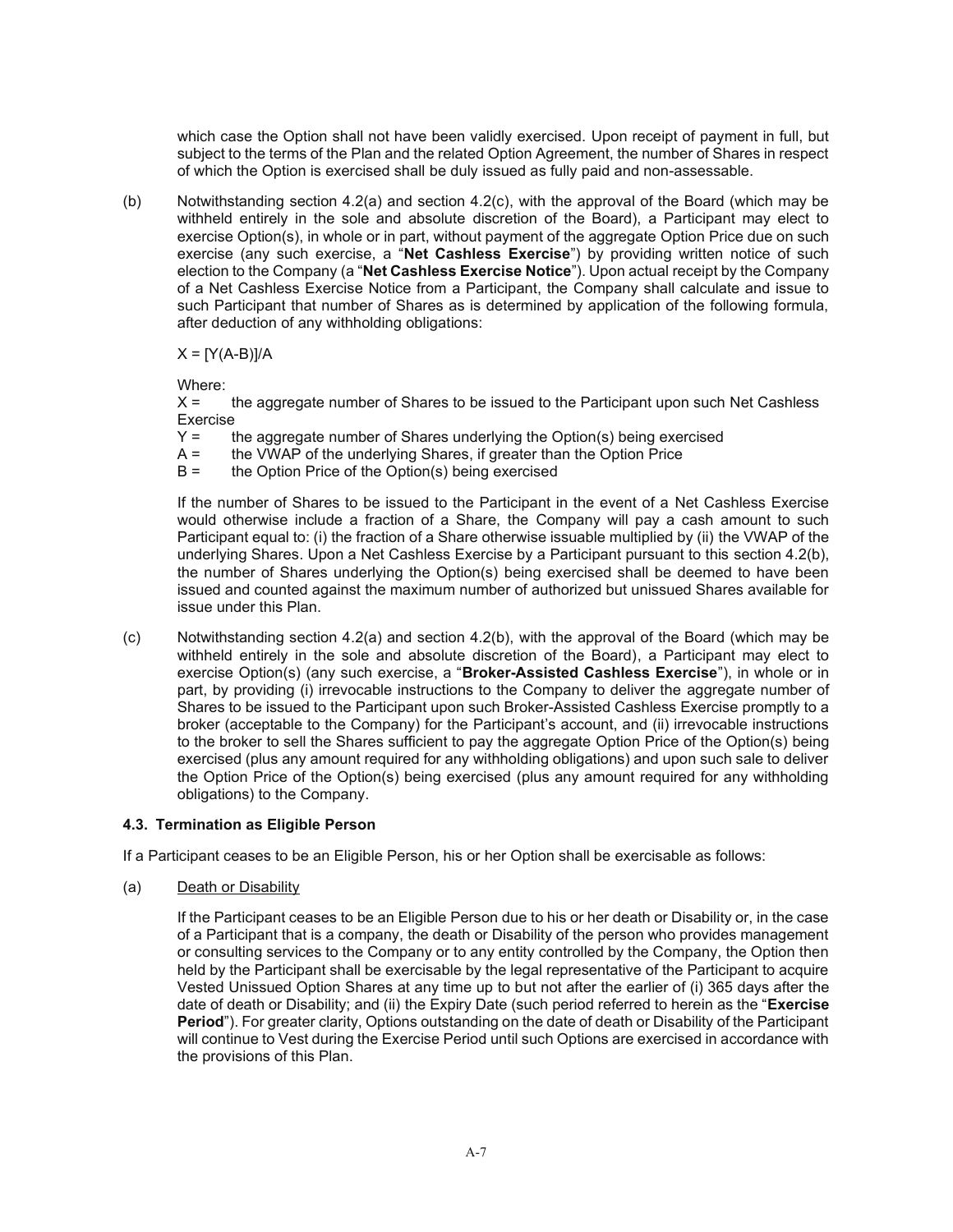## (b) Termination For Cause

If the Participant, or in the case of a Management Company Employee or a Consultant Company, the Participant's employer, ceases to be an Eligible Person as a result of termination for cause, as that term is interpreted by the courts of the jurisdiction in which the Participant, or, in the case of a Management Company Employee or a Consultant Company, of the Participant's employer, is employed or engaged; any outstanding Option held by such Participant on the Termination Date, whether in respect of Option Shares that are Vested or not, shall cease to be exercisable immediately upon such termination on the Termination Date and shall be cancelled as of such date, subject to the provisions of any employment, consulting or settlement agreement between such Participant and the Company.

### (c) Early Retirement, Voluntary Resignation or Termination Other than For Cause

If the Participant or, in the case of a Management Company Employee or a Consultant Company, the Participant's employer, ceases to be an Eligible Person due to his or her retirement at the request of his or her employer earlier than the normal retirement date under the Company's retirement policy then in force, or due to his or her termination by the Company other than for cause, or due to his or her voluntary resignation, subject to the provisions of any employment, consulting or settlement agreement between such Participant and the Company, the Options then held by the Participant shall be exercisable to acquire Vested Unissued Option Shares at any time up to but not after the earlier of the Expiry Date and the date which is 90 days (30 days if the Participant was engaged in Investor Relations Activities) after the Termination Date (such period referred to herein as the "Notice Period Date"). If any portion of an Option is not vested by the Termination Date, that portion of the Option may continue to Vest until the Notice Period Date subject to any employment, consulting or settlement agreement between the Participant and the Company. If any portion of an Option is not vested by the Notice Period Date, that portion of the Option may not, under any circumstances, be exercised by the Participant. Without limitation, and for greater certainty only, this provision will apply regardless of whether the Participant received compensation in respect of dismissal or payment in lieu of notice in respect of such Termination and, for all purposes of the Plan, a Participant's employment or consulting services shall conclusively be deemed to have been terminated on the date that such Participant received notice of termination from the Company.

### **4.4. Exclusion From Severance Allowance, Retirement Allowance or Termination Settlement**

If the Participant, or, in the case of a Management Company Employee or a Consultant Company, the Participant's employer, retires, resigns or is terminated from employment or engagement with the Company or any Affiliate, the loss or limitation, if any, pursuant to the Option Agreement with respect to the right to purchase Option Shares which were not Vested at that time or which, if Vested, were cancelled, shall not give rise to any right to damages and shall not be included in the calculation of nor form any part of any severance allowance, retiring allowance or termination settlement of any kind whatsoever in respect of such Participant under any applicable statute or common law.

### **4.5. Effect of a Change of Control**

- (a) In the event of a proposed Change of Control (as determined by the Board), the Board may, in its discretion, conditionally or otherwise and on such terms as it sees fit, accelerate the vesting of all of a Participant's unvested Options to a date determined by the Board, such that all of a Participant's Options will immediately vest at such time. In such event, all Options so Vested will be exercisable, conditionally or otherwise, from such date until their respective Expiry Dates so as to permit the Participant to participate in such Change of Control.
- (b) Notwithstanding any other provisions of this Plan, in the event of a proposed Change of Control (as determined by the Board), the Board will have the power exercisable in its discretion (i) to terminate, conditionally or otherwise and on such terms as it sees fit, the Options not exercised prior to the effective time of such Change of Control, and/or (ii) to modify the terms of the Options, conditionally or otherwise and on such terms as it sees fit, in order to assist the Participants to participate in the Change of Control, including for greater certainty permitting such Participants to exercise their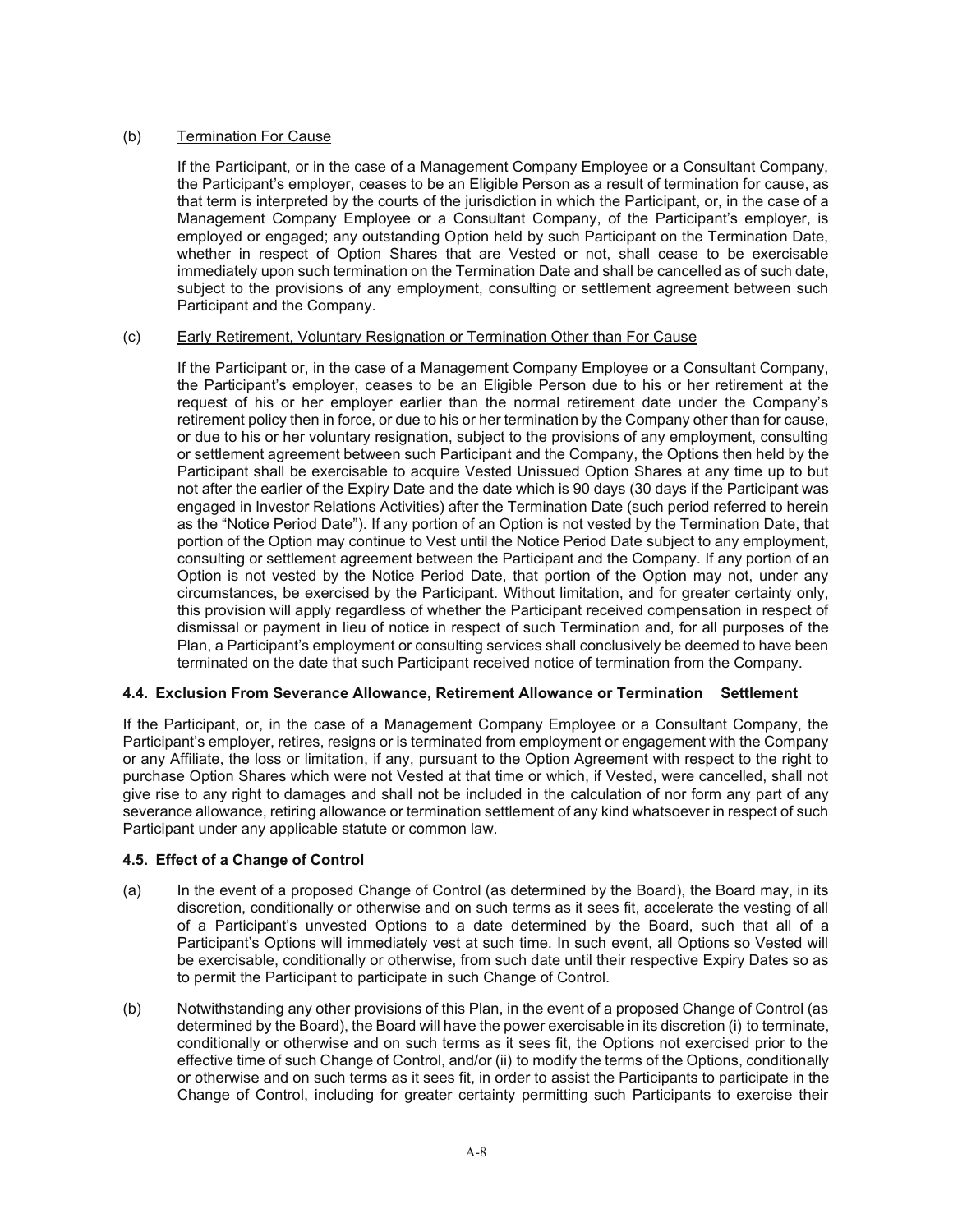Options on a "cashless" basis. For greater certainty, in the event that a Change of Control is effected, the Board will have the power, if determined appropriate, to terminate all Options not exercised prior to the effective time of such Change of Control.

(c) If a proposed Change of Control is not completed, the Options that Vested pursuant to subsection (a) above (if any) must be returned by the Participant to the Company and will be reinstated as unvested Options and the original terms applicable to such Options will apply. If any of the Options that Vested pursuant to subsection (a) above (if any) were exercised, such Shares must be returned to the Company for cancellation and replacement with the original underlying Options. The determination of the Board with respect to any such event will for the purposes of this Plan be final, conclusive and binding.

#### **4.6. Shares Not Acquired**

To the extent any Option granted under the Plan expires or is cancelled or terminated without having been exercised in whole or in part, the Unissued Option Shares in respect of which such Option expired or was cancelled or terminated shall be considered to be part of the reserved Shares available for Options under the Plan and may be made the subject of a further Option or Options granted pursuant to the Plan.

#### **5. ADJUSTMENT OF OPTION PRICE AND NUMBER OF OPTION SHARES**

#### **5.1. Share Reorganization**

Whenever the Company issues Shares to all or substantially all holders of Shares by way of a stock dividend or other distribution, or subdivides all outstanding Shares into a greater number of Shares, or combines or consolidates all outstanding Shares into a lesser number of Shares (each of such events being herein called a "**Share Reorganization**") then effective immediately after the record date for such dividend or other distribution or the effective date of such subdivision, combination or consolidation, for each Option:

- (a) the Option Price will be adjusted to a price per Share which is the product of:
	- (i) the Option Price in effect immediately before that effective date or record date; and
	- (ii) a fraction, the numerator of which is the total number of Shares outstanding on that effective date or record date before giving effect to the Share Reorganization, and the denominator of which is the total number of Shares that are or would be outstanding immediately after such effective date or record date after giving effect to the Share Reorganization; and
- (b) the number of Unissued Option Shares will be adjusted by multiplying
	- (i) the number of Unissued Option Shares immediately before such effective date or record date by
	- $(ii)$  a fraction which is the reciprocal of the fraction described in subsection  $(a)(ii)$  above.

#### **5.2. Special Distribution**

Subject to the prior approval of the Exchange, whenever the Company issues by way of a dividend or otherwise distributes to all or substantially all holders of Shares;

- (a) shares of the Company, other than the Shares;
- (b) evidences of indebtedness;
- (c) any cash or other assets, excluding cash dividends (other than cash dividends which the Board has determined to be outside the normal course); or
- (d) rights, options or warrants;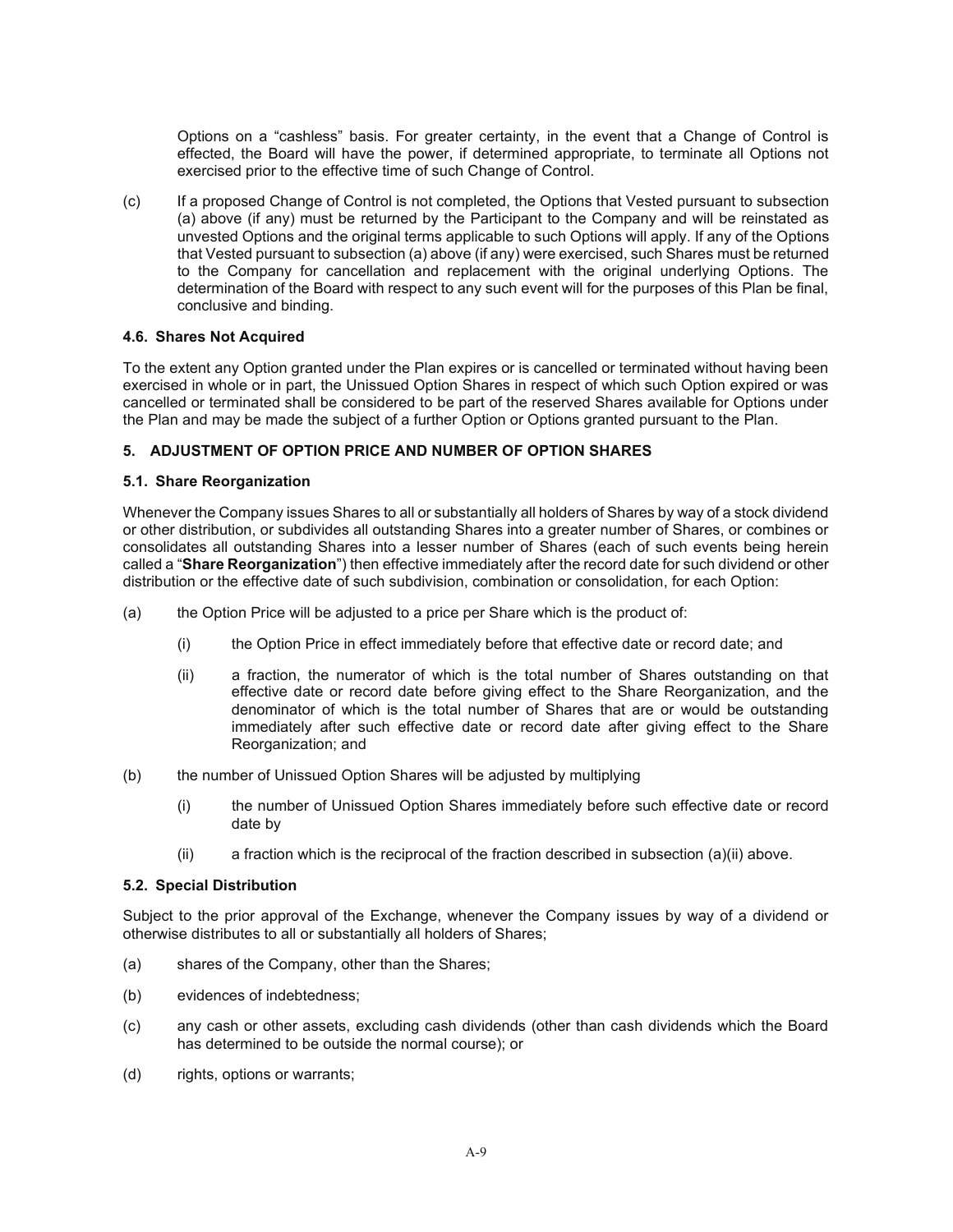then to the extent that such dividend or distribution does not constitute a Share Reorganization (any of such non-excluded events being herein called a "**Special Distribution**"), and effective immediately after the record date at which holders of Shares are determined for purposes of the Special Distribution, for each Option the Option Price may be reduced, and the number of Unissued Option Shares may be correspondingly increased, by such amount, if any, as is determined by the Board in its sole and unfettered discretion to be appropriate in order to properly reflect any diminution in value of the Option Shares as a result of such Special Distribution.

# **5.3. Corporate Organization**

Whenever there is:

- (a) a reclassification of outstanding Shares, a change of Shares into other shares or securities, or any other capital reorganization of the Company, other than as described in sections 5.1 or 5.2;
- (b) a consolidation, merger or amalgamation of the Company with or into another company resulting in a reclassification of outstanding Shares into other shares or securities or a change of Shares into other shares or securities; or
- (c) a transaction whereby all or substantially all of the Company's undertaking and assets become the property of another company;

(any such event being herein called a "**Corporate Reorganization**") the Participant will have an option to purchase (at the times, for the consideration, and subject to the terms and conditions set out in the Plan) and will accept on the exercise of such option, in lieu of the Unissued Option Shares which the Participant would otherwise have been entitled to purchase, the kind and amount of shares or other securities or property that the Participant would have been entitled to receive as a result of the Corporate Reorganization if, on the effective date thereof, the Participant had been the holder of all Unissued Option Shares or if appropriate, as otherwise determined by the Board.

### **5.4. Determination of Option Price and Number of Unissued Option Shares**

If any questions arise at any time with respect to the Option Price or number of Unissued Option Shares deliverable upon exercise of an Option following a Share Reorganization, Special Distribution or Corporate Reorganization, such questions shall be conclusively determined by the Company's auditor, or, if they decline to so act, any other firm of Chartered or Certified Public Accountants that the Board may designate and who will have access to all appropriate records and such determination will be binding upon the Company and all Participants.

### **5.5. Regulatory Approval**

Any adjustment to the Option Price or the number of Unissued Option Shares purchasable under the Plan pursuant to the operation of any one of sections 5.1, 5.2 or 5.3 is subject to the approval of the Exchanges and any other governmental authority having jurisdiction.

### **6. MISCELLANEOUS**

# **6.1. No Rights to Employment and No Rights as Shareholder**

Subject to the terms of any employment, consulting or settlement agreement between the Company and a Participant, neither this Plan nor any of the provisions hereof shall confer upon any Participant any right with respect to employment, engagement or continued employment or engagement with the Company or any Affiliate or interfere in any way with the right of the Company or any Affiliate to terminate such employment or engagement at any time; nor shall anything in the Plan or any Option be deemed or construed to constitute an agreement, or an expression of intent, on the part of the Company or any Affiliate to extend the employment or engagement of any Participant beyond the date on which the Participant would normally be retired pursuant to the provisions of any present or future retirement plan of the Company or any Affiliate, or beyond the date on which his relationship with the Company or any Affiliate would otherwise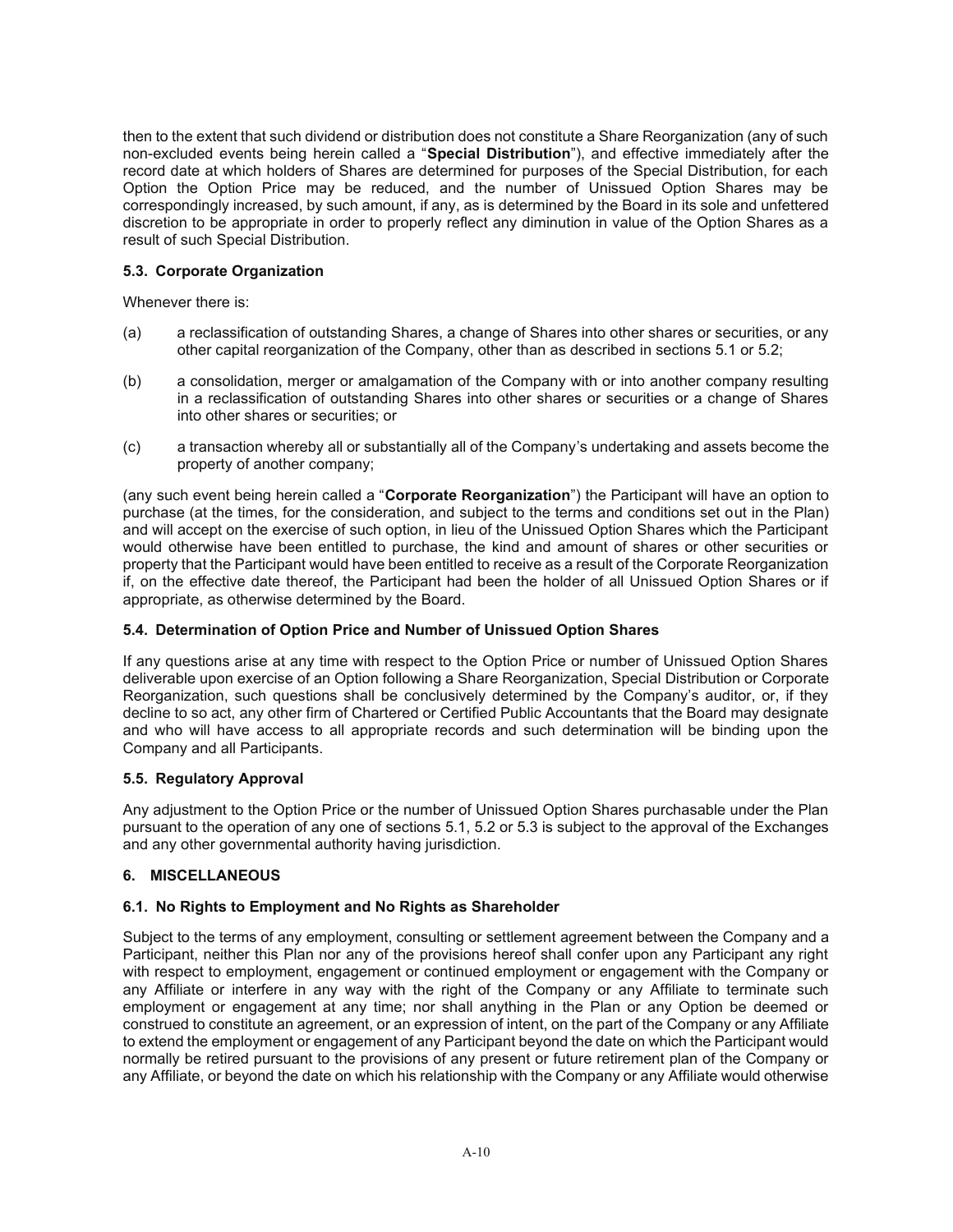be terminated pursuant to the provisions of any employment, consulting or other contract for services with the Company or any Affiliate.

A Participant shall not have any rights whatsoever as a shareholder of the Company with respect to any of the Unissued Option Shares covered by such Option until such holder shall have exercised such Option in accordance with the terms of the Plan (including tendering payment in full of the Option exercise price of the Shares in respect of which the Option is being exercised) and such underlying Shares have been issued.

## **6.2. Necessary Approvals**

- (a) The Plan shall be effective only upon the approval of the shareholders of the Company given by way of an ordinary resolution. Any Options granted under this Plan prior to such approval shall only be exercised upon the receipt of such approval. Disinterested shareholder approval (as required by the Exchange) will be obtained for any reduction in the exercise price, or any extension, of any Option granted under this Plan if the Participant is an Insider of the Company at the time of the proposed amendment. The obligation of the Company to sell and deliver Shares in accordance with the Plan is subject to the approval of the Exchange and any governmental authority having jurisdiction. If any Shares cannot be issued to any Participant for any reason, including, without limitation, the failure to obtain such approval, then the obligation of the Company to issue such Shares shall terminate and any Option Price paid by a Participant to the Company shall be immediately refunded to the Participant by the Company.
- (b) The Company will obtain disinterested shareholder approval (as required by the Exchange) of stock options if the Plan, together with all of the Company's previously established and outstanding stock option plans or grants, could result at any time in (i) the number of shares reserved for issuance under stock options granted to Insiders exceeding 10% of the issued shares; (ii) the grant to Insiders, within a 12 month period, of a number of options exceeding 10% of the issued shares; or (iii) the issuance to any one Participant, within a 12 month period, of a number of shares exceeding 5% of the issued shares.

### **6.3. Administration of the Plan**

The Plan shall be administered by the Board or a committee of the Board duly appointed for this purpose by the Board. If a committee is appointed for this purpose, all references herein to the Board will be deemed to be references to this committee of the Board. Subject to the limitations of the Plan, the Board shall have the authority to (i) grant Options; (ii) determine the terms, limitations, restrictions and conditions respecting such grants; (iii) interpret the Plan and adopt, amend and rescind such administrative guidelines and other rules and regulations relating to the Plan as it shall from time to time deem advisable; and (iv) make all other determinations and take all other actions in connection with the implementation and administration of the Plan. The Board shall, without limitation, have full and final authority in its discretion, but subject to the express provisions of the Plan, to interpret the Plan, to prescribe, amend and rescind rules and regulations relating to the Plan and to make all other determinations deemed necessary or advisable in respect of the Plan. Except as set forth in section 5.4, the interpretation and construction of any provision of the Plan by the Board shall be final and conclusive. The Board may delegate to the appropriate employees or officers of the Company such administrative duties and powers as it may see fit. All administration costs of the Plan shall be paid by the Company. No member of the Board or any person acting pursuant to the authority delegated by it hereunder shall be liable for any action or determination in connection with the Plan made or taken in good faith.

### **6.4. Income Taxes**

(a) If the Company or any Affiliate determines, in its sole discretion, that it is required under the *Income Tax Act* (Canada) or any other applicable law to make any source or income tax deductions in respect of employee stock option benefits (including, without limitation, income and payroll withholding taxes imposed by any jurisdiction) and to remit to the applicable governmental authority an amount on account of tax on the value of the taxable benefit associated with the issuance of Options or Shares under this Plan, the Company or any Affiliate may implement any appropriate procedures at its sole discretion to ensure that such tax withholding obligations are met. These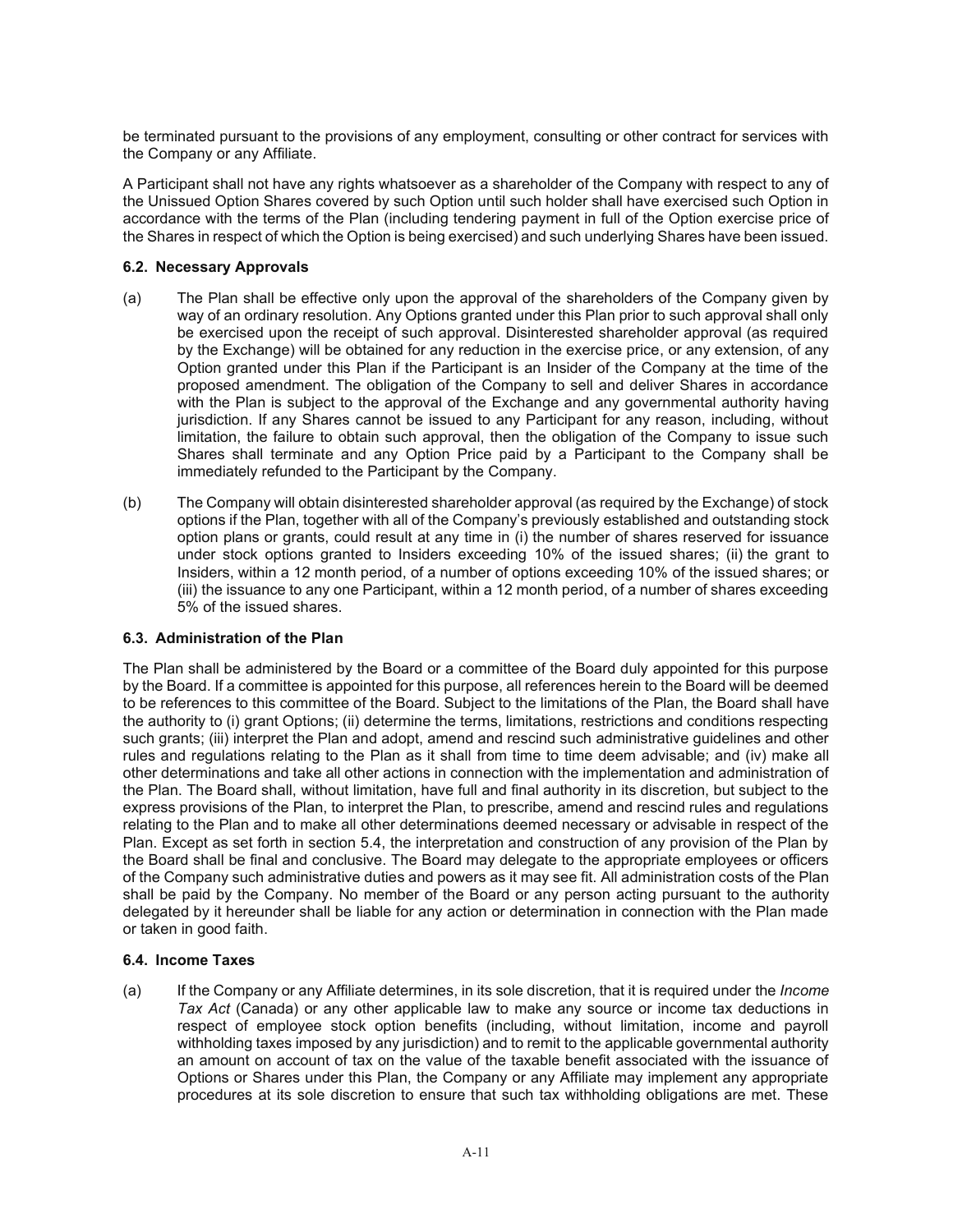procedures may include, without limitation, (i) a requirement that the Participant pay to the Company or any Affiliate, in addition to the exercise price for the Options, sufficient cash as is reasonably determined by the Company or the Affiliate to be the amount necessary to permit the required tax remittance; (ii) the issuance of Shares by the Company or the Affiliate upon exercise of the Options to an agent on behalf of the Participant, with such agent being authorized to sell in the market, on behalf of the Participant, on such terms and at such time or times as the Company or the Affiliate determines, a portion of the Shares issued with any cash proceeds realized on such sale to be remitted to, and used by, the Company or the Affiliate to satisfy the required tax remittance; or (iii) other arrangements acceptable to the Company or the Affiliate to fund the required tax remittance.

(b) Each Participant (or their beneficiaries) shall be responsible for all taxes with respect to any Options granted to such Participant under this Plan, whether as a result of the grant or exercise of Options or otherwise. The Company makes no guarantee to any person regarding the tax treatment of Options and none of the Company nor any of its employees or representatives shall have any liability to any Participant with respect thereto.

#### **6.5. Amendments to the Plan**

- (a) The Board may from time to time, subject to applicable law and to the prior approval, if required, of the Exchange or any other regulatory body having authority over the Company or the Plan, suspend, terminate or discontinue the Plan at any time, or amend or revise the terms of the Plan or of any Option granted under the Plan and the Option Agreement relating thereto, provided that no such amendment, revision, suspension, termination or discontinuance shall materially adversely affect the terms or conditions of any Option previously granted to a Participant under the Plan without the consent of that Participant or materially and adversely impair any right of any Participant under any Option granted prior to the date of any such amendment or termination without the consent of such Participant. If this Plan is terminated, the provisions of this Plan and any administrative guidelines, and other rules adopted by the Board and in force at the time of this Plan, will continue in effect as long as any Options under the Plan or any rights pursuant thereto remain outstanding. However, notwithstanding the termination of the Plan, the Board may make any amendments to the Plan or Options it would be entitled to make if the Plan were still in effect.
- (b) Subject to subsection (c) below, the Board may at any time, and from time to time, and without shareholder approval, amend any provision of the Plan, or any Options granted hereunder, or terminate the Plan, subject to any applicable regulatory or stock exchange requirements or approval at the time of such amendment or termination, including, without limitation:
	- (i) amendments relating to the exercise of Options, including by the inclusion of a cashless exercise feature whereby payment is in cash or Shares or otherwise;
	- (ii) amendments deemed by the Board to be necessary or advisable because of any change in applicable securities laws or other laws;
	- (iii) amendments to the definitions set out in section 2;
	- (iv) amendments to the change of control provisions;
	- (v) amendments relating to the administration of the Plan;
	- (vi) amendments to the vesting provisions of any outstanding Option(s);
	- (vii) amendments to the class of participants eligible to participate under the Plan;
	- (viii) any other amendment, fundamental or otherwise, not requiring shareholder approval under applicable laws or the rules of the Exchange, including amendments of a "clerical" or "housekeeping" nature.
- (c) Notwithstanding subsection (b) above, the Board shall not be permitted to amend: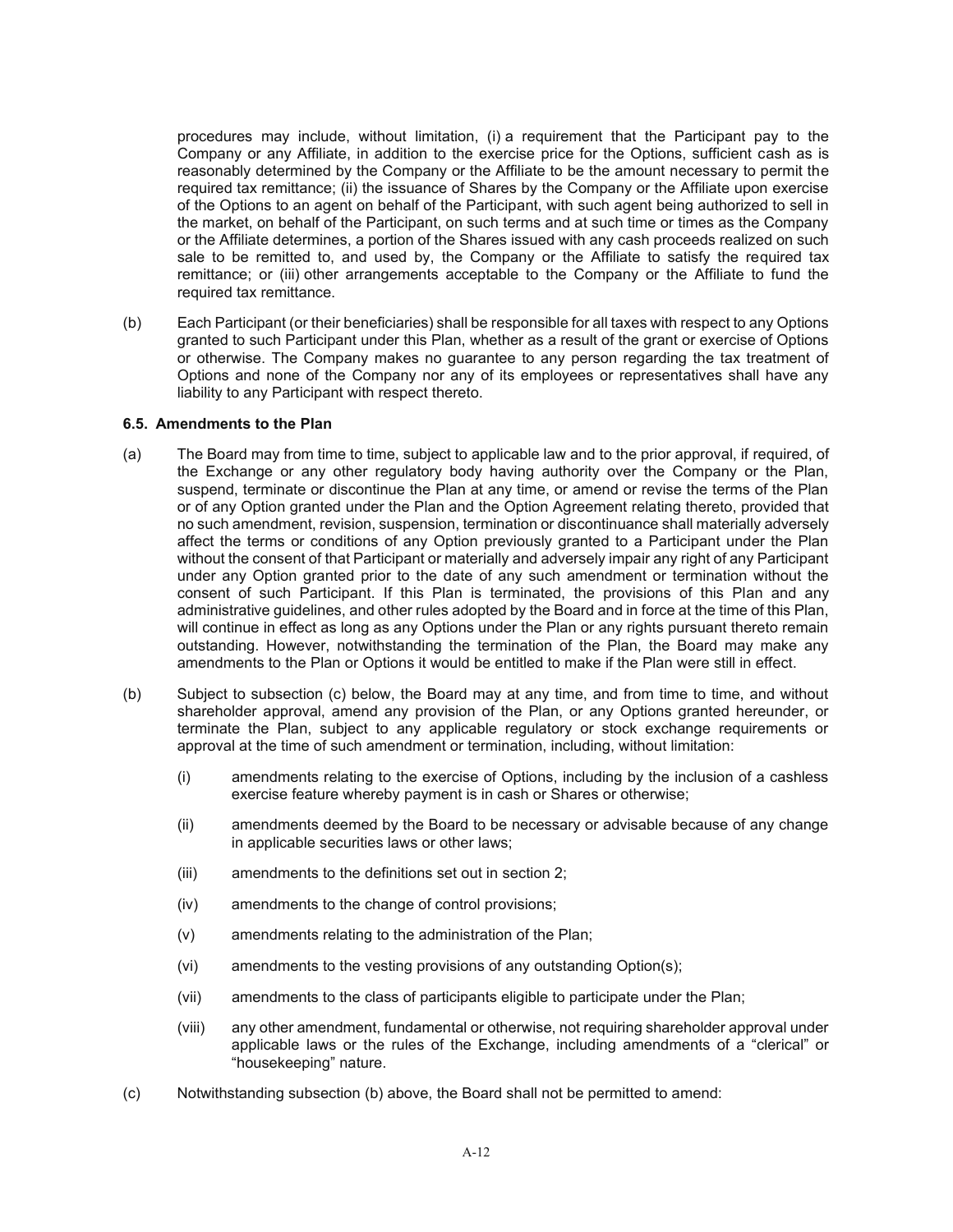- (i) the Plan in order to increase the maximum number of Shares which may be issued under the Plan so as to increase or remove the Insider participation limits;
- (ii) the amending provisions of section 6.5;
- (iii) the exercise price of any Option issued under the Plan to an Insider where such amendment reduces the exercise price of such Option; or
- (iv) the term of any Option issued under the Plan to an Insider where such amendment extends the term of such Option;

in each case without first having obtained the approval of a majority of the holders of the Shares voting at a duly called and held meeting of holders of Shares and, in the case of an amendment contemplated in subsection  $6.5(c)(i)$ ,  $(iv)$  or  $(v)$ , approval of a majority of the holders of the Shares voting at a duly called and held meeting of holders of Shares excluding shares voted by Insiders who are Eligible Persons.

(d) Notwithstanding the foregoing, any amendment to the Plan shall be subject to the receipt of all required regulatory approvals including, without limitation, the approval of the Exchange.

### **6.6. Form of Notice**

A notice given to the Company shall be in writing, signed by the Participant and delivered to the head business office of the Company.

### **6.7. No Representation or Warranty**

The Company makes no representation or warranty as to the future market value of any Shares issued in accordance with the provisions of the Plan.

#### **6.8. Compliance with Applicable Law**

The Plan, the grant and exercise of Options hereunder and the Company's obligation to sell and deliver Shares upon exercise of Options shall be subject to all applicable federal, provincial and foreign laws, rules and regulations, the rules and regulations of any stock exchange(s) on which the Shares are listed for trading and to such approvals by any regulatory or governmental agency as may, in the opinion of counsel to the Company, be required. The Company shall not be obligated by any provision of the Plan or the grant of any Option hereunder to issue or sell Shares in violation of such laws, rules and regulations or any condition of such approvals. In addition, the Company shall have no obligation to issue any Shares pursuant to the Plan unless such Shares shall have been duly listed, upon official notice of issuance, with all stock exchanges on which the Shares are listed for trading. In this connection the Company shall, to the extent necessary, take all reasonable steps to obtain such approvals, registrations and qualifications as may be necessary for issuances of such Shares in compliance with applicable laws and for the admission to listing of such Shares on any stock exchange on which the Shares are then listed. Shares issued and sold to Participants pursuant to the exercise of Options may be subject to limitations on sale or resale under applicable securities laws.

### **6.9. No Assignment**

No Participant may assign any of his or her rights under the Plan or any option granted thereunder other than in accordance with the provisions of the Plan.

### **6.10. Securities Laws of the United States of America**

Neither the Options which may be granted pursuant to the provisions of the Plan nor the Shares which may be issued pursuant to the exercise of Options have been registered under the United States *Securities Act of 1933*, as amended (the "**U.S. Act"**), or under any securities law of any state of the United States of America. Accordingly, any Participant who is issued Shares or granted an Option in a transaction which is subject to the U.S. Act or the securities laws of any state of the United States of America may be required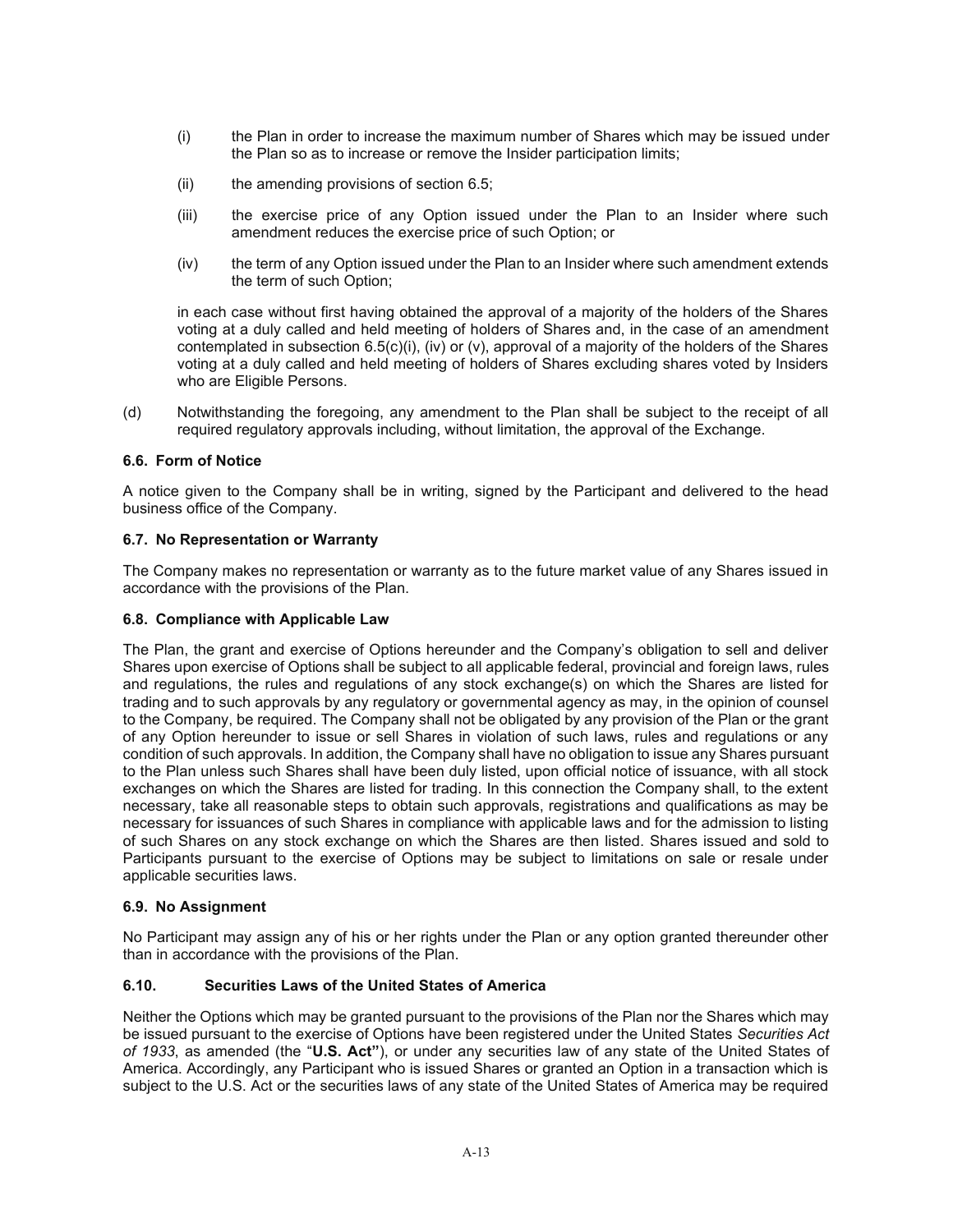to make certain representations, warranties, acknowledgments and agreements as counsel to the Company may advise and may be subject to restrictions on the disposition of the Shares.

## **6.11. Conflict**

In the event of any conflict between the provisions of this Plan and an Option Agreement, the provisions of this Plan shall govern.

## **6.12. Governing Law**

The Plan and each Option Agreement issued pursuant to the Plan shall be governed by the laws of the province of Ontario and the laws of Canada applicable therein.

# **6.13. Time of Essence**

Time is of the essence of this Plan and of each Option Agreement. No extension of time will be deemed to be or to operate as a waiver of the essentiality of time.

# **6.14. Entire Agreement**

This Plan and the Option Agreement sets out the entire agreement between the Company and the Participants relative to the subject matter hereof and supersedes all prior agreements, undertakings and understandings, whether oral or written. This Plan was adopted by the Board effective May 6, 2022.

\*\*\*\*\*\*\*\*\*\*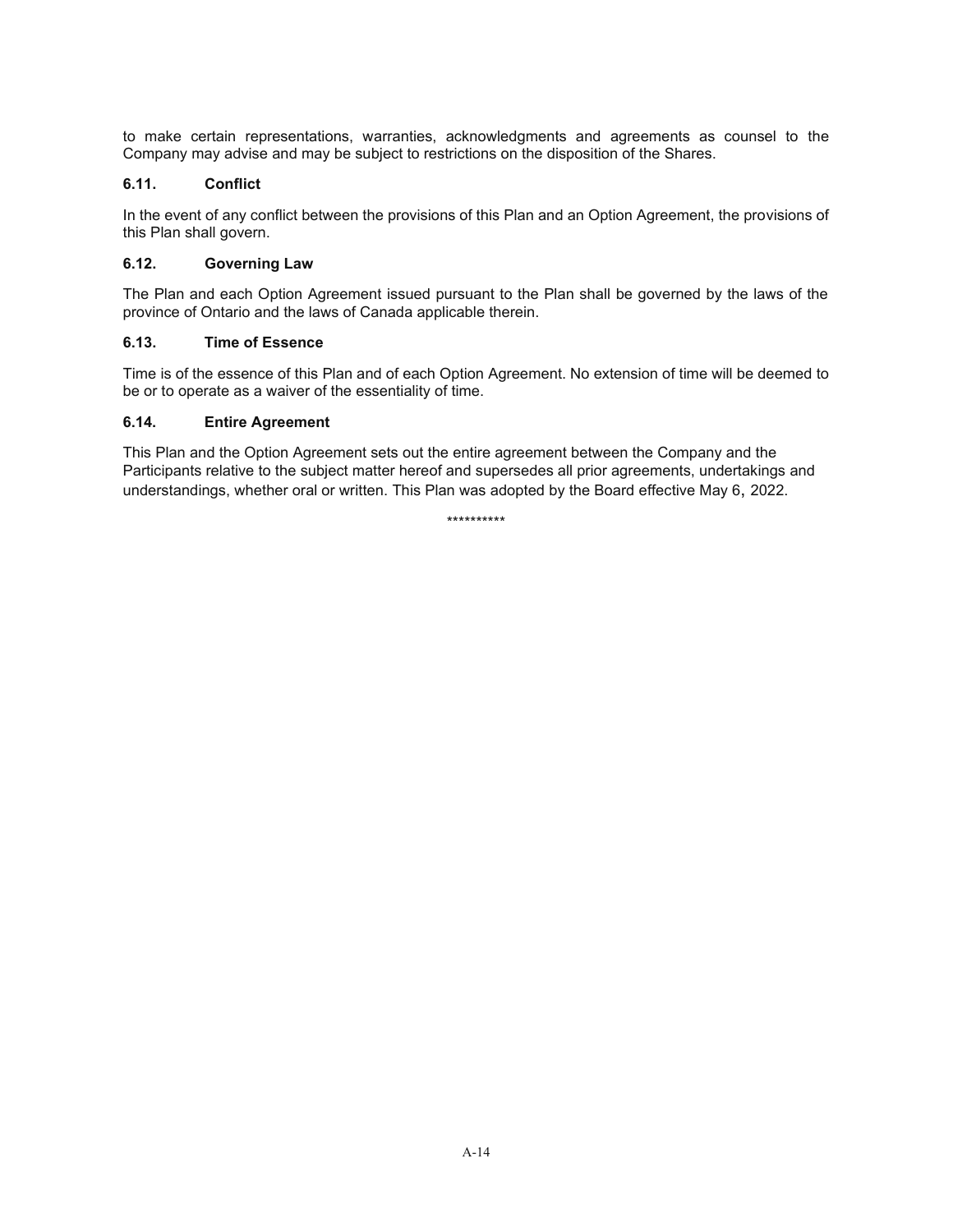#### **SCHEDULE A CORSA COAL CORP. STOCK OPTION PLAN - OPTION AGREEMENT**

*Without prior written approval of the TSX Venture Exchange and compliance with all applicable securities legislation, the securities represented by this agreement and any securities issued upon exercise thereof may not be sold, transferred, hypothecated or otherwise traded on or through the facilities of the TSX Venture Exchange or otherwise in Canada or to or for the benefit of a Canadian resident until*  $\bullet$ *, 20*  $\bullet$  *[four months and one day after the date of grant].* 

This Option Agreement is entered into between Corsa Coal Corp. ("the Company") and the Participant named below pursuant to the Company Stock Option Plan (the "Plan"), a copy of which is attached hereto, and confirms that:

- 1. on  $\bullet$ , 20 $\bullet$  (the "Grant Date");
- 2. (the "Participant");
- 3. was granted the option (the "Option") to purchase  $\bullet$  Common Shares (the "Option Shares") of the Company;
- 4. for the price (the "Option Price") of  $\mathcal{S}$  per share;
- 5. which shall be exercisable on the following basis  $\bullet$  (the "Vesting"); and
- 6. terminating on the  $\bullet$ , 20 $\bullet$  (the "Expiry Date");

all on the terms and subject to the conditions set out in the Plan. For greater certainty, Option Shares continue to be exercisable until the termination or cancellation thereof as provided in this Option Agreement and the Plan.

By signing this Option Agreement, the Participant acknowledges that the Participant has read and understands the Plan and agrees to the terms and conditions of the Plan and this Option Agreement.

#### **Acknowledgement – Personal Information**

The undersigned hereby acknowledges and consents to:

- (a) the disclosure to the TSX Venture Exchange and all other regulatory authorities of all personal information of the undersigned obtained by the Company; and
- (b) the collection, use and disclosure of such personal information by the TSX Venture Exchange and all other regulatory authorities in accordance with their requirements, including the provision to third party service providers, from time to time.

IN WITNESS WHEREOF the parties hereto have executed this Option Agreement as of the  $\bullet$  day of  $\bullet$ ,  $20\bullet$ .

# **CORSA COAL CORP.**

Signature **Per:** Authorized Signatory

Print Name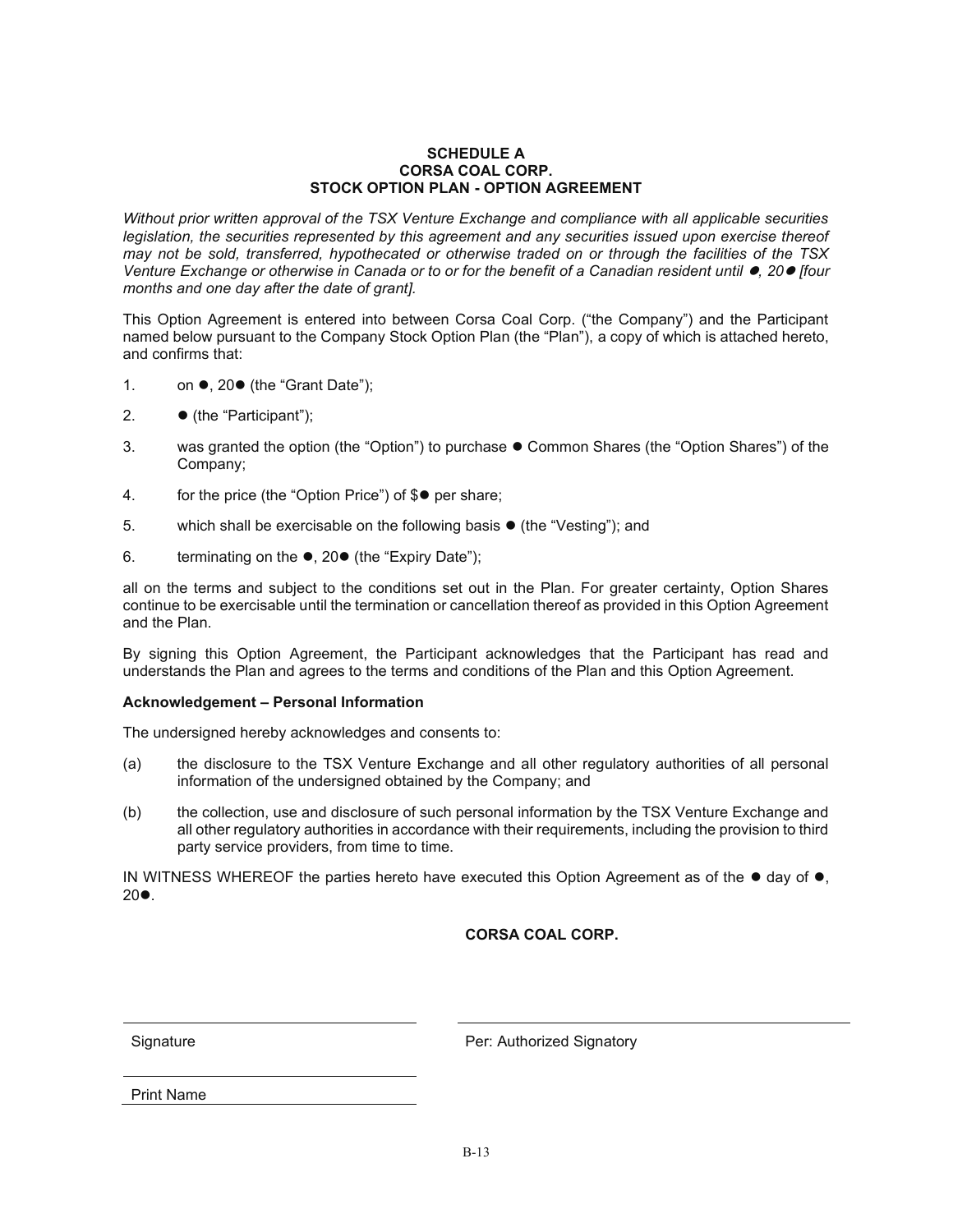Address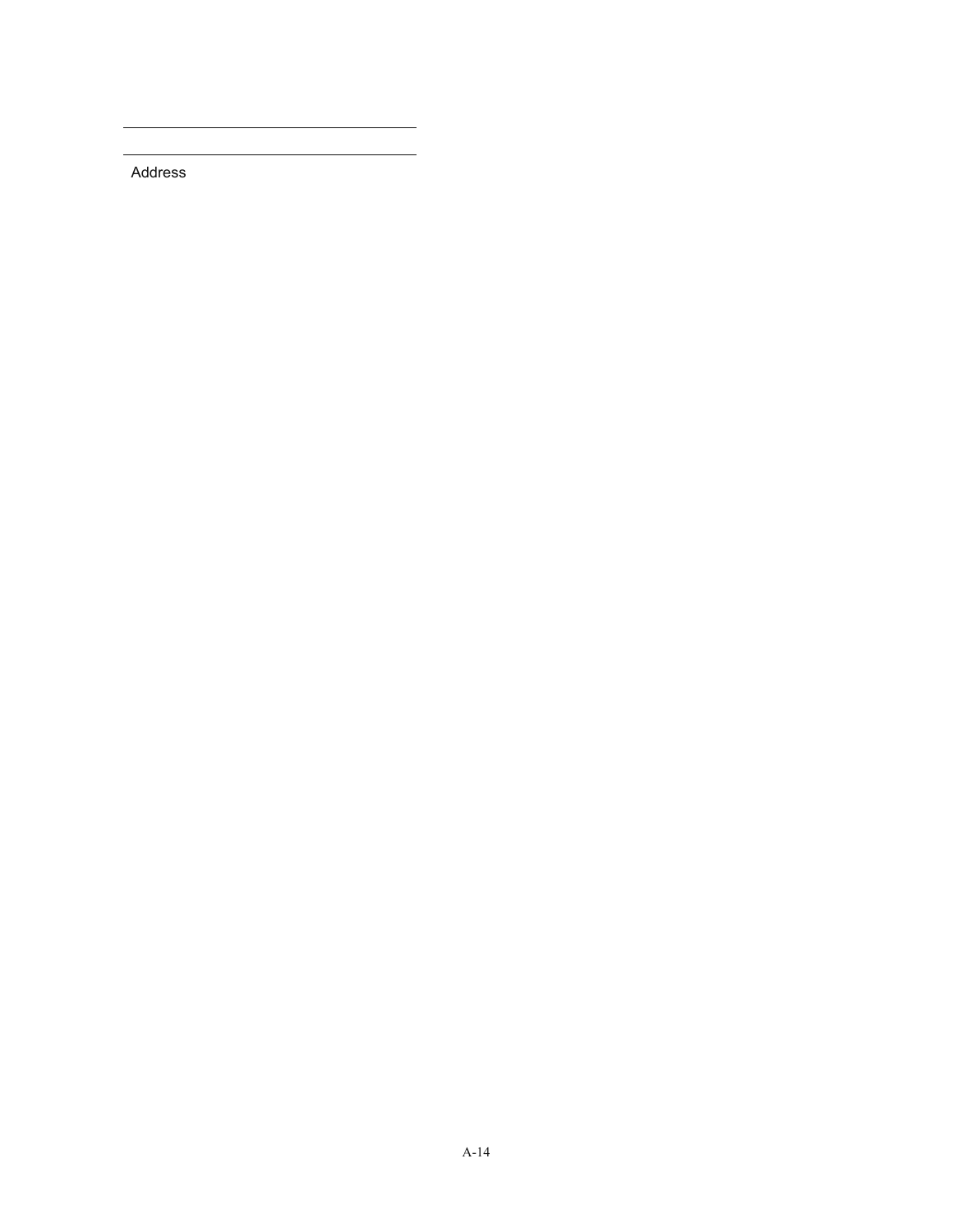# **SCHEDULE B AUDIT COMMITTEE CHARTER**

*See following pages*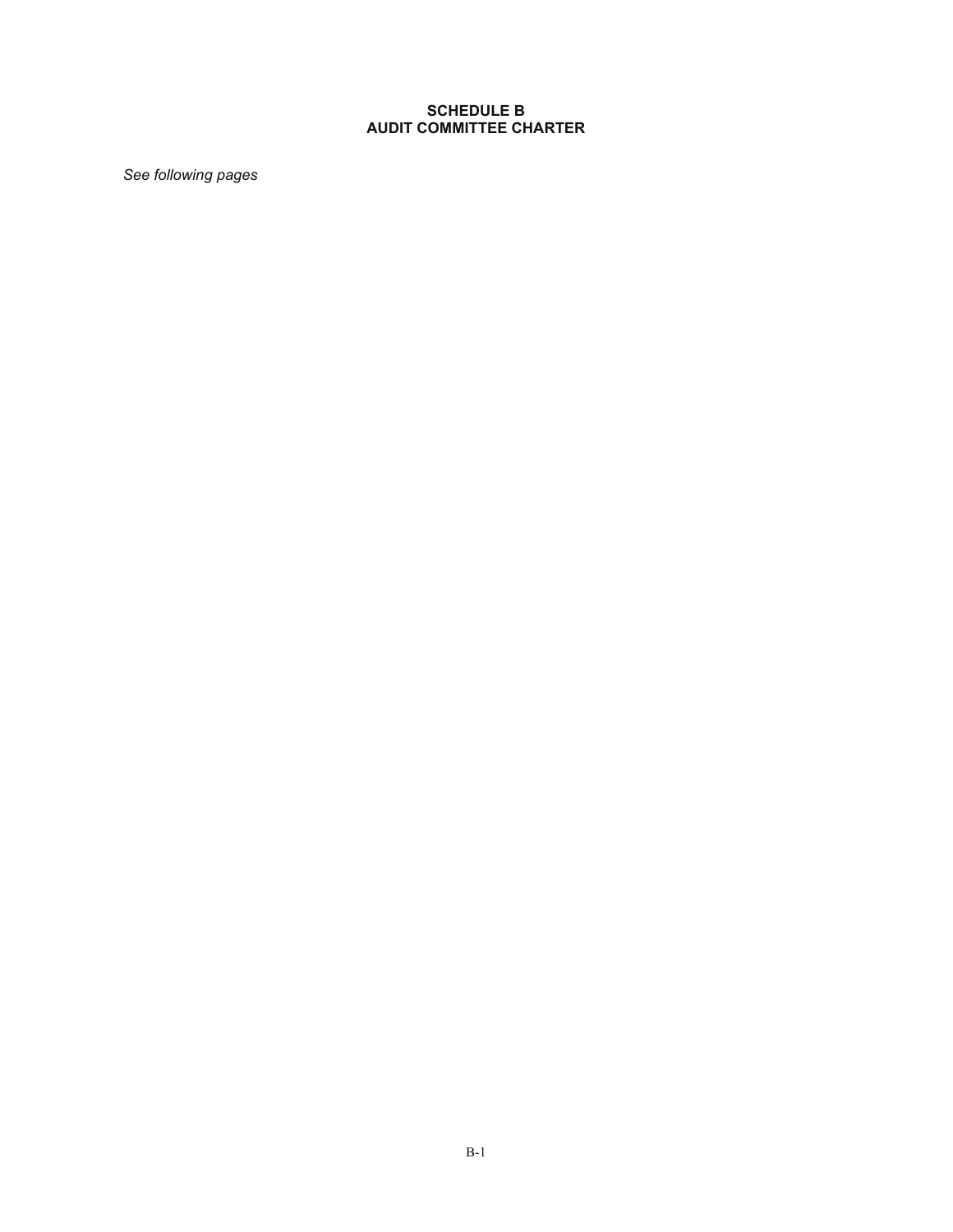#### **CORSA COAL CORP**. **AUDIT COMMITTEE MANDATE**

This charter (the "**Charter**") sets forth the purpose, composition, responsibilities and authority of the Audit Committee (the "**Committee**") of the Board of Directors (the "**Board**") of Corsa Coal Corp. ("**Corsa**").

#### **1.0 Purpose**

The purpose of the Committee is to assist the Board in fulfilling its oversight responsibilities with respect to:

- financial reporting and disclosure requirements;
- ensuring that an effective risk management and financial control framework has been implemented and tested by management of Corsa; and
- external and internal audit processes.

#### **2.0 Composition and Membership**

- (a) The Board will appoint the members ("**Members**") of the Committee. The Members will be appointed to hold office until the next annual general meeting of shareholders of Corsa or until their successors are appointed. The Board may remove a Member at any time and may fill any vacancy occurring on the Committee. A Member may resign at any time and a Member will automatically cease to be a Member upon ceasing to be a director.
- (b) The Committee will consist of at least three directors. Each Member will meet the criteria for independence and financial literacy established by applicable laws and the rules of any stock exchanges upon which Corsa's securities are listed, including National Instrument 52-110 - Audit Committees. In addition, each director will be free of any relationship which could, in the view of the Board, reasonably interfere with the exercise of a Member's independent judgment.
- (c) The Board will appoint one of the Members to act as the chairman of the Committee (the "**Chairman**"). The secretary of Corsa (the "**Secretary**") will be the secretary of all meetings and will maintain minutes of all meetings and deliberations of the Committee. If the Secretary is not in attendance at any meeting, the Committee will appoint another person who may, but need not, be a Member to act as the secretary of that meeting.

#### **3.0 Meetings**

- (a) Meetings of the Committee will be held at such times and places as the Chairman may determine, but in any event not less than four (4) times per year. Twenty-four (24) hours advance notice of each meeting will be given to each Member orally, by telephone, by facsimile or email, unless all Members are present and waive notice, or if those absent waive notice before or after a meeting. Members may attend all meetings either in person or by telephone.
- (b) At the request of the external auditors of Corsa, the Chief Executive Officer or the Chief Financial Officer of Corsa or any Member, the Chairman will convene a meeting of the Committee. Any such request will set out in reasonable detail the business proposed to be conducted at the meeting so requested.
- (c) The Chairman, if present, will act as the chairman of meetings of the Committee. If the Chairman is not present at a meeting of the Committee the Members in attendance may select one of their number to act as chairman of the meeting.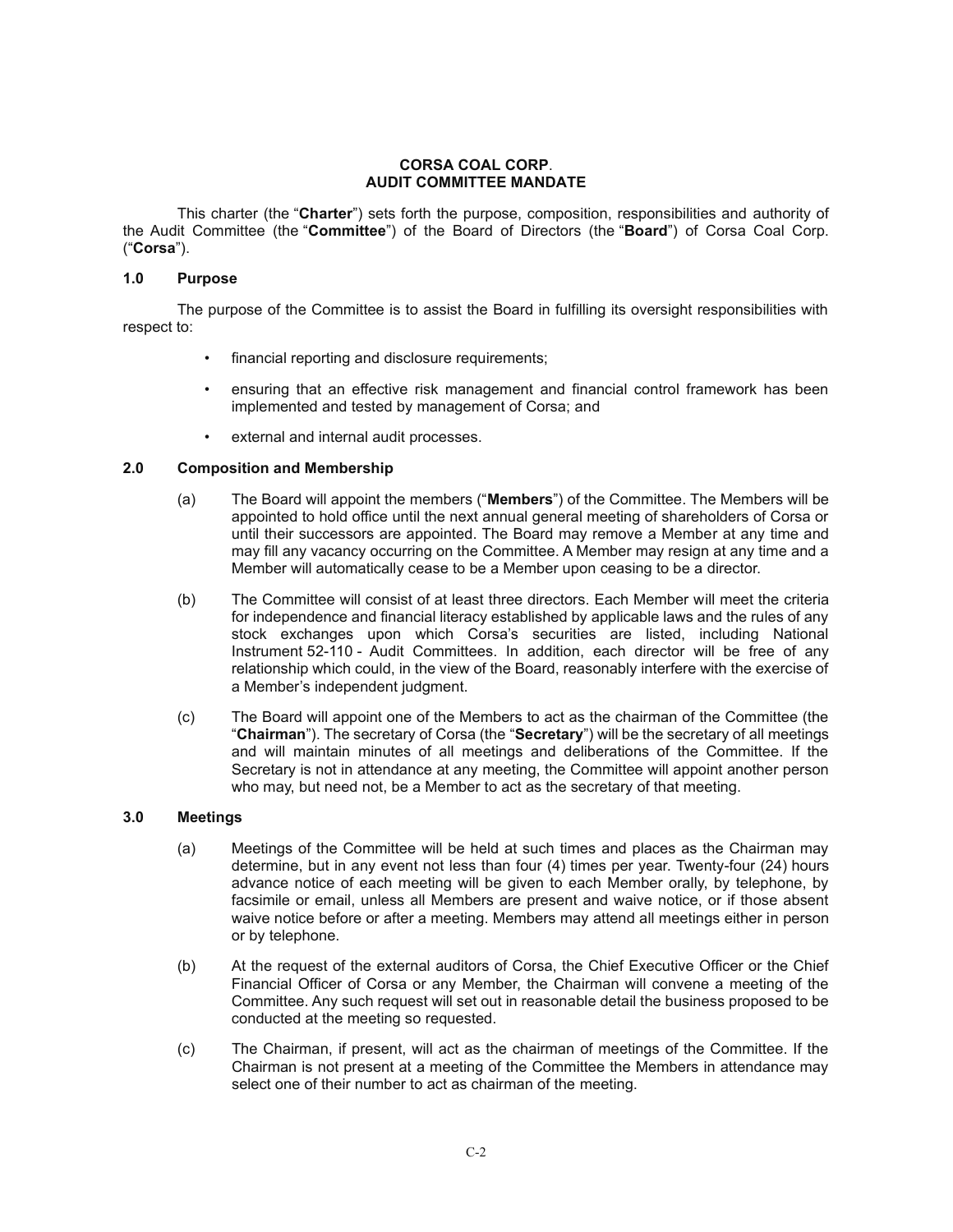- (d) A majority of Members will constitute a quorum for a meeting of the Committee. Each Member will have one vote and decisions of the Committee will be made by an affirmative vote of the majority. The Chairman will not have a deciding or casting vote in the case of an equality of votes. Powers of the Committee may also be exercised by written resolutions signed by all Members.
- (e) The Committee may invite from time to time such persons as it sees fit to attend its meetings and to take part in the discussion and consideration of the affairs of the Committee. The Committee will meet in camera without members of management in attendance for a portion of each meeting of the Committee.
- (f) In advance of every regular meeting of the Committee, the Chairman, with the assistance of the Secretary, will prepare and distribute to the Members and others as deemed appropriate by the Chairman, an agenda of matters to be addressed at the meeting together with appropriate briefing materials. The Committee may require officers and employees of Corsa to produce such information and reports as the Committee may deem appropriate in order for it to fulfill its duties.

### **4.0 Duties and Responsibilities**

The duties and responsibilities of the Committee as they relate to the following matters, are as follows:

## **4.1** *Financial Reporting and Disclosure*

- (a) review and recommend to the Board for approval, the audited annual financial statements, including the auditors' report thereon, the quarterly financial statements, management discussion and analysis, financial reports, and any guidance with respect to earnings per share to be given, prior to the public disclosure of such information, with such documents to indicate whether such information has been reviewed by the Board or the Committee;
- (b) review and recommend to the Board for approval, where appropriate, financial information contained in any prospectuses, annual information forms, annual report to shareholders, management proxy circular, material change disclosures of a financial nature and similar disclosure documents prior to the public disclosure of such information;
- (c) review with management of Corsa, and with external auditors, significant accounting principles and disclosure issues and alternative treatments under International Financial Reporting Standards ("**IFRS**"), with a view to gaining reasonable assurance that financial statements are accurate, complete and present fairly Corsa's financial position and the results of its operations in accordance with IFRS, as applicable; and
- (d) seek to ensure that adequate procedures are in place for the review of Corsa's public disclosure of financial information extracted or derived from Corsa's financial statements, periodically assess the adequacy of those procedures and recommend any proposed changes to the Board for consideration;

### **4.2** *Internal Controls and Audit*

(a) review the adequacy and effectiveness of Corsa's system of internal control and management information systems through discussions with management and the external auditor to ensure that Corsa maintains: (i) the necessary books, records and accounts in sufficient detail to accurately and fairly reflect Corsa's transactions; (ii) effective internal control systems; and (iii) adequate processes for assessing the risk of material misstatement of the financial statement and for detecting control weaknesses or fraud. From time to time the Committee shall assess whether it is necessary or desirable to establish a formal internal audit department having regard to the size and stage of development of Corsa at any particular time;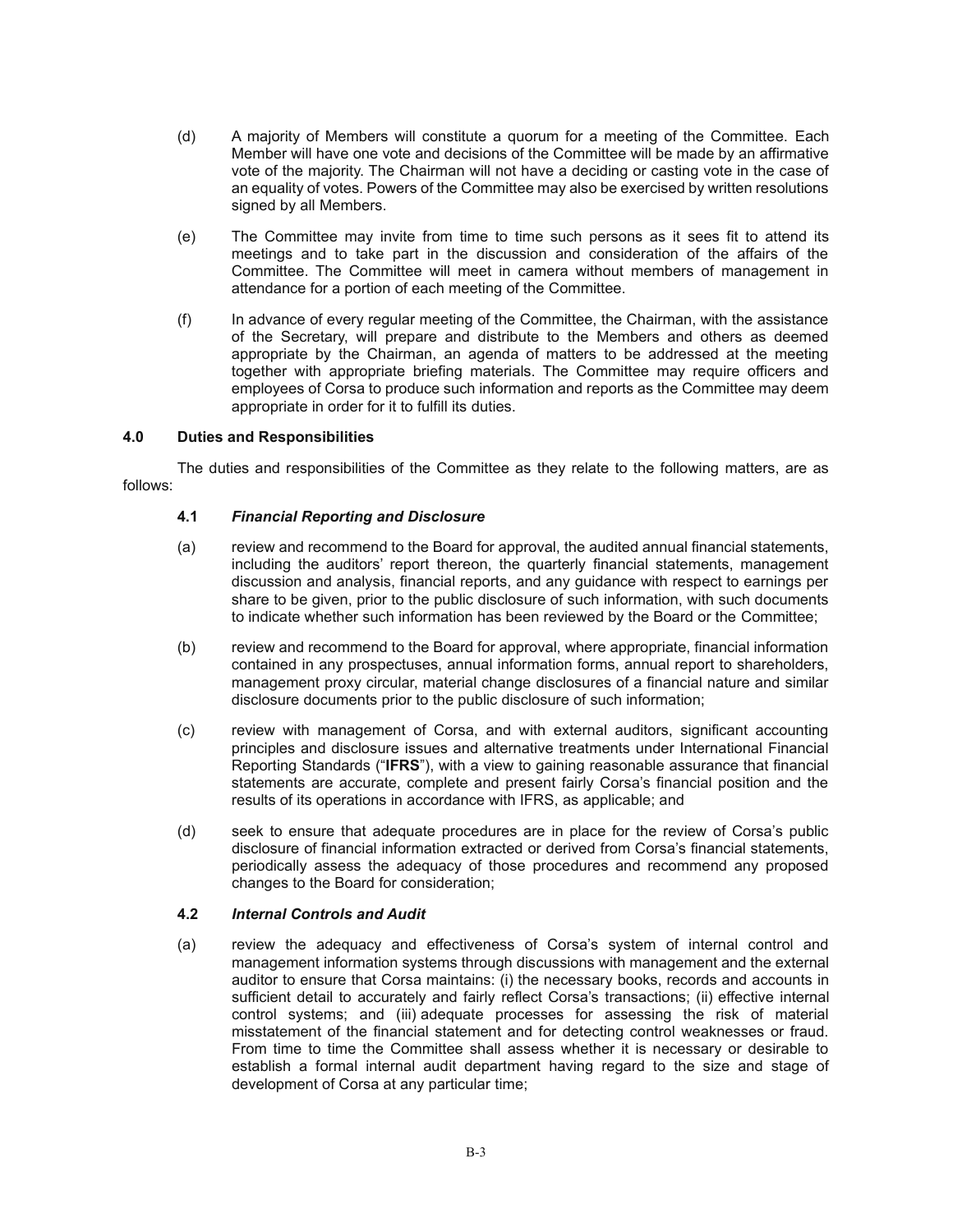- (b) satisfy itself that management has established adequate procedures for the review of Corsa's disclosure of financial information extracted or derived directly from Corsa's financial statements;
- (c) satisfy itself, through discussions with management, that the adequacy of internal controls, systems and procedures has been periodically assessed in order to ensure compliance with regulatory requirements and recommendations;
- (d) review and discuss Corsa's major financial risk exposures and the steps taken to monitor and control such exposures, including the use of any financial derivatives and hedging activities;
- (e) review, and in the Committee's discretion make recommendations to the Board regarding, the adequacy of Corsa's risk management policies and procedures with regard to identification of Corsa's principal risks and implementation of appropriate systems to manage such risks including an assessment of the adequacy of insurance coverage maintained by Corsa;
- (f) recommend the appointment, or if necessary, the dismissal of the head of Corsa's internal audit process;

#### **4.3** *External Audit*

- (a) recommend to the Board a firm of external auditors to be nominated for appointment as the external auditor of Corsa;
- (b) ensure the external auditors report directly to the Committee on a regular basis;
- (c) review the independence of the external auditors, including a written report from the external auditors respecting their independence and consideration of applicable auditor independence standards;
- (d) review and recommend to the Board the fee, scope and timing of the audit and other related services rendered by the external auditors;
- (e) review the audit plan of the external auditors prior to the commencement of the audit;
- (f) establish and maintain a direct line of communication with Corsa's external and internal auditors;
- (g) meet in camera with only the auditors, with only management, and with only the members of the Committee at every Committee meeting where, and to the extent that, such parties are present;
- (h) oversee the performance of the external auditors who are accountable to the Committee and the Board as representatives of the shareholders, including the lead partner of the independent auditors team;
- (i) oversee the work of the external auditors appointed by the shareholders of Corsa with respect to preparing and issuing an audit report or performing other audit, review or attest services for Corsa, including the resolution of issues between management of Corsa and the external auditors regarding financial disclosure;
- (j) review the results of the external audit and the report thereon including, without limitation, a discussion with the external auditors as to the quality of accounting principles used, any alternative treatments of financial information that have been discussed with management of Corsa, the ramifications of their use as well as any other material changes. Review a report describing all material written communication between management and the auditors such as management letters and schedule of unadjusted differences;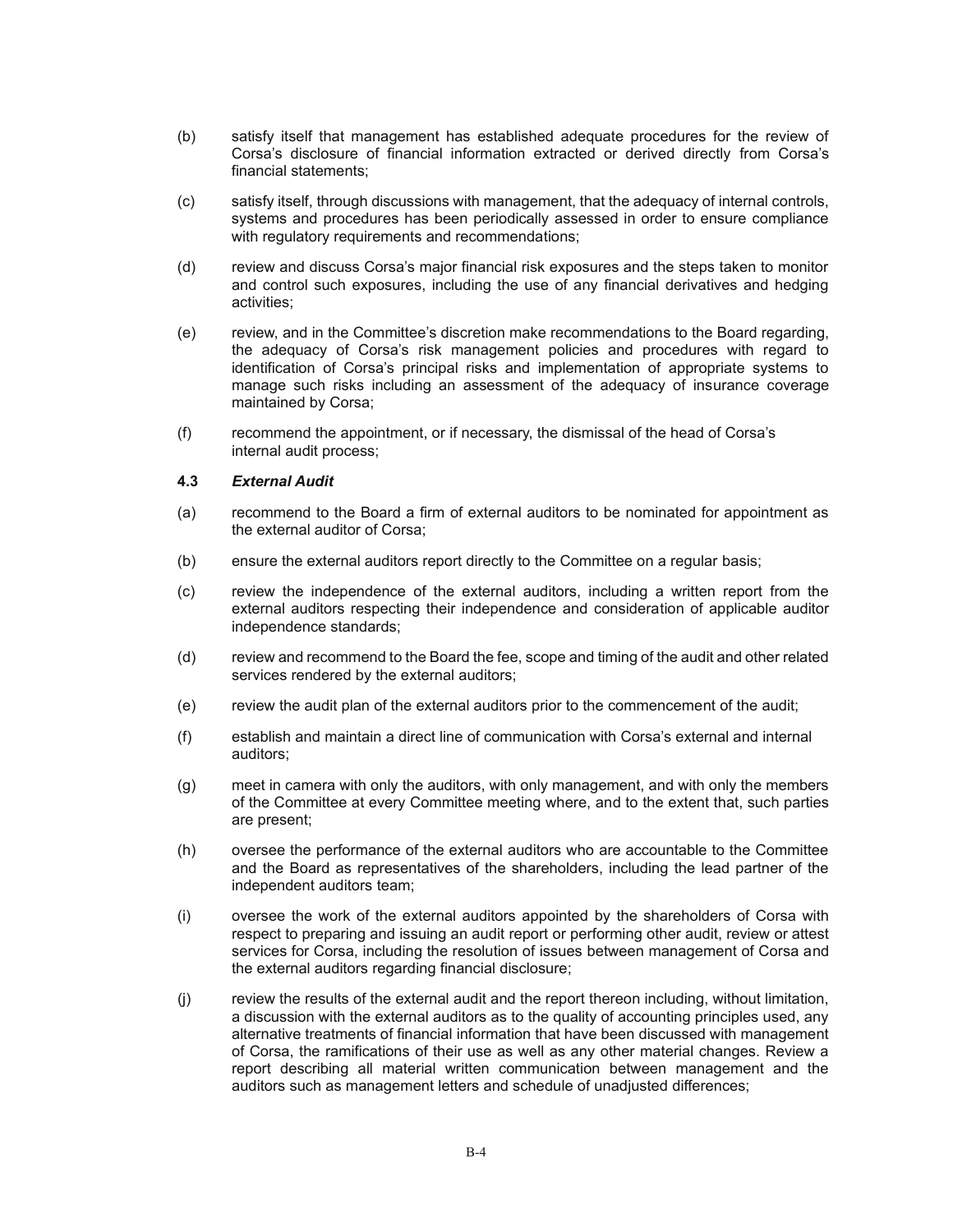- (k) discuss with the external auditors their perception of Corsa's financial and accounting personnel, records and systems, the cooperation which the external auditors received during their course of their review and availability of records, data and other requested information and any recommendations with respect thereto;
- (l) discuss with the external auditors their perception of Corsa's identification and management of risks, including the adequacy or effectiveness of policies and procedures implemented to mitigate such risks;
- (m) review the reasons for any proposed change in the external auditors which is not initiated by the Committee or Board and any other significant issues related to the change, including the response of the incumbent auditors, and enquire as to the qualifications of the proposed auditors before making its recommendations to the Board;
- (n) review annually a report from the external auditors in respect of their internal quality-control procedures, any material issues raised by the most recent internal quality-control review, or peer review of the external auditors, or by any inquiry or investigation by governmental or professional authorities, within the preceding five years, respecting one or more independent audits carried out by the external auditors, and any steps taken to deal with any such issues;

### **4.4** *Associated Responsibilities*

- (a) if applicable, monitor and periodically review associated procedures for:
	- i. the receipt, retention and treatment of complaints received by Corsa regarding accounting, internal accounting controls or auditing matters;
	- ii. the confidential, anonymous submission by directors, officers and employees of Corsa of concerns regarding questionable accounting or auditing matters;
	- iii. any violations of any applicable law, rule or regulation that relates to corporate reporting and disclosure; and
- (b) if applicable, review and approve Corsa's hiring policies regarding employees and partners, and former employees and partners, of the present and former external auditors of Corsa; and

### **4.5** *Non-Audit Services*

(a) pre-approve all non-audit services to be provided to Corsa or any subsidiary entities by its external auditors or by the external auditors of such subsidiary entities. The Committee may delegate to one or more of its members the authority to pre-approve non-audit services but pre-approval by such member or members so delegated shall be presented to the full Committee at its first scheduled meeting following such pre-approval.

# **5.0 Oversight Function**

While the Committee has the responsibilities and powers set forth in this Charter, it is not the duty of the Committee to plan or conduct audits or to determine that Corsa's financial statements are complete and accurate or comply with IFRS and other applicable requirements. These are the responsibilities of Management and the external auditors. The Committee, the Chairman and any Members identified as having accounting or related financial expertise are members of the Board, appointed to the Committee to provide broad oversight of the financial, risk and control related activities of Corsa, and are specifically not accountable or responsible for the day to day operation or performance of such activities. Although the designation of a Member as having accounting or related financial expertise for disclosure purposes is based on that individual's education and experience, which that individual will bring to bear in carrying out his or her duties on the Committee, such designation does not impose on such person any duties, obligations or liability that are greater than the duties, obligations and liability imposed on such person as a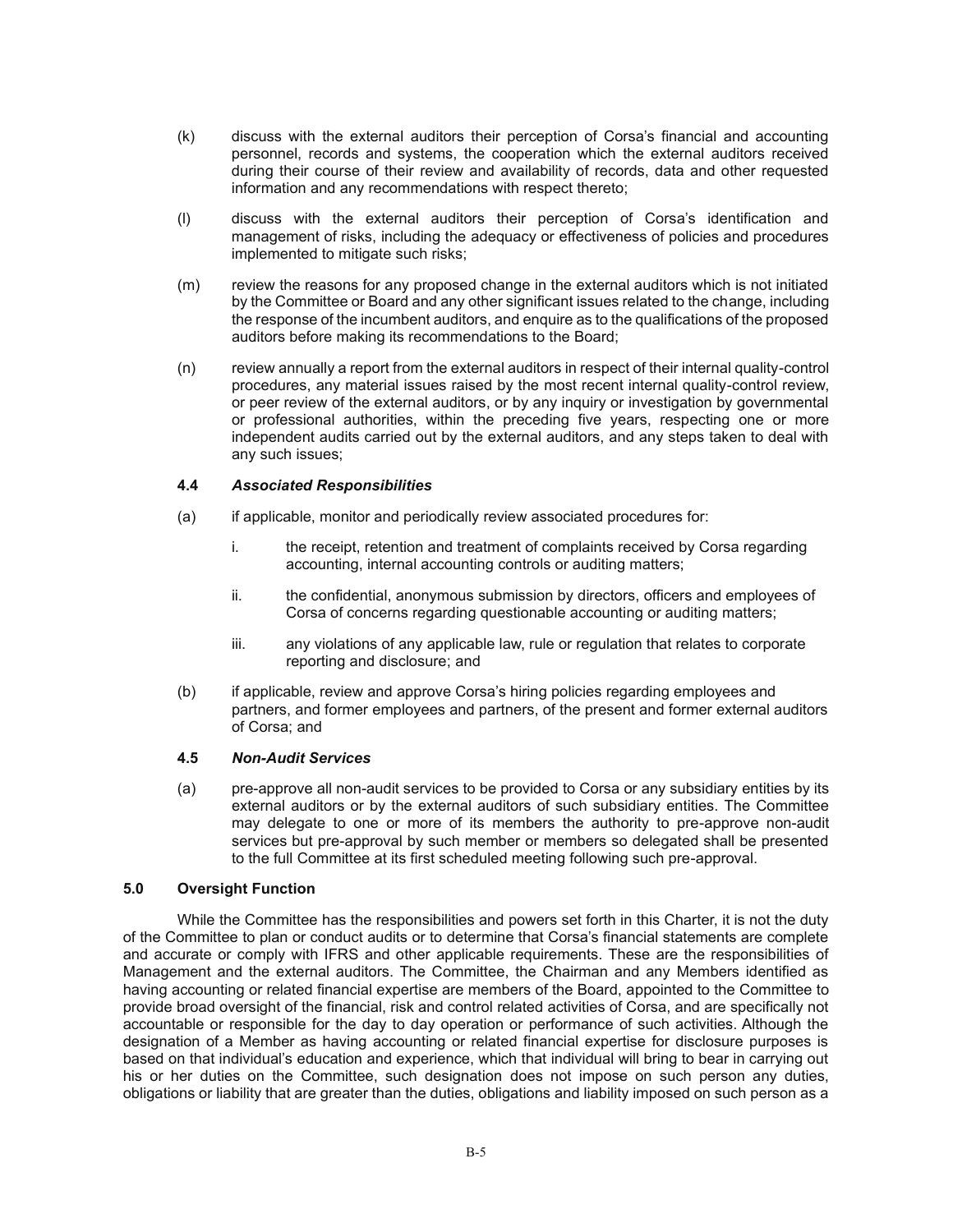member of the Committee and Board in the absence of such designation. Rather, the role of a Member who is identified as having accounting or related financial expertise, like the role of all Members, is to oversee the process, not to certify or guarantee the internal or external audit of Corsa's financial information or public disclosure.

#### **6.0 Reporting**

The Chairman will report to the Board at each Board meeting on the Committee's activities since the last Board meeting. The Committee will annually review and approve the Committee's report for inclusion in the Annual Information Form. The Secretary will circulate the minutes of each meeting of the Committee to the members of the Board.

#### **7.0 Access to Information and Authority**

The Committee will be granted unrestricted access to all information regarding Corsa that is necessary or desirable to fulfill its duties and all directors, officers and employees will be directed to cooperate as requested by Members. The Committee has the authority to retain, at Corsa's expense, independent legal, financial and other advisors, consultants and experts, to assist the Committee in fulfilling its duties and responsibilities, including sole authority to retain and to approve any such firm's fees and other retention terms without prior approval of the Board. The Committee also has the authority to communicate directly with internal and external auditors.

#### **8.0 Review of Charter**

The Committee will annually review and assess the adequacy of this Charter and recommend any proposed changes to the Board for consideration.

\*\*\*\*\*\*\*\*\*\*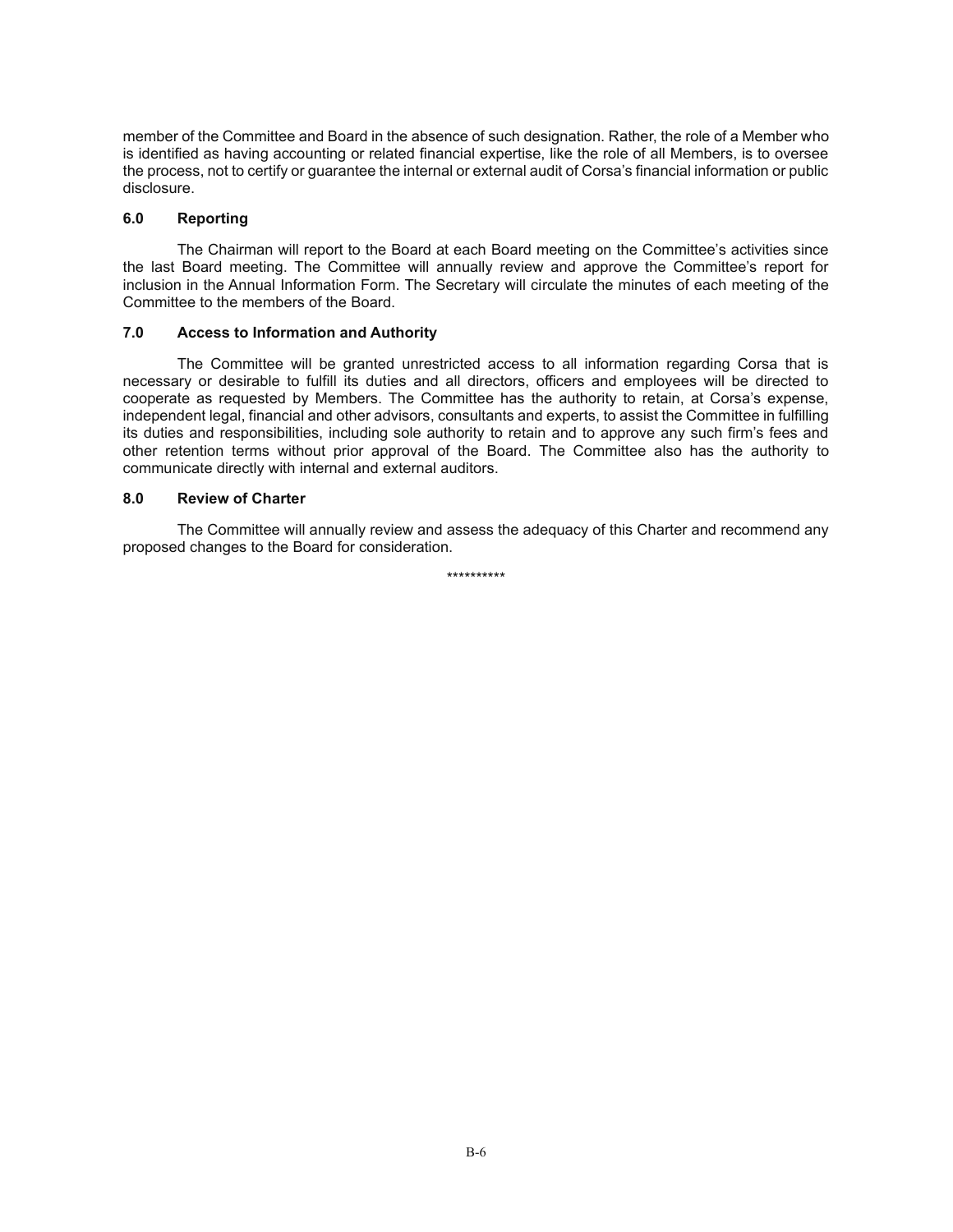# **SCHEDULE C SHAREHOLDER RIGHTS PLAN**

*See following pages*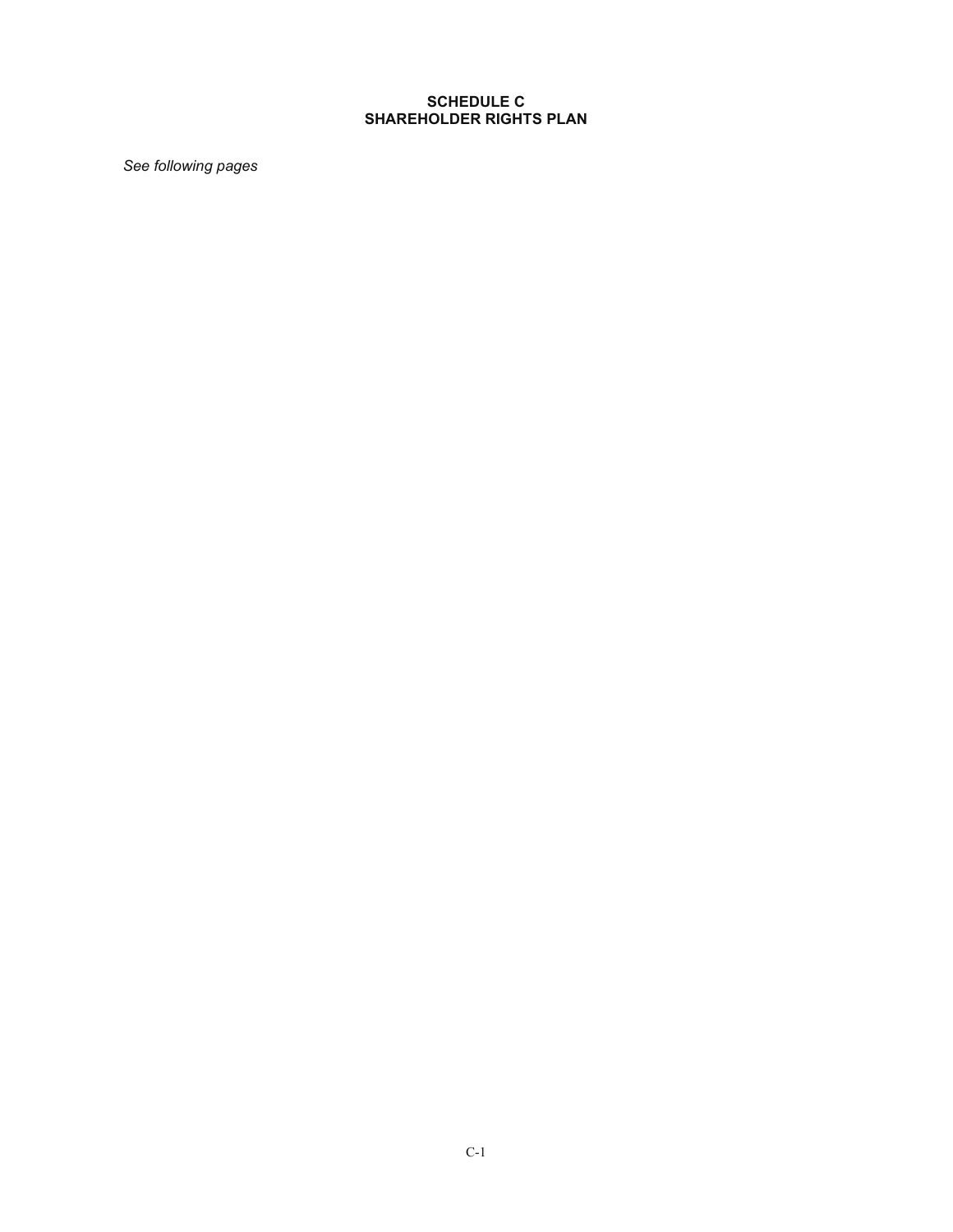**SHAREHOLDER RIGHTS PLAN AGREEMENT** 

**BETWEEN** 

**CORSA COAL CORP.** 

**- and -** 

**COMPUTERSHARE INVESTOR SERVICES INC.,** 

**as Rights Agent** 

**DATED AS OF DECEMBER 17, 2021**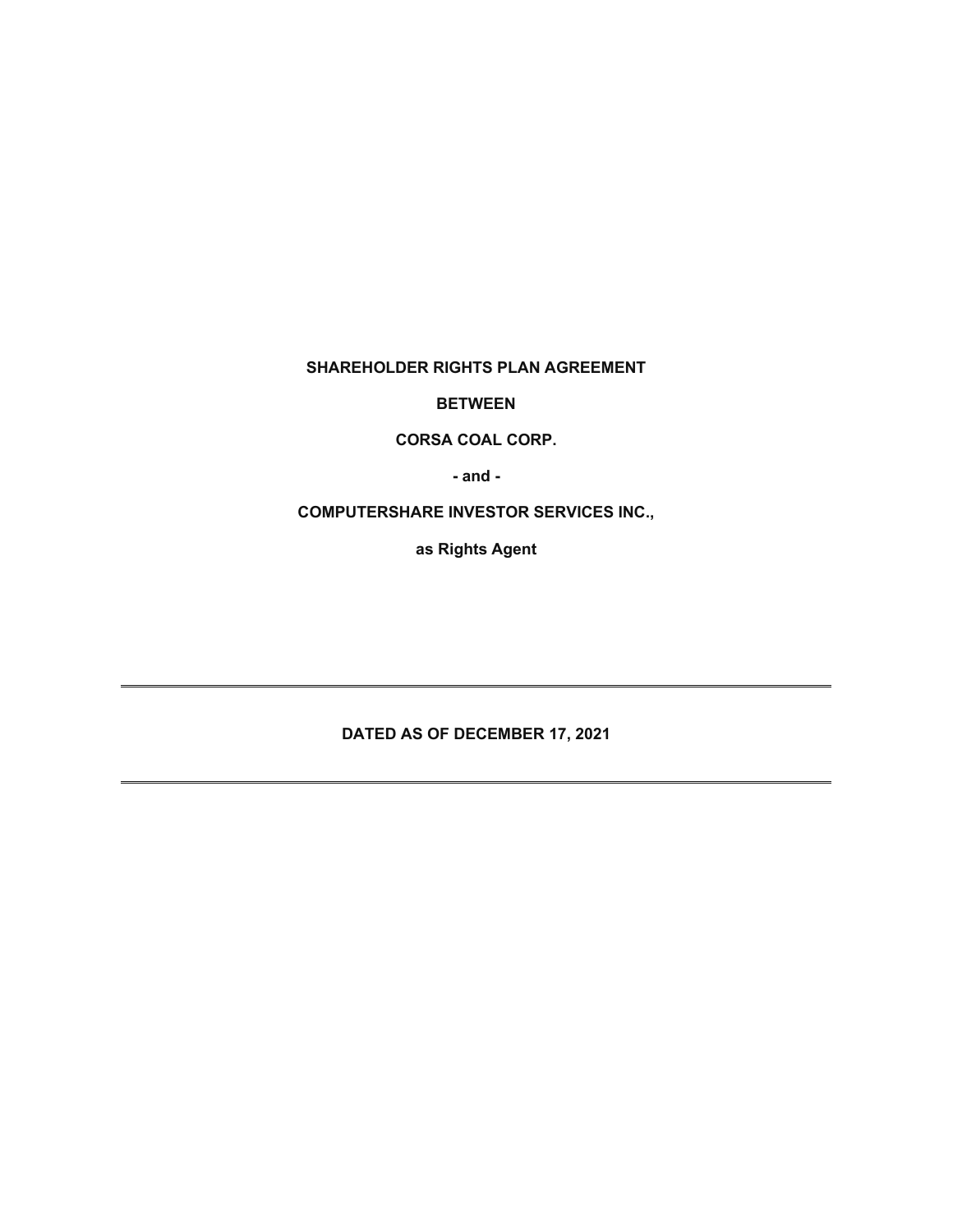| 1.1        |                                                                          |  |  |
|------------|--------------------------------------------------------------------------|--|--|
| 1.2        |                                                                          |  |  |
| 1.3        |                                                                          |  |  |
| 1.4        |                                                                          |  |  |
| 1.5        |                                                                          |  |  |
| 1.6        |                                                                          |  |  |
| 1.7        |                                                                          |  |  |
| 1.8        |                                                                          |  |  |
|            |                                                                          |  |  |
| 2.1        |                                                                          |  |  |
| 2.2        | Initial Exercise Price; Exercise of Rights; Detachment of Rights  15     |  |  |
| 2.3        |                                                                          |  |  |
| 2.4        |                                                                          |  |  |
| 2.5        | Execution, Authentication, Delivery and Dating of Rights Certificates 22 |  |  |
| 2.6        |                                                                          |  |  |
| 2.7        |                                                                          |  |  |
| 2.8        |                                                                          |  |  |
| 2.9        |                                                                          |  |  |
| 2.10       |                                                                          |  |  |
|            |                                                                          |  |  |
|            |                                                                          |  |  |
| 3.1        |                                                                          |  |  |
| 3.2        |                                                                          |  |  |
|            |                                                                          |  |  |
| 4.1        |                                                                          |  |  |
| 4.2        | Merger, Amalgamation, Consolidation or Change of Name of Rights Agent27  |  |  |
| 4.3        |                                                                          |  |  |
| 4.4        |                                                                          |  |  |
| 4.5        |                                                                          |  |  |
| 4.6        |                                                                          |  |  |
| 4.7        |                                                                          |  |  |
|            |                                                                          |  |  |
|            |                                                                          |  |  |
| 5.1<br>5.2 |                                                                          |  |  |
| 5.3        |                                                                          |  |  |
| 5.4        |                                                                          |  |  |
| 5.5        |                                                                          |  |  |
| 5.6        |                                                                          |  |  |
| 5.7        |                                                                          |  |  |
| 5.8        |                                                                          |  |  |
| 5.9        |                                                                          |  |  |
| 5.10       |                                                                          |  |  |
| 5.11       |                                                                          |  |  |
| 5.12       |                                                                          |  |  |
| 5.13       |                                                                          |  |  |
| 5.14       |                                                                          |  |  |
|            |                                                                          |  |  |
|            |                                                                          |  |  |
|            |                                                                          |  |  |
|            |                                                                          |  |  |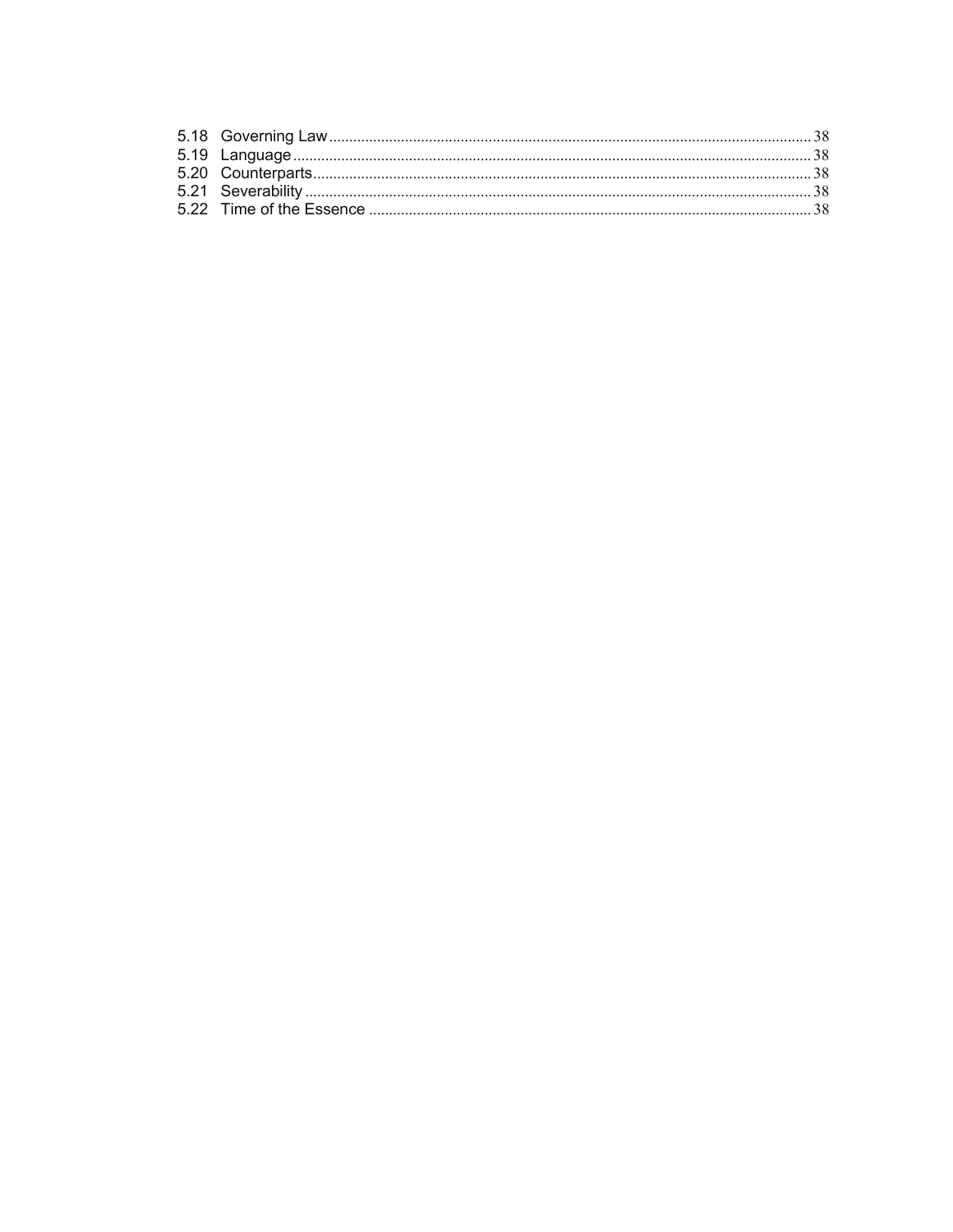## **SHAREHOLDER RIGHTS PLAN AGREEMENT**

**THIS AGREEMENT** dated as of December 17, 2021.

**BETWEEN: CORSA COAL CORP.**, 1576 Stoystown Rd., PO Box 260, Friedens, Pennsylvania, USA 15541

(the "**Corporation**")

**AND: COMPUTERSHARE INVESTOR SERVICES INC.**, 100 University Avenue, 8th Floor, Toronto, Ontario Canada M5J 2Y1

## (the "**Rights Agent**")

### **WHEREAS:**

- A. The Board of Directors has determined that it is advisable to adopt a shareholder rights plan (the "**Rights Plan**") to ensure, to the extent possible, that all shareholders of the Corporation are treated fairly in connection with any take-over offer or other acquisition of control of the Corporation.
- B. The Board of Directors has determined that the Rights Plan should take effect immediately.
- C. In order to implement the Rights Plan, the Board of Directors has:
	- (i) authorized the issuance of one right (a "**Right**") in respect of each Share outstanding at the Record Time;
	- (ii) authorized the issuance of one Right in respect of each Share issued after the Record Time and prior to the earlier of the Separation Time and the Expiration Time; and
	- (iii) authorized the issuance of Rights Certificates to holders of Rights pursuant to the terms and subject to the conditions set forth herein.
- D. Each Right entitles the holder thereof, after the Separation Time, to purchase securities of the Corporation pursuant to the terms and subject to the conditions set forth herein.
- E. The Corporation desires to appoint the Rights Agent to act on behalf of the Corporation, and the Rights Agent has agreed to so act, in connection with the issuance, transfer, exchange and replacement of Rights Certificates, the exercise of Rights and the other matters referred to herein.

**NOW THEREFORE** in consideration of the premises and respective agreements set forth herein, the parties hereby agree as follows:

#### **ARTICLE 1 INTERPRETATION**

## **1.1 Certain Definitions**

For the purposes of this agreement (the "**Agreement**"), including the recitals hereto, the following terms have the meanings indicated: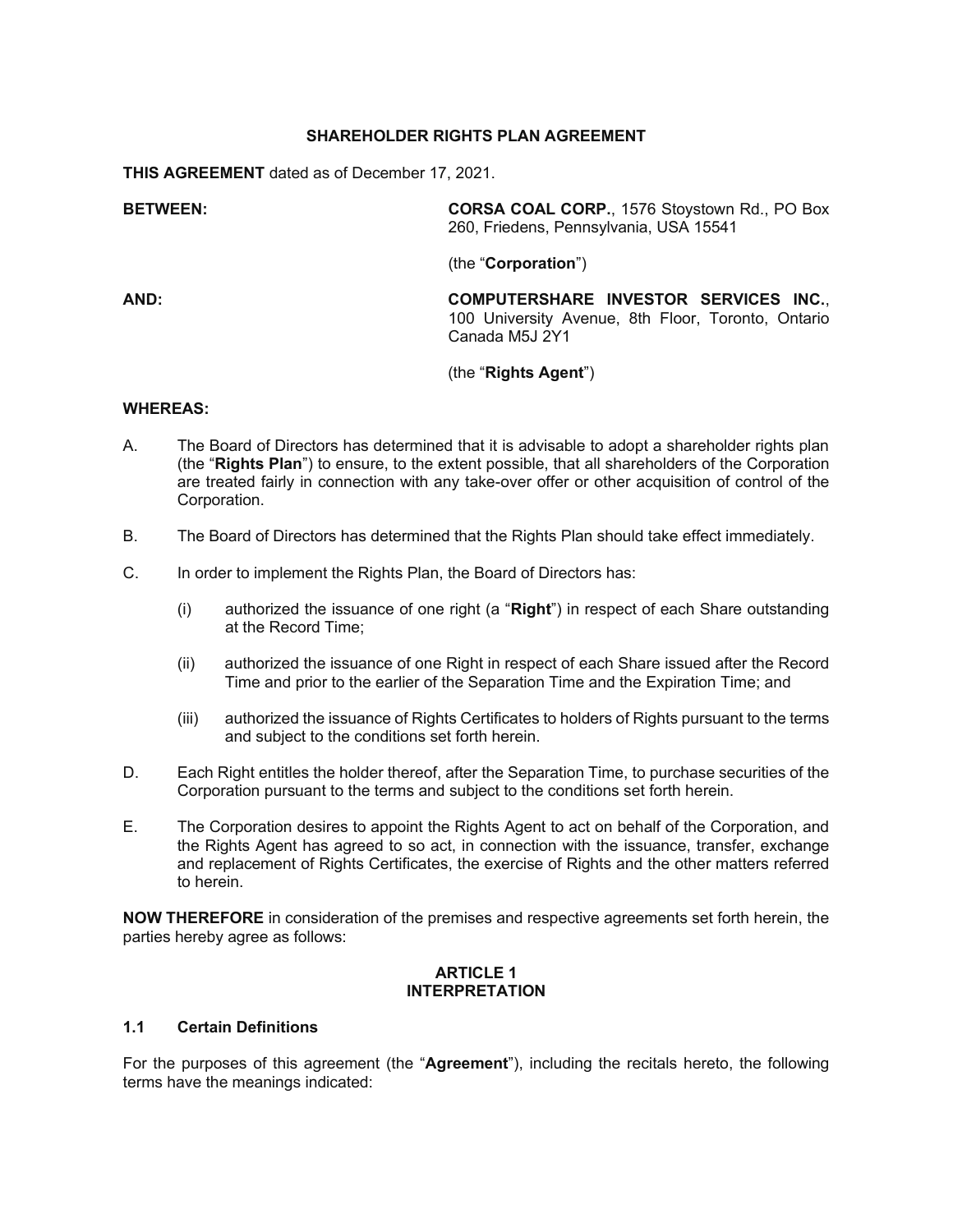- "**Acquiring Person**" shall mean any Person who is or becomes the Beneficial Owner of 20%  $(a)$ or more of the outstanding Voting Shares; provided, however, that the term "**Acquiring Person**" shall not include:
	- (i) the Corporation or any Subsidiary of the Corporation;
	- (ii) any Person who becomes the Beneficial Owner of 20% or more of the outstanding Voting Shares as a result of one or any combination of:
		- (A) a Voting Share Reduction;
		- (B) a Permitted Bid Acquisition;
		- (C) an Exempt Acquisition;
		- (D) a Pro Rata Acquisition; or
		- (E) a Convertible Security Acquisition;

provided, however, that if a Person shall become the Beneficial Owner of 20% or more of the outstanding Voting Shares by reason of one or any combination of a Voting Share Reduction, a Permitted Bid Acquisition, an Exempt Acquisition, a Pro Rata Acquisition or a Convertible Security Acquisition, and such Person thereafter becomes the Beneficial Owner of an additional one percent (1.0%) of the number of Voting Shares then outstanding (other than pursuant to a Voting Share Reduction, a Permitted Bid Acquisition, an Exempt Acquisition, a Pro Rata Acquisition, a Convertible Security Acquisition or any combination thereof), then, as of the date that such Person becomes a Beneficial Owner of such additional Voting Shares, such Person shall become an "**Acquiring Person**";

- (iii) for a period of 10 days after the Disqualification Date (as defined below), any Person who becomes the Beneficial Owner of 20% or more of the outstanding Voting Shares as a result of such Person becoming disqualified from relying on Section 1.1(d)(vi) solely because such Person or the Beneficial Owner of such Voting Shares makes or announces a current intention to make a Take-over Bid, either alone, through such Person's Affiliates or Associates or by acting jointly or in concert with any other Person; for the purposes of this definition, "**Disqualification Date**" means the first date of public announcement of facts indicating that any Person is making or has a current intention to make a Take-over Bid, either alone, through such Person's Affiliates or Associates or by acting jointly or in concert with any other Person (which, for the purposes of this definition, shall include, without limitation, a report asserting such facts filed pursuant to National Instrument 62-103 - *The Early Warning System and Related Take-Over Bid and Insider Reporting Issues*);
- (iv) an underwriter or member of a banking or selling group acting in such capacity that becomes the Beneficial Owner of 20% or more of the Voting Shares in connection with a distribution of securities of the Corporation (including, for greater certainty, by way of private placement of such securities); or
- (v) a Person (a "**Grandfathered Person**") who is the Beneficial Owner of 20% or more of the outstanding Voting Shares determined as at the Record Time, provided, however, that this exemption shall not be, and shall cease to be, applicable to a Grandfathered Person in the event that such Grandfathered Person shall, after the Record Time,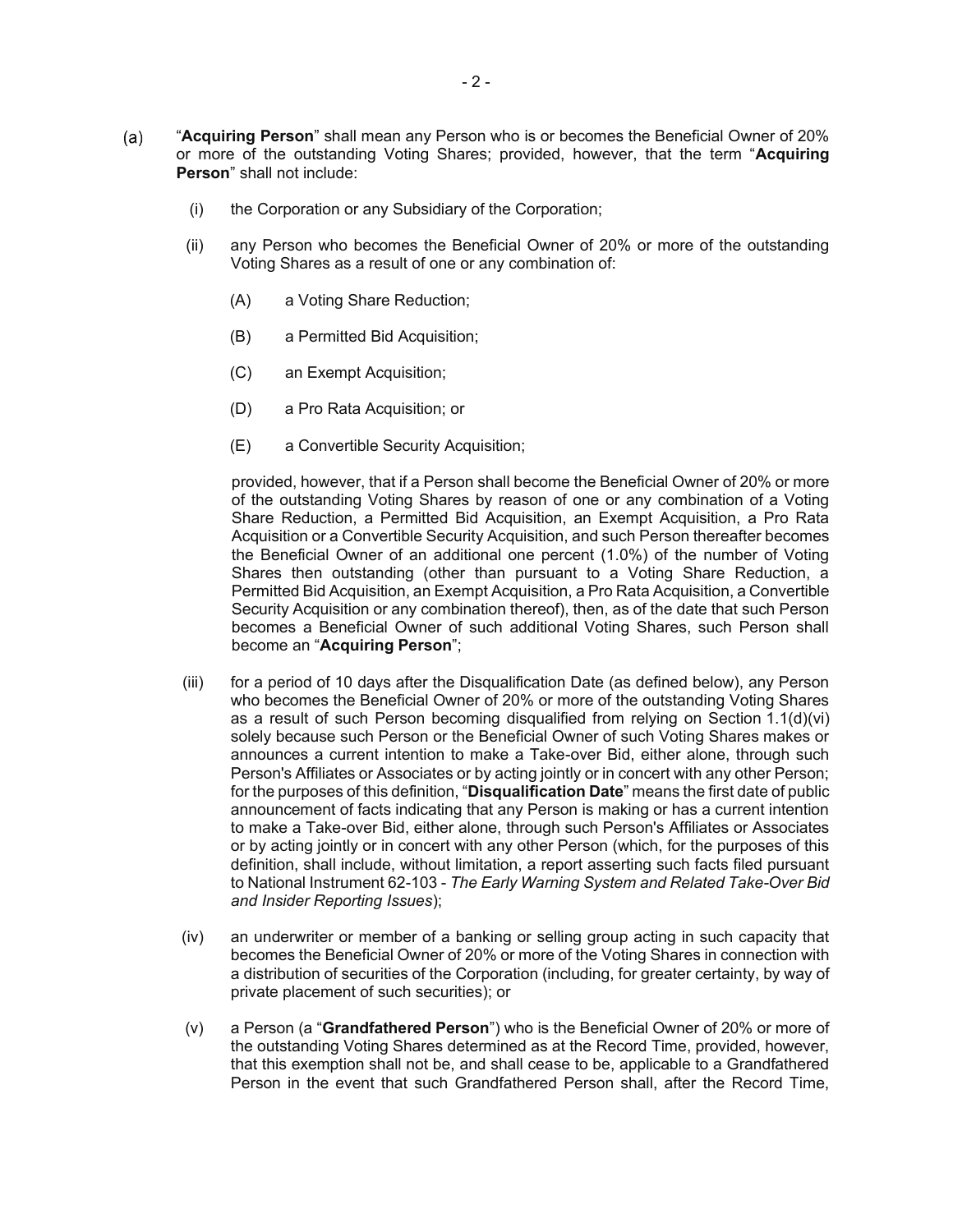(1) cease to own 20% or more of the outstanding Voting Shares, or (2) become the Beneficial Owner of additional Voting Shares that increases its Beneficial Ownership of Voting Shares by more than one percent (1.0%) of the number of Voting Shares outstanding as at the Record Time, other than through an acquisition pursuant to which a Person become a Beneficial Owner of additional Voting Shares by reason of one or any combination of a Voting Share Reduction, a Permitted Bid Acquisition, an Exempt Acquisition, a Pro Rata Acquisition or a Convertible Security Acquisition.

- $(b)$ "**Affiliate**" when used to indicate a relationship with a specified Person, means a Person who directly, or indirectly through one or more controlled intermediaries, controls, or is a Person controlled by, or is a Person under common control with, such specified Person.
- $(c)$ "**Associate**" when used to indicate a relationship with a specified Person, means any relative of such specified Person who has the same home as such specified Person, or any Person to whom such specified Person is married or with whom such specified Person is living in a conjugal relationship outside marriage, or any relative of such spouse or other Person who has the same home as such specified Person.
- $(d)$ A Person shall be deemed the "**Beneficial Owner**" of, and to have "**Beneficial Ownership**" of, and to "**Beneficially Own**":
	- (i) any securities of which such Person or any of such Person's Affiliates or Associates is owner at law or in equity;
	- (ii) any securities as to which the Person or any of such Person's Affiliates or Associates has or shares, directly or indirectly, the right or obligation to acquire or become the owner at law or in equity (provided that such right is exercisable within a period of 60 days, whether or not on condition or the occurrence of any contingency or the making of a payment) pursuant to any agreement, arrangement, pledge or understanding, whether or not in writing (other than customary agreements with and between underwriters and/or banking group and/or selling group members with respect to a distribution of securities and other than pledges of securities in the ordinary course of the pledgee's business) or upon the exercise, conversion or exchange of any Convertible Security (other than the Rights);
	- (iii) any securities which are subject to a lock-up or similar agreement to tender or deposit them into any Take-over Bid made by such Person or made by any Affiliate or Associate of such Person or made by any other Person acting jointly or in concert with such Person; and
	- (iv) any securities that are Beneficially Owned within the meaning of clause (i), (ii) or (iii) above by any other Person with whom such Person is acting jointly or in concert;

provided, however, that a Person shall not be deemed the "**Beneficial Owner**" of, or to have "**Beneficial Ownership**" of, or to "**Beneficially Own**", any security as a result of the existence of any one or more of the following circumstances:

(v) such security has been agreed to be deposited or tendered pursuant to a Lock-up Agreement or is otherwise deposited or tendered pursuant to any Take-Over Bid made by such Person, made by any of such Person's Affiliates or Associates or made by any other Person referred to in clause (iv) above, until such deposited or tendered security has been taken up or paid for, whichever occurs first;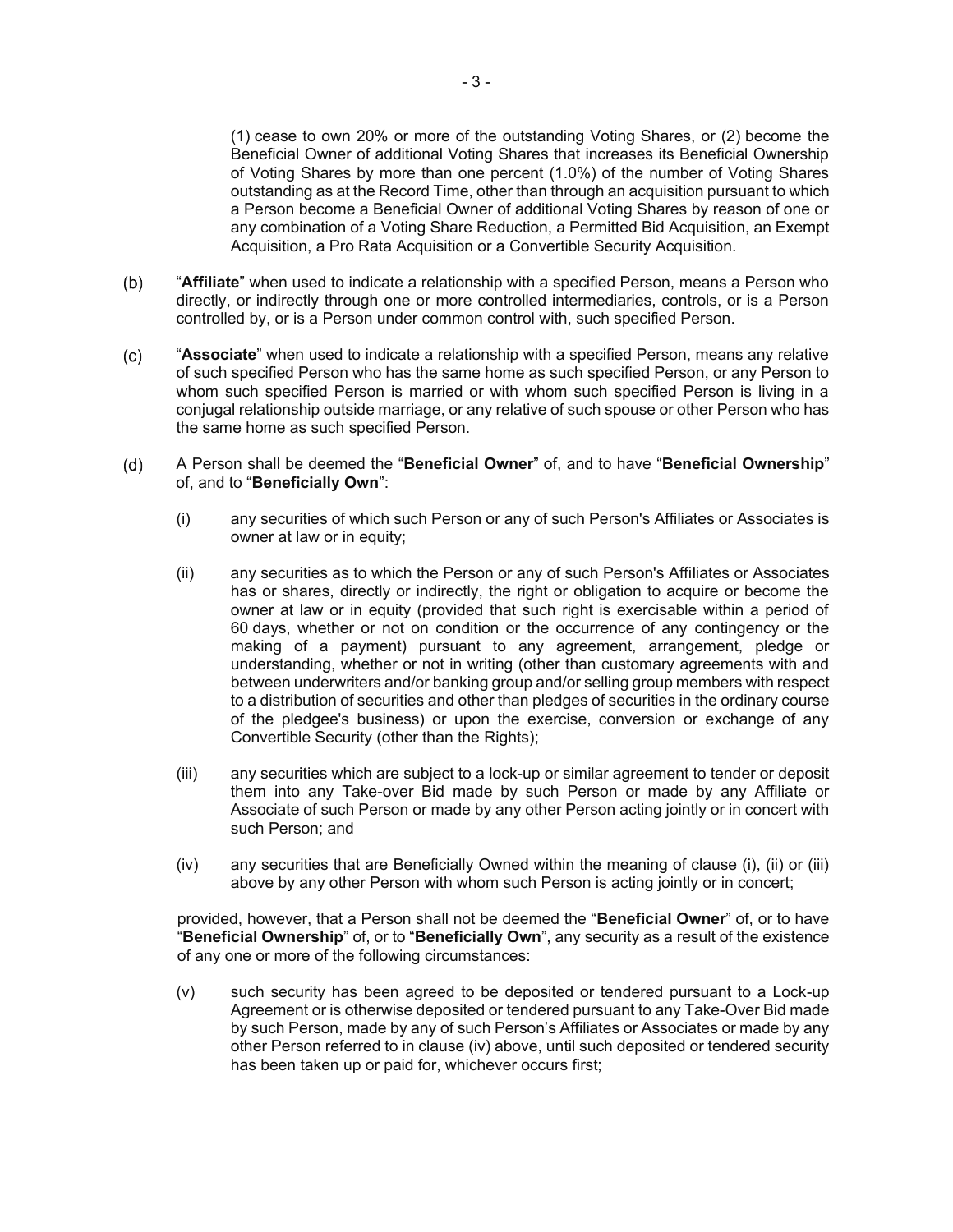- (vi) because such Person or any of the Affiliates or Associates of such Person or any other Person referred to in clause (iv) above holds such security provided that:
	- (A) the ordinary business of any such Person (the "**Fund Manager**") includes the management of investment funds for others (which others, for greater certainty, may include or be limited to one or more employee benefit plans or pension plans) and such security is held by the Fund Manager in the ordinary course of such business in the performance of such Fund Manager's duties for the account of any other Person (a "**Client**"), including non-discretionary accounts held on behalf of a Client by a broker or dealer registered under applicable laws;
	- (B) such Person (the "**Trust Company**") is licensed to carry on the business of a trust company under applicable laws and, as such, acts as trustee or administrator or in a similar capacity in relation to the estates of deceased or incompetent Persons (each an "**Estate Account**") or in relation to other accounts (each an "**Other Account**") and holds such security in the ordinary course of such duties for such Estate Accounts or for such Other Accounts;
	- (C) such Person (the "**Plan Administrator**") is the administrator or the trustee of one or more pension funds or plans (a "**Plan**") registered under the laws of Canada or any province thereof or the laws of the United States of America or any state thereof and such security is held by the Plan Administrator or the Plan in the ordinary course of such Plan Administrator's or Plan's activities;
	- (D) such Person (the "**Statutory Body**") is established by statute for purposes that include, and the ordinary business or activity of such Person includes, the management of investment funds for employee benefit plans, pension plans or insurance plans of various public bodies and such security is held by the Statutory Body in the ordinary course of the management of such investment funds;
	- (E) such Person is a Crown agent or agency; or
	- (F) such Person (the "**Manager**") is the manager or trustee of a mutual fund ("**Mutual Fund**") that is registered or qualified to issue its securities to investors under the securities laws of any province of Canada or the laws of the United States of America or is a Mutual Fund;

provided, however, that in any of the foregoing cases the Fund Manager, the Trust Company, the Plan Administrator, the Statutory Body, the Crown agent or agency, the Manager or the Mutual Fund, as the case may be, is not then making or has not then announced a current intention to make a Take-over Bid, alone or by acting jointly or in concert with any other Person, other than an Offer to Acquire Voting Shares or other securities  $(x)$  pursuant to a distribution by the Corporation or  $(y)$  by means of a Permitted Bid or a Competing Permitted Bid or (z) by means of market transactions made in the ordinary course of business of such Person (including pre-arranged trades entered into in the ordinary course of business of such Person) executed through the facilities of a stock exchange or organized over-the-counter-market;

(vii) because such Person is a Client of the same Fund Manager as another Person on whose account the Fund Manager holds such security, or because such Person is an Estate Account or an Other Account of the same Trust Company as another Person on whose account the Trust Company holds such security, or because such Person is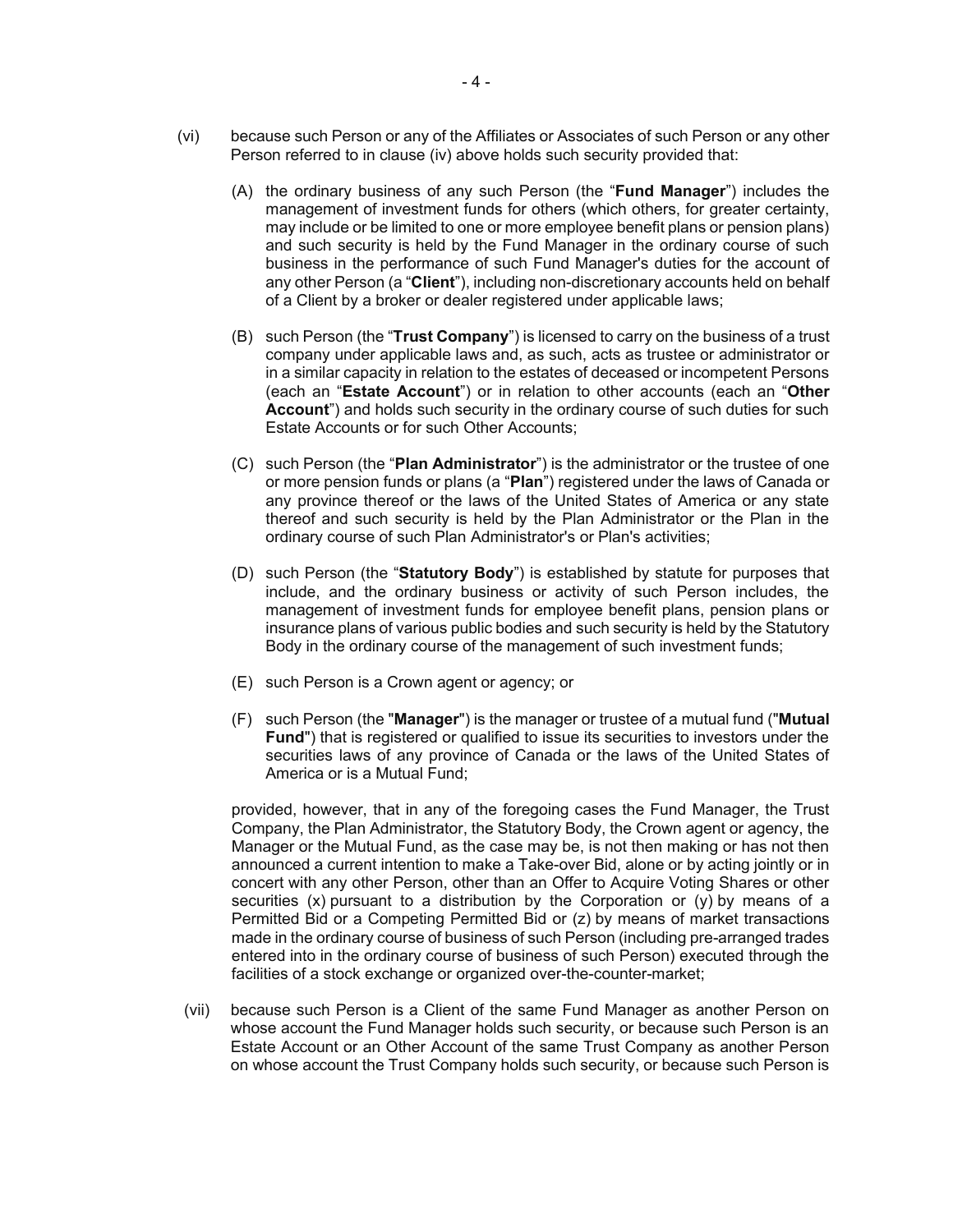a Plan with the same Plan Administrator as another Plan on whose account the Plan Administrator holds such security;

- (viii) because such Person is a Client of a Fund Manager and such security is owned at law or in equity by the Fund Manager, or because such Person is an Estate Account or an Other Account of a Trust Company and such security is owned at law or in equity by the Trust Company, or because such Person is a Plan and such security is owned at law or in equity by the Plan Administrator; or
- (ix) because such Person is the registered holder of securities as a result of carrying on the business of, or acting as, a nominee of a securities depositary.

For purposes of this Agreement, in determining the percentage of the outstanding Voting Shares with respect to which a Person is, or is deemed to be, the Beneficial Owner, any unissued Voting Shares as to which such Person is deemed the Beneficial Owner pursuant to this Section 1.1(d) shall be deemed outstanding.

- $(e)$ "**Board of Directors**" shall mean the board of directors of the Corporation or any duly constituted and empowered committee thereof.
- "**Business Day**" shall mean any day, other than a Saturday or Sunday or a day on which  $(f)$ banking institutions in Toronto, Ontario are authorized or obligated by law to close.
- $(g)$ "**Canada Business Corporations Act**" shall mean the *Canada Business Corporations Act* (Canada), R.S.C. 1985, c. C-44, as amended and the regulations thereunder, as from time to time in effect.
- $(h)$ "**Canadian Dollar Equivalent**" of any amount which is expressed in United States dollars shall mean on any date the Canadian dollar equivalent of such amount determined by reference to the U.S. - Canadian Exchange Rate in effect on such date.
- $(i)$ "**Close of Business**" on any given date shall mean the time on such date (or, if such date is not a Business Day, the time on the next Business Day) at which the principal office of the transfer agent for the Shares in Toronto, Ontario (or after the Separation Time, the principal office of the Rights Agent in Toronto, Ontario) is closed to the public, *provided, however*, that for the purposes of the definitions of "Competing Permitted Bid" and "Permitted Bid", "Close of Business" on any date means 11:59 p.m. (local time, at the place of deposit) on such date (or, if such date is not a Business Day, 11:59 p.m. (local time, at the place of deposit) on the next succeeding Business Day).
- $(i)$ "**Closing Price**" per security of any securities on any date of determination shall mean:
	- (i) the closing board lot sale price or, if such price is not available, the average of the closing bid and asked prices, for such securities on such date as reported by the stock exchange or national securities quotation system on which such securities are listed or admitted to trading (provided that, if at the date of determination such securities are listed or admitted to trading on more than one stock exchange or national securities quotation system, such price or prices shall be determined based on the stock exchange or quotation system on which such securities are then listed or admitted to trading on which the largest number of such securities were traded during the most recently completed calendar year or, if a calendar year has not been completed prior to the date of determination, during such shorter period as the Board of Directors acting in good faith determines to be appropriate); or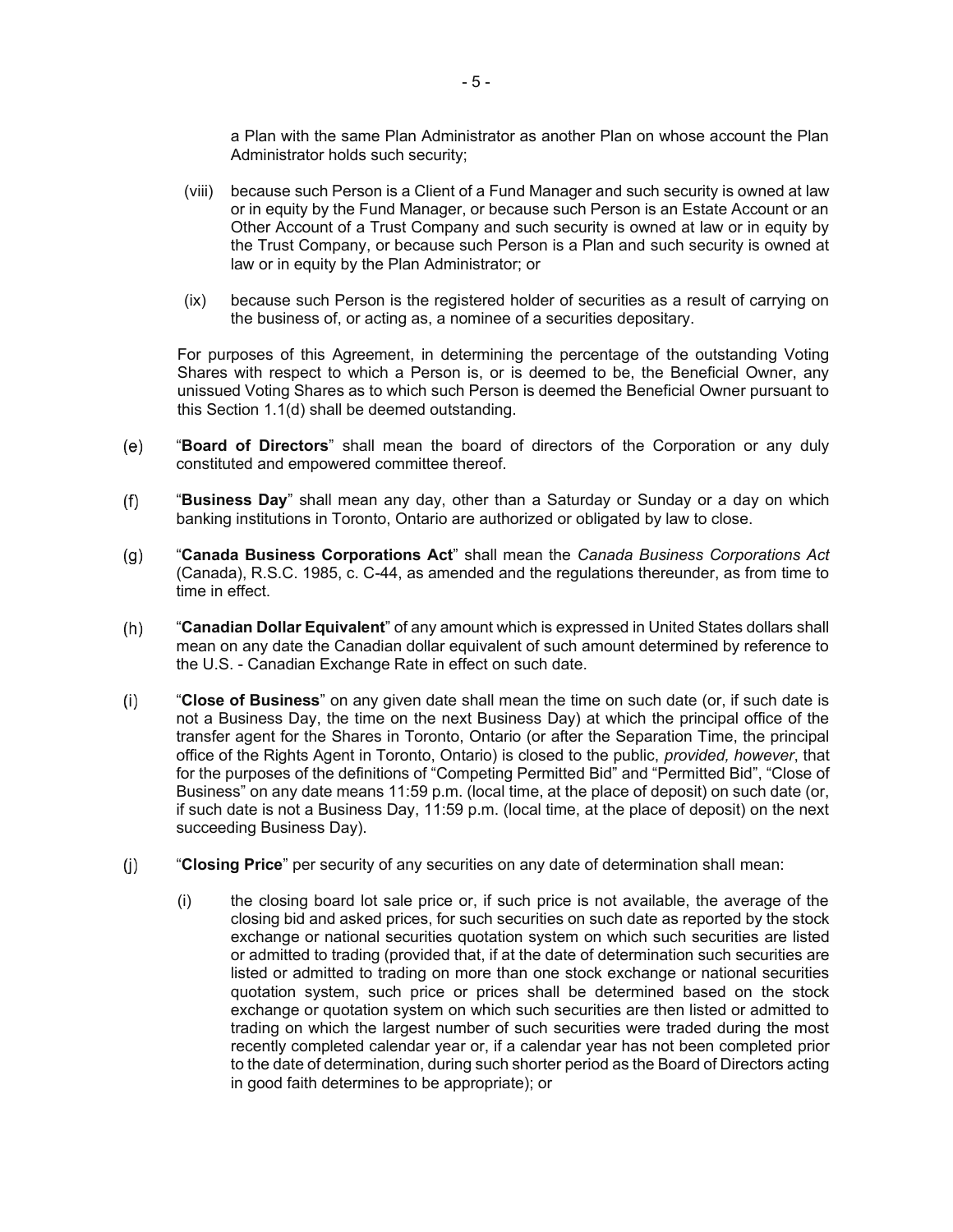(ii) if for any reason none of such prices is available on such date or the securities are not listed or admitted to trading on a stock exchange or a national securities quotation system on such date, the last sale price, or in case no sale takes place on such date, the average of the high bid and low asked prices for each of such securities in the overthe-counter market;

provided, however, that (A) if for any reason none of such prices is available on such date, the "**Closing Price**" per security of such securities on such date shall mean the fair value per security of the securities on such date as determined at the request of the Board of Directors by a nationally or internationally recognized investment dealer or investment banker; and (B) if the Closing Price so determined is expressed in United States dollars, such amount shall be converted to the Canadian Dollar Equivalent.

- $(k)$ "**Competing Permitted Bid**" means a Take-over Bid that:
	- (i) is made after a Permitted Bid or another Competing Permitted Bid has been made and prior to the expiry, termination or withdrawal of such previous Permitted Bid or Competing Permitted Bid;
	- (ii) satisfies all the components of the definition of a Permitted Bid other than the requirements set out in Section  $1.1((ff)(b)(x))$ ; and
	- (iii) contains, and the take-up and payment for securities tendered or deposited thereunder are subject to, an irrevocable and unqualified condition that no Voting Shares shall be taken up or paid for pursuant to the Take-over Bid prior to the Close of Business on the last day of the minimum initial deposit period that such Take-over Bid must remain open for deposits of securities thereunder pursuant to NI 62-104 after the date of the Take-over Bid constituting the Competing Permitted Bid,

provided, however, that a Take-over Bid that qualified as a Competing Permitted Bid shall cease to be a Competing Permitted Bid at any time when such Take-over Bid ceases to meet any of the requirements of this definition and any acquisition of Voting Shares made pursuant to such Take-over Bid that qualified as a Competing Permitted Bid, including any acquisition of Voting Shares made before such Take-over Bid ceased to be a Competing Permitted Bid, will not be a Permitted Bid Acquisition.

- "**controlled**": a Person is "**controlled**" by another Person or two or more Persons acting jointly  $(1)$ or in concert if and only if:
	- (i) in the case of a body corporate, securities entitled to vote in the election of directors of such body corporate carrying more than 50% of the votes for the election of directors are held, directly or indirectly, by or for the benefit of the other Person or Persons acting jointly or in concert and the votes carried by such securities are entitled, if exercised, to elect a majority of the board of directors of such body corporate;
	- (ii) in the case of a limited partnership, the other Person is the general partner of the limited partnership; and
	- (iii) in the case of a Person which is not a body corporate, other than a limited partnership, more than 50% of the voting interests of such entity are held, directly or indirectly, by or for the benefit of the other Person or Persons

and "**controls**", "**controlling**" "**under common control with**" shall be interpreted accordingly.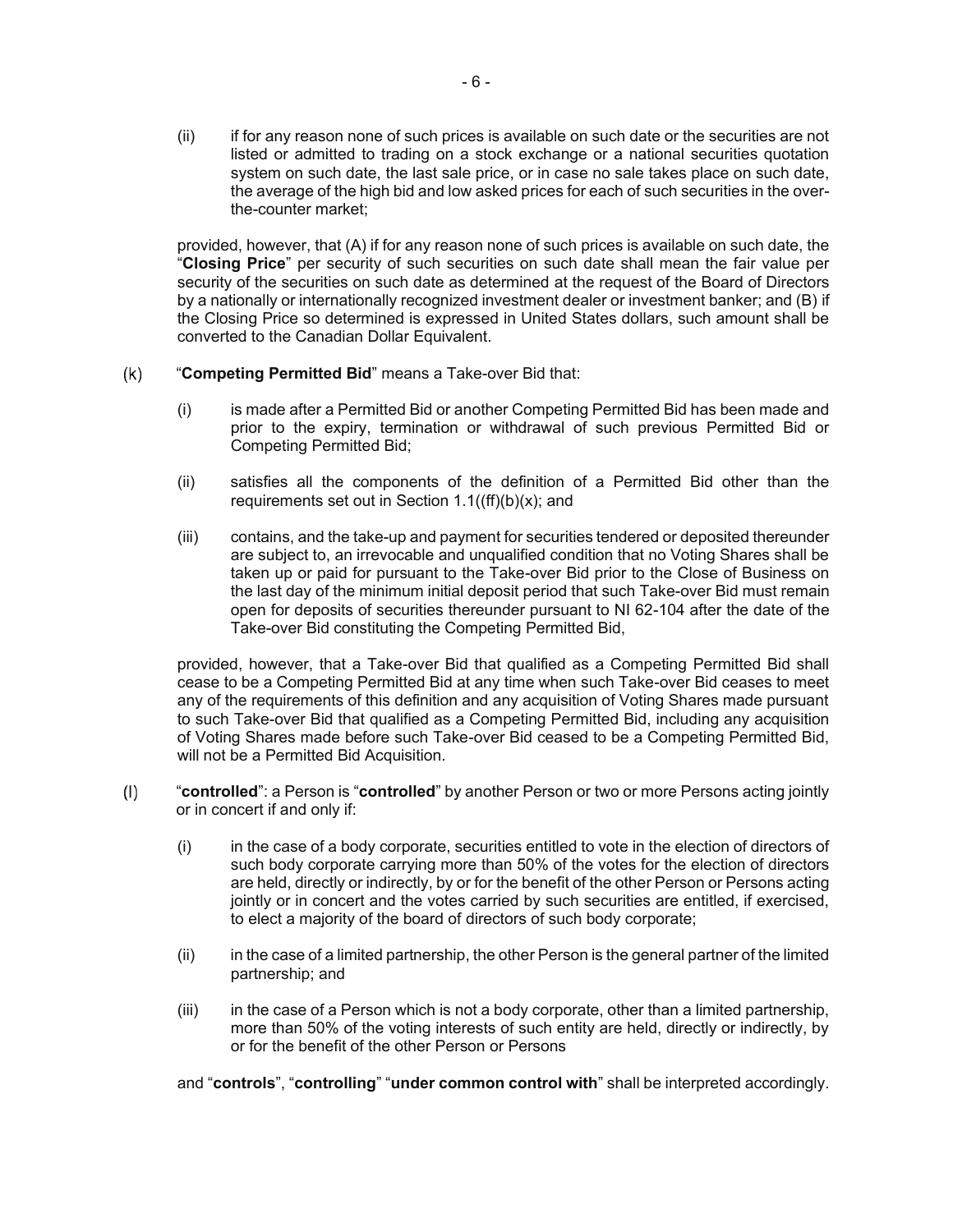- $(m)$ "**Convertible Security**" means, at any time, any securities issued by the Corporation (including rights, warrants and options) carrying any purchase, exercise, conversion or exchange right, pursuant to which the holder thereof may acquire Shares or other securities convertible into or exercisable or exchangeable for Voting Shares (in each case, whether such right is exercisable immediately or after a specified period and whether or not on condition or the happening of any contingency).
- $(n)$ "**Convertible Security Acquisition**" means the acquisition of Voting Shares upon the exercise, conversion or exchange of Convertible Securities acquired by a Person pursuant to a Permitted Bid Acquisition, an Exempt Acquisition or a Pro Rata Acquisition.
- $(0)$ "**Co-Rights Agents**" shall have the meaning ascribed thereto in Section 4.1(a).
- "**Disposition Date**" shall have the meaning ascribed thereto in Section 5.1(b).  $(p)$
- $(q)$ "**Effective Date**" shall have the meaning ascribed thereto in Section 5.15.
- "**Election to Exercise**" shall have the meaning ascribed thereto in Section 2.2(d)(ii).  $(r)$
- $(s)$ "**Exempt Acquisition**" means an acquisition of Voting Shares or Convertible Securities:
	- (i) in respect of which the Board of Directors has waived the application of Section 3.1 pursuant to Section 5.1(b), Section 5.1(d), or Section 5.1(e);
	- (ii) made as an intermediate step in a series of related transactions in connection with an acquisition by the Corporation or any corporation controlled by the Corporation of a Person or assets, provided that the Person who acquires such securities distributes or is deemed to distribute such securities to its security holders within ten (10) Business Days of the completion of such acquisition, and following such distribution no Person has become the Beneficial Owner of 20% or more of the Corporation's then outstanding Voting Shares;
	- (iii) pursuant to a distribution to the public by the Corporation of Voting Shares or Convertible Securities made pursuant to a prospectus or similar document, provided that the Person in question does not thereby acquire a greater percentage of Voting Shares or Convertible Securities representing the right to acquire Voting Shares than the percentage of Voting Shares such Person Beneficially Owned immediately prior to such acquisition;
	- (iv) pursuant to an issuance and sale by the Corporation of Voting Shares or Convertible Securities by way of a private placement or securities exchange take-over bid by the Corporation, provided that: (A) all necessary stock exchange approvals for such private placement or securities exchange take-over bid have been obtained and such private placement or securities exchange take-over bid complies with the terms and conditions of such approvals; and (B) such Person does not become the Beneficial Owner of Voting Shares representing more than twenty-five percent (25%) of the Voting Shares outstanding immediately prior to such private placement or securities exchange take-over bid, and, in making this determination, the Voting Shares to be issued to such Person in such private placement or securities exchange take-over bid will be deemed to be held by such Person but will not be included in the aggregate number of Voting Shares outstanding immediately prior to such private placement or securities exchange take-over bid;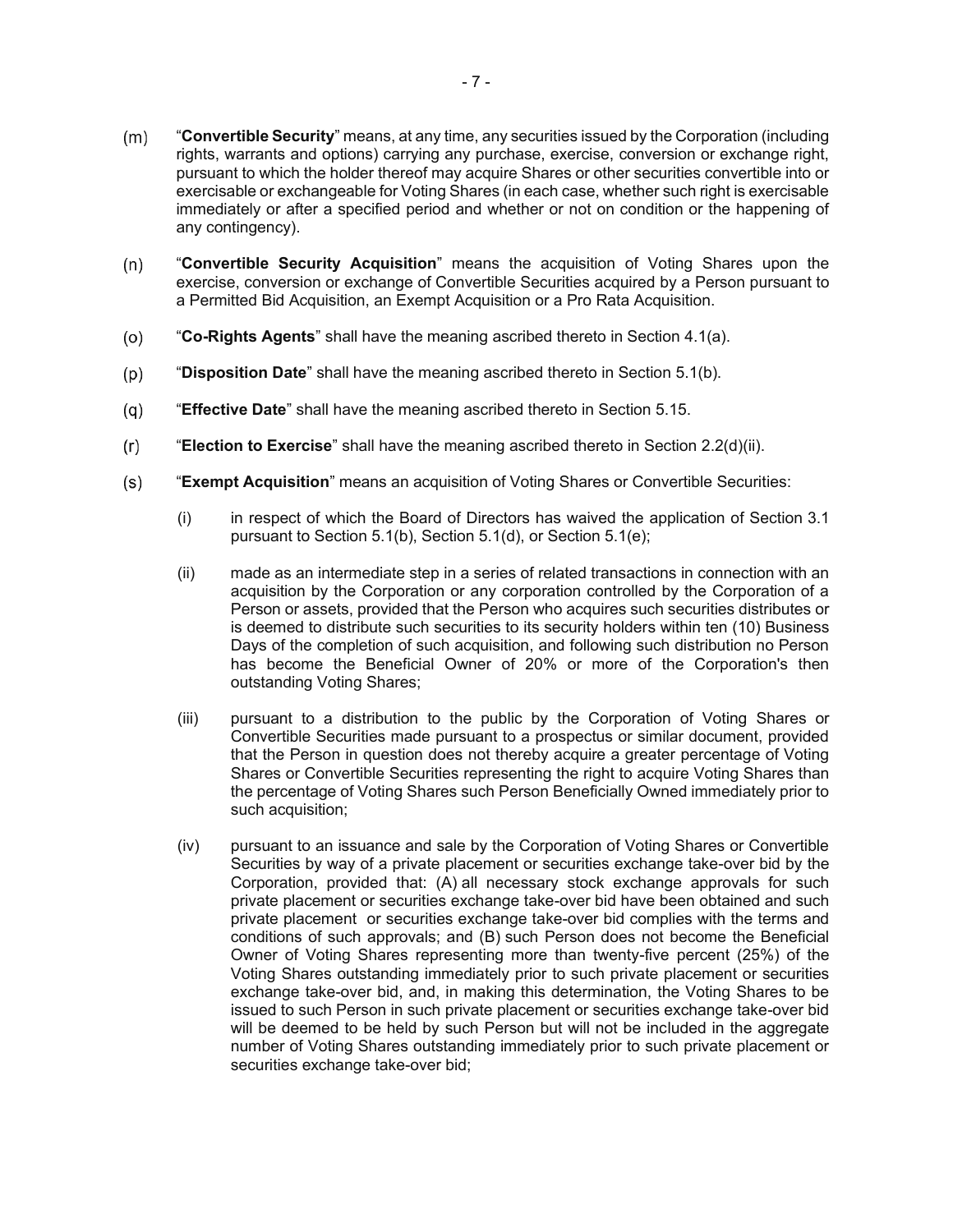- (v) pursuant to the exercise of Rights; or
- (vi) pursuant to an amalgamation, merger, arrangement, business combination or other similar transaction which has been approved by the Board (statutory or otherwise, but for greater certainty not including a Take-over Bid) and which required approval by shareholders of the Corporation.
- $(t)$ "**Exercise Price**" shall mean, as of any date, the price at which a holder of a Right may purchase the securities issuable upon exercise of one whole Right which, subject to adjustment in accordance with the terms hereof, shall be \$5.00.
- $(u)$ "**Expiration Time**" means (i) if no resolution is approved by Independent Shareholders in accordance with Section 5.16, the Close of Business on the date which is 180 days from the Effective Date; and (ii) if a resolution is approved by the Independent Shareholders in accordance with Section 5.16, the Close of Business on the date on which the annual meeting of shareholders of the Corporation is held in 2025.
- $(v)$ "**Flip-in Event**" shall mean a transaction or event in or pursuant to which any Person becomes an Acquiring Person.
- $(w)$ "**holder**" shall have the meaning ascribed thereto in Section 2.8.
- $(x)$ "**Independent Shareholders**" shall mean holders of outstanding Voting Shares, other than Voting Shares Beneficially Owned by (i) any Acquiring Person, (ii) any Offeror other than a Person who is deemed not to Beneficially Own such Voting Shares by reason of Section 1.1(d)(vi); (iii) any Person acting jointly or in concert with any Acquiring Person or Offeror; (iii) any Associate or Affiliate of any Acquiring Person or Offeror; and (iv) any employee benefit plan, stock purchase plan, deferred profit sharing plan and any similar plan or trust for the benefit of employees of the Corporation or a Subsidiary of the Corporation, unless the beneficiaries of the plan or trust direct the manner in which the Voting Shares are to be voted or withheld from voting or direct whether the Voting Shares are to be tendered to a Take-over Bid (in which case such plan or trust shall be considered an Independent Shareholder).
- "**Lock-up Agreement**" means an agreement between an Offeror or any Affiliate or Associate  $(y)$ of an Offeror and one or more holders of Voting Shares and/or Convertible Securities (each such holder herein referred to as a "**Locked-up Person**") (the terms of which are publicly disclosed and a copy of which is made available to the public (including the Corporation) not later than the date of the Lock-up Bid (as hereinafter defined) or, if the Lock-up Bid has been made prior to the date of the Lock-up Agreement is entered into, as soon as possible after it is entered into and in any event not later than the Business Day following the date the Lock-up Agreement was entered into) pursuant to which each Locked-up Person agrees to deposit or tender the Voting Shares and/or Convertible Securities held by such holder to a Take-over Bid (the "**Lock-up Bid**") made by the Offeror or any Affiliates or Associates of the Offeror or any other Person acting jointly or in concert with the Offeror, where the agreement:
	- (i) permits the Locked-up Person to withdraw its Voting Shares and/or Convertible Securities from the Lock-up Agreement and the Lock-up Bid, and to terminate any obligation with respect to the voting of such securities, in order to deposit or tender the Voting Shares and/or Convertible Securities to another Take-over Bid or to support another transaction prior to the Voting Shares being taken up and paid for under the Lock-up Bid: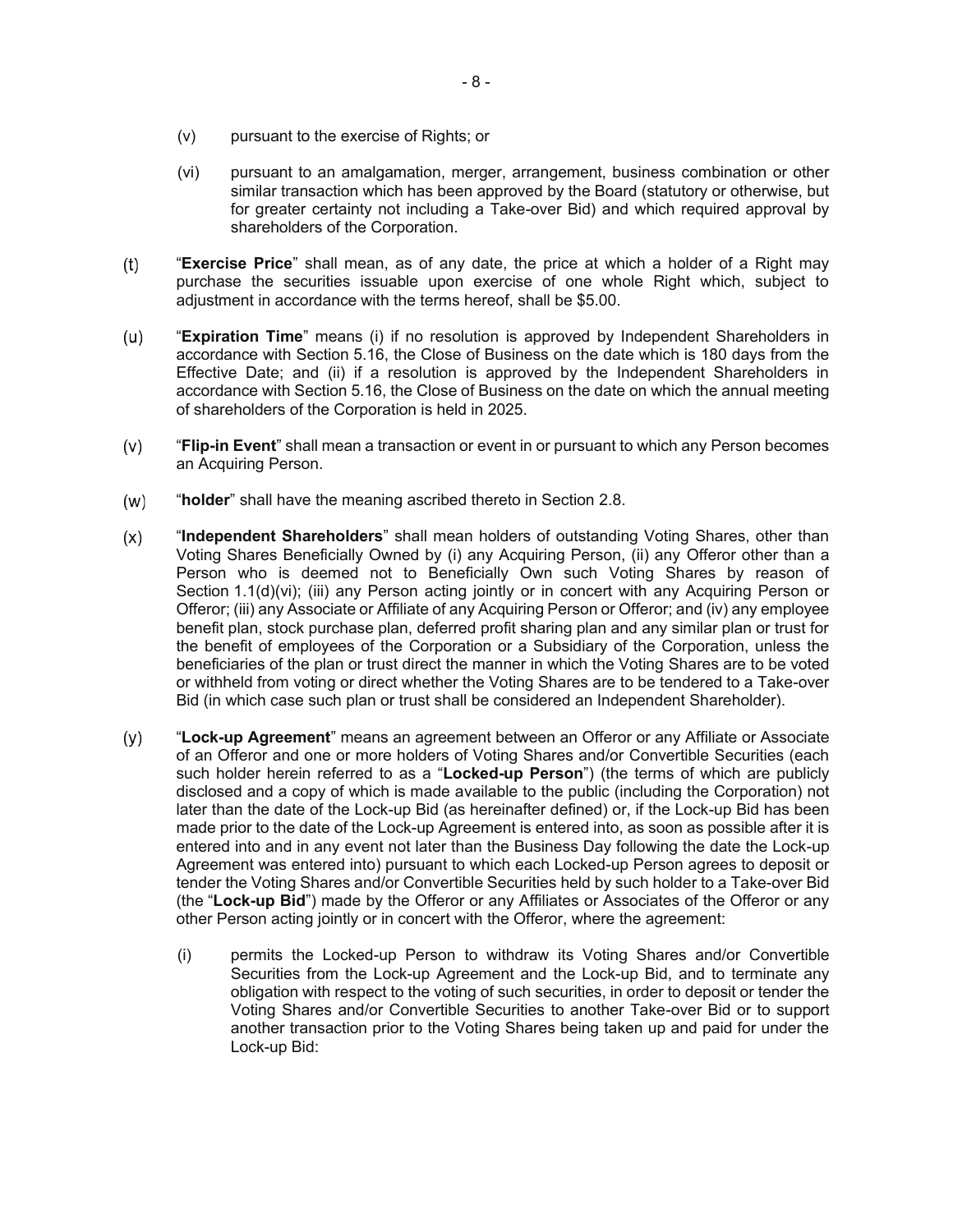- (A) at a price or value per Voting Share and/or Convertible Security that exceeds the price or value per Voting Share and/or Convertible Security offered under the Lock-up Bid;
- (B) for a number of Voting Shares and/or Convertible Securities that exceeds by as much as or more than a number specified in the Lock-up Agreement (the "**Specified Number**") the number of Voting Shares and/or Convertible Securities that the Offeror has offered to purchase under the Lock-up Bid at a price or value per Voting Share and/or Convertible Securities that is not less than the price or value per Voting Share and/or Convertible Security offered under the Lock-up Bid, provided that the Specified Number is not greater than 7% of the number of Voting Shares and/or Convertible Securities offered to be purchased under the Lock-up Bid; or
- (C) at such price or value that exceeds by as much as or more than an amount specified in the Lock-up Agreement (the "**Specified Amount**") the offering price for each Voting Share and/or Convertible Security contained in or proposed to be contained in the Lock-up Bid, provided that the Specified Amount is not greater than 7% of the offering price contained in or proposed to be contained in the Lock-up Bid;

and for greater certainty, the Lock-up Agreement may contain a right of first refusal or require a period of delay to give the Person who made the Lock-up Bid an opportunity to match a higher price in another Take-over Bid or transaction or other similar limitation on a Locked-up Person's right to withdraw Voting Shares and/or Convertible Security from the agreement, so long as the limitation does not preclude the exercise by the Locked-up Person of the right to withdraw Voting Shares and/or Convertible Security during the period of the other Take-over Bid or transaction; and

- (ii) no "break-up" fees, "topping" fees, penalties, expenses or other amounts that exceed in aggregate the greater of:
	- (A) 2.5% of the price or value of the aggregate consideration payable under the Lock-up Bid to a Locked-up Person; and
	- (B) 50% of the amount by which the price or value of the consideration received by a Locked-up Person under another Take-over Bid or transaction exceeds the price or value of the consideration that the Locked-up Person would have received under the Lock-up Bid;

shall be payable by such Locked-up Person pursuant to the Lock-Up Agreement in the event the Lock-up Bid is not successfully concluded or if the Locked-up Person fails to deposit or tender Voting Shares and/or Convertible Security to the Lock-up Bid, or withdraws Voting Shares and/or Convertible Security previously tendered thereto, in order to deposit or tender such Voting Shares and/or Convertible Securities to another Take-over Bid or support another transaction.

 $(z)$ "**Market Price**" per security of any securities on any date of determination shall mean the average of the daily Closing Prices per security of such securities on each of the 20 consecutive Trading Days through and including the Trading Day immediately preceding such date of determination; provided, however, that if an event of a type analogous to any of the events described in Section 2.3 shall have caused any Closing Price used to determine the Market Price on any Trading Day not to be fully comparable with the Closing Price on such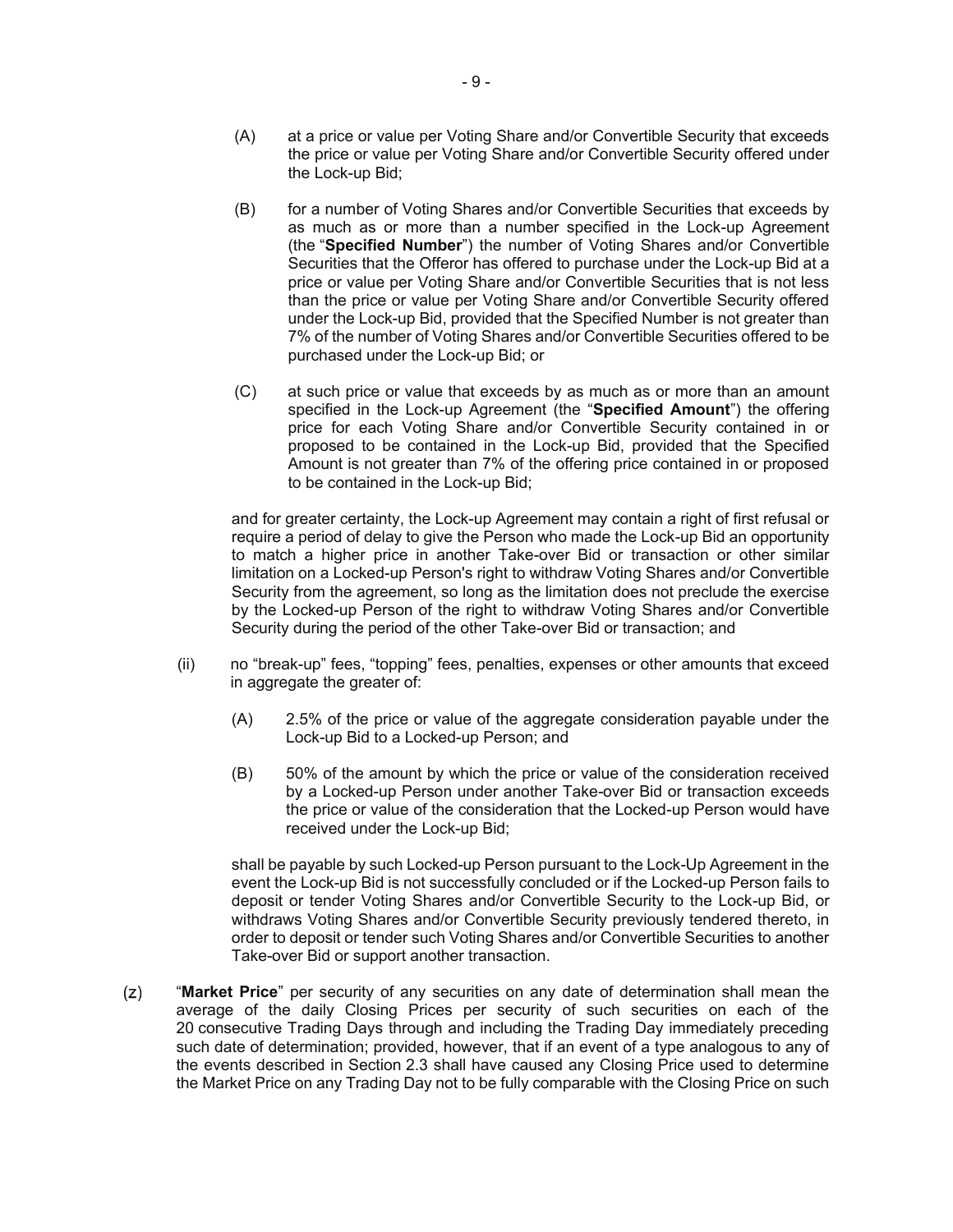date of determination (or, if the date of determination is not a Trading Day, on the immediately preceding Trading Day), each such Closing Price so used shall be appropriately adjusted in a manner analogous to the applicable adjustment provided for in Section 2.3 (as determined by the Board of Directors acting in good faith) in order to make it fully comparable with the Closing Price on such date of determination (or, if the date of determination is not a Trading Day, on the immediately preceding Trading Day).

- $(aa)$ "**NI 62-104**" means National Instrument 62-104 - *Take-Over Bids and Issuer Bids* adopted by the Canadian securities regulatory authorities and any comparable or successor laws, instruments or rules thereto.
- $(bb)$ "**Nominee**" shall have the meaning ascribed thereto in Section 2.2(c).
- "**Offer to Acquire**" shall include:  $(cc)$ 
	- (i) an offer to purchase or a solicitation of an offer to sell; and
	- (ii) an acceptance of an offer to sell, whether or not such offer to sell has been solicited;

or any combination thereof, and the Person accepting an offer to sell shall be deemed to be making an Offer to Acquire to the Person that made the offer to sell.

- (dd) "**Offeror**" shall mean a Person who has announced a current intention to make, or who is making, a Take-over Bid.
- "**Offeror's Securities**" shall mean the Voting Shares Beneficially Owned by an Offeror on the  $(ee)$ date of a Take-over Bid.
- $(f\mathsf{f})$ "**Permitted Bid**" means a Take-over Bid that is made by means of a take-over bid circular and that also complies with the following additional provisions:
	- (i) the Take-over Bid is made to all holders of Voting Shares of record (other than the Offeror); and
	- (ii) the Take-over Bid contains, and the provisions for take-up and payment for securities tendered or deposited thereunder is subject to, irrevocable and unqualified conditions that:
		- (A) no Voting Shares shall be taken up or paid for pursuant to the Take-over Bid:
			- (x) prior to the Close of Business on a date that is not less than 105 days following the date of the Take-over Bid or such shorter minimum period that a take-over bid (that is not exempt from any of the requirements of Division 5 (Bid Mechanics) of NI 62-104) must remain open for deposits of securities thereunder, in the applicable circumstances at such time, pursuant to NI 62-104; and
			- (y) then only if, at the Close of Business on the date Voting Shares are first taken up or paid for under such Take-over Bid, more than 50% of the outstanding Voting Shares held by Independent Shareholders shall have been tendered or deposited pursuant to the Take-over Bid and not withdrawn;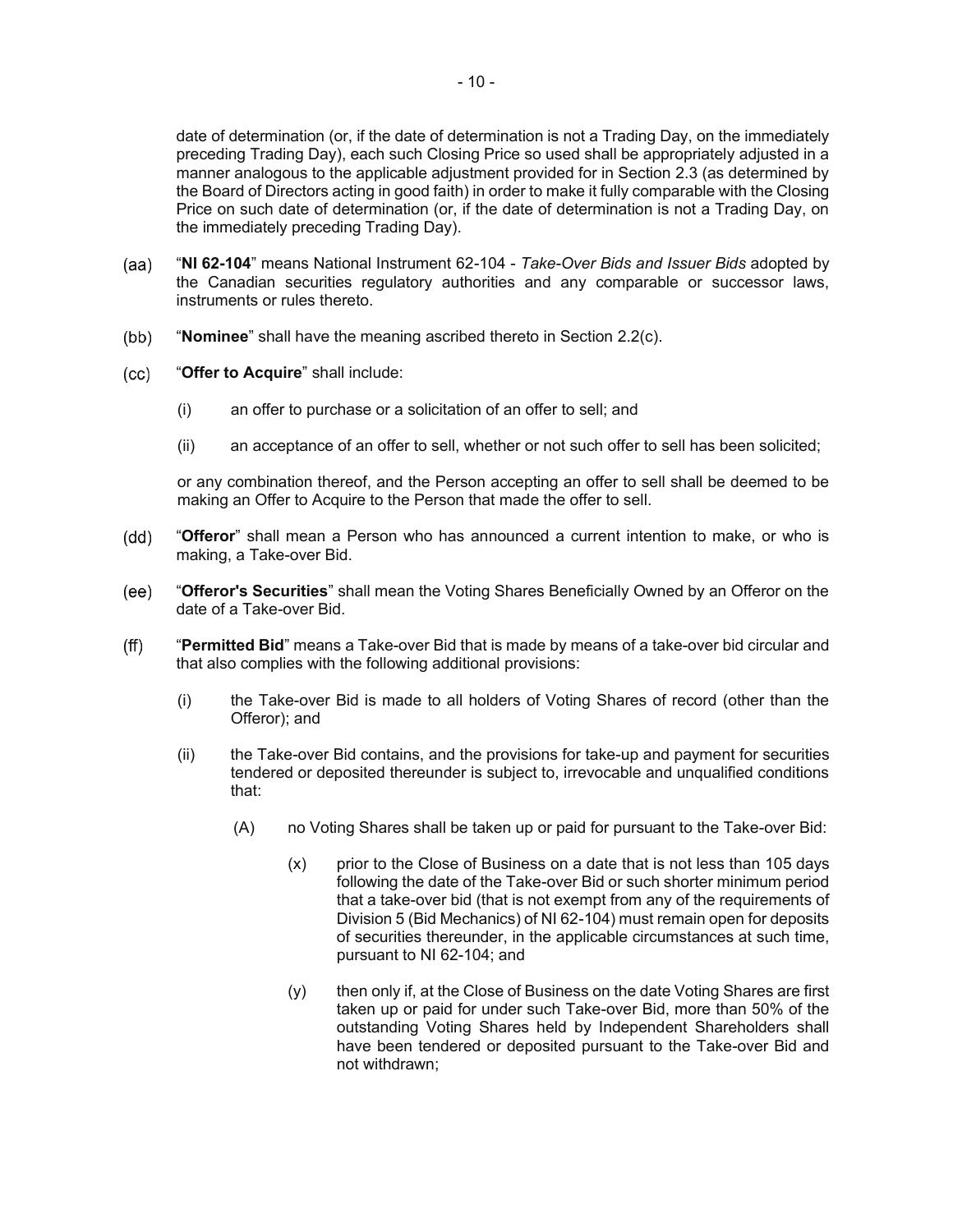- (B) the Take-over Bid contains an irrevocable and unqualified provision that, unless the Take-over Bid is withdrawn, Voting Shares may be tendered or deposited pursuant to such Take-over Bid, unless such Take-over Bid is withdrawn, at any time prior to the Close of Business on the date Voting Shares are first taken up or paid for under the Take-over Bid;
- (C) any Voting Shares tendered or deposited pursuant to the Take-over Bid may be withdrawn until taken up and paid for; and
- (D) the Take-over Bid contains an irrevocable and unqualified provision that, in the event that the requirement set forth in clause  $(b)(y)$  above is satisfied, the Offeror will make a public announcement of that fact and the Take-over Bid will remain open for deposits and tenders of Voting Shares for not less than 10 days from the date of such public announcement,

provided, however, that a Take-over Bid that qualified as a Permitted Bid shall cease to be a Permitted Bid at any time and as soon as much time as when such Take-over Bid ceases to meet any or all of the provisions of this definition, and provided that, at such time, any acquisitions of securities made pursuant to such Permitted Bid, including any acquisition of securities made prior to such time, will cease to be a Permitted Bid Acquisition.

For purposes of this Agreement, the term "**Permitted Bid**" shall include a Competing Permitted Bid.

- "**Permitted Bid Acquisition**" means an acquisition of Voting Shares made pursuant to a  $(gg)$ Permitted Bid.
- $(hh)$ "**Person**" includes any individual, firm, partnership, association, trust, trustee, executor, administrator, legal personal representative, government, governmental body or authority, corporation, or other incorporated or unincorporated organization, syndicate or other entity.
- $(ii)$ "**Pro Rata Acquisition**" means an acquisition by a Person of Voting Shares pursuant to (i) any dividend reinvestment plan, share purchase plan or other plan of the Corporation made available to all holders of Voting Shares (other than holders resident in any jurisdiction where participation in such plan is restricted or impractical as a result of applicable law); (ii) a stock dividend, a stock split or other event pursuant to which such Person becomes the Beneficial Owner of Voting Shares on the same pro rata basis as all other holders of Voting Shares of the same class or series; (iii) the acquisition or exercise of rights to purchase Voting Shares distributed to all holders of Voting Shares (other than holders resident in any jurisdiction where such distribution or exercise is restricted or impractical as a result of applicable law) by the Corporation pursuant to a rights offering (but only if such rights are acquired directly from the Corporation); or (iv) a distribution of Voting Shares or Convertible Securities in respect thereof offered pursuant to a prospectus or by way of a private placement by the Corporation or a conversion or exchange of any such Convertible Security, provided that, in the cases of (iii) and (iv) above, such Person does not thereby acquire a greater percentage of Voting Shares or Convertible Securities so offered than the Person's percentage of Voting Shares Beneficially Owned immediately prior to such acquisition.
- $(ii)$ "**Record Time**" means the Close of Business on the Effective Date.
- $(kk)$ "**Redemption Price**" shall have the meaning attributed thereto in Section 5.1(a).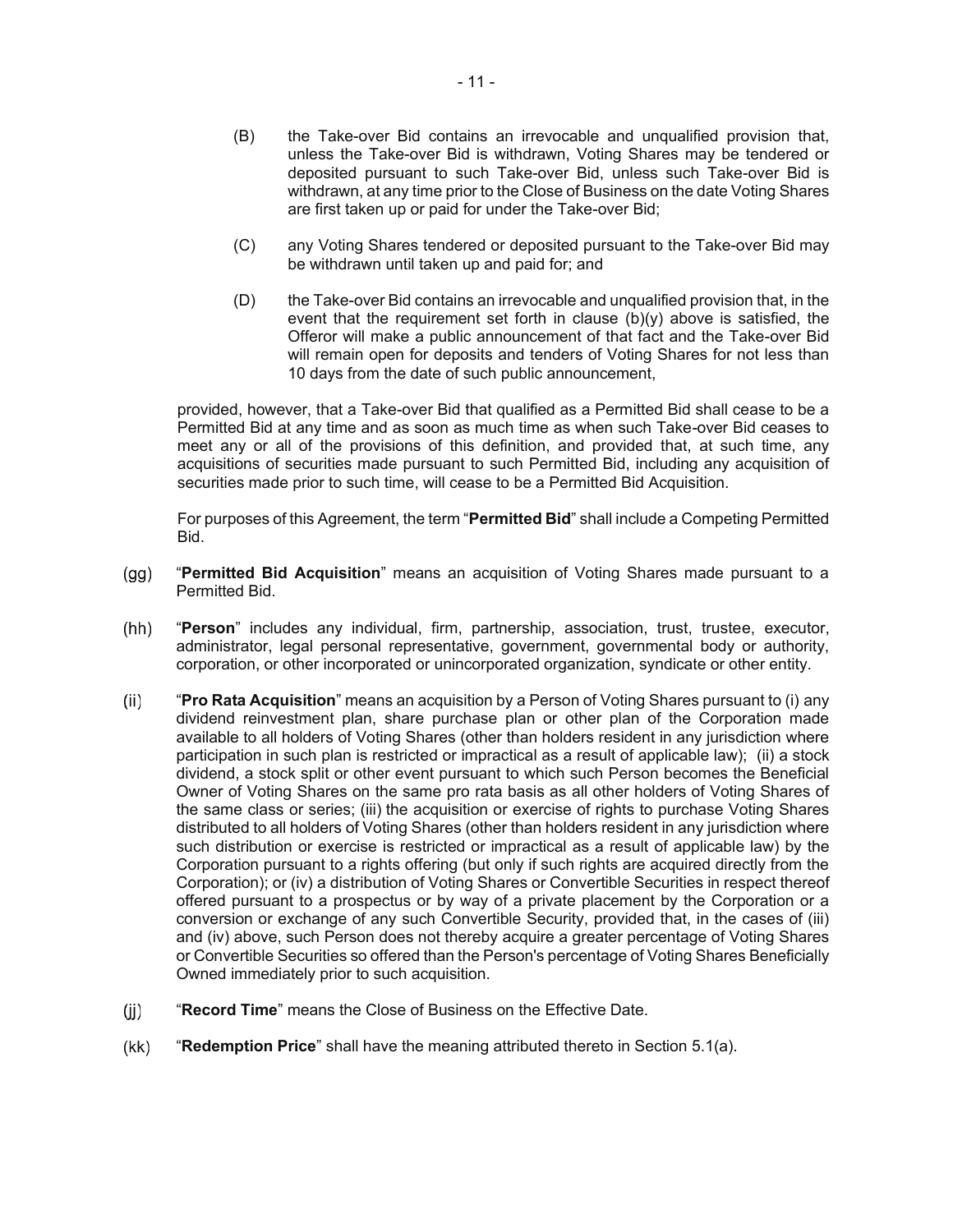- $(II)$ "**Right**" means a right to purchase a Share pursuant to the terms and subject to the conditions set forth herein.
- "**Rights Certificate**" shall mean the certificates representing the Rights after the Separation  $(mm)$ Time which shall be substantially in the form attached hereto as Exhibit A.
- $(nn)$ "**Rights Register**" and "**Rights Registrar**" shall have the respective meanings ascribed thereto in Section 2.6(a).
- $(00)$ "**Securities Act**" s means the *Securities Act,* R.S.O., 1990, S.5, as amended, and the regulations and rules thereunder, and any comparable or successor laws or regulations or rules thereto.
- "**Separation Time**" means the Close of Business on the tenth (10th) Trading Day after the  $(pp)$ earlier of:
	- (i) the Stock Acquisition Date;
	- (ii) the date on which a Permitted Bid or Competing Permitted Bid ceases to qualify as such;
	- (iii) the date of the commencement of, or first public announcement or disclosure of the intent of any Person (other than the Corporation or any Subsidiary of the Corporation) to commence, a Take-over Bid (other than a Permitted Bid, so long as such Take-over Bid continues to satisfy the requirements of a Permitted Bid);

or such later Business Day as may be determined at any time or from time to time by the Board of Directors provided, however, that if any such Take-over Bid expires, is cancelled, is terminated or is otherwise withdrawn prior to the Separation Time, without securities deposited thereunder being taken up and paid for, such Take-over Bid shall be deemed, for purposes of this Section 1.1(pp), never to have been made, and, provided further, that if the Board of Directors determines, pursuant to Section 5.1, to waive the application of Section 3.1to a Flipin Event, the Separation Time in respect of such Flip-in Event shall be deemed never to have occurred.

- "**Shares**" means the common shares in the share capital of the Corporation as constituted at  $(qq)$ the Record Time, as such shares may be subdivided, consolidated, reclassified or otherwise changed from time to time.
- "**Stock Acquisition Date**" shall mean the first date of public announcement or disclosure by  $(rr)$ the Corporation or an Acquiring Person of facts indicating that a Person has become an Acquiring Person (which, for the purposes of this definition, shall include, without limitation, a report filed pursuant to section 5.2(1) of NI 62-104 disclosing such information).
- $(s<sub>S</sub>)$ "**Subsidiary**" of any specified Person means any other Person controlled, directly or indirectly, by such specified Person and includes a Subsidiary of that Subsidiary;
- $(tt)$ "**Take-over Bid**" means an Offer to Acquire Voting Shares of any class or Convertible Securities with respect thereto (or both) where the Voting Shares subject to the Offer to Acquire, together with the Voting Shares into or for which the securities subject to the Offer to Acquire are convertible, exchangeable or exercisable and the Offeror's Securities constitute in the aggregate 20% or more of the outstanding Voting Shares at the date of the Offer to Acquire.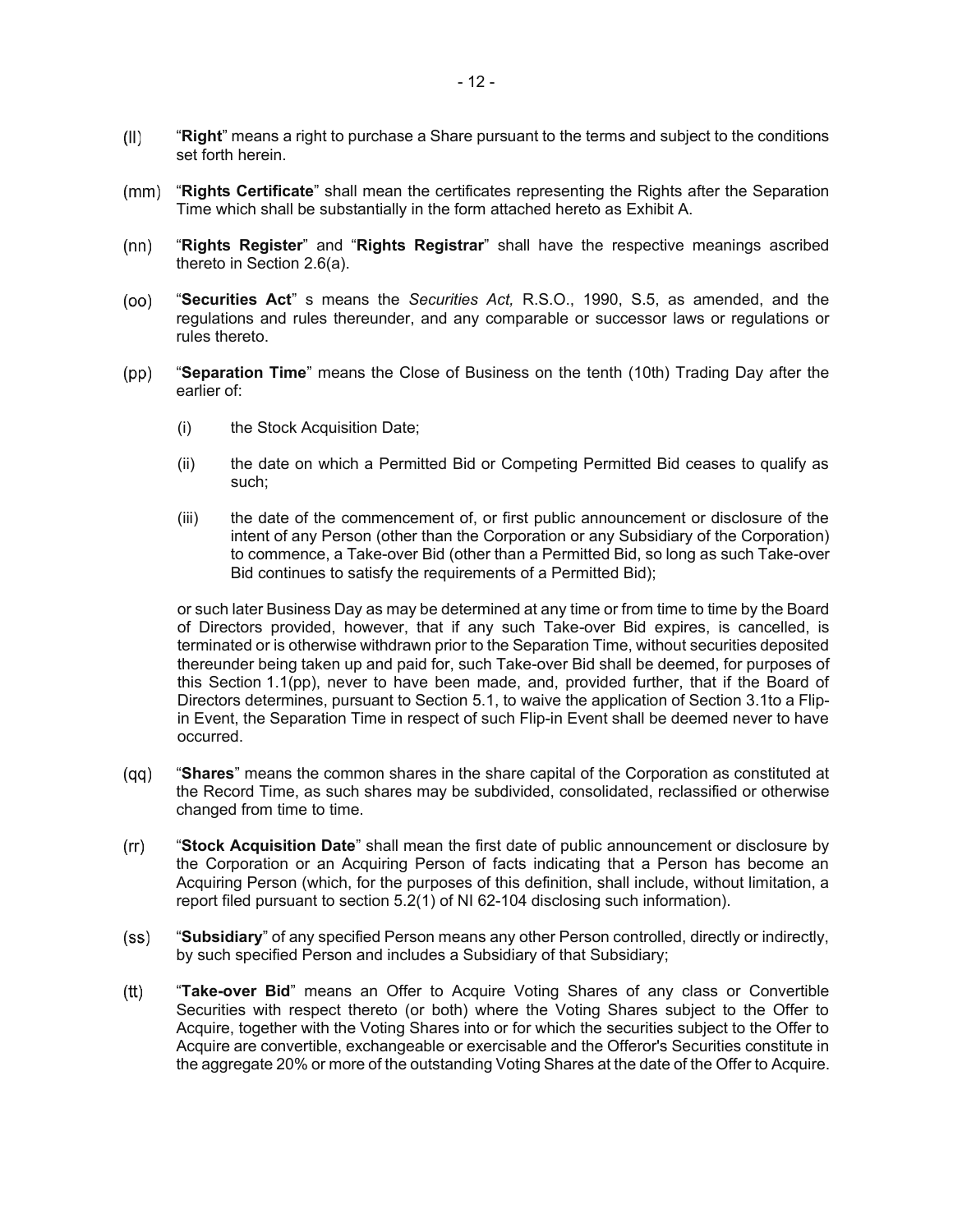- (uu) "**Trading Day**" when used with respect to any securities, means the day on which the principal Canadian or U.S. securities exchange (as determined by the Board of Directors acting in good faith) on which such securities are listed or admitted to trading is open for the transaction of business or, if the securities are not listed or admitted to trading on any Canadian or U.S. securities exchange, a Business Day.
- $(vv)$ "**U.S. - Canadian Exchange Rate**" on any date shall mean:
	- (i) if on such date the Bank of Canada sets a daily rate of exchange for the conversion of one United States dollar into Canadian dollars, such rate; and
	- (ii) in any other case, the rate for such date for the conversion of one United States dollar into Canadian dollars which is calculated in the manner which shall be determined by the Board of Directors from time to time acting in good faith.
- (ww) "**U.S. Exchange Act**" means the United States Securities Exchange Act of 1934, as amended, and the rules and regulations thereunder as from time to time in effect.
- "**Voting Share Reduction**" means an acquisition or redemption by the Corporation or any  $(xx)$ Subsidiary of the Corporation of Voting Shares which, by reducing the number of Voting Shares outstanding, increases the percentage of Voting Shares Beneficially Owned by any Person to 20% or more of the Voting Shares then outstanding.
- $(yy)$ "**Voting Shares**" means the Shares and any other securities the holders of which are entitled to vote generally on the election of directors of the Corporation.

### **1.2 Currency**

All sums of money which are referred to in this Agreement are expressed in lawful money of Canada, unless otherwise specified.

### **1.3 Number and Gender**

Wherever the context will require, terms (including defined terms) used herein importing the singular number only shall include the plural and vice versa and words importing any one gender shall include all others.

### **1.4 Sections and Headings**

The division of this Agreement into Articles, Sections, Subsections, Clauses and Subclauses and the insertion of headings are for convenience of reference only and shall not affect the construction or interpretation of this Agreement. The terms this "**Agreement**", "**hereunder**", "**hereof**" and similar expressions refer to this Agreement as amended or supplemented from time to time and not to any particular Article, Section or other portion hereof and include any agreement or instrument supplemental or ancillary hereto. Unless something in the subject matter or context is inconsistent therewith, references herein to Articles, Sections, Subsections, Clauses and Subclauses are to Articles, Sections, Subsections, Clauses and Subclauses of this Agreement.

### **1.5 Statutory References**

Unless the context otherwise requires, any reference to a specific Section, Subsection, Clause or Rule of any statute or regulation shall be deemed to refer to the same as it may be amended, reenacted or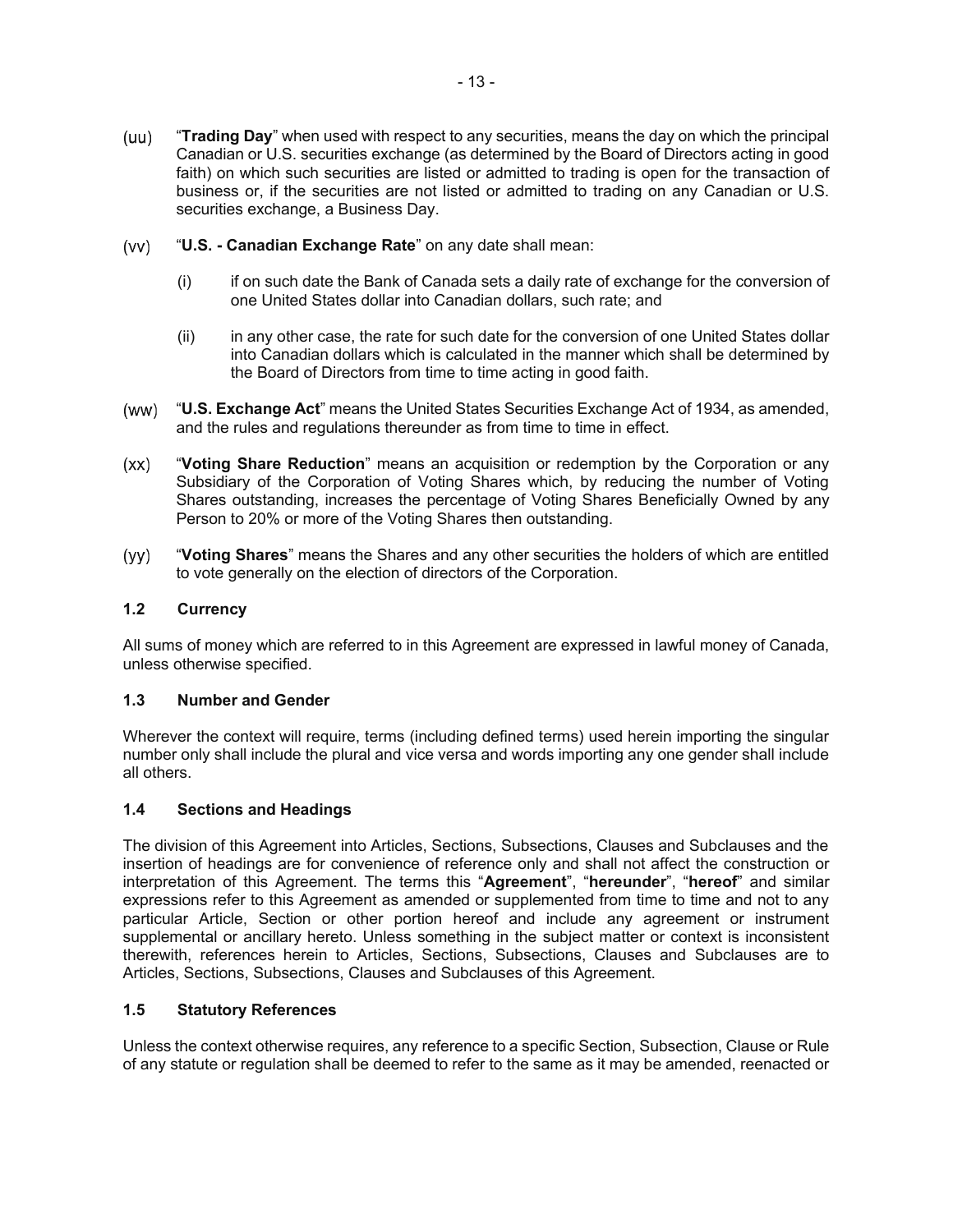replaced or, if repealed and there shall be no replacement therefor, to the same as it is in effect on the date of this Agreement.

## **1.6 Determination of Percentage Ownership**

The percentage of Voting Shares Beneficially Owned by any Person, shall, for the purposes of this Agreement, be and be deemed to be the product determined by the formula:

$$
100 \times \frac{A}{B}
$$

where:

- A = the aggregate number of votes for the election of all directors generally attaching to the Voting Shares Beneficially Owned by such Person; and
- B = the aggregate number of votes for the election of all directors generally attaching to all outstanding Voting Shares.

Where any Person is deemed to Beneficially Own unissued Voting Shares pursuant to Section 1.1(d), such Voting Shares shall be deemed to be outstanding for the purpose of both A and B in the formula above.

# **1.7 Acting Jointly or in Concert**

For the purposes of this Agreement, a Person is acting jointly or in concert with every Person who is a party to an arrangement, agreement, commitment or understanding, whether formal or informal and whether or not in writing, with the first Person (or any Affiliate or Associate of the first Person), to acquire or to Offer to Acquire Voting Shares or Convertible Securities in respect thereof (other than customary agreements with and between underwriters and banking group or selling group members with respect to a distribution of securities of the Corporation (including, for greater certainty, by way of private placement of such securities) or pursuant to a pledge of securities in the ordinary course of the pledgee's business).

# **1.8 Generally Accepted Accounting Principles**

Wherever in this Agreement reference is made to generally accepted accounting principles, such reference shall be deemed to be to the recommendations at the relevant time of the Canadian Institute of Chartered Accountants, or any successor institute, applicable on a consolidated basis (unless otherwise specifically provided herein to be applicable on an unconsolidated basis) as at the date on which a calculation is made or required to be made in accordance with generally accepted accounting principles. Where the character or amount of any asset or liability or item of revenue or expense is required to be determined, or any consolidation or other accounting computation is required to be made for the purpose of this Agreement or any document contemplated hereby, such determination or calculation shall, to the extent applicable and except as otherwise specified herein or as otherwise agreed in writing by the parties, be made in accordance with generally accepted accounting principles applied on a consistent basis.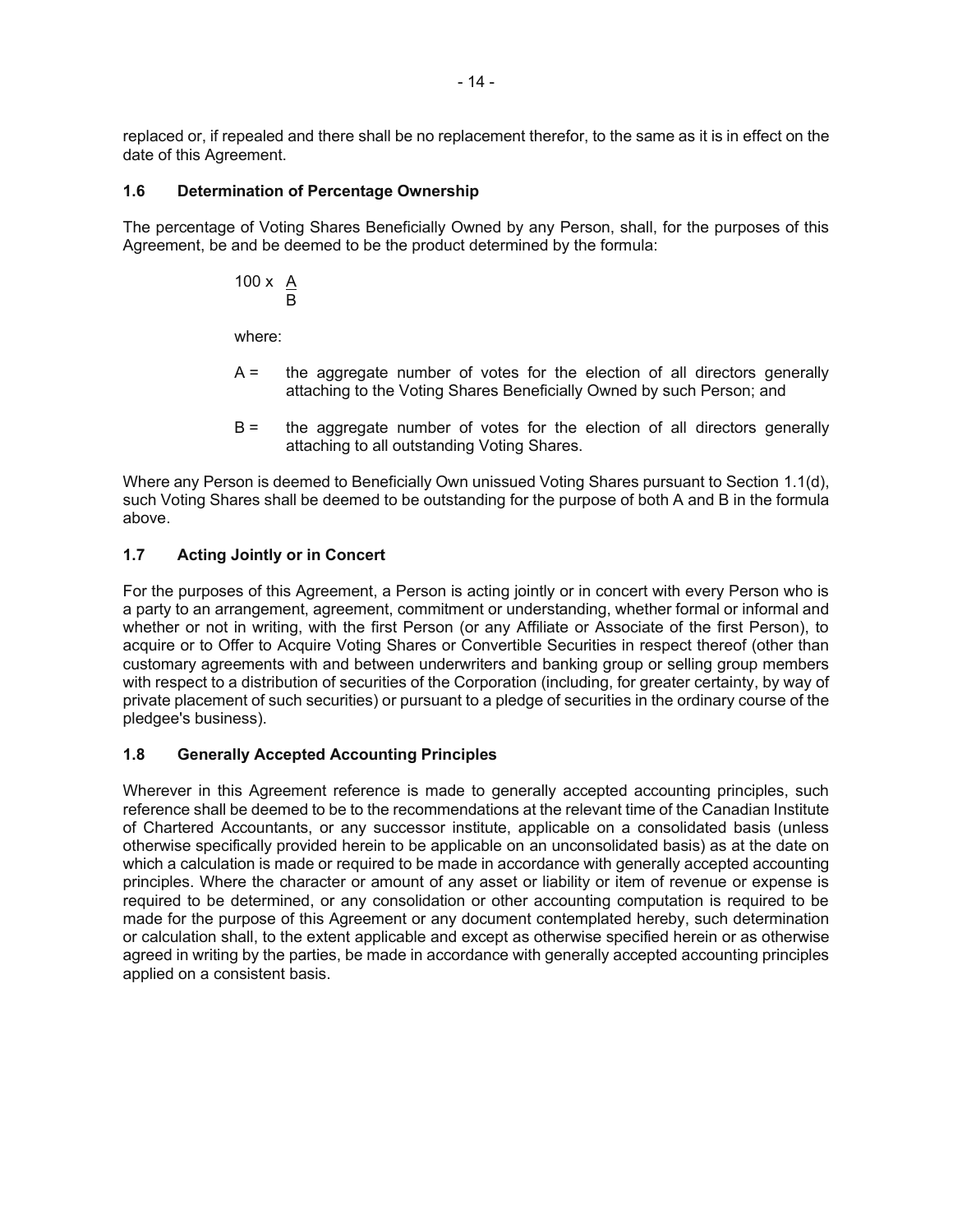#### **ARTICLE 2 THE RIGHTS**

### **2.1 Legend on Share Certificates**

Certificates representing the Shares, including without limitation Shares issued upon the  $(a)$ conversion of Convertible Securities, issued after the Record Time but prior to the Close of Business on the earlier of the Separation Time and the Expiration Time shall also evidence one Right for each Share represented thereby and shall have impressed on, printed on, written on or otherwise affixed to them the following legend:

*"Until the Separation Time (as defined in the Rights Agreement referred to below), this certificate also evidences and entitles the holder hereof to certain Rights as set forth in a Shareholder Rights Plan Agreement, dated as of December 17, 2021 (the "Rights Agreement"), between the Corporation and Computershare Investor Services Inc., as rights agent, as the same may be amended or supplemented from time to time in accordance with the terms thereof, the terms of which are hereby incorporated herein by reference and a copy of which is on file at the registered office of the Corporation. Under certain circumstances, as set forth in the Rights Agreement, such Rights may be amended or redeemed, may expire, may become void (if, in certain cases, they are "Beneficially Owned" by an "Acquiring Person",*  as such terms are defined in the Rights Agreement, whether currently held by or on behalf of *such Person or any subsequent holder) or may be evidenced by separate certificates and may no longer be evidenced by this certificate. The Corporation will mail or arrange for the mailing of a copy of the Rights Agreement to the holder of this certificate without charge as soon as practicable after the receipt of a written request therefor."* 

 $(b)$ Certificates representing Shares that have been issued prior to and remain outstanding at the Record Time shall evidence one Right for each Share evidenced thereby notwithstanding the absence of the foregoing legend, until the earlier of the Separation Time and the Expiration Time.

## **2.2 Initial Exercise Price; Exercise of Rights; Detachment of Rights**

- Subject to adjustment as herein set forth, each Right will entitle the holder thereof, from and  $(a)$ after the Separation Time and prior to the Expiration Time, to purchase one Share for the Exercise Price (which Exercise Price and number of Shares are subject to adjustment as set forth below). Notwithstanding any other provision of this Agreement, any Rights held by the Corporation or any of its subsidiaries shall be void.
- $(b)$ Until the Separation Time: (i) the Rights shall not be exercisable and no Right may be exercised; and (ii) for administrative purposes, each Right will be evidenced by the certificate for the associated Shares registered in the name of the holder thereof (which certificate shall be deemed to represent a Rights Certificate) and will be transferable only together with, and will be transferred by a transfer of, such associated Shares.
- $(c)$ From and after the Separation Time and prior to the Expiration Time, the Rights may be exercised, and the registration and transfer of the Rights shall be separate from and independent of Shares. Promptly following the Separation Time, the Corporation will prepare or cause to be prepared and the Rights Agent will mail to each holder of record of Shares as of the Separation Time (other than an Acquiring Person and, in respect of any Rights Beneficially Owned by such Acquiring Person which are not held of record by such Acquiring Person, the holder of record of such rights (a "**Nominee**")) at such holder's address as shown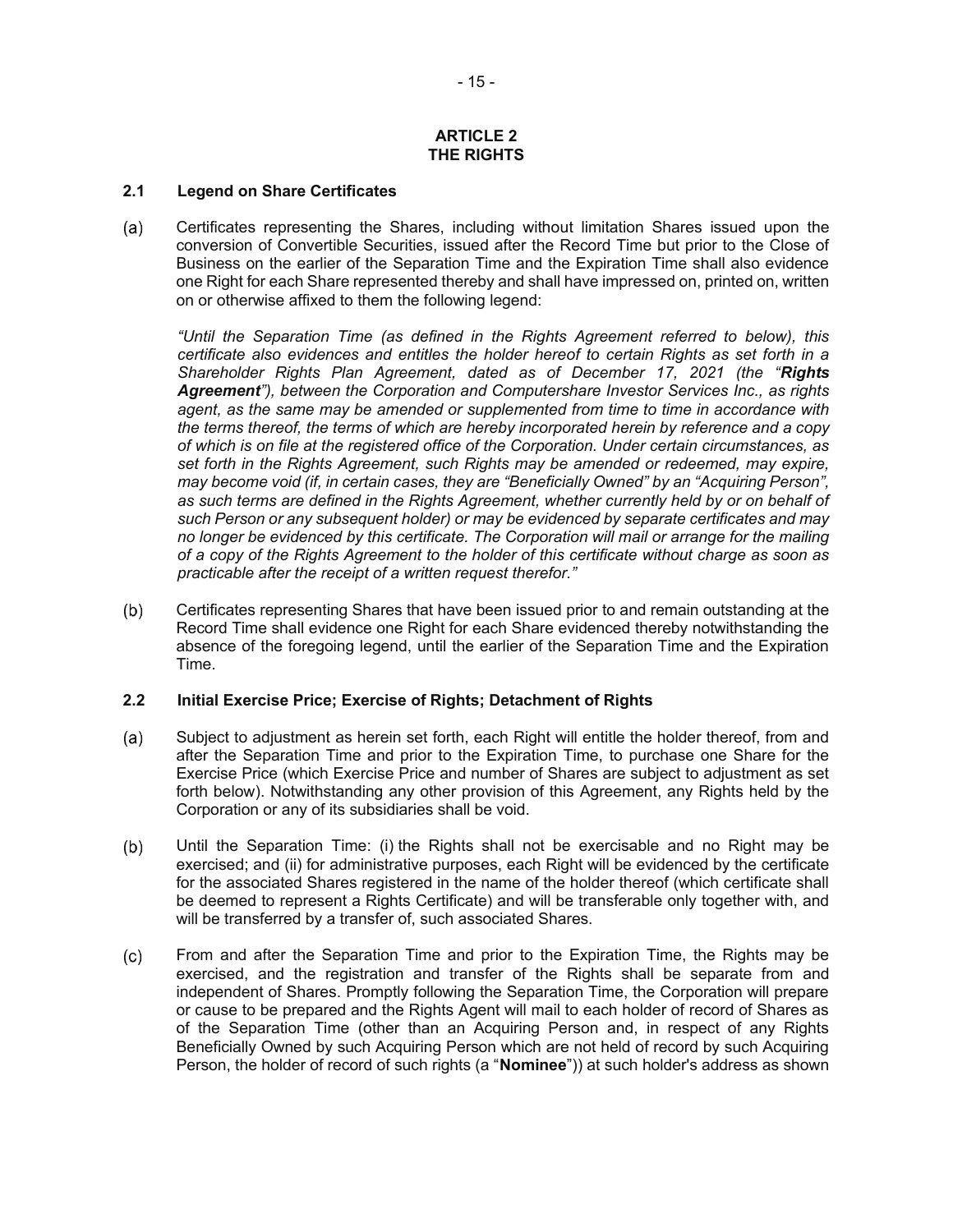by the records of the Corporation (the Corporation hereby agreeing to furnish copies of such record to the Rights Agent for this purpose):

- (i) a Rights Certificate in substantially the form of Exhibit A hereto appropriately completed, representing the number of Rights held by such holder at the Separation Time and having such marks of identification or designation and such legends, summaries or endorsements printed thereon as the Corporation may deem appropriate and as are not inconsistent with the provisions of this Agreement, or as may be required to comply with any law, rule or regulation or judicial or administrative order, or with any article, requirement or regulation of any stock exchange or quotation system on which the Rights may from time to time be listed or traded, or to conform to usage; and
- (ii) a disclosure statement prepared by the Corporation describing the Rights;

provided that a Nominee shall be sent the materials provided for in (i) and (ii) only in respect of all Shares held of record by it which are not Beneficially Owned by an Acquiring Person and the Corporation may require any Nominee or suspected Nominee to provide such information and documentation as the Corporation may reasonably require for such purpose.

- $(d)$ Rights may be exercised in whole or in part on any Business Day after the Separation Time and prior to the Expiration Time by submitting to the Rights Agent at its principal office in Toronto, Ontario, or any other office of the Rights Agent designated for that purpose from time to time by the Corporation:
	- (i) the Rights Certificate evidencing such Rights;
	- (ii) an election to exercise (an "**Election to Exercise**") substantially in the form attached to the Rights Certificate duly completed and executed in a manner acceptable to the Rights Agent; and
	- (iii) payment by certified cheque, banker's draft or money order payable to the order of the Rights Agent, of a sum equal to the Exercise Price multiplied by the number of Rights being exercised and a sum sufficient to cover any transfer tax or charge which may be payable in respect of any transfer involved in the transfer or delivery of Rights Certificates or the issuance or delivery of certificates for Shares in a name other than that of the holder of the Rights being exercised.
- Upon receipt of a Rights Certificate, which is accompanied by an appropriately completed and  $(e)$ duly executed Election to Exercise (which does not indicate that such Right is null and void as provided by Section 3.1(b)) and payment as set forth in Section 2.2(d), the Rights Agent (unless otherwise instructed by the Corporation) will thereupon as soon as possible:
	- (i) requisition from the transfer agent of the Shares, certificates representing the number of Shares to be purchased (the Corporation hereby irrevocably authorizing its transfer agent to comply with all such requisitions);
	- (ii) after receipt of such share certificates, deliver such certificates to, or to the order of, the registered holder of such Rights Certificate, registered in such name or names as may be designated by such holder;
	- (iii) when appropriate, requisition from the Corporation the amount of cash, if any, to be paid in lieu of issuing fractional Shares;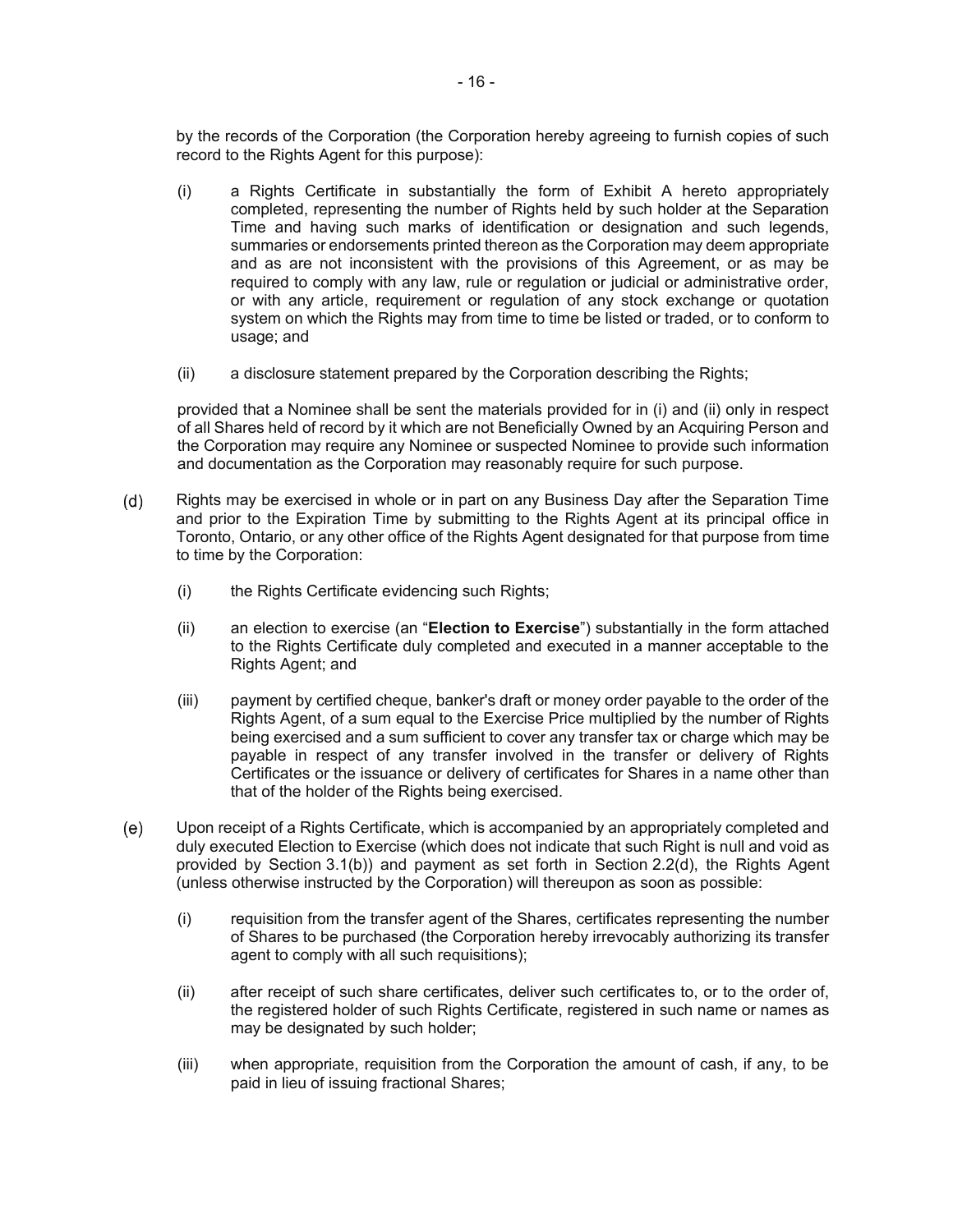- (iv) when appropriate, after receipt of such cash, deliver such cash to, or to the order of, the registered holder of the Rights Certificate; and
- (v) tender to the Corporation all payments received on exercise of the Rights.
- If the holder of any Rights shall exercise less than all of the Rights evidenced by such holder's  $(f)$ Rights Certificate, a new Rights Certificate evidencing the Rights remaining unexercised will be issued by the Rights Agent to such holder or to such holder's duly authorized assigns.
- $(g)$ The Corporation shall:
	- (i) take all such action as may be necessary and within its power to ensure that all Shares delivered upon the exercise of Rights shall, at the time of delivery of the certificates for such Shares (subject to payment of the Exercise Price), be duly and validly authorized, executed, issued and delivered as fully paid and non-assessable;
	- (ii) take all such action as may reasonably be considered to be necessary and within its power to comply with any applicable requirements of the Canada Business Corporations Act, the Securities Act, the U.S. Exchange Act, the United States Securities Act of 1933, as amended, and applicable comparable legislation of each of the provinces and territories of Canada and states of the United States of America, or the rules and regulations thereunder or any other applicable law, rule or regulation, in connection with the issuance and delivery of the Rights, the Rights Certificates and the issuance of any Shares upon exercise of the Rights;
	- (iii) use reasonable efforts to cause all Shares issued upon exercise of the Rights to be listed on the stock exchanges on which the Shares are listed at that time;
	- (iv) cause to be reserved and kept available out of its authorized and unissued Shares, the number of Shares that, as provided in this Agreement, will from time to time be sufficient to permit the exercise in full of all outstanding Rights;
	- (v) pay when due and payable, if applicable, any and all federal, provincial, state and municipal taxes (not in the nature of income, capital gains or withholding taxes) and charges which may be payable in respect of the original issuance or delivery of the Rights Certificates or certificates for Shares issued upon the exercise of Rights, provided that the Corporation shall not be required to pay any transfer tax or charge which may be payable in respect of any transfer of Rights or the issuance or delivery of certificates for Shares issued upon the exercise of Rights, in a name other than that of the holder of the Rights being transferred or exercised; and
	- (vi) after the Separation Time, except as permitted by Section 5.1 or Section 5.4, not take (or permit any corporation it controls to take) any action if at the time such action is taken it is reasonably foreseeable that such action will diminish substantially or otherwise eliminate the benefits intended to be afforded by the Rights.

### **2.3 Adjustments to Exercise Price; Number of Rights**

 $(a)$ The Exercise Price, the number and kind of securities subject to purchase upon exercise of each Right and the number of Rights outstanding are subject to adjustment from time to time as provided in this Section 2.3 and in Article 3. Fractional interests in securities resulting from such adjustments are subject to Section 5.5.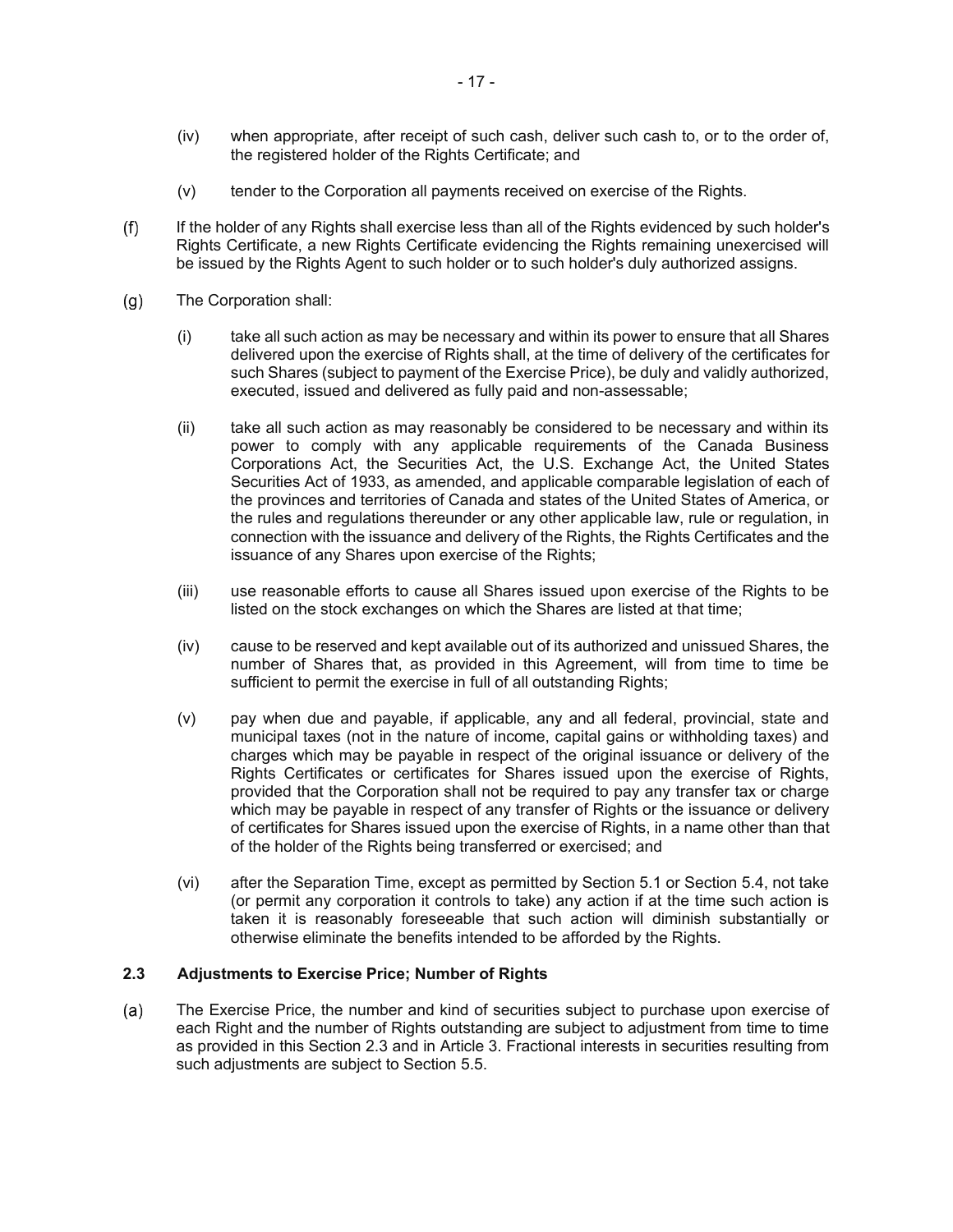- $(b)$ In the event that the Corporation shall at any time after the Record Time and prior to the Expiration Time:
	- (i) declare or pay a dividend on the Shares payable in Voting Shares or Convertible Securities in respect thereof other than pursuant to any dividend reinvestment plan or program;
	- (ii) subdivide or change the then outstanding Shares into a greater number of Shares;
	- (iii) consolidate, combine or change the then outstanding Shares into a smaller number of Shares; or
	- (iv) issue any Voting Shares (or Convertible Securities in respect thereof) in respect of, in lieu of, or in exchange for existing Shares, whether in a reclassification, amalgamation, statutory arrangement, consolidation or otherwise;

the Exercise Price and the number of Rights outstanding (or, if the payment or effective date therefor shall occur after the Separation Time, the securities purchasable upon the exercise of Rights) shall be adjusted as follows:

- (A) If the Exercise Price and number of Rights outstanding are to be adjusted:
	- (x) the Exercise Price in effect after such adjustment will be equal to the Exercise Price in effect immediately prior to such adjustment divided by the number of Shares (or other securities of the Corporation) that a holder of one Share immediately prior to such dividend, subdivision, change, consolidation or issuance would hold thereafter as a result thereof; and
	- (y) each Right held prior to such adjustment will become that number of Rights equal to that number that is equal to the number of Shares (or other securities of the Corporation) that a holder of one Share immediately prior to such dividend, subdivision, change, consolidation or issuance would hold immediately thereafter as a result thereof, and the adjusted number of Rights will be deemed to be allocated among the Shares with respect to which the original Rights were associated (if they remain outstanding) and the securities of the Corporation issued in respect of such dividend, subdivision, change, consolidation or issuance, so that each such Share (or other security of the Corporation) will have exactly one Right associated with it.
- (B) If the securities purchasable upon exercise of Rights are to be adjusted, the securities purchasable upon exercise of each Right after such adjustment will be the securities that a holder of the securities purchasable upon exercise of one Right immediately prior to such dividend, subdivision, change, consolidation or issuance would hold thereafter as a result thereof.
- Adjustments pursuant to Section 2.3(b) shall be made successively, whenever an event  $(c)$ referred to in Section 2.3(b) occurs.
- $(d)$ If an event occurs which would require an adjustment under both this Section 2.3 and Section 3.1, the adjustment provided for in this Section 2.3 shall be in addition to, and shall be made prior to, any adjustment required pursuant to Section 3.1.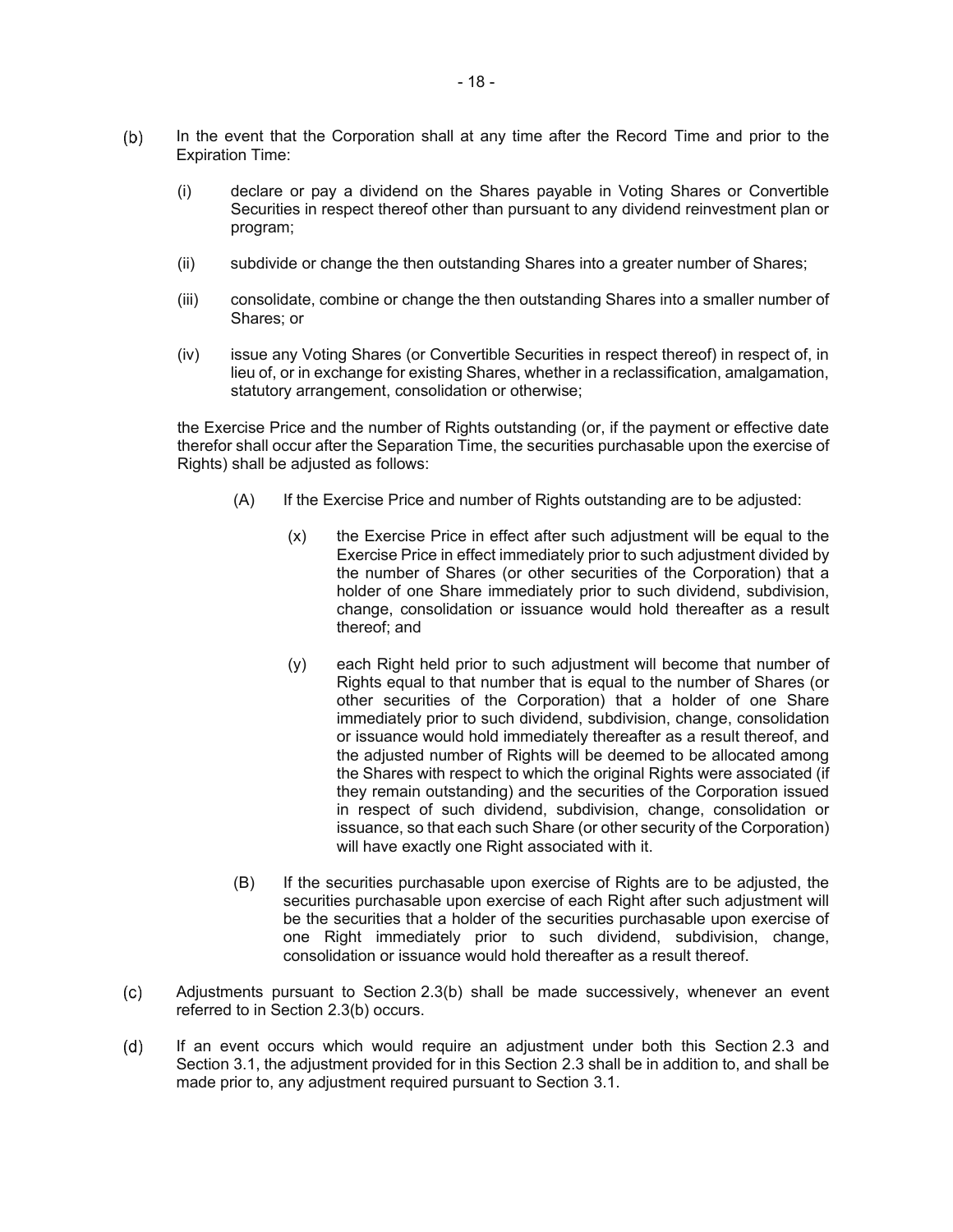- $(e)$ In the event the Corporation shall at any time after the Record Time and prior to the Expiration Time issue any Shares otherwise than in a transaction referred to in Section 2.3(b), each such Share so issued shall automatically have one new Right associated with it, which Right shall be evidenced by the certificate representing such Share.
- $(f)$ In the event the Corporation shall, at any time after the Record Time and prior to the Expiration Time, fix a record date for the making of a distribution to all holders of Shares of rights or warrants entitling them (for a period expiring within 45 calendar days after such record date) to subscribe for or purchase Shares (or Convertible Securities in respect of Shares) at a price per Share (or, in the case of such a Convertible Security, having a conversion, exchange or exercise price per share (including the price required to be paid to purchase such Convertible Security)) less than 90% of the Market Price per Share on such record date, the Exercise Price in effect after such record date will equal the Exercise Price in effect immediately prior to such record date multiplied by a fraction;
	- (i) of which the numerator shall be the number of Shares outstanding on such record date plus the number of Shares which the aggregate offering price of the total number of Shares so to be offered (and/or the aggregate initial conversion, exchange or exercise price of the Convertible Securities so to be offered (including the price required to be paid to purchase such Convertible Securities)) would purchase at such Market Price per Share; and
	- (ii) of which the denominator shall be the number of Shares outstanding on such record date plus the number of additional Shares to be offered for subscription or purchase (or into which the Convertible Securities so to be offered are initially convertible, exchangeable or exercisable).

In case such subscription price is satisfied, in whole or in part, by consideration other than cash, the value of such consideration shall be as determined in good faith by the Board of Directors. Such adjustment shall be made successively whenever such a record date is fixed. To the extent that such rights or warrants are not exercised prior to the expiration thereof, the Exercise Price shall be readjusted in the manner contemplated above based on the number of Shares (or securities convertible into or exchangeable for Shares) actually issued on the exercise of such rights or warrants.

For purposes of this Agreement, the granting of the right to purchase Shares (whether from treasury or otherwise) pursuant to any dividend or interest reinvestment plan or program or any share purchase plan or program providing for the reinvestment of dividends or interest payable on securities of the Corporation or the investment of periodic optional payments or employee benefit or similar plans (so long as such right to purchase is in no case evidenced by the delivery of rights or warrants by the Corporation) shall not be deemed to constitute an issue of rights or warrants by the Corporation; provided, however, that in the case of any dividend or interest reinvestment or share purchase plan or program, the right to purchase Shares is at a price per share of not less than 90% of the current market price per share (determined as provided in such plans) of the Shares.

In the event the Corporation shall, at any time after the Record Time and prior to the Expiration  $(g)$ Time, fix a record date for the making of a distribution to all holders of Shares of (i) evidences of indebtedness or assets (other than a dividend paid in Shares, but including any dividend payable in securities other than Shares), (ii) rights or warrants entitling them to subscribe for or purchase Voting Shares (or Convertible Securities in respect of Voting Shares), at a price per Voting Share (or, in the case of a Convertible Security in respect of Voting Shares, having a conversion, exchange or exercise price per share (including the price required to be paid to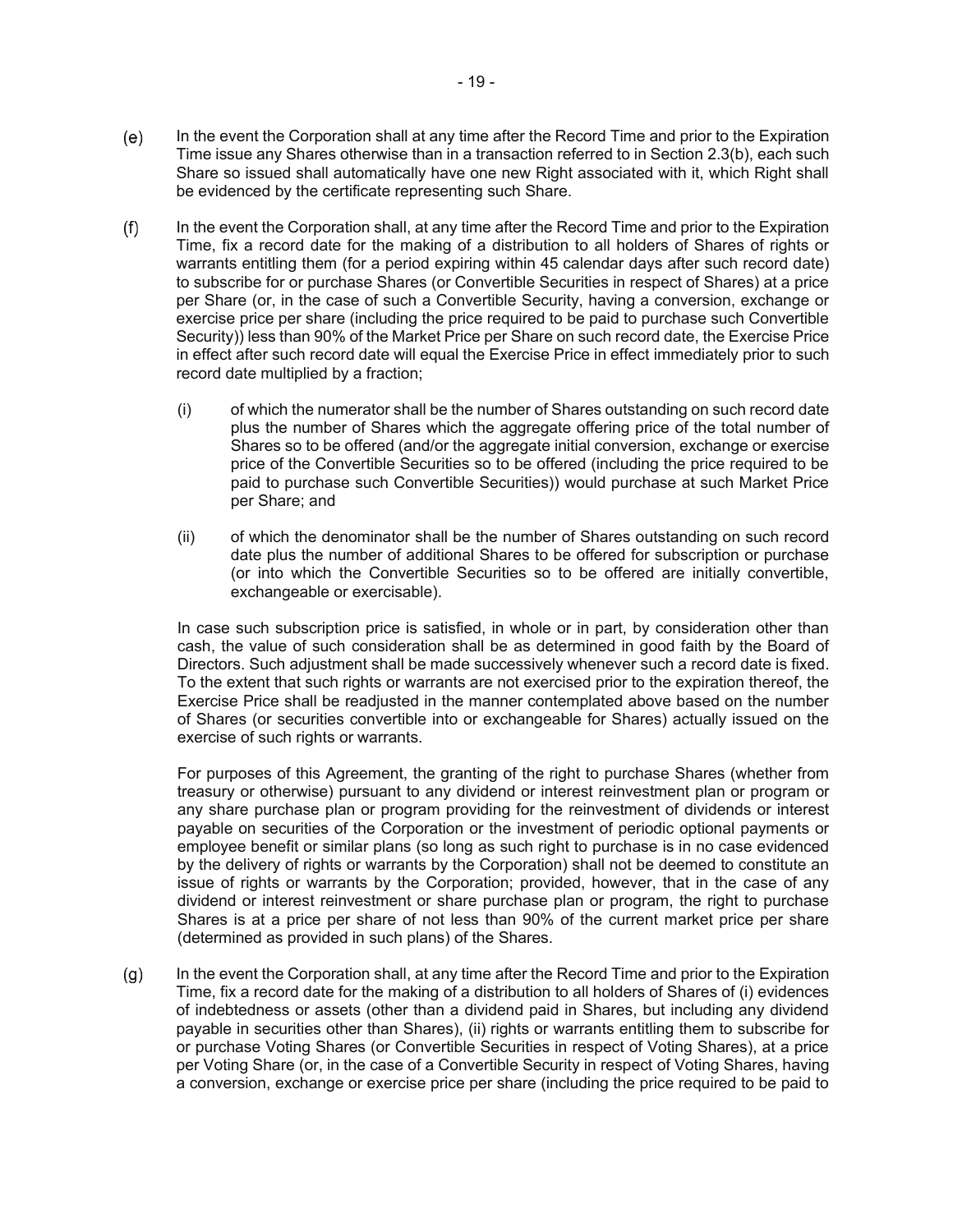purchase such Convertible Security)) less than 90% of the Market Price per Share on such record date (excluding rights or warrants referred to in Section 2.3(f) or (iii) other securities of the Corporation, the Exercise Price in effect after such record date shall be equal to the Exercise Price in effect immediately prior to such record date less the fair market value (as determined in good faith by the Board of Directors) of the portion of the assets, evidences of indebtedness, rights or warrants or other securities so to be distributed applicable to each of the securities purchasable upon exercise of one Right. Such adjustment shall be made successively whenever such a record date is fixed.

- $(h)$ Each adjustment made pursuant to Section 2.3 shall be made as of
	- (i) the payment or effective date for the applicable dividend, subdivision, change, consolidation or issuance, in the case of an adjustment made pursuant to Section 2.3(b); and
	- (ii) the record date for the applicable dividend or distribution, in the case of an adjustment made pursuant to Section 2.3(f) or Section 2.3(g), subject to readjustment to reverse the same if such distribution shall not be made.
- $(i)$ In the event the Corporation shall, at any time after the Record Time and prior to the Expiration Time, issue any shares (other than Shares), or rights or warrants to subscribe for or purchase any such shares, or Convertible Securities in respect of any such shares, in a transaction referred to in any of Section  $2.3(b)(i)$  to Section  $2.3(b)(iv)$ , Section  $2.3(f)$  or Section  $2.3(g)$ , if the Board of Directors acting in good faith determines that the adjustments contemplated by Section 2.3(b), Section 2.3(f) and Section 2.3(g) in connection with such transaction would not appropriately protect the interests of the holders of Rights, the Board of Directors may from time to time acting in good faith determine what other adjustments, if any, to the Exercise Price, number of Rights or securities purchasable upon exercise of Rights would be appropriate in the circumstances, if any, and such other adjustments (if any) shall be made upon the Board of Directors providing written certification thereof to the Rights Agent pursuant to 2.3(q) and no adjustments contemplated by Section 2.3(b), Section 2.3(f) or Section 2.3(g) shall be made notwithstanding the terms thereof. The Corporation and the Rights Agent shall amend this Agreement in accordance with Section 5.4 to provide for any such other adjustments contemplated by this Section 2.3(i)
- $(i)$ Notwithstanding anything herein to the contrary, no adjustment of the Exercise Price shall be required unless such adjustment would require an increase or decrease of at least 1% in such Exercise Price; provided, however, that any adjustments which by reason of this Section 2.3(j) are not required to be made shall be carried forward and taken into account in any subsequent adjustment. All adjustments to the Exercise Price made pursuant to this Section 2.3 shall be calculated to the nearest cent.
- $(k)$ All Rights originally issued by the Corporation subsequent to any adjustment made to the Exercise Price hereunder shall evidence the right to purchase, at the adjusted Exercise Price, the number of Shares purchasable from time to time hereunder upon exercise of the Rights, all subject to further adjustment as provided herein.
- $(1)$ Unless the Corporation shall have exercised its election as provided in Section 2.3(m) to adjust the number of Rights in lieu of any adjustment in the number of Shares purchasable upon the exercise of a Right, upon each adjustment of the Exercise Price as a result of the calculations made in Section 2.3(f) and Section 2.3(g), each Right outstanding immediately prior to the making of such adjustment shall thereafter evidence the right to purchase, at the adjusted Exercise Price, that number of Shares obtained by: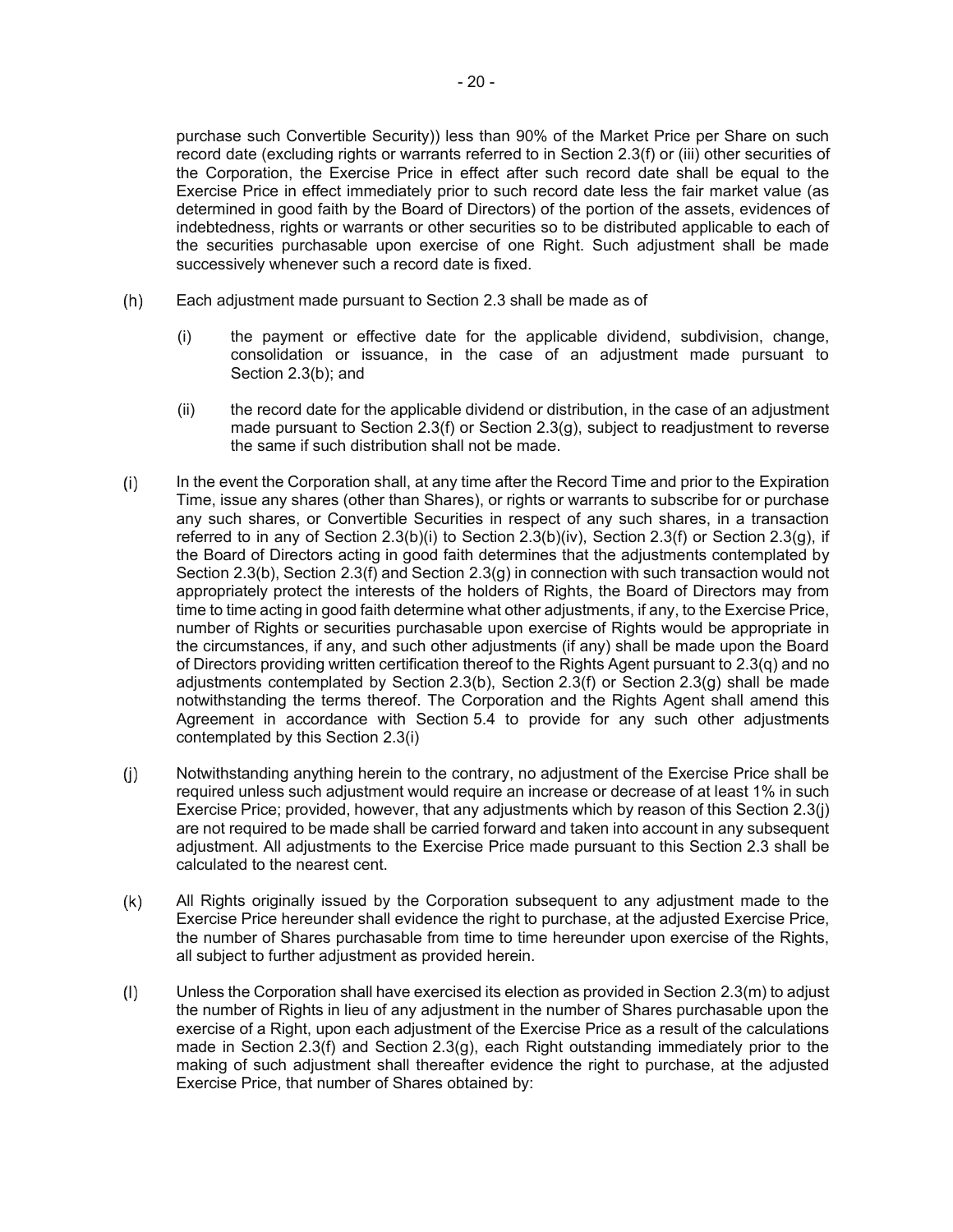- (i) multiplying (A) the number of Shares covered by a Right immediately prior to such adjustment, by (B) the Exercise Price in effect immediately prior to such adjustment; and
- (ii) dividing the product so obtained by the Exercise Price in effect immediately after such adjustment.
- $(m)$ The Corporation may elect on or after the date of any adjustment of the Exercise Price to adjust the number of Rights, in lieu of any adjustment in the number of Shares purchasable upon the exercise of a Right. Each of the Rights outstanding after the adjustment in the number of Rights shall be exercisable for the number of Shares for which a Right was exercisable immediately prior to such adjustment. Each Right held of record prior to such adjustment of the number of Rights shall become the number of Rights obtained by dividing the relevant Exercise Price in effect immediately prior to adjustment of the relevant Exercise Price by the relevant Exercise Price in effect immediately after adjustment of the relevant Exercise Price. The Corporation shall make a public announcement of its election to adjust the number of Rights pursuant to this Section 2.3(m), indicating the record date for the adjustment; and, if known at the time, the amount of the adjustment to be made. This record date may be the date on which the relevant Exercise Price is adjusted or any day thereafter, but, if the Rights Certificates have been issued, shall be at least 10 calendar days later than the date of the public announcement. If Rights Certificates have been issued, upon each adjustment of the number of Rights pursuant to this Section 2.3(m), the Corporation shall, as promptly as practicable, cause to be distributed to holders of record of Rights Certificates on such record date, Rights Certificates evidencing, subject to Section 5.5, the additional Rights to which such holders shall be entitled as a result of such adjustment, or, at the option of the Corporation, shall cause to be distributed to such holders of record in substitution and replacement for the Rights Certificates held by such holders prior to the date of adjustment, and upon surrender thereof, if required by the Corporation, new Rights Certificates evidencing all the Rights to which such holders shall be entitled after such adjustment. Rights Certificates so to be distributed shall be issued, executed and countersigned in the manner provided for herein and may bear, at the option of the Corporation, the relevant adjusted Exercise Price and shall be registered in the names of holders of record of Rights Certificates on the record date specified in the public announcement.
- In any case in which this Section 2.3 shall require that an adjustment in an Exercise Price be  $(n)$ made effective as of a record date for a specified event, the Corporation may elect to defer until the occurrence of such event the issuance to the holder of any Right exercised after such record date of the number of Shares and other securities of the Corporation, if any, issuable upon such exercise over and above the number of Shares and other securities of the Corporation, if any, issuable upon such exercise on the basis of the relevant Exercise Price in effect prior to such adjustment; provided, however, that the Corporation shall deliver to such holder an appropriate instrument evidencing such holder's right to receive such additional Shares (fractional or otherwise) or other securities upon the occurrence of the event requiring such adjustment.
- $(0)$ Notwithstanding anything in this Section 2.3 to the contrary, the Corporation shall be entitled to make such adjustments in the Exercise Price, in addition to those adjustments expressly required by this Section 2.3, as and to the extent that in its good faith judgment the Board of Directors shall determine to be advisable in order that any (i) subdivision or consolidation of the Shares, (ii) issuance wholly for cash of any Shares at less than the applicable Market Price, (iii) issuance wholly for cash of any Shares or securities that by their terms are exchangeable for or convertible into or give a right to acquire Shares, (iv) stock dividends, or (v) issuance of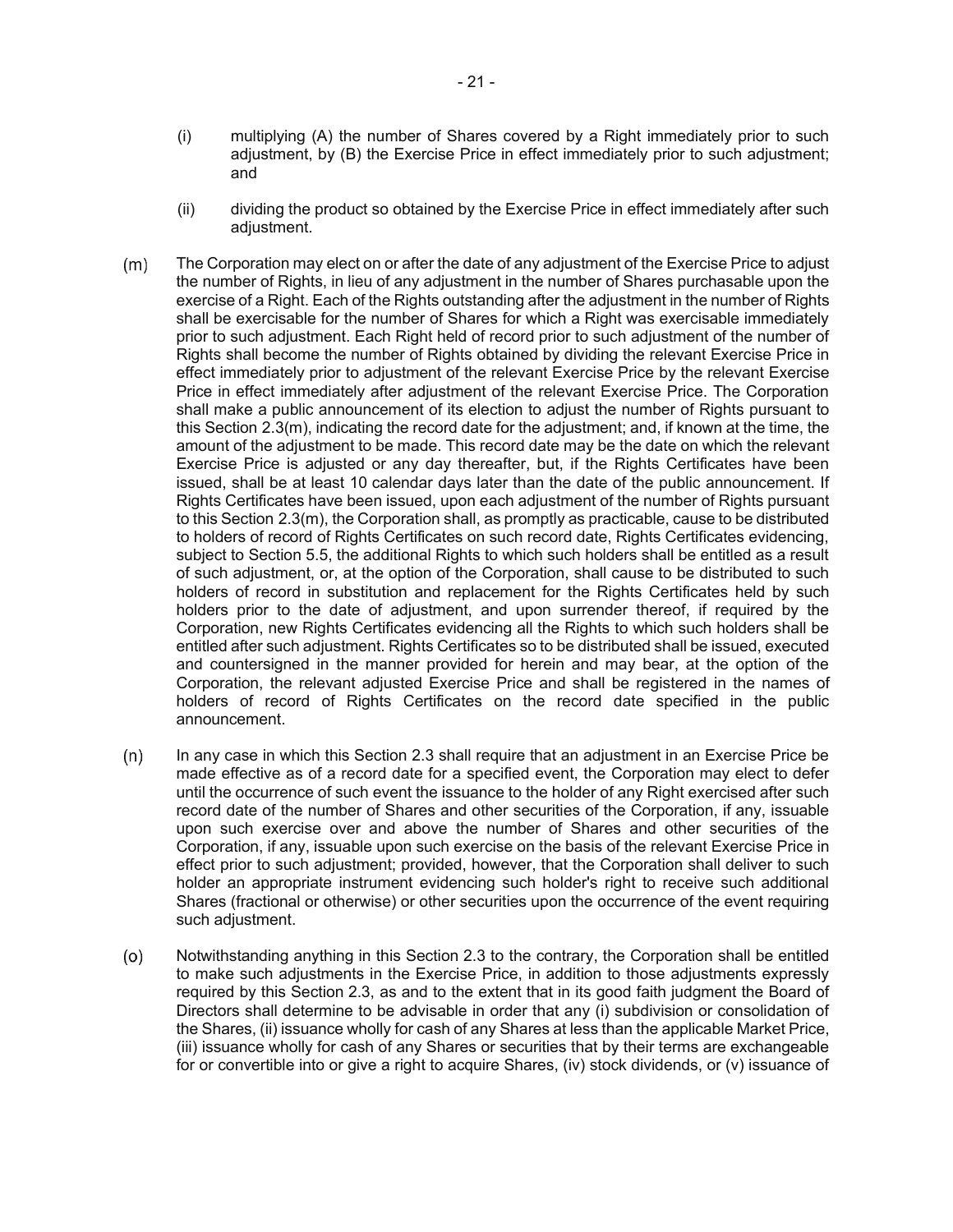rights, options or warrants referred to in this Section 2.3, hereafter made by the Corporation to holders of its Shares, shall not be taxable to such shareholders.

- $(p)$ Irrespective of any adjustment or change in the securities purchasable upon exercise of the Rights, the Rights Certificates theretofore and thereafter issued may continue to represent the securities so purchasable which were represented in the initial Rights Certificates issued hereunder.
- Whenever an adjustment to the Exercise Price is made pursuant to this Section 2.3, the  $(q)$ Corporation shall
	- (i) promptly prepare a certificate setting forth such adjustment and a brief statement of the facts accounting for such adjustment; and
	- (ii) promptly file with the Rights Agent and with each transfer agent for the Shares a copy of such certificate and mail a brief summary thereof to each holder of Rights who requests a copy.

Failure to file such certificate or to cause such notice to be given as aforesaid, or any defect therein, shall not affect the validity of any such adjustment or change.

## **2.4 Date on which Exercise is Effective**

Each Person in whose name any certificate for Shares is issued upon the exercise of Rights shall for all purposes be deemed to have become the holder of record of the Shares represented thereby on, and such certificate shall be dated, the date upon which the Rights Certificate evidencing such Rights was duly surrendered (together with a duly completed Election to Exercise) and payment of the Exercise Price for such Rights (and any applicable transfer taxes and other governmental charges payable by the exercising Person hereunder) was made; provided, however, that if the date of such surrender and payment is a date upon which the transfer books of the Corporation's Shares are closed, such Person shall be deemed to have become the record holder of such shares on, and such certificate shall be dated, the next Business Day on which the transfer books of the Corporation's Shares are open.

## **2.5 Execution, Authentication, Delivery and Dating of Rights Certificates**

- (a) The Rights Certificates shall be executed on behalf of the Corporation by any two officers of the Corporation. The signature of any of these officers on the Rights Certificates may be manual or facsimile. Rights Certificates bearing the manual or facsimile signatures of individuals who were at any time the proper officers of the Corporation shall bind the Corporation, notwithstanding that such individuals or any of them have ceased to hold such offices prior to the countersignature and delivery of such Rights Certificates.
- Promptly following the Separation Time, the Corporation will notify the Rights Agent of such  $(b)$ Separation Time and will deliver Rights Certificates executed by the Corporation to the Rights Agent for countersignature and a statement describing the Rights, and the Rights Agent shall countersign manually (or by facsimile signature in a manner satisfactory to the Corporation) and deliver such Rights Certificates and statement to the holders of the Rights pursuant to Section 2.2. No Rights Certificate shall be valid for any purpose until countersigned by the Rights Agent as aforesaid.
- Each Rights Certificate shall be dated the date of countersignature thereof. $(c)$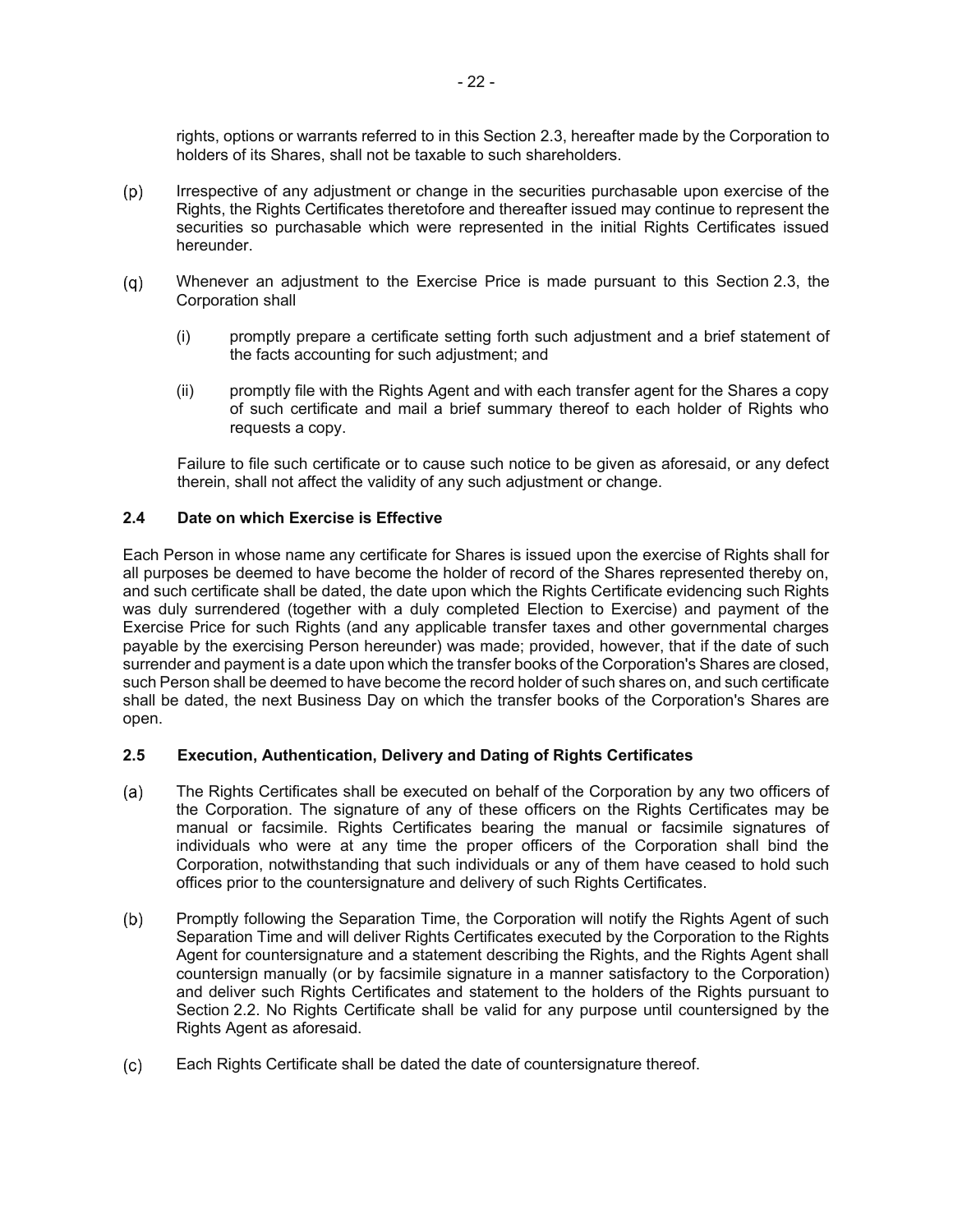# **2.6 Registration, Transfer and Exchange**

- After the Separation Time, the Corporation shall cause to be kept a register (the "**Rights**   $(a)$ **Register**") in which, subject to such reasonable regulations as it may prescribe, the Corporation will provide for the registration and transfer of Rights. The Rights Agent is hereby appointed "**Rights Registrar**" for the purpose of maintaining the Rights Register for the Corporation and registering Rights and transfers of Rights as herein provided and the Rights Agent hereby accepts such appointment. In the event that the Rights Agent shall cease to be the Rights Registrar, the Rights Agent will have the right to examine the Rights Register at all reasonable times.
- $(b)$ After the Separation Time and prior to the Expiration Time, upon surrender for registration of transfer or exchange of any Rights Certificate, and subject to the provisions of Section 2.6(d) and Section 3.1(b), the Corporation will execute, and the Rights Agent will countersign, deliver and register, in the name of the holder or the designated transferee or transferees, as required pursuant to the holder's instructions, one or more new Rights Certificates evidencing the same aggregate number of Rights as did the Rights Certificates so surrendered.
- $(c)$ All Rights issued upon any registration of transfer or exchange of Rights Certificates shall be valid obligations of the Corporation, and such Rights shall be entitled to the same benefits under this Agreement as the Rights surrendered upon such registration of transfer or exchange.
- $(d)$ Every Rights Certificate surrendered for registration of transfer or exchange shall be duly endorsed, or be accompanied by a written instrument of transfer in form satisfactory to the Corporation or the Rights Agent, as the case may be, duly executed by the holder thereof or such holder's attorney duly authorized in writing. As a condition to the issuance of any new Rights Certificate under this Section 2.6, the Corporation may require the payment of a sum sufficient to cover any tax or other governmental charge that may be imposed in relation thereto and any other expenses (including the fees and expenses of the Rights Agent) in connection therewith.

# **2.7 Mutilated, Lost, Stolen and Destroyed Rights Certificates**

- $(a)$ If any mutilated Rights Certificate is surrendered to the Rights Agent prior to the Expiration Time, the Corporation shall execute and the Rights Agent shall countersign and deliver in exchange therefor a new Rights Certificate evidencing the same number of Rights as did the Rights Certificate so surrendered.
- $(b)$ If there shall be delivered to the Corporation and the Rights Agent prior to the Expiration Time: (i) evidence to their reasonable satisfaction of the destruction, loss or theft of any Rights Certificate; and (ii) such security or indemnity as may be reasonably required by them to save each of them and any of their agents harmless, then, in the absence of notice to the Corporation or the Rights Agent that such Rights Certificate has been acquired by a bona fide purchaser, the Corporation shall execute and, upon the Corporation's request the Rights Agent shall countersign and deliver, in lieu of any such destroyed, lost or stolen Rights Certificate, a new Rights Certificate evidencing the same number of Rights as did the Rights Certificate so destroyed, lost or stolen.
- As a condition to the issuance of any new Rights Certificate under this Section 2.7, the  $(c)$ Corporation may require the payment of a sum sufficient to cover any tax or other governmental charge that may be imposed in relation thereto and any other expenses (including the fees and expenses of the Rights Agent) connected therewith.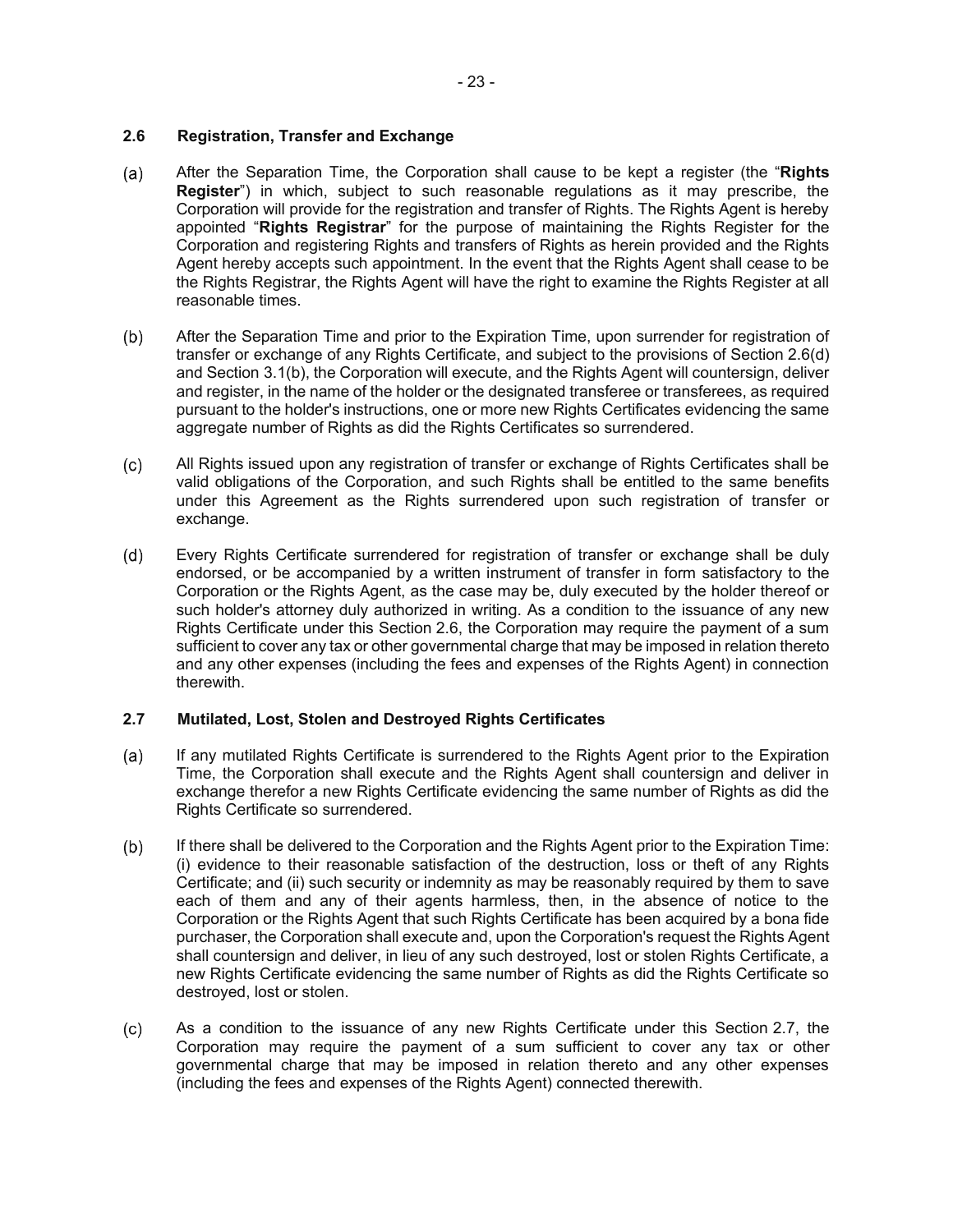$(d)$ Every new Rights Certificate issued pursuant to this Section 2.7 in lieu of any destroyed, lost or stolen Rights Certificate shall evidence a contractual obligation of the Corporation, whether or not the destroyed, lost or stolen Rights Certificate shall be at any time enforceable by anyone, and shall be entitled to all the benefits of this Agreement equally and proportionately with any and all other Rights duly issued hereunder.

# **2.8 Persons Deemed Owners**

The Corporation, the Rights Agent and any agent of the Corporation or the Rights Agent may deem and treat the Person in whose name a Rights Certificate (or, prior to the Separation Time, the associated share certificate representing the Shares) is registered as the absolute owner thereof and of the Rights evidenced thereby for all purposes whatsoever. As used in this Agreement, unless the context otherwise requires, the term "**holder**" of any Rights shall mean the registered holder of such Rights (or, prior to the Separation Time, the associated Shares).

# **2.9 Delivery and Cancellation of Certificates**

All Rights Certificates surrendered upon exercise or for redemption, for registration of transfer or for exchange shall, if surrendered to any Person other than the Rights Agent, be delivered to the Rights Agent and, in any case, shall be promptly cancelled by the Rights Agent. The Corporation may at any time deliver to the Rights Agent for cancellation any Rights Certificates previously countersigned and delivered hereunder which the Corporation may have acquired in any manner whatsoever, and all Rights Certificates so delivered shall be promptly cancelled by the Rights Agent. No Rights Certificate shall be countersigned in lieu of or in exchange for any Rights Certificates cancelled as provided in this Section 2.9 except as expressly permitted by this Agreement. The Rights Agent shall, subject to applicable law, destroy all cancelled Rights Certificates and deliver a certificate of destruction to the Corporation.

# **2.10 Agreement of Rights Holders**

Every holder of Rights, by accepting such Rights, consents and agrees with the Corporation and the Rights Agent and with every other holder of Rights:

- to be bound by and subject to the provisions of this Agreement, as amended from time to time  $(a)$ in accordance with the terms hereof, in respect of all Rights held;
- $(b)$ that, prior to the Separation Time, each Right will be transferable only together with, and will be transferred by a transfer of, the associated Shares;
- $(c)$ that, after the Separation Time, the Rights will be transferable only on the Rights Register as provided herein;
- that prior to due presentment of a Rights Certificate (or, prior to the Separation Time, the  $(d)$ associated Share certificate) for registration of transfer, the Corporation, the Rights Agent and any agent of the Corporation or the Rights Agent may deem and treat the Person in whose name the Rights Certificate (or, prior to the Separation Time, the associated Share certificate) is registered as the absolute owner thereof and of the Rights evidenced thereby (notwithstanding any notations of ownership or writing on such Rights Certificate or the associated share certificate made by anyone other than the Corporation or the Rights Agent) for all purposes whatsoever, and neither the Corporation nor the Rights Agent shall be affected by any notice to the contrary;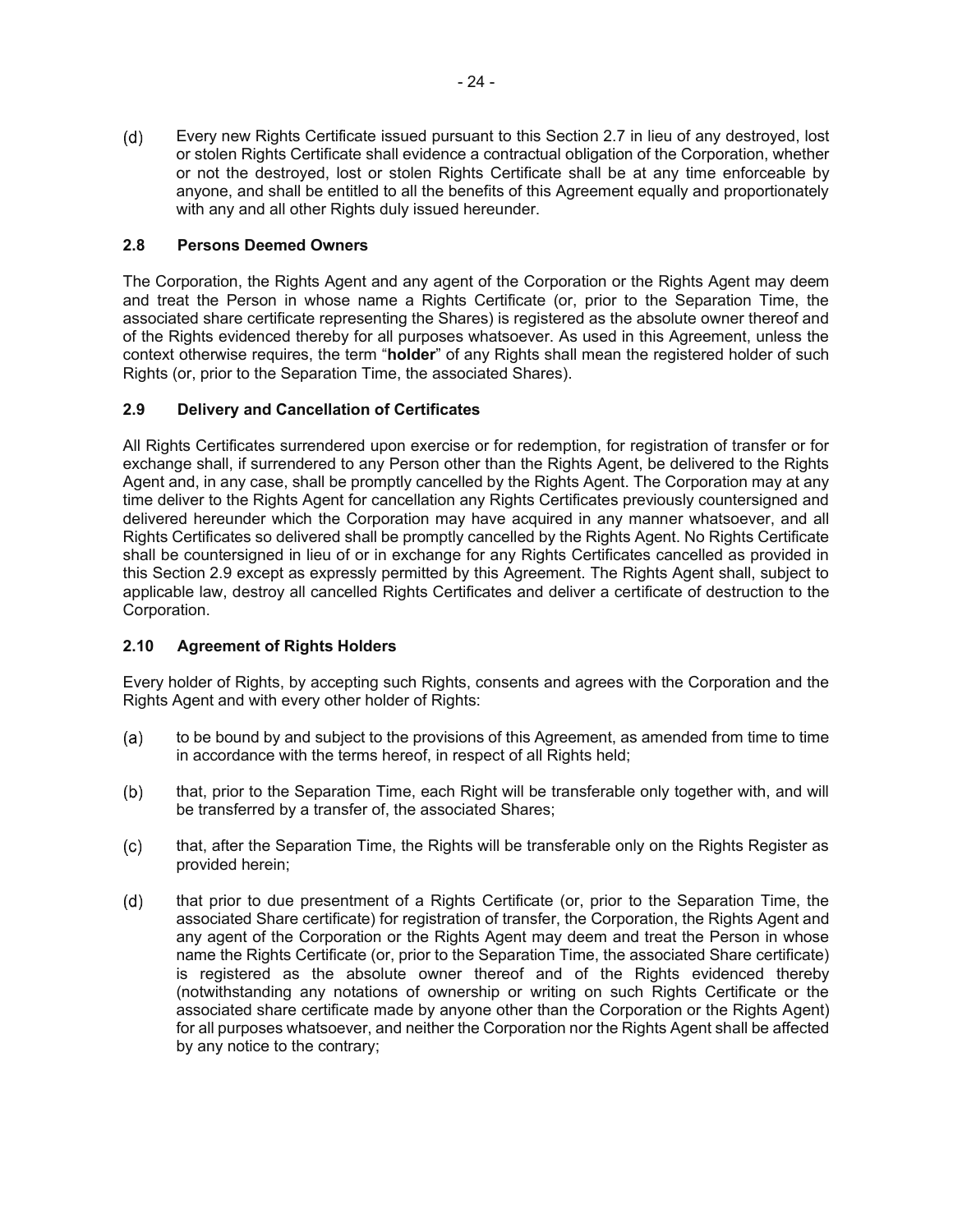- that such holder of Rights has waived its right to receive any fractional Rights or any fractional  $(e)$ Shares or other securities upon exercise of a Right (except as provided herein);
- $(f)$ that, subject to the provisions of Section 5.4, without the approval of any holder of Rights or Voting Shares and upon the sole authority of the Board of Directors acting in good faith, this Agreement may be supplemented or amended from time to time as provided herein; and
- $(q)$ that notwithstanding anything in this Agreement to the contrary, neither the Corporation nor the Rights Agent shall have any liability to any holder of a Right or any other Person as a result of its inability to perform any of its obligations under this Agreement by reason of any preliminary or permanent injunction or other order, decree or ruling issued by a court of competent jurisdiction or by a governmental, regulatory or administrative agency or commission, or any statute, rule, regulation or executive order promulgated or enacted by any governmental authority, prohibiting or otherwise restraining performance of such obligation.

#### **ARTICLE 3 ADJUSTMENTS TO THE RIGHTS**

## **3.1 Flip-in Event**

- Subject to Section 3.1(b) and Section 5.1, in the event that prior to the Expiration Time a Flip-(a) in Event occurs, each Right shall thereafter constitute the right to purchase from the Corporation, upon exercise thereof in accordance with the terms hereof, that number of Shares as have an aggregate Market Price on the date of consummation or occurrence of such Flipin Event equal to twice the Exercise Price for an amount in cash equal to the Exercise Price (such Right to be appropriately adjusted in a manner analogous to the applicable adjustment provided for in Section 2.3 in the event that, after such date of consummation or occurrence, an event of a type analogous to any of the events described in Section 2.3 shall have occurred with respect to such Shares).
- $(b)$ Notwithstanding anything in this Agreement to the contrary, upon the occurrence of any Flipin Event, any Rights that are or were Beneficially Owned on or after the earlier of the Separation Time and the Stock Acquisition Date, or which may thereafter be Beneficially Owned, by:
	- (i) an Acquiring Person (or any Affiliate or Associate of an Acquiring Person or any other Person acting jointly or in concert with an Acquiring Person or any Associate or Affiliate of such other Person); or
	- (ii) a transferee or other successor in title, direct or indirect, of Rights from an Acquiring Person (or from any Affiliate or Associate of an Acquiring Person or any Person acting jointly or in concert with an Acquiring Person or any Associate or Affiliate thereof), whether or not for consideration, where such a transferee or other successor in title becomes a transferee concurrently with or subsequent to the Acquiring Person becoming such in a transfer that the Board of Directors, acting in good faith, has determined is part of a plan, arrangement, understanding or scheme of an Acquiring Person (or of any Person acting jointly or in concert with an Acquiring Person or any Associate or Affiliate of an Acquiring Person), that has the purpose or effect of avoiding Section 3.1(b)(i);

shall become null and void without any further action and any holder of such Rights (including any transferee of, or other successor entitled to, such Rights, whether directly or indirectly) shall thereafter have no right to exercise such Rights under any provisions of this Agreement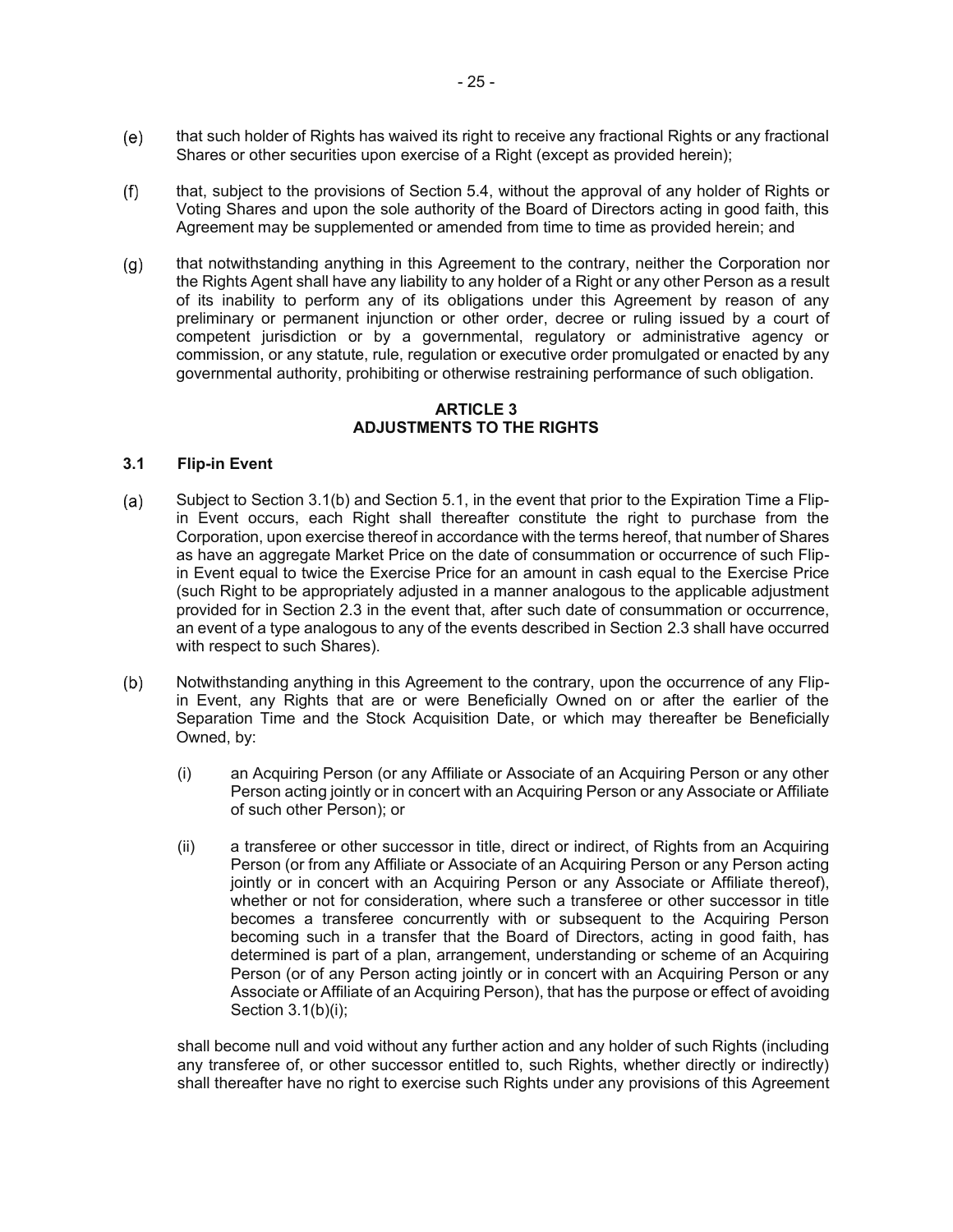and further shall thereafter not have any rights whatsoever with respect to such Rights, whether under any provision of this Agreement or otherwise. The holder of any Rights represented by a Rights Certificate which is submitted to the Rights Agent upon exercise or for registration of transfer or exchange which does not contain the necessary certifications set forth in the Rights Certificate establishing that such Rights are not void under this Section 3.1(b) shall be deemed to be an Acquiring Person for the purposes of this Section 3.1(b) and such Rights shall become null and void.

Any Rights Certificate that represents Rights Beneficially Owned by a Person described in  $(c)$ either of Section 3.1(b)(i) or Section 3.1(b)(ii) or transferred to any Nominee of any such Person, and any Rights Certificate issued upon transfer, exchange, replacement or adjustment of any other Rights Certificate referred to in this sentence, shall contain or will be deemed to contain the following legend:

> "The Rights represented by this Rights Certificate were issued to a Person who was an Acquiring Person or an Affiliate or an Associate of an Acquiring Person (as such terms are defined in the Rights Agreement) or to a Person acting jointly or in concert with any of them. This Rights Certificate and the Rights represented hereby shall be void in the circumstances specified in Section 3.1(b) of the Rights Agreement.

The Rights Agent shall not be under any responsibility to ascertain the existence of facts that would require the imposition of such legend but shall be required to impose such legend only if instructed to do so in writing by the Corporation or if a holder fails to certify upon transfer or exchange in the space provided to do so that such holder is not a Person described in such legend.

 $(d)$ After the Separation Time, the Corporation shall do all such acts and things necessary and within its power to ensure compliance with the provisions of this Section 3.1(b) including, without limitation, all such acts and things as may be required to satisfy the requirements of the Canada Business Corporations Act, the Securities Act and the securities laws or comparable legislation in each of the provinces of Canada and in any other jurisdiction where the Corporation is subject to such laws and the rules of the stock exchanges or quotation systems where the Shares are listed or quoted at such time in respect of the issue of Shares upon the exercise of Rights in accordance with this Agreement.

### **3.2 Fiduciary Duties of the Board of Directors of the Corporation**

For clarification, it is understood that nothing contained in this Article 3 shall be considered to affect the obligations of the Board of Directors to exercise its fiduciary duties. Without limiting the generality of the foregoing, nothing contained herein shall be construed to suggest or imply that the Board of Directors shall not be entitled to recommend that holders of the Voting Shares and/or Convertible Securities reject or accept any Take-over Bid or take any other action including, without limitation, the commencement, prosecution, defence or settlement of any litigation and the submission of additional or alternative Take-over Bids or other proposals to the holders of Voting Shares or Convertible Securities of the Corporation with respect to any Take-over Bid or otherwise that the Board of Directors believes is necessary or appropriate in the exercise of its fiduciary duties.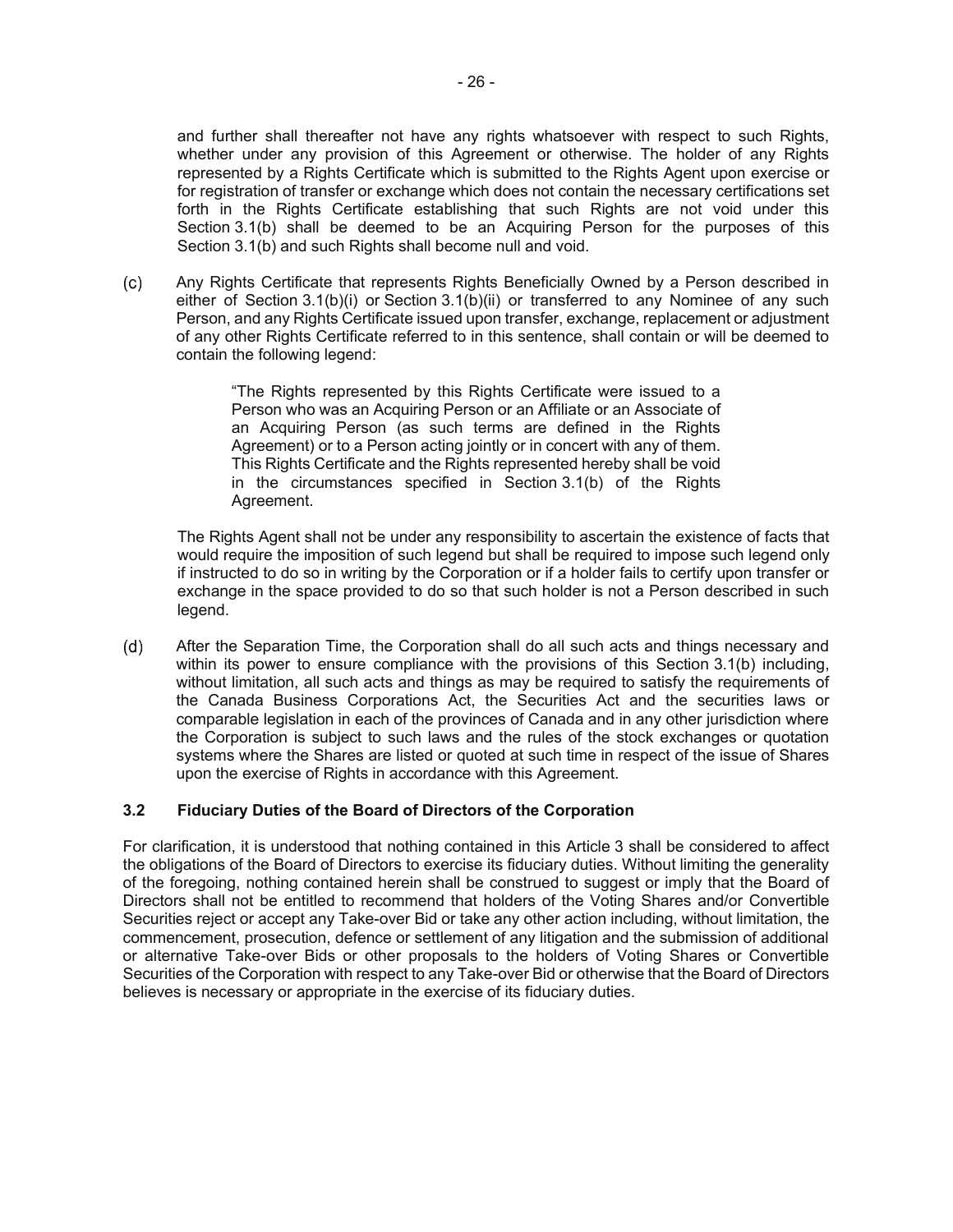### **ARTICLE 4 THE RIGHTS AGENT**

### **4.1 General**

- The Corporation hereby appoints the Rights Agent to act as agent for the Corporation and the  $(a)$ holders of the Rights in accordance with the terms and conditions hereof, and the Rights Agent hereby accepts such appointment. The Corporation may from time to time appoint such corights agents ("**Co-Rights Agents**") as it may deem necessary or desirable subject to the prior written approval of the Rights Agent. In the event the Corporation appoints one or more Co-Rights Agents, the respective duties of the Rights Agent and Co-Rights Agents shall be as the Corporation may determine with the written approval of the Rights Agent. The Corporation agrees to pay to the Rights Agent reasonable compensation for all services rendered by it hereunder and, from time to time, on demand of the Rights Agent, its reasonable expenses and other disbursements reasonably incurred in the administration and execution of this Agreement and the exercise and performance of its duties hereunder, including the reasonable fees and disbursements of counsel and other experts consulted by the Rights Agent pursuant to Section 4.3(a). The Corporation also agrees to indemnify the Rights Agent, its officers, directors, employees and agents for, and to hold it harmless against any loss, liability, cost, claim, action, damage, suit or expense, incurred without negligence, bad faith or willful misconduct on the part of the Rights Agent for anything done or omitted by the Rights Agent in connection with the acceptance and administration of this Agreement including its reasonable legal costs and expenses, which right to indemnification will survive the termination of this Agreement or the removal or resignation of the Rights Agent.
- $(b)$ The Rights Agent shall be protected and shall incur no liability for or in respect of any action taken, suffered or omitted by it in connection with its administration of this Agreement in reliance upon any certificate for Shares, Rights Certificate, certificate for other securities of the Corporation, instrument of assignment or transfer, power of attorney, endorsement, affidavit, letter, notice, direction, consent, certificate, statement, or other paper or document believed by it to be genuine and to be signed, executed and, where necessary, verified or acknowledged, by the proper Person or Persons.
- $(c)$ The Corporation shall inform the Rights Agent in a reasonably timely manner of events which may materially affect the administration of this Agreement by the Rights Agent and, at any time upon request, shall provide to the Rights Agent an incumbency certificate certifying the then current officers of the Corporation.

### **4.2 Merger, Amalgamation, Consolidation or Change of Name of Rights Agent**

 $(a)$ Any corporation into which the Rights Agent or any successor Rights Agent may be merged or amalgamated or with which it may be consolidated, or any corporation resulting from any merger, amalgamation or consolidation to which the Rights Agent or any successor Rights Agent is a party, or any corporation succeeding to the shareholder services business of the Rights Agent or any successor Rights Agent, will be the successor to the Rights Agent under this Agreement without the execution or filing of any document or any further act on the part of any of the parties hereto, provided that such corporation would be eligible for appointment as a successor Rights Agent under the provisions of Section 4.4. In case at the time such successor Rights Agent succeeds to the agency created by this Agreement any of the Rights Certificates have been countersigned but not delivered, any such successor Rights Agent may adopt the countersignature of the predecessor Rights Agent and deliver such Rights Certificates so countersigned; and in case at that time any of the Rights Certificates have not been countersigned, any successor Rights Agent may countersign such Rights Certificates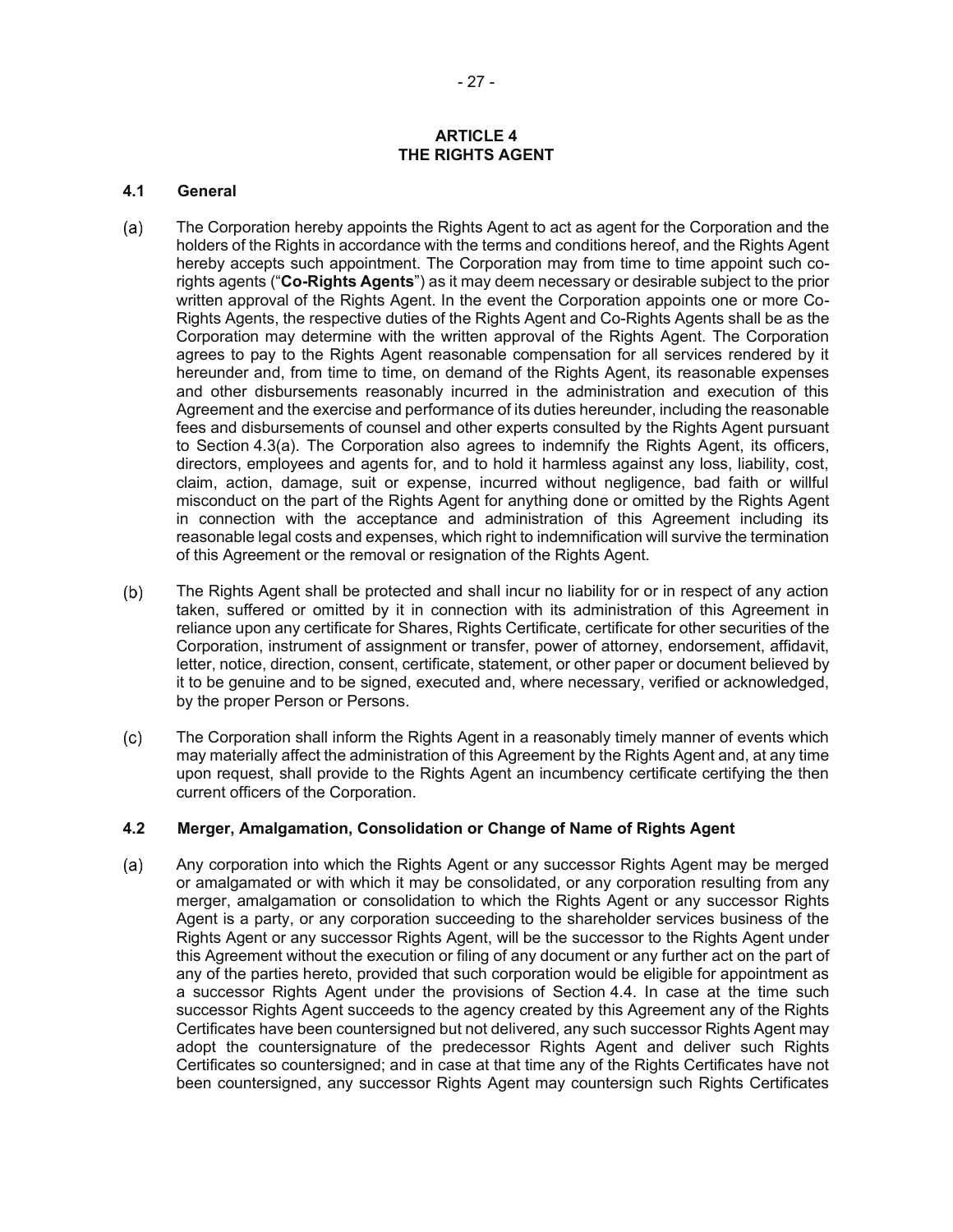either in the name of the predecessor Rights Agent or in the name of the successor Rights Agent; and in all such cases such Rights Certificates will have the full force provided in the Rights Certificates and in this Agreement.

 $(b)$ In case at any time the name of the Rights Agent is changed and at such time any of the Rights Certificates shall have been countersigned but not delivered, the Rights Agent may adopt the countersignature under its prior name and deliver Rights Certificates so countersigned; and in case at that time any of the Rights Certificates shall not have been countersigned, the Rights Agent may countersign such Rights Certificates either in its prior name or in its changed name; and in all such cases such Rights Certificates shall have the full force provided in the Rights Certificates and in this Agreement.

## **4.3 Duties of Rights Agent**

The Rights Agent undertakes the duties and obligations imposed by this Agreement upon the following terms and conditions, by all of which the Corporation and the holders of Rights Certificates, by their acceptance thereof, shall be bound:

- The Rights Agent may retain and consult with legal counsel (who may be legal counsel for the  $(a)$ Corporation) or such other experts that the Rights Agent considers necessary to carry out its duties under this Agreement and the opinion of such counsel or other expert will be full and complete authorization and protection to the Rights Agent as to any action taken or omitted by it in good faith and in accordance with such opinion; the Rights Agent may also, with the approval of the Corporation (such approval not to be unreasonably withheld), consult with such other experts (at the expense of the Corporation) as the Rights Agent shall consider necessary or appropriate to properly carry out the duties and obligations imposed under this Agreement and the Rights Agent shall be entitled to act and rely in good faith on the advice of any such expert.
- $(b)$ Whenever in the performance of its duties under this Agreement the Rights Agent deems it necessary or desirable that any fact or matter be proved or established by the Corporation prior to taking or suffering any action hereunder, such fact or matter (unless other evidence in respect thereof be herein specifically prescribed) may be deemed to be conclusively proved and established by a certificate signed by a person believed by the Rights Agent to be a senior officer of the Corporation and delivered to the Rights Agent; and such certificate will be full authorization to the Rights Agent for any action taken or suffered in good faith by it under the provisions of this Agreement in reliance upon such certificate.
- $(c)$ The Rights agent will be liable hereunder only for its own negligence, bad faith or wilful misconduct.
- The Rights Agent will not be liable for or by reason of any of the statements of fact or recitals  $(d)$ contained in this Agreement or in the certificates for Shares, or the Rights Certificates (except its countersignature thereof) or be required to verify the same, and all such statements and recitals are and will be deemed to have been made by the Corporation only.
- $(e)$ The Rights Agent will not be under any responsibility in respect of the validity of this Agreement or the execution and delivery hereof (except the due authorization, execution and delivery hereof by the Rights Agent) or in respect of the validity or execution of any share certificate, or Rights Certificate (except its countersignature thereon) nor will it be responsible for any breach by the Corporation of any covenant or condition contained in this Agreement or in any Rights Certificate; nor will it be responsible for any change in the exercisability of the Rights (including the Rights becoming void pursuant to Section 3.1(b)) or any adjustment required under the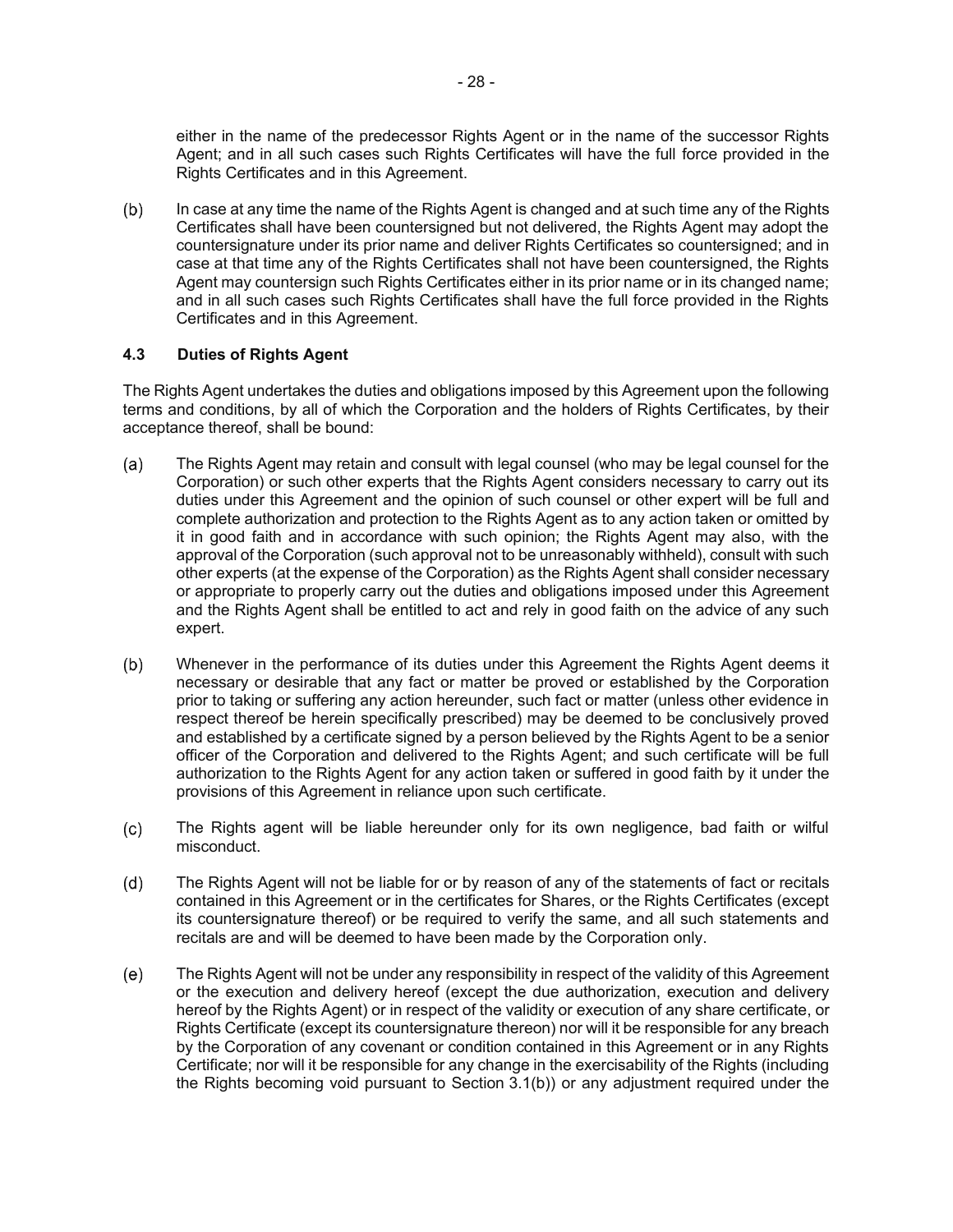provisions of Section 2.3 or responsible for the manner, method or amount of any such adjustment or the ascertaining of the existence of facts that would require any such adjustment (except with respect to the exercise of Rights after receipt of the certificate contemplated by Section 2.3 describing any such adjustment or any written notice from the Corporation or any holder that a Person has become an Acquiring Person); nor will it by any act hereunder be deemed to make any representation or warranty as to the authorization of any Shares to be issued pursuant to this Agreement or any Rights or as to any Shares, when issued, being duly and validly authorized, issued and delivered as fully paid and non-assessable.

- $(f)$ The Corporation agrees that it will perform, execute, acknowledge and deliver or cause to be performed, executed, acknowledged and delivered all such further and other acts, instruments and assurances as may reasonably be required by the Rights Agent for the carrying out or performing by the Rights Agent of the provisions of this Agreement.
- $(g)$ The Rights Agent is hereby authorized and directed to accept instructions with respect to the performance of its duties hereunder from any person designated in writing by the Corporation, and to apply to such individuals for advice or instructions in connection with its duties, and it shall not be liable for any action taken or suffered by it in good faith in accordance with instructions of any such individual. It is understood that instructions to the Rights Agent shall, except where circumstances make it impractical or the Rights Agent otherwise agrees, be given in writing and, where not in writing, such instructions shall be confirmed in writing as soon as reasonably practicable after the giving of such instructions.
- $(h)$ Subject to applicable law, the Rights Agent and any shareholder or director, officer or employee of the Rights Agent may buy, sell or deal in Shares, Rights or other securities of the Corporation or become pecuniarily interested in any transaction in which the Corporation may be interested, or contract with or lend money to the Corporation or otherwise act as fully and freely as though it were not the Rights Agent under this Agreement. Nothing herein shall preclude the Rights Agent from acting in any other capacity for the Corporation or for any other legal entity.
- The Rights Agent may execute and exercise any of the rights or powers hereby vested in it or  $(i)$ perform any duty hereunder either itself or by or through its attorneys or agents, and the Rights Agent will not be answerable or accountable for any act, default, neglect or misconduct of any such attorneys or agents or for any loss to the Corporation resulting from any such act, default, neglect or misconduct, provided reasonable care was exercised in the selection and continued employment of such attorneys and agents.

# **4.4 Change of Rights Agent**

The Rights Agent may resign and be discharged from its duties under this Agreement by giving 60 days' prior written notice (or such lesser notice as is acceptable to the Corporation) thereof to the Corporation, to each transfer agent of the Shares and to the holders of the Rights, all in accordance with Section 5.9 and at the expense of the Corporation. The Corporation may remove the Rights Agent by giving 30 days' prior written notice thereof to the Rights Agent, to each transfer agent of the Shares and to the holders of the Rights in accordance with Section 5.9. If the Rights Agent should resign or be removed or otherwise become incapable of acting, the Corporation will appoint a successor to the Rights Agent. If the Corporation fails to make such appointment within a period of 30 days after such removal or after it has been notified in writing of such resignation or incapacity by the resigning or incapacitated Rights Agent or by the holder of any Rights (which holder shall, with such notice, submit such holder's Rights Certificate for inspection of the Corporation), then the holder of any Rights or the Rights Agent may apply to any court of competent jurisdiction for the appointment of a new Rights Agent at the Corporation's expense. Any successor Rights Agent, whether appointed by the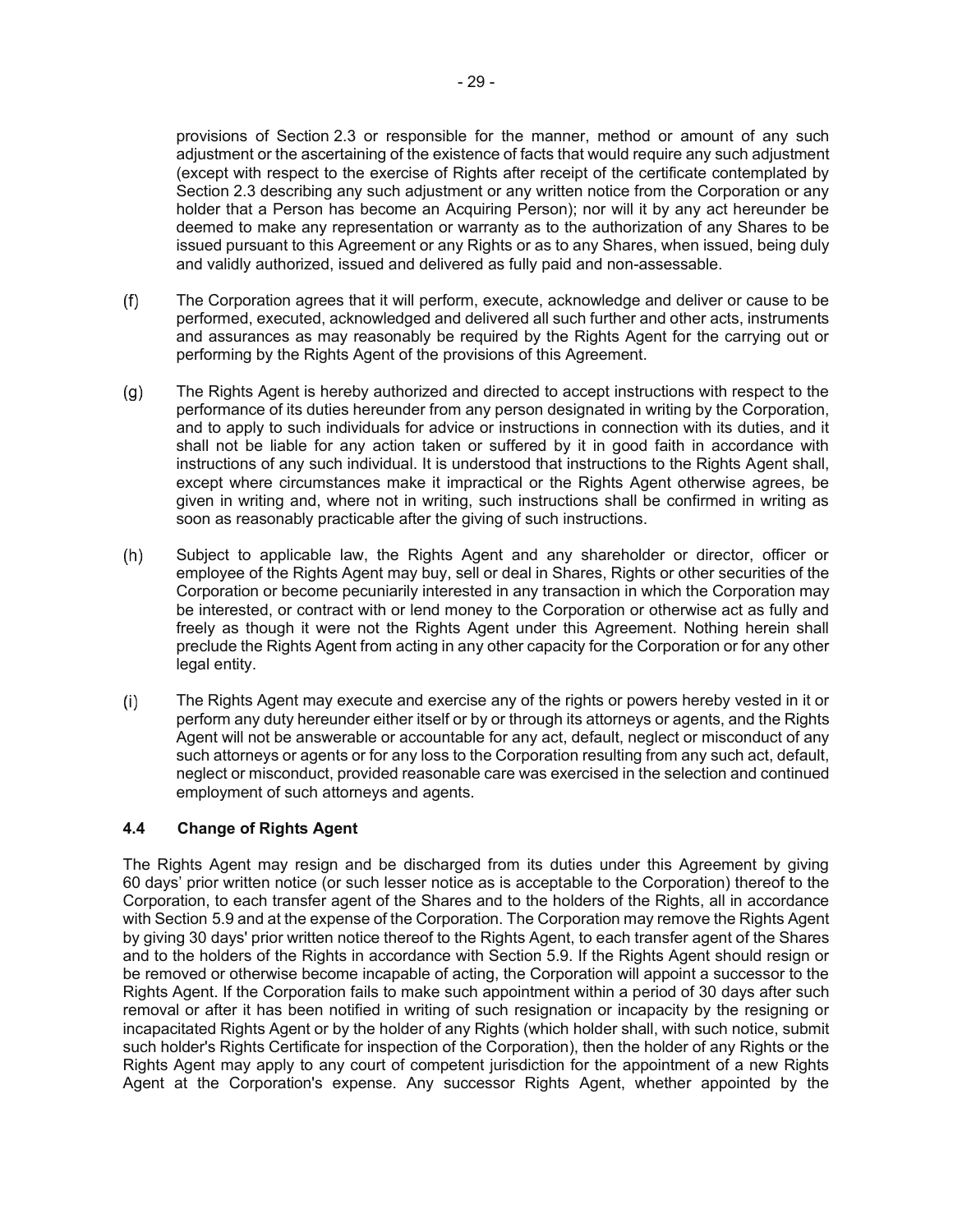Corporation or by such a court, must be a corporation incorporated under the laws of Canada or a province thereof and authorized to carry on the business of a trust company in the Province of Québec. After appointment, the successor Rights Agent will be vested with the same powers, rights, duties and responsibilities as if it had been originally named as Rights Agent without further act or deed; but the predecessor Rights Agent, upon receipt of any outstanding fees and expenses then owing, shall deliver and transfer to the successor Rights Agent any property at the time held by it hereunder, and execute and deliver any further assurance, conveyance, act or deed necessary for the purpose. Not later than the effective date of any such appointment, the Corporation will file notice thereof in writing with the predecessor Rights Agent and each transfer agent of the Shares and mail a notice thereof in writing to the holders of the Rights in accordance with Section 5.9. Failure to give any notice provided for in this Section 4.4, however, or any defect therein, shall not affect the legality or validity of the resignation or removal of the Rights Agent or the appointment of the successor Rights Agent, as the case may be.

# **4.5 Compliance with Anti-Money Laundering Legislation**

The Rights Agent shall retain the right not to act and shall not be liable for refusing to act if, due to a lack of information or for any other reason whatsoever, the Rights Agent reasonably determines that such an act would cause it to be in non-compliance with any applicable anti-money laundering or antiterrorist legislation, regulation or guideline. Further, should the Rights Agent reasonably determine at any time that its acting under this Agreement has resulted in it being in non-compliance with any applicable anti-money laundering or anti-terrorist legislation, regulation or guideline, then it shall have the right to resign on 10 days' prior written notice to the Corporation, provided: (i) that the Rights Agent's written notice shall describe the circumstances of such non-compliance; and (ii) that if such circumstances are rectified to the Rights Agent's satisfaction within such 10 day period, then such resignation shall not be effective.

# **4.6 Privacy Legislation**

The parties hereto acknowledge that federal and provincial legislation that addresses the protection of individual's personal information (collectively, "**Privacy Laws**") applies to obligations and activities under this Agreement. Despite any other provision of this Agreement, neither party will take or direct any action that would contravene, or cause the other to contravene, applicable Privacy Laws. The Corporation will, prior to transferring or causing to be transferred personal information to the Rights Agent, obtain and retain required consents of the relevant individuals to the collection, use and disclosure of their personal information, or will have determined that such consents either have previously been given upon which the parties can rely or are not required under the Privacy Laws. The Rights Agent will use commercially reasonable efforts to ensure that its services hereunder comply with Privacy Laws.

# **4.7 Liability**

Notwithstanding any other provision of this Agreement, and whether such losses or damages are foreseeable or unforeseeable, the Rights Agent shall not be liable under any circumstances whatsoever for any: (a) breach by any other party of securities law or other rule of any securities regulatory authority; (b) lost profits; or (c) special, indirect, incidental, consequential, exemplary, aggravated or punitive losses or damages.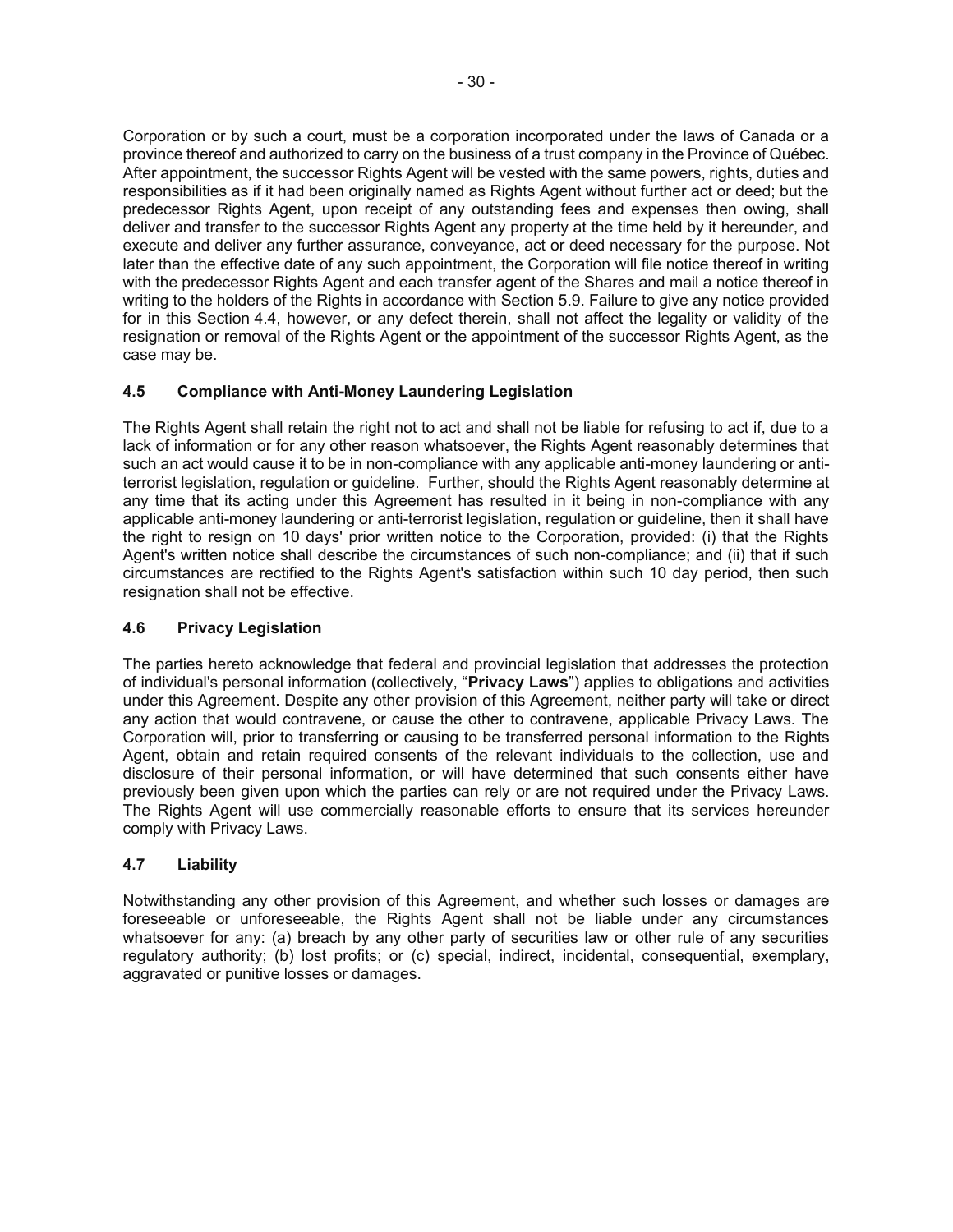#### **ARTICLE 5 MISCELLANEOUS**

#### **5.1 Redemption, Waiver and Termination**

- Subject to the prior consent of the holders of the Voting Shares or the Rights obtained as set  $(a)$ forth herein, the Board of Directors acting in good faith may, at any time prior to a Flip-in Event as to which the application of Section 3.1 has not been waived pursuant to this Section 5.1, elect to redeem all but not less than all of the then outstanding Rights at a redemption price of \$0.0001 per Right (appropriately adjusted in a manner analogous to the applicable adjustments provided for in Section 2.3 in the event that an event of the type analogous to any of the events described in Section 2.3 shall have occurred (such redemption price being herein referred to as the "**Redemption Price**")).
- $(b)$ The Board of Directors shall waive the application of Section 3.1 in respect of the occurrence of any Flip-in Event if the Board of Directors has determined, following the Stock Acquisition Date and prior to the Separation Time, that a Person became an Acquiring Person by inadvertence and without any intention to become, or knowledge that it would become, an Acquiring Person under this Agreement and, in the event that such a waiver is granted by the Board of Directors, such Stock Acquisition Date shall be deemed not to have occurred. Any such waiver pursuant to this Section 5.1(b) may only be given on the condition that such Person, within 10 days after the foregoing determination by the Board of Directors or such later date as the Board of Directors may determine (the "**Disposition Date**"), has reduced its Beneficial Ownership of Voting Shares such that the Person is no longer an Acquiring Person. If the Person remains an Acquiring Person at the Close of Business on the Disposition Date, the Disposition Date shall be deemed to be the date of occurrence of a further Stock Acquisition Date and Section 3.1 shall apply thereto.
- $(c)$ In the event that a Person acquires Voting Shares and/or Convertible Securities pursuant to a Permitted Bid, a Competing Permitted Bid or an Exempt Acquisition referred to in Section 5.1(d), then the Board of Directors of the Corporation shall, immediately upon the consummation of such acquisition and without further formality, be deemed to have elected to redeem the Rights at the Redemption Price.
- $(d)$ The Board of Directors acting in good faith may, prior to the occurrence of the relevant Flip-in Event, upon prior written notice delivered to the Rights Agent, determine to waive the application of Section 3.1 to a Flip-in Event that may occur by reason of a Take-over Bid made by means of a take-over bid circular to all holders of record of Voting Shares and/or Convertible Securities, provided that if the Board of Directors waives the application of Section 3.1 in respect of a Take-over Bid pursuant to this Section 5.1(d), the Board of Directors shall also be deemed to have waived the application of Section 3.1 in respect of any other Take-over Bid made by means of a take-over bid circular to all holders of record of Voting Shares and/or Convertible Securities prior to the expiry, termination or withdrawal of any Take-over Bid (as the same may be extended from time to time) in respect of which a waiver is, or is deemed to have been, granted under this Section 5.1(d).
- The Board of Directors acting in good faith may with the prior consent of the holders of Voting  $(e)$ Shares obtained as set forth herein, prior to the occurrence of the relevant Flip-in Event, upon prior written notice delivered to the Rights Agent, determine to waive the application of Section 3.1 to a Flip-in Event that may occur by reason of an acquisition of Voting Shares and/or Convertible Securities other than pursuant to a Take-over Bid made by means of a takeover bid circular to all holders of Voting Shares and other than in the circumstances set out in Section 5.1(b). In the event that the Board of Directors proposes such a waiver, the Board of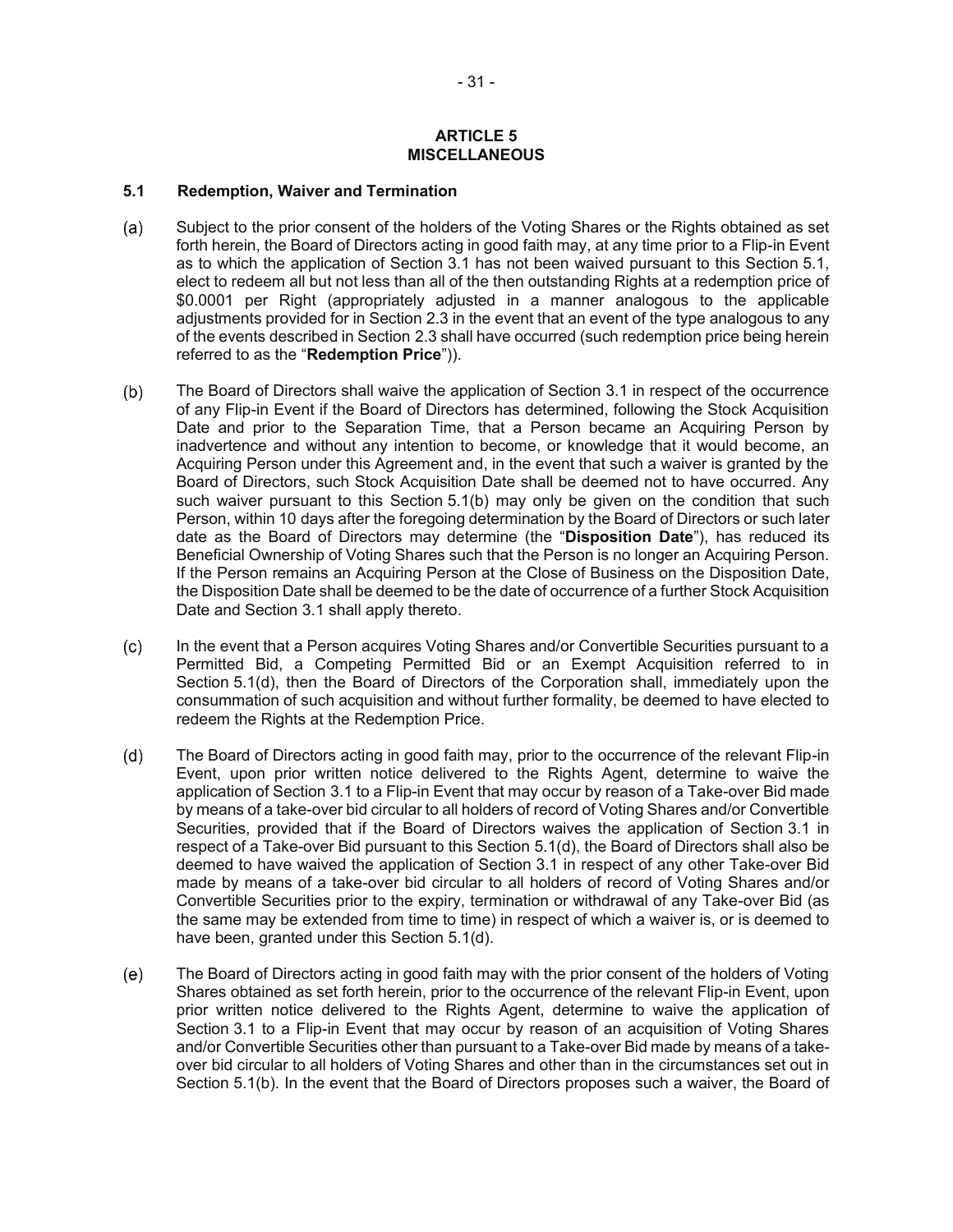Directors shall extend the Separation Time to a time and date subsequent to and not more than 10 Business Days following the meeting of shareholders held to approve such waiver.

- $(f)$ Where a Take-over Bid that is not a Permitted Bid or Competing Permitted Bid expires, is withdrawn or otherwise terminated after the Separation Time has occurred and prior to the occurrence of a Flip-in Event, the Board of Directors may elect to redeem all the outstanding Rights at the Redemption Price without the consent of the holders of the Voting Shares or the Rights and reissue Rights under this Agreement to holders of record of Voting Shares immediately following such redemption. Upon the Rights being redeemed and reissued pursuant to this Section 5.1(f), all the provisions of this Agreement shall continue to apply as if the Separation Time had not occurred and Rights Certificates representing the number of Rights held by each holder of record of Shares at the Separation Time had not been mailed to each such holder, and for all purposes of this Agreement the Separation Time shall be deemed not to have occurred and the Corporation shall be deemed to have issued replacement Rights to the holders of its then outstanding Shares.
- If the Board of Directors is deemed under Section 5.1(c) to have elected or elects under  $(g)$ Section 5.1(a) to redeem the Rights, the right to exercise the Rights will thereupon, without further action and without notice, terminate and the only right thereafter of the holders of Rights shall be to receive the Redemption Price.
- Within 10 days after the Board of Directors is deemed under Section 5.1(c) to have elected or  $(h)$ elects under Section 5.1(a) or Section 5.1(f) to redeem the Rights, the Corporation shall give notice of redemption to the holders of the then outstanding Rights by mailing such notice to each such holder at his last address as it appears upon the registry books of the Rights Agent or, prior to the Separation Time, on the registry books of the transfer agent for the Voting Shares. Any notice which is mailed in the manner herein provided shall be deemed given, whether or not the holder receives the notice. Each such notice of redemption will state the method by which the payment of the Redemption Price will be made.
- $(i)$ If a redemption of Rights pursuant to Section 5.1(a) or a waiver of a Flip-in Event pursuant to Section 5.1(e) is proposed at any time prior to the Separation Time, such redemption or waiver shall be submitted for approval to the holders of Voting Shares. Such approval shall be deemed to have been given if the redemption or waiver is approved by the affirmative vote of a majority of the votes cast by Independent Shareholders represented in person or by proxy at a meeting of such holders duly held in accordance with applicable laws and the Corporation's by-laws.
- $(i)$ If a redemption of Rights pursuant to Section 5.1(a) or a waiver of a Flip-in Event pursuant to Section 5.1(e) is proposed at any time after the Separation Time, such redemption or waiver shall be submitted for approval to the holders of Rights. Such approval shall be deemed to have been given if the redemption or waiver is approved by holders of Rights as set forth in Section 5.4(d).
- The Board of Directors acting in good faith may, prior to the close of business on the tenth  $(k)$  $(10<sup>th</sup>)$  Trading Day following a Stock Acquisition Date or such later Business Day as they may from time to time determine, upon prior written notice delivered to the Rights Agent, waive the application of Section 3.1 to the related Flip-in Event, provided that the Acquiring Person has reduced its Beneficial ownership of Voting Shares and/or Convertible Securities (or has entered into a contractual arrangement with the Corporation, acceptable to the Board of Directors, to do so within 10 calendar days of the date on which such contractual arrangement is entered into or such other date as the Board of Directors may have determined) such that at the time the waiver becomes effective pursuant to this Section 5.1(k) such Person is no longer an Acquiring Person. In the event of such a waiver becoming effective prior to the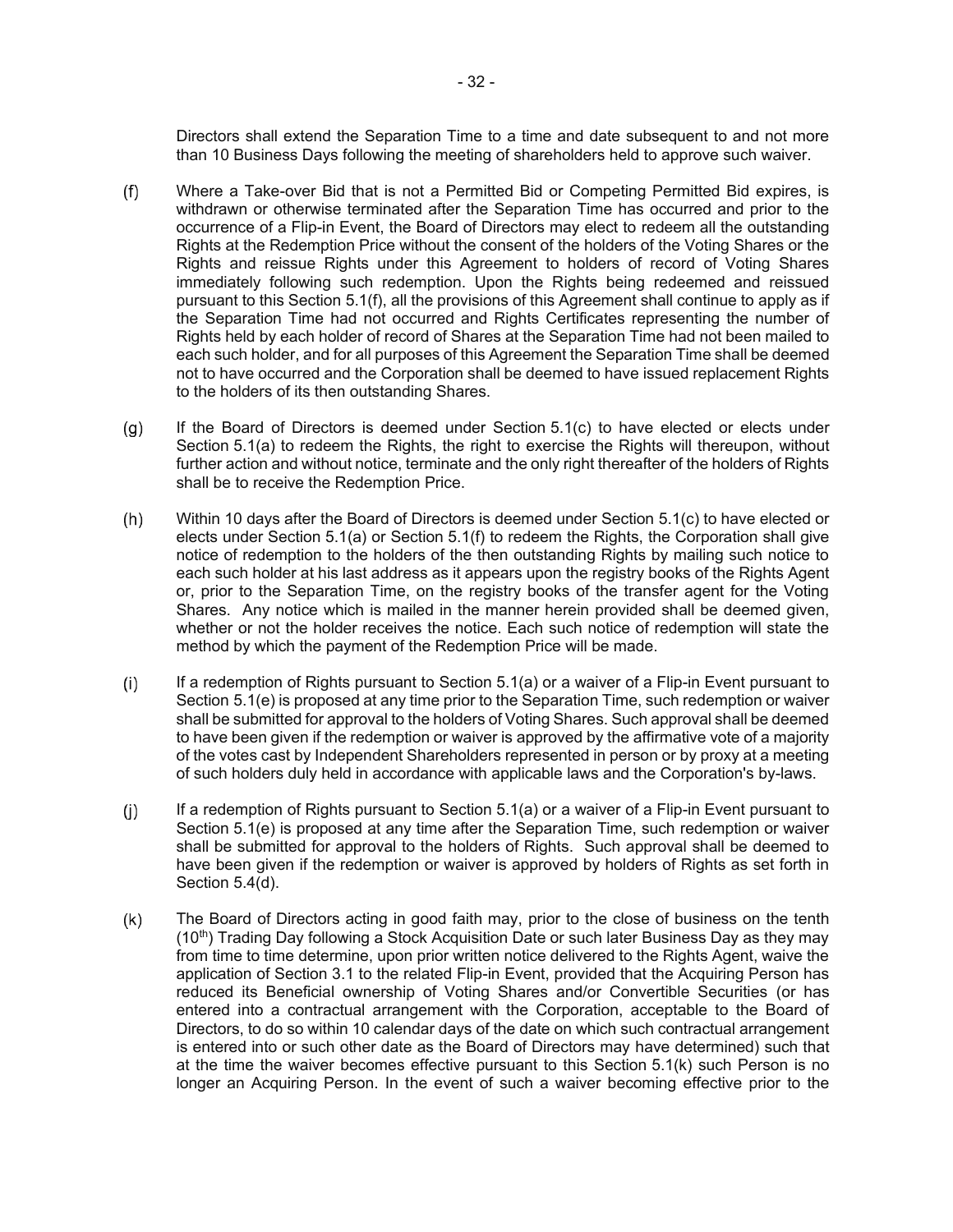Separation Time, for the purposes of this Agreement, such Flip-in Event shall be deemed not to have occurred.

## **5.2 Expiration**

No Person will have any rights pursuant to this Agreement or in respect of any Right after the Expiration Time, except in respect of any right to receive cash, securities or other property which has accrued at the Expiration Time and except as specified in Section 4.1(a) and Section 4.1(b).

# **5.3 Issuance of New Rights Certificates**

Notwithstanding any of the provisions of this Agreement or of the Rights to the contrary, the Corporation may, at its option, issue new Rights Certificates evidencing Rights in such form as may be approved by its Board of Directors to reflect any adjustment or change in the number or kind or class of shares purchasable upon exercise of Rights made in accordance with the provisions of this Agreement.

## **5.4 Supplements and Amendments**

- Subject to Section 5.4(b) and Section 5.4(c) and this Section 5.4(a), the Corporation may from  $(a)$ time to time amend, vary or delete any of the provisions of this Agreement and the Rights provided that no amendment, variation or deletion made on or after the date of the meeting of shareholders at which the resolution referred to in Section 5.16 is to be considered shall be made without the prior consent of the holders of the Rights, given as provided in Section 5.4(b), except that amendments, variations or deletions made for any of the following purposes shall not require such prior approval but shall be subject to subsequent ratification in accordance with Section 5.4(b):
	- (i) in order to make such changes as are necessary in order to maintain the validity of this Agreement and the Rights as a result of any change in any applicable legislation, regulations or rules; or
	- (ii) in order to make such changes as are necessary in order to cure any clerical or typographical error.
- Any amendment, variation or deletion to or from this Agreement made by the Board of Directors  $(b)$ pursuant to Section 5.4(a) shall (unless otherwise provided for in Section 5.4(a)):
	- (i) if made prior to the Separation Time, be submitted to the shareholders of the Corporation at the next meeting of shareholders and the shareholders may, by resolution passed by a majority of the votes cast by Independent Shareholders represented in person or by proxy at such meeting who vote in respect of such amendment, variation or deletion, confirm or reject such amendment or supplement; or
	- (ii) if made after the Separation Time, be submitted to the holders of Rights at a meeting to be held on a date not later than the date of the next meeting of shareholders of the Corporation and the holders of Rights may, by resolution passed by a majority of the votes cast by the holders of Rights represented in person or by proxy at such meeting which have not become void pursuant to Section 3.1(b) who vote in respect of such amendment, variation or deletion, confirm or reject such amendment or supplement.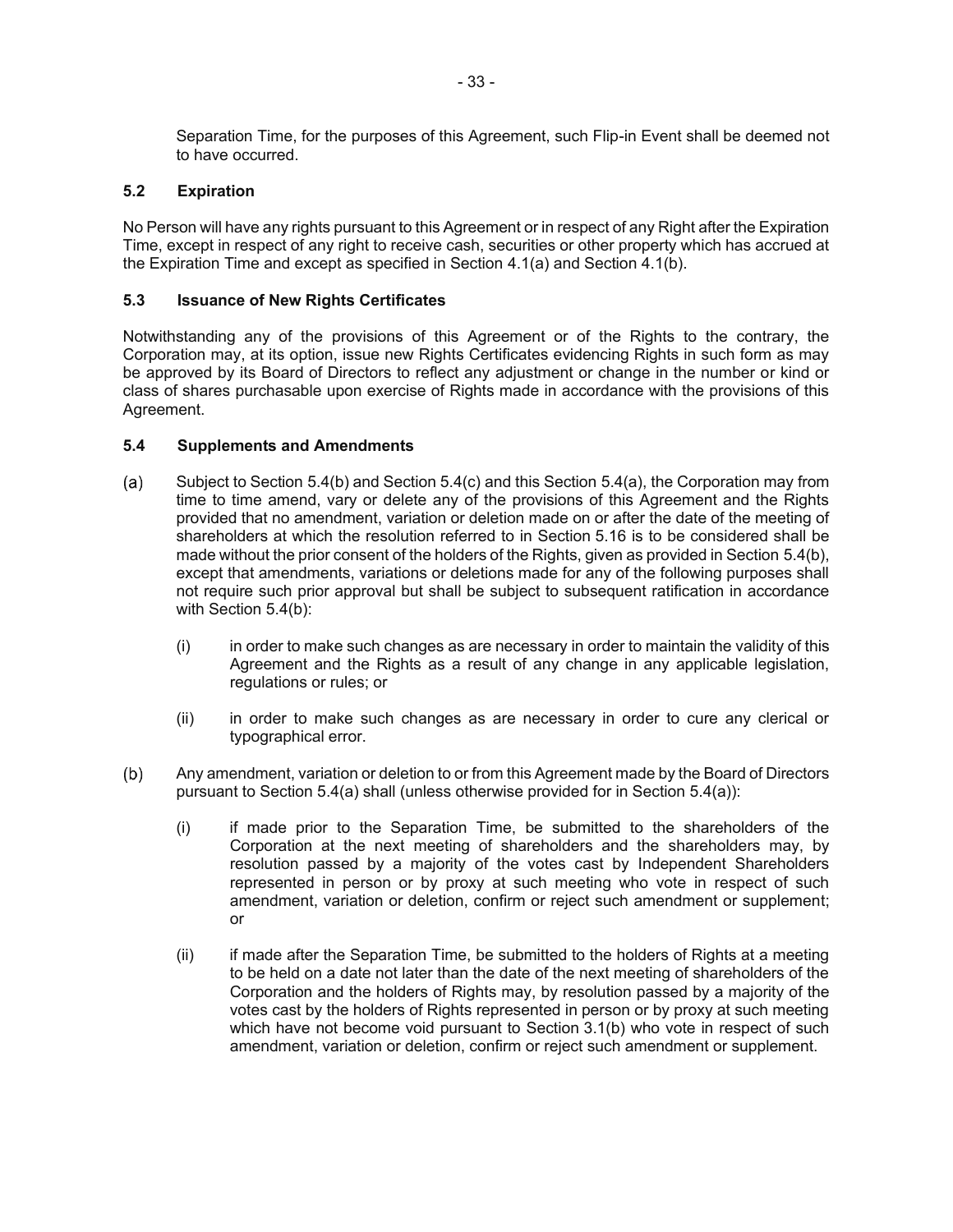Any amendment, variation or deletion pursuant to Section 5.4(a) shall be effective only when so consented to by the holders of Voting Shares or Rights, as applicable (except in the case of an amendment, variation or deletion made prior to the date of the meeting of shareholders at which the resolution referred to in Section 5.16 is considered or those referred to in any of Section 5.4(a)(i) or Section 5.4(a)(ii), which shall be effective from the date of the resolution of the Board of Directors adopting such amendment, variation or deletion and shall continue in effect until it ceases to be effective (as in this paragraph described) and, where such amendment, variation or deletion is confirmed, it shall continue in effect in the form so confirmed). If an amendment, variation or deletion pursuant to Section 5.4(a)(i) or Section 5.4(a)(ii) is rejected by the shareholders or the holders of Rights or is not submitted to the shareholders or holders of Rights as required, then such amendment, variation or deletion shall cease to be effective from and after the termination of the meeting at which it was rejected or to which it should have been but was not submitted or from and after the date of the meeting of holders of Rights that should have been but was not held, and no subsequent resolution of the Board of Directors to amend, vary or delete any provision of this Agreement to substantially the same effect shall be effective until confirmed by the shareholders or holders of Rights, as the case may be.

- $(c)$ For greater certainty and notwithstanding anything herein contained, (i) the Corporation, at or prior to the meeting of shareholders referred to in Section 5.16 or any adjournment or postponement thereof, may supplement or amend this Agreement without the approval of any holders of Rights or Voting Shares in order to make any changes that the Board of Directors acting in good faith may deem necessary or desirable, (ii) no amendment, variation or deletion to the provisions of Article 4 shall be made except with the concurrence of the Rights Agent thereto, and (iii) neither the exercise by the Board of Directors of any power or discretion conferred on it hereunder nor the making by the Board of Directors of any determination or the granting of any waiver it is permitted to make or give hereunder shall constitute an amendment, variation or deletion of the provisions of this Agreement or the Rights, for purposes of this Section 5.4 or otherwise.
- $(d)$ The approval, confirmation or consent of the holders of Rights with respect to any matter arising hereunder shall be deemed to have been given if the action requiring such approval, confirmation or consent is authorized by the affirmative votes of the holders of Rights present or represented at and entitled to be voted at a meeting of the holders of Rights and representing a majority of the votes cast in respect thereof. For the purposes hereof, each outstanding Right (other than Rights which are void pursuant to the provisions hereof or which, prior to the Separation Time, are held otherwise than by Independent Shareholders) shall be entitled to one vote, and the procedures for the calling, holding and conduct of the meeting shall be those, as nearly as may be, which are provided in the Corporation's by-laws and the Canada Business Corporations Act with respect to meetings of shareholders of the Corporation.
- The Corporation shall be required to provide the Rights Agent with notice in writing of any such  $(e)$ amendment, variation or deletion to this Agreement as referred to in this Section 5.4 within five (5) days of effecting such amendment, variation or deletion.
- $(f)$ Any supplement or amendment to this Agreement pursuant to Section 5.4(b) through Section 5.4(e) shall be subject to the receipt of any requisite approval or consent from any governmental or regulatory authority having jurisdiction over the Corporation, including without limitation any requisite approval of stock exchanges on which the Shares are listed.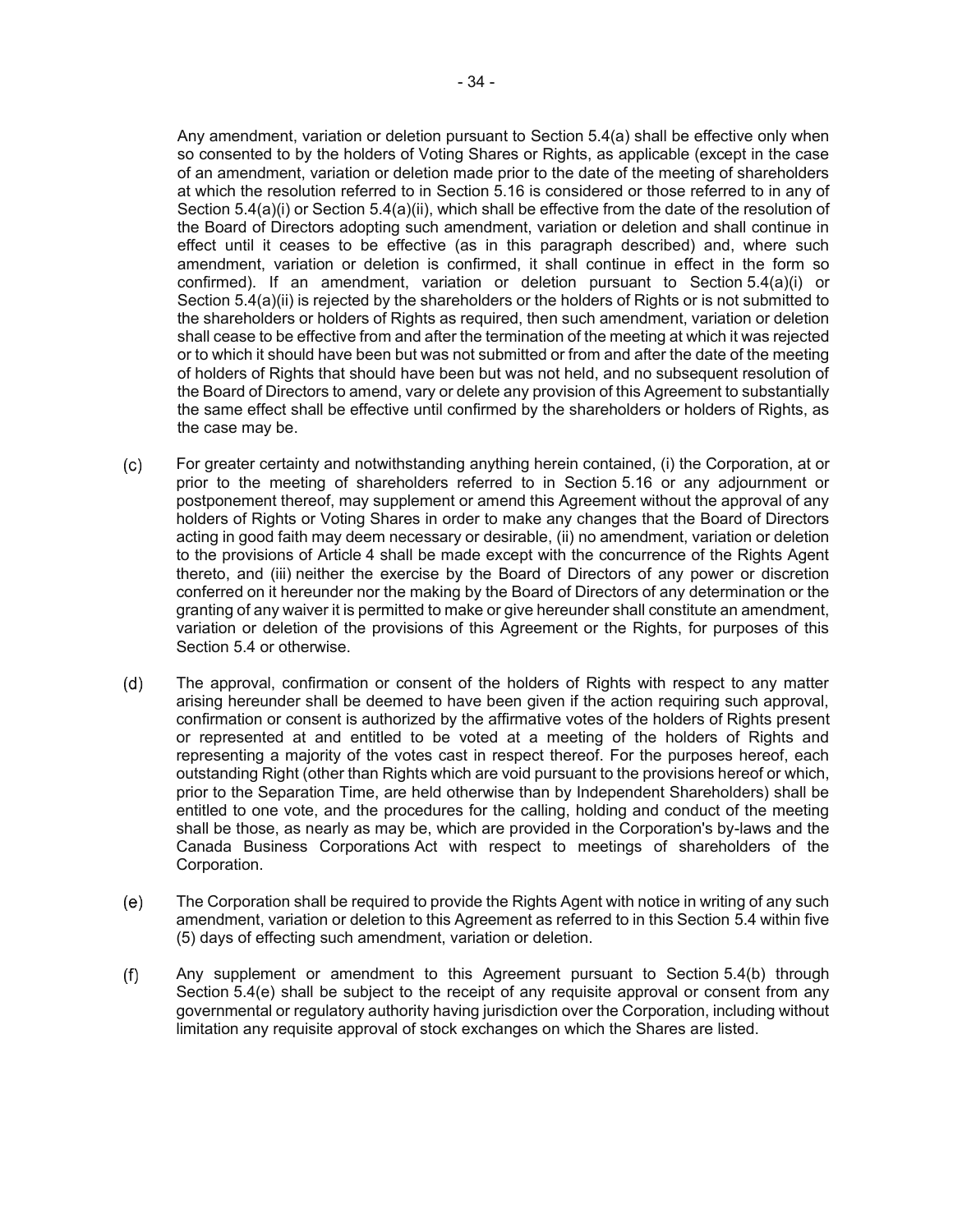# **5.5 Fractional Rights and Fractional Shares**

- $(a)$ The Corporation will not be required to issue fractions of Rights or to distribute Rights Certificates which evidence fractional Rights. After the Separation Time there shall be paid, in lieu of such fractional Rights, to the registered holders of the Rights Certificates with regard to which fractional Rights would otherwise be issuable, an amount in cash equal to the same fraction of the Market Price of a whole Right. The Rights Agent shall have no obligation to make any payments in lieu of fractional Rights unless the Corporation shall have provided the Rights Agent with the necessary funds to pay in full all amounts payable in accordance with Section 2.2(e).
- $(b)$ The Corporation shall not be required to issue fractional Shares upon exercise of the Rights or to distribute certificates that evidence fractional Shares. In lieu of issuing fractional Shares, the Corporation shall pay to the registered holder of Rights Certificates at the time such Rights are exercised as herein provided, an amount in cash equal to the same fraction of the Market Price of one Share at the date of such exercise. The Rights Agent shall have no obligation to make any payments in lieu of fractional Shares unless the Corporation shall have provided the Rights Agent with the necessary funds to pay in full all amounts payable in accordance with Section 2.2(e).

# **5.6 Rights of Action**

Subject to the terms of this Agreement, rights of action in respect of this Agreement, other than rights of action vested solely in the Rights Agent, are vested in the respective holders of the Rights; and any holder of any Rights, without the consent of the Rights Agent or of the holder of any other Rights may, on such holder's own behalf and for such holder's own benefit and the benefit of other holders of Rights, enforce, and may institute and maintain any suit, action or proceeding against the Corporation to enforce, or otherwise act in respect of, such holder's right to exercise such holder's Rights in the manner provided in this Agreement and in such holder's Rights Certificate. Without limiting the foregoing or any remedies available to the holders of Rights, it is specifically acknowledged that the holders of Rights would not have an adequate remedy at law for any breach of this Agreement and will be entitled to specific performance of the obligations under, and injunctive relief against actual or threatened violations of, the obligations of any Person subject to this Agreement.

# **5.7 Holder of Rights Not Deemed a Shareholder**

No holder, as such, of any Rights or Rights Certificate shall be entitled to vote, receive dividends or be deemed for any purpose the holder of Shares or any other securities which may at any time be issuable on the exercise of Rights, nor shall anything contained herein or in any Rights Certificate be construed to confer upon the holder of any Rights, as such, any of the rights of a shareholder of the Corporation or any right to vote for the election of directors or upon any matter submitted to shareholders at any meeting thereof, or to give or withhold consent to any corporate action, or to receive notice of meetings or other actions affecting shareholders (except as provided in Section 5.8) or to receive dividends or subscription rights or otherwise, until such Rights shall have been exercised in accordance with the provisions hereof.

# **5.8 Notice of Proposed Actions**

In case the Corporation proposes after the Separation Time and prior to the Expiration Time to effect the liquidation, dissolution or winding up of the Corporation or the sale of all or substantially all of the Corporation's assets, then, in each such case, the Corporation shall give to each holder of a Right, in accordance with Section 5.9, a notice of such proposed action, which shall specify the date on which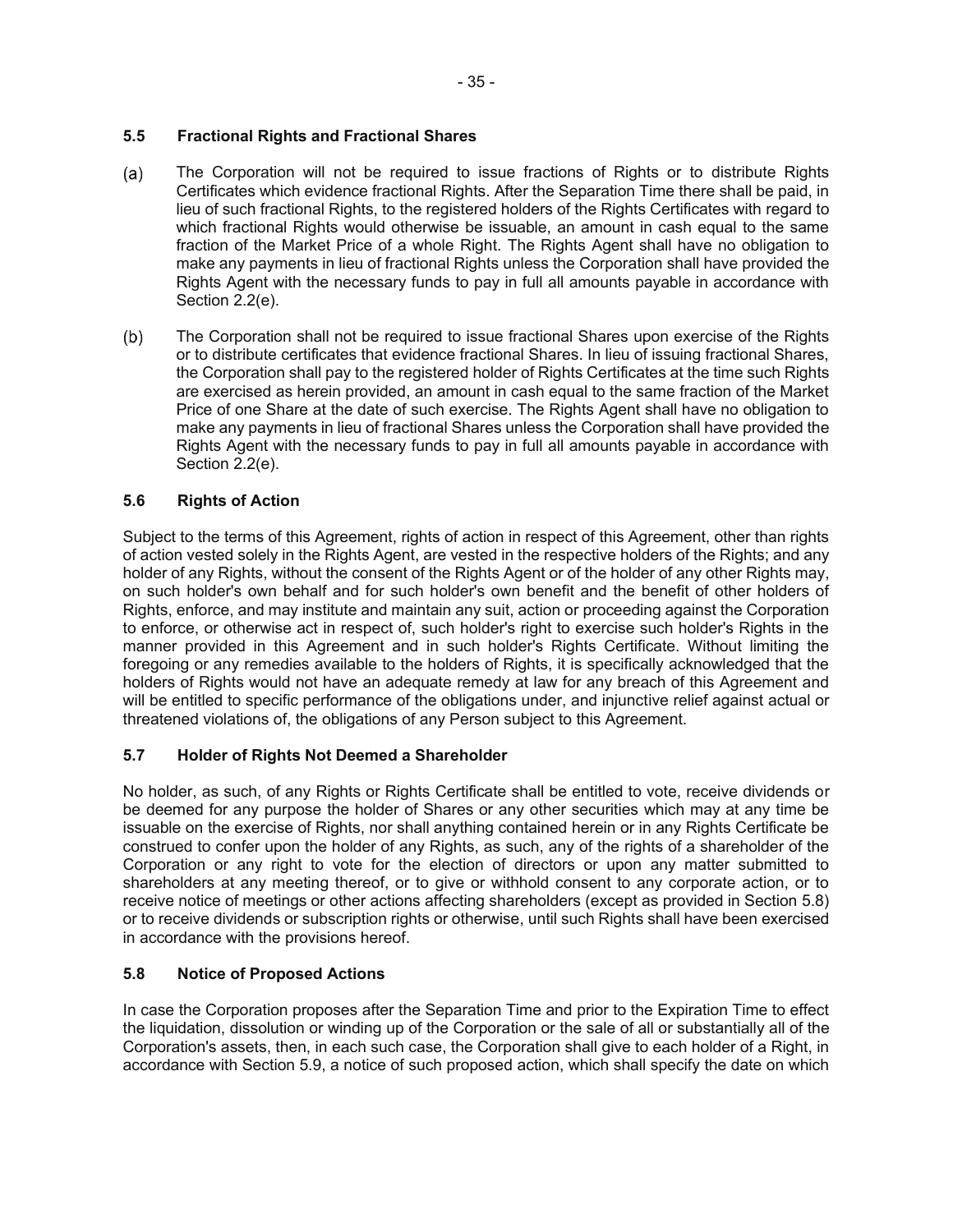such liquidation, dissolution, winding up or sale is to take place, and such notice shall be so given at least 20 Business Days prior to the date of the taking of such proposed action by the Corporation.

### **5.9 Notices**

Notices or demands authorized or required by this Agreement to be given or made to or by the Rights Agent, the holder of any Rights or the Corporation will be sufficiently given or made and shall be deemed to be received if delivered or sent by first-class mail, postage prepaid, or by email, addressed (until another address is filed in writing with the Rights Agent or the Corporation, as applicable), as follows:

(a) if to the Corporation:

Corsa Coal Corp. 1576 Stoystown Rd. PO Box 260 Friedens, Pennsylvania, USA 15541

Attention: Corporate Secretary Email: corpsec@corsacoal.com

(b) if to the Rights Agent:

Computershare Investor Services Inc. 100 University Avenue, 8th Floor Toronto, Ontario, Canada M5J 2Y1

Attention: General Manager, Investor Services Email: amanda.castellano@computershare.com

(c) if to the holder of any Rights, to the address of such holder as it appears on the registry books of the Rights Agent or, prior to the Separation Time, on the registry books of the Corporation for the **Shares** 

# **5.10 Costs of Enforcement**

The Corporation agrees that if the Corporation or any other Person the securities of which are purchasable upon exercise of Rights fails to fulfil any of its obligations pursuant to this Agreement, then the Corporation or such Person will reimburse the holder of any Rights for the costs and expenses (including legal fees) incurred by such holder in actions to enforce his rights pursuant to any Rights or this Agreement.

# **5.11 Regulatory Approvals**

Any obligation of the Corporation or action or event contemplated by this Agreement shall be subject to applicable law and to the receipt of any requisite approval or consent from any governmental or regulatory authority. Without limiting the generality of the foregoing, any issuance or delivery of debt or equity securities (other than non-convertible debt securities) of the Corporation upon the exercise of Rights and any amendment to this Agreement shall be subject to any required prior consent of the stock exchange(s) on which the Corporation is from time to time listed or has been listed during the six months prior to such amendment.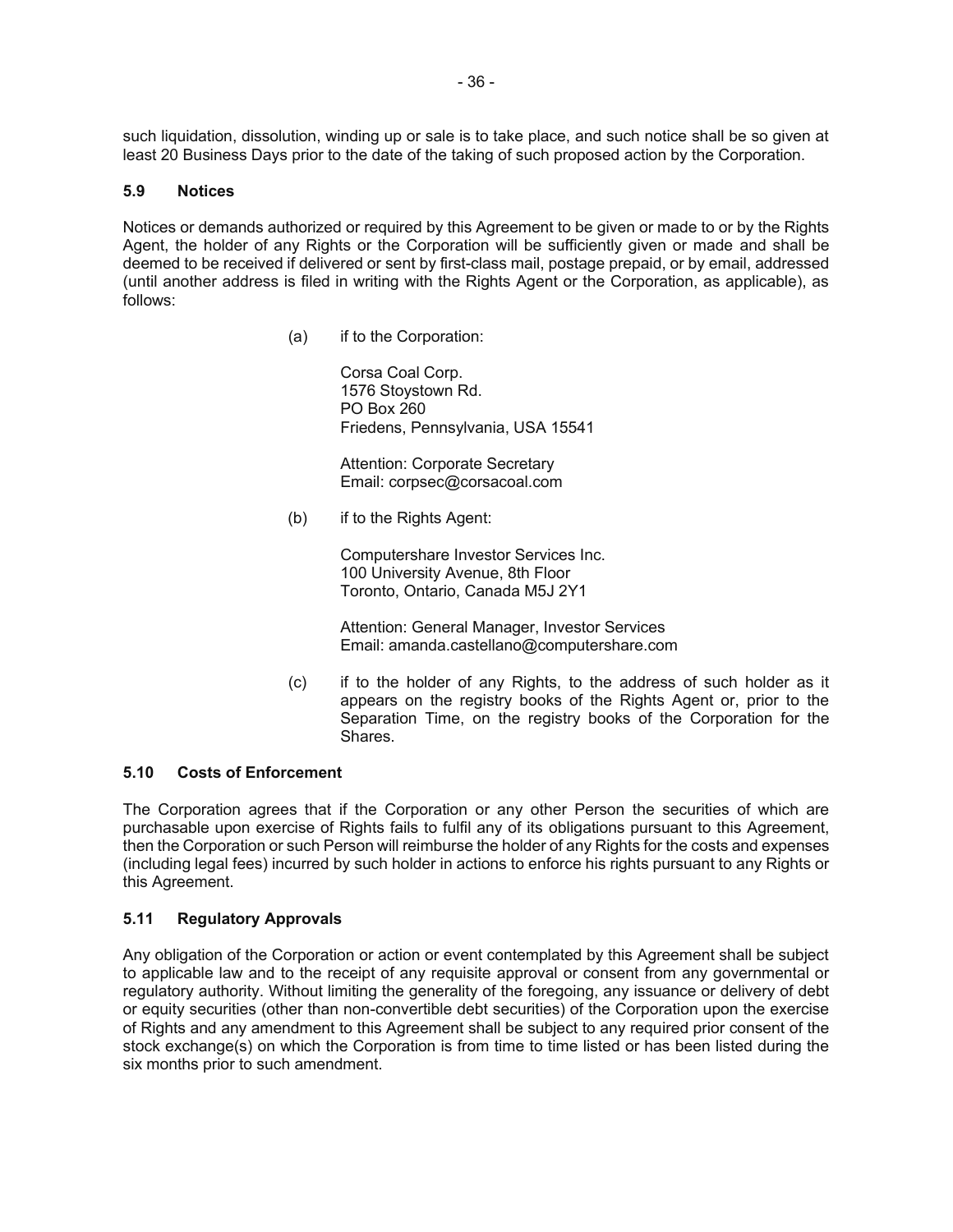# **5.12 Declaration as to Non-Canadian and Non-U.S. Holders**

If in the opinion of the Board of Directors (who may rely upon the advice of counsel), any action or event contemplated by this Agreement would require compliance with the securities laws or comparable legislation of a jurisdiction outside Canada and the United States of America, its territories and possessions, the Board of Directors acting in good faith may take such actions as it may deem appropriate to ensure that such compliance is not required, including without limitation establishing procedures for the issuance to a Canadian resident fiduciary of Rights or securities issuable on exercise of Rights, the holding thereof in trust for the Persons entitled thereto (but reserving to the Fiduciary or to the Fiduciary and the Corporation, as the Corporation may determine, absolute discretion with respect thereto) and the sale thereof and remittance of the proceeds of such sale, if any, to the Persons entitled thereto. In no event shall the Corporation or the Rights Agent be required to issue or deliver Rights or securities issuable on exercise of Rights to Persons who are citizens, residents or nationals of any jurisdiction other than Canada and a province or territory thereof and the United States of America and any state thereof in which such issue or delivery would be unlawful without registration of the relevant Persons or securities for such purposes.

# **5.13 Successors**

All the covenants and provisions of this Agreement by or for the benefit of the Corporation or the Rights Agent shall bind and enure to the benefit of their respective successors and assigns hereunder.

# **5.14 Benefits of this Agreement**

Nothing in this Agreement shall be construed to give to any Person other than the Corporation, the Rights Agent and the holders of the Rights any legal or equitable right, remedy or claim under this Agreement; this Agreement shall be for the sole and exclusive benefit of the Corporation, the Rights Agent and the holders of the Rights.

# **5.15 Effective Date**

This Agreement is effective and in full force and effect in accordance with its terms and conditions as of and from the Close of Business on the date hereof (the "**Effective Date**").

# **5.16 Shareholder Review**

At a meeting of shareholders of the Corporation held prior to the six-month anniversary of the Effective Date, the Board of Directors shall be entitled to submit a resolution ratifying the continued existence of this Agreement to Independent Shareholders of the Corporation for their consideration and, if thought advisable, approval. If such resolution is so submitted, then unless a majority of the votes cast by Independent Shareholders represented in person or by proxy at such meeting who vote in respect of such resolution are voted in favour of the continued existence of this Agreement (as confirmed by the chair of such meeting), then the Board of Directors shall, provided that a Flip-in Event has not occurred prior to such time, be deemed to have elected to redeem the Rights at the Redemption Price effective as of the date of such meeting and thereafter, this Agreement shall have no further force or effect.

# **5.17 Determination and Actions by the Board of Directors**

All actions, calculations, interpretations and determinations (including all omissions with respect to the foregoing) which are done or made by the Board of Directors pursuant to this Agreement, in good faith, (i) may be relied on by the Rights Agent, and (ii) shall not subject the Board of Directors to any liability to the holders of the Rights or to any other parties.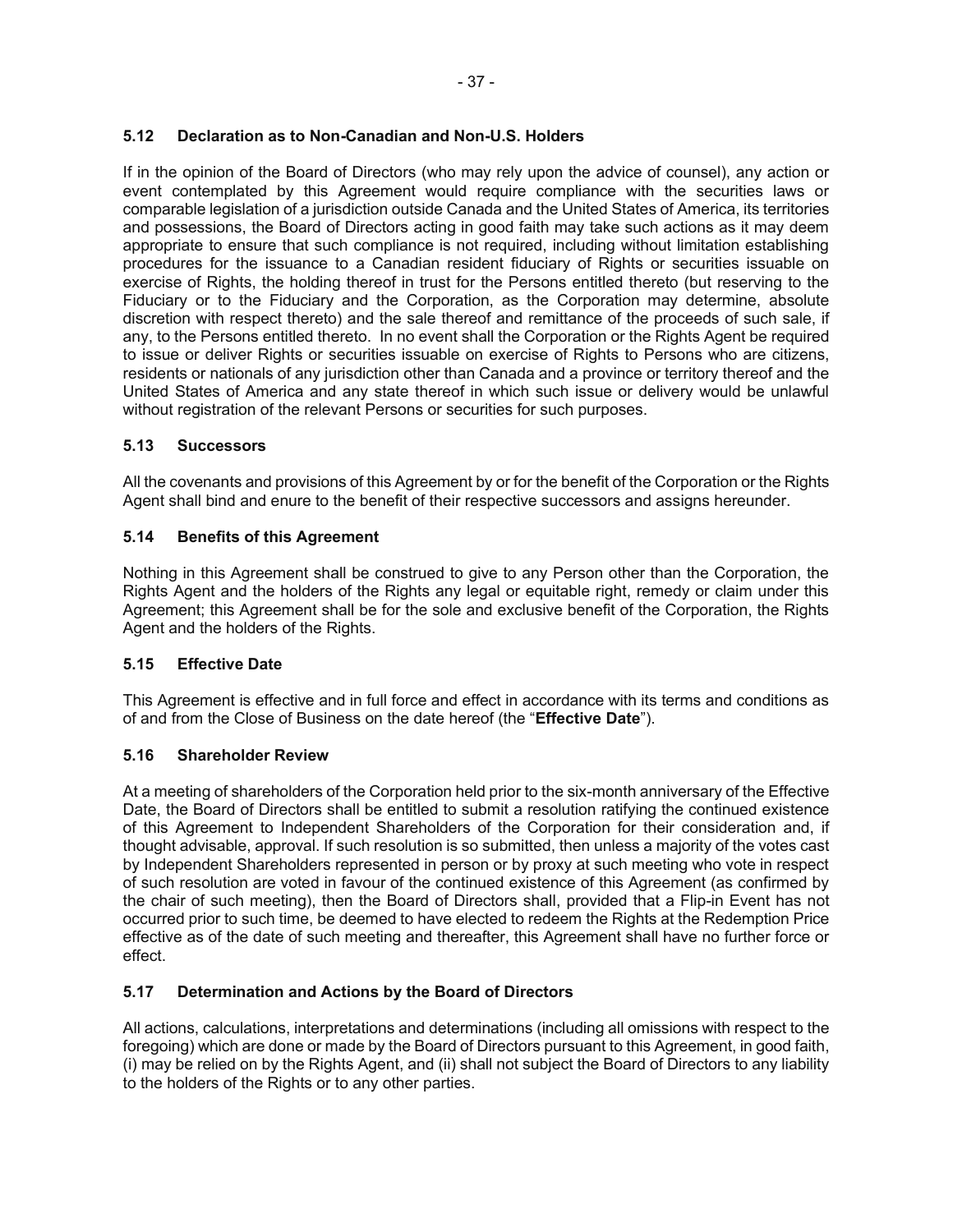# **5.18 Governing Law**

This Agreement and the Rights issued hereunder shall be deemed to be a contract made under the laws of the Province of Ontario and the laws of Canada applicable therein and for all purposes will be governed by and construed in accordance with the laws of such province applicable to contracts to be made and performed entirely within such province.

# **5.19 Language**

Les parties aux présentes ont exigé que la présente convention ainsi que tous les documents et avis qui s'y rattachent ou qui en découlent soient rédigés en langue anglaise. The parties hereto have required that this Agreement and all documents and notices related thereto or resulting therefrom be drawn up in English.

# **5.20 Counterparts**

This Agreement may be executed in any number of counterparts and each of such counterparts will for all purposes be deemed to be an original, and all such counterparts shall together constitute one and the same instrument.

# **5.21 Severability**

If any term or provision hereof or the application thereof to any circumstance is, in any jurisdiction and to any extent, invalid or unenforceable, such term or provision will be ineffective only to the extent of such invalidity or unenforceability in such jurisdiction without invalidating or rendering unenforceable the remaining terms and provisions hereof or the enforceability thereof in any other jurisdiction or the application of such term or provision to circumstances other than those as to which it is held invalid or unenforceable.

# **5.22 Time of the Essence**

Time shall be of the essence hereof.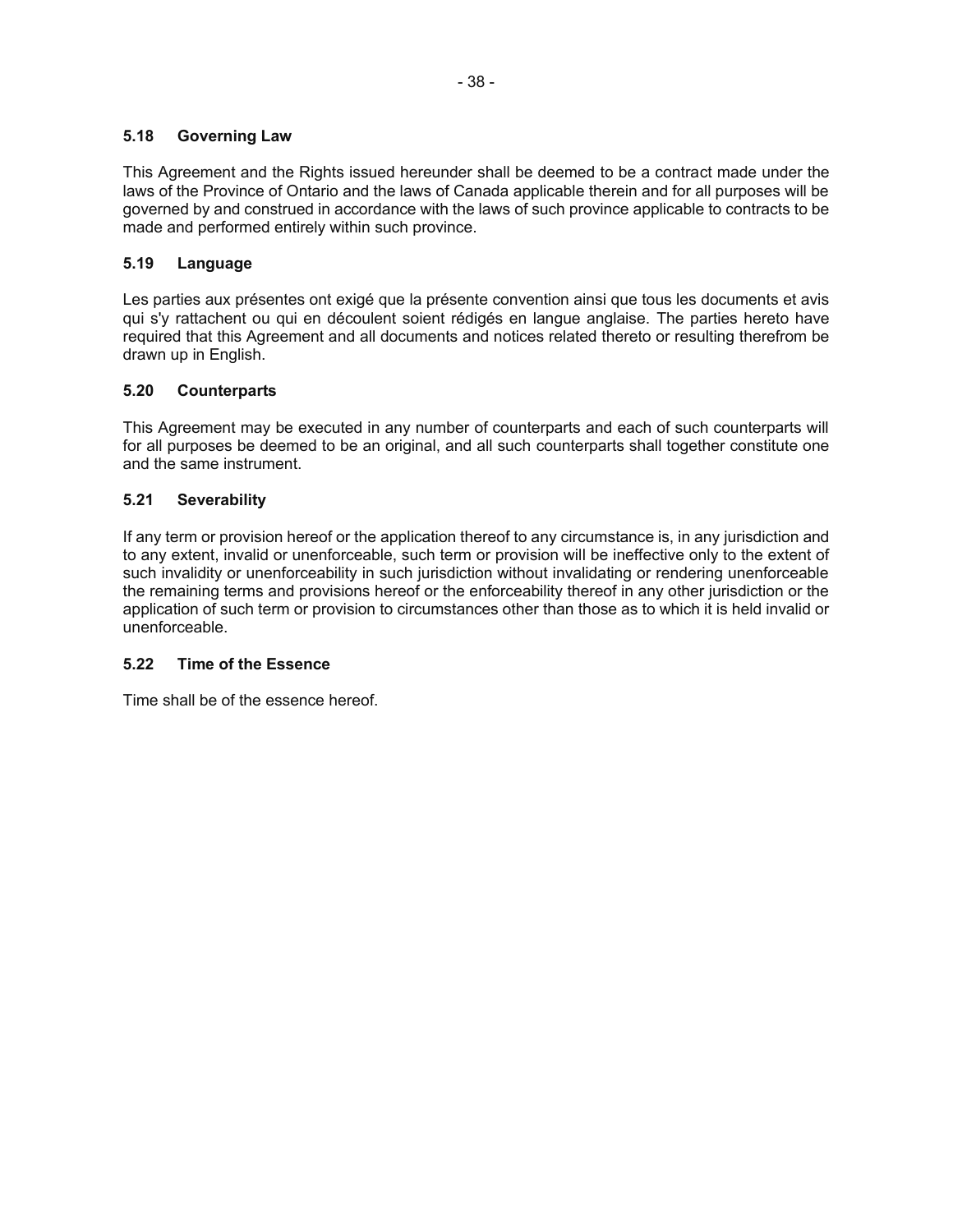**IN WITNESS WHEREOF**, the parties hereto have caused this Agreement to be duly executed as of December 17, 2021.

# **CORSA COAL CORP.**

By: 

Name: Title:

### **COMPUTERSHARE INVESTOR SERVICES INC.**

| By:             |  |  |  |
|-----------------|--|--|--|
| Name:<br>Title: |  |  |  |
| By:             |  |  |  |

Name: Title: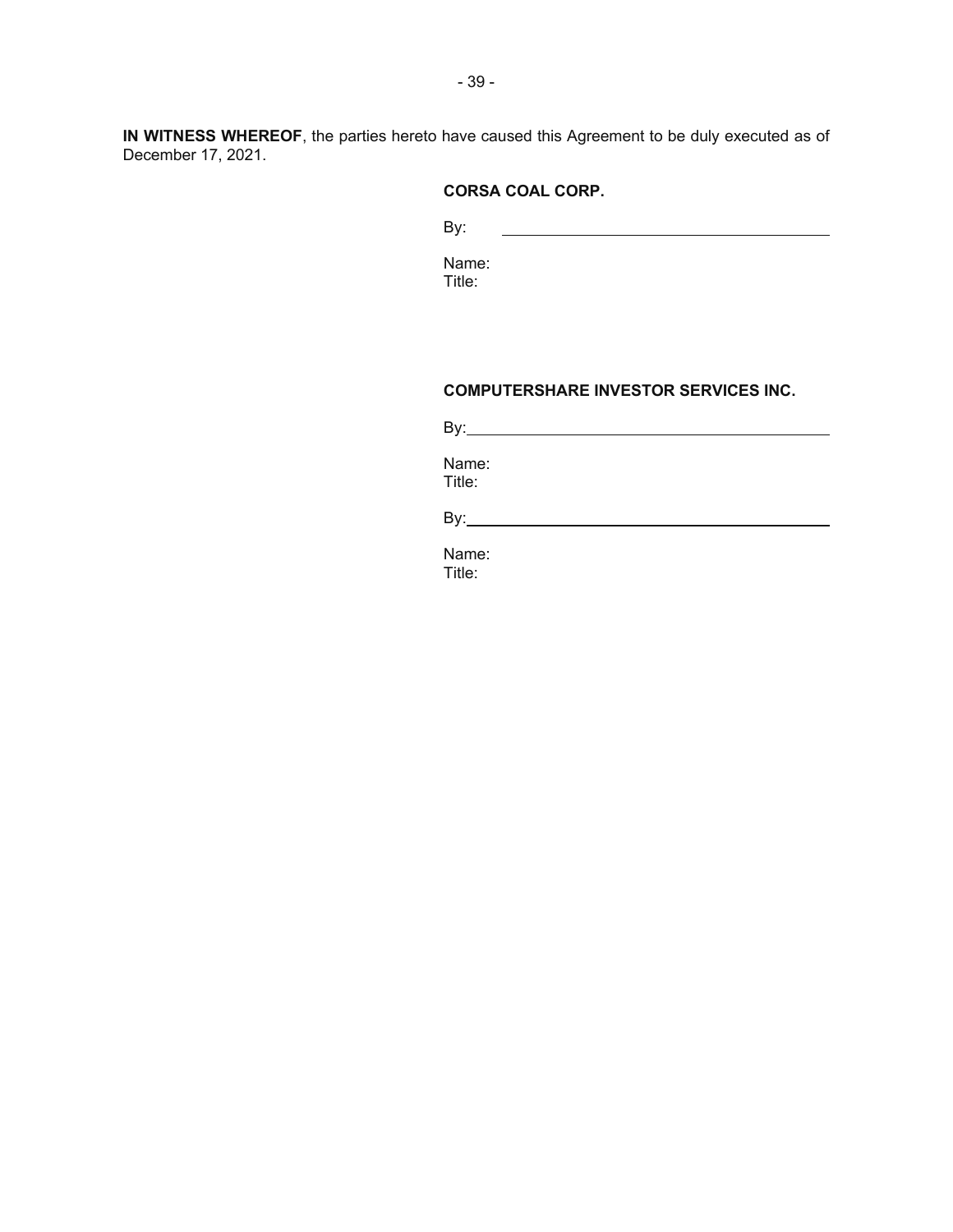## **EXHIBIT A**

#### Form of Rights Certificate

Certificate No. 2008 **Certificate No.** 2008 **Certificate No.** 2008. 2009 **Rights** 

THE RIGHTS ARE SUBJECT TO REDEMPTION, AT THE OPTION OF THE CORPORATION, ON THE TERMS SET FORTH IN THE SHAREHOLDER RIGHTS PLAN AGREEMENT. UNDER CERTAIN CIRCUMSTANCES (SPECIFIED IN SECTION 3.1(b) OF SUCH AGREEMENT), RIGHTS BENEFICIALLY OWNED BY AN ACQUIRING PERSON, CERTAIN RELATED PARTIES OF AN ACQUIRING PERSON OR A TRANSFEREE OF AN ACQUIRING PERSON OR ANY SUCH RELATED PARTIES WILL BECOME VOID WITHOUT FURTHER ACTION.

#### **Rights Certificate**

This certifies that **The Election Contract is the registered holder of the number of Rights set forth** above, each of which entitles the registered holder thereof, subject to the terms, provisions and conditions of the Shareholder Rights Plan Agreement (the "**Rights Agreement**") made as of December 17, 2021 between Corsa Coal Corp., a corporation existing under the laws of Canada (the "**Corporation**") and Computershare Investor Services Inc., a corporation incorporated under the laws of Canada, as Rights Agent (the "**Rights Agent**"), which term shall include any successor Rights Agent under the Rights Agreement, to purchase from the Corporation, at any time after the Separation Time and prior to the Expiration Time (as such terms are defined in the Rights Agreement), one fully paid Share (as defined in the Rights Agreement) at the Exercise Price referred to below, upon presentation and surrender of this Rights Certificate, together with the Form of Election to Exercise appropriately completed and duly executed, to the Rights Agent at its principal office in Toronto, Ontario. The Exercise Price per Right shall initially be \$5.00 (Cdn.) per Right and shall be subject to adjustment as provided in the Rights Agreement. The number of Shares which may be purchased for the Exercise Price is subject to adjustment as set forth in the Rights Agreement.

This Rights Certificate is subject to all of the terms, provisions and conditions of the Rights Agreement, which terms, provisions and conditions are hereby incorporated by reference and made a part hereof and to which Rights Agreement reference is hereby made for a full description of the rights, limitations of rights, obligations, duties and immunities thereunder of the Rights Agent, the Corporation and the holders of the Rights Certificates. Copies of the Rights Agreement are on file at the registered office of the Corporation and are available upon written request.

This Rights Certificate, with or without other Rights Certificates, upon surrender at the principal office of the Rights Agent in Toronto, Ontario, may be exchanged for another Rights Certificate or Rights Certificates of like tenor evidencing an aggregate number of Rights equal to the aggregate number of Rights evidenced by the Rights Certificate or Rights Certificates surrendered. If this Rights Certificate shall be exercised in part, the registered holder shall be entitled to receive, upon surrender hereof, another Rights Certificate or Rights Certificates for the number of whole Rights not exercised.

Subject to the provisions of the Rights Agreement, the Rights evidenced by this Rights Certificate may be redeemed by the Corporation at a redemption price of \$0.0001 (Cdn.) per Right subject to adjustment in certain events.

No fractional Shares will be issued upon the exercise of any Right or Rights evidenced hereby, but in lieu thereof a cash payment will be made, as provided in the Rights Agreement.

No holder of this Rights Certificate, as such, shall be entitled to vote or receive dividends or be deemed for any purpose the holder of Shares or any other securities which may at any time be issuable upon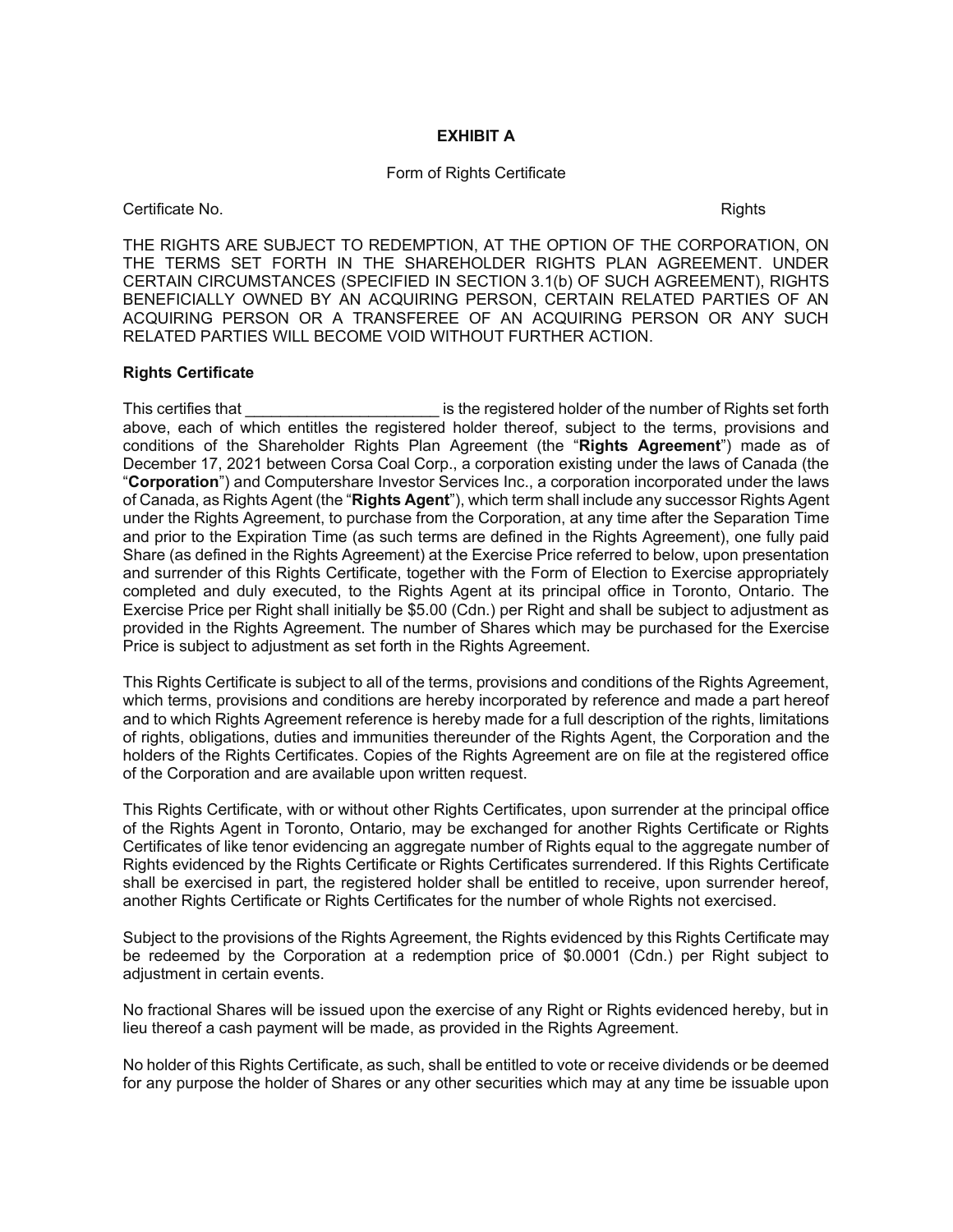the exercise hereof, nor shall anything contained in the Rights Agreement or herein be construed to confer upon the holder hereof, as such, any of the rights of a shareholder of the Corporation or any right to vote for the election of directors or upon any matter submitted to shareholders at any meeting thereof, or to give or withhold consent to any corporate action, or to receive notice of any meeting or other actions affecting shareholders (except as provided in the Rights Agreement), or to receive dividends or subscription rights or otherwise, until the Rights evidenced by this Rights Certificate shall have been exercised as provided in the Rights Agreement.

This Rights Certificate shall not be valid for any purpose until it shall have been countersigned by the Rights Agent.

WITNESS the facsimile signature of the proper officers of the Corporation.

Date:

## **CORSA COAL CORP.**

Per: \_\_\_\_\_\_\_\_\_\_\_\_\_\_\_\_\_\_\_\_\_\_\_\_\_\_\_\_\_\_\_ Per: \_\_\_\_\_\_\_\_\_\_\_\_\_\_\_\_\_\_\_\_\_\_\_\_\_\_\_\_\_\_\_\_

Countersigned:

**COMPUTERSHARE INVESTOR SERVICES INC.**  in the City of Toronto, Ontario

Per: \_\_\_\_\_\_\_\_\_\_\_\_\_\_\_\_\_\_\_\_\_\_\_\_\_\_\_\_\_\_\_\_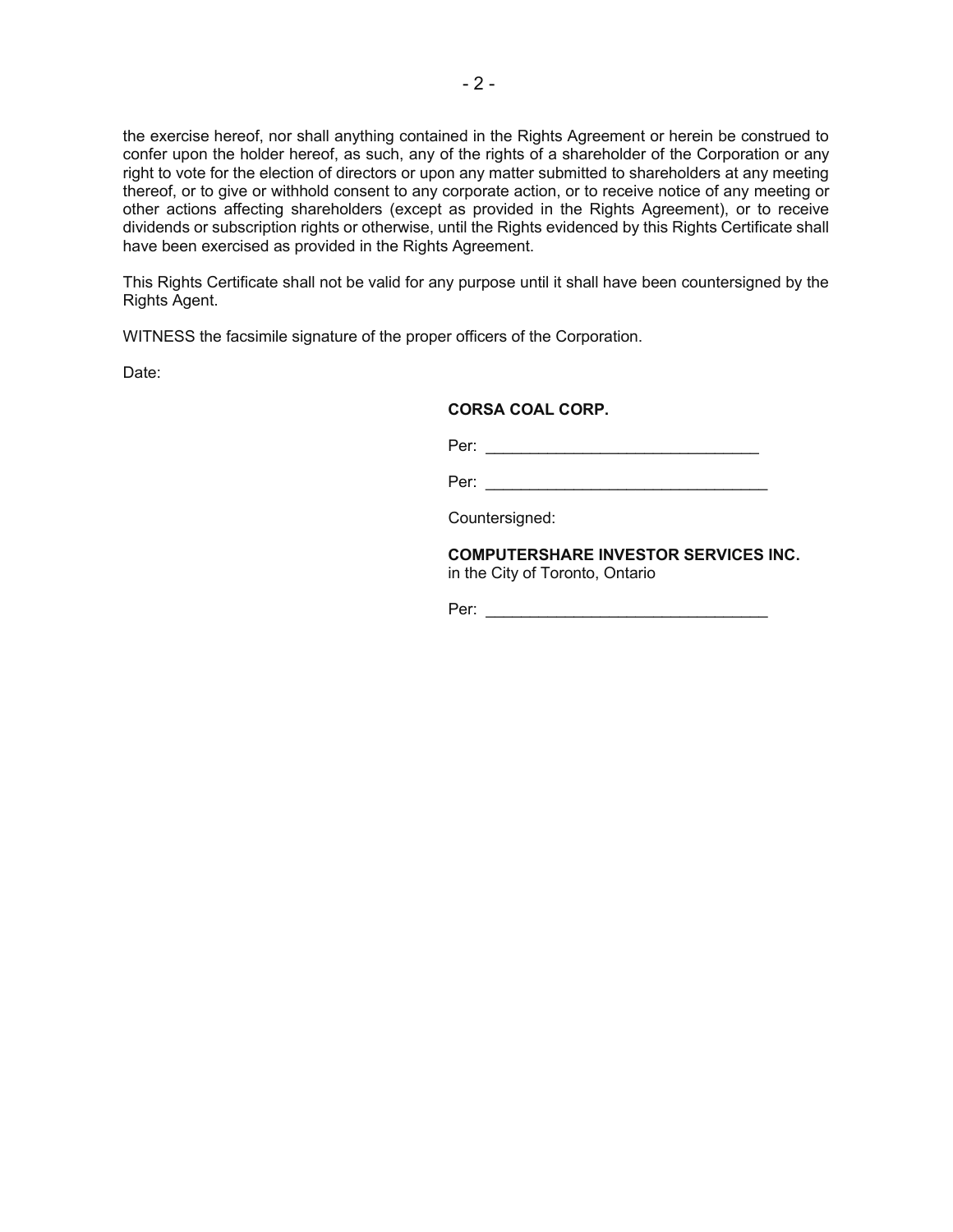## **FORM OF ELECTION TO EXERCISE**

The undersigned hereby irrevocably elects to exercise \_\_\_\_\_\_\_\_\_\_\_\_\_\_\_\_\_\_\_\_\_\_\_\_\_\_\_ whole Rights represented by this Rights Certificate to purchase the Shares issuable upon the exercise of such Rights and requests that certificates for such Shares be issued in the name of and delivered to:

Name

Address

City and Province

Social Insurance No. or other taxpayer identification number

If such number of Rights shall not be all the Rights evidenced by this Rights Certificate, a new Rights Certificate for the balance of such Rights shall be registered in the name of and delivered to:

Name

Address

City and Province

Social Insurance No. or other taxpayer identification number

Date: \_\_\_\_\_\_\_\_\_\_\_\_\_\_\_\_\_\_\_\_\_\_\_\_\_\_\_\_\_\_\_ \_\_\_\_\_\_\_\_\_\_\_\_\_\_\_\_\_\_\_\_\_\_\_\_\_\_\_\_\_\_\_\_\_\_\_

\_\_\_\_\_\_\_\_\_\_\_\_\_\_\_\_\_\_\_\_\_\_\_\_\_\_\_\_\_\_\_\_\_\_\_\_\_

Signature

(Signature must correspond to name as written upon the face of this Rights Certificate in every particular, without alteration or enlargement or any change whatsoever)

Signature Guaranteed

Signature must be Signature Guaranteed by a Schedule 1 Canadian chartered bank, a major Canadian trust company or a member of a recognized Medallion Guarantee program.

*(To be completed by the holder if true)* 

The undersigned hereby certifies and represents, for the benefit of the Corporation and all holders of Rights and Shares, that the Rights evidenced by this Rights Certificate are not and, to the knowledge of the undersigned, have never been, Beneficially Owned by an Acquiring Person or by an Affiliate or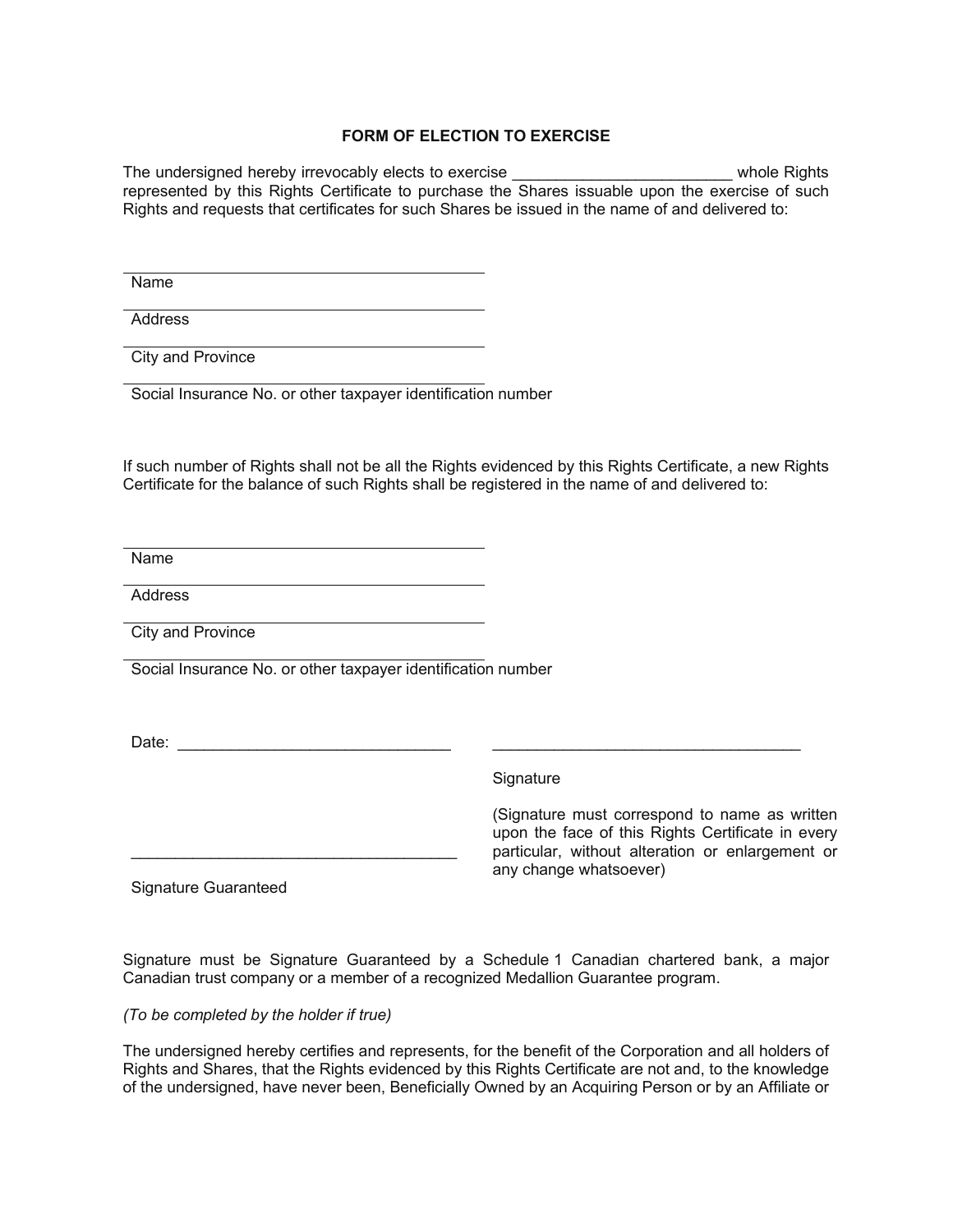Associate of an Acquiring Person or any other Person acting jointly or in concert with any of the foregoing (as such terms are defined in the Rights Agreement).

**Signature** 

(Please print name below signature)

# **NOTICE**

**In the event that the certification set forth above in the Form of Election to Exercise is not completed, the Corporation shall deem the Beneficial Owner of the Rights represented by this Rights Certificate to be an Acquiring Person (as defined in the Rights Agreement) and, accordingly, such Rights shall be null and void.**